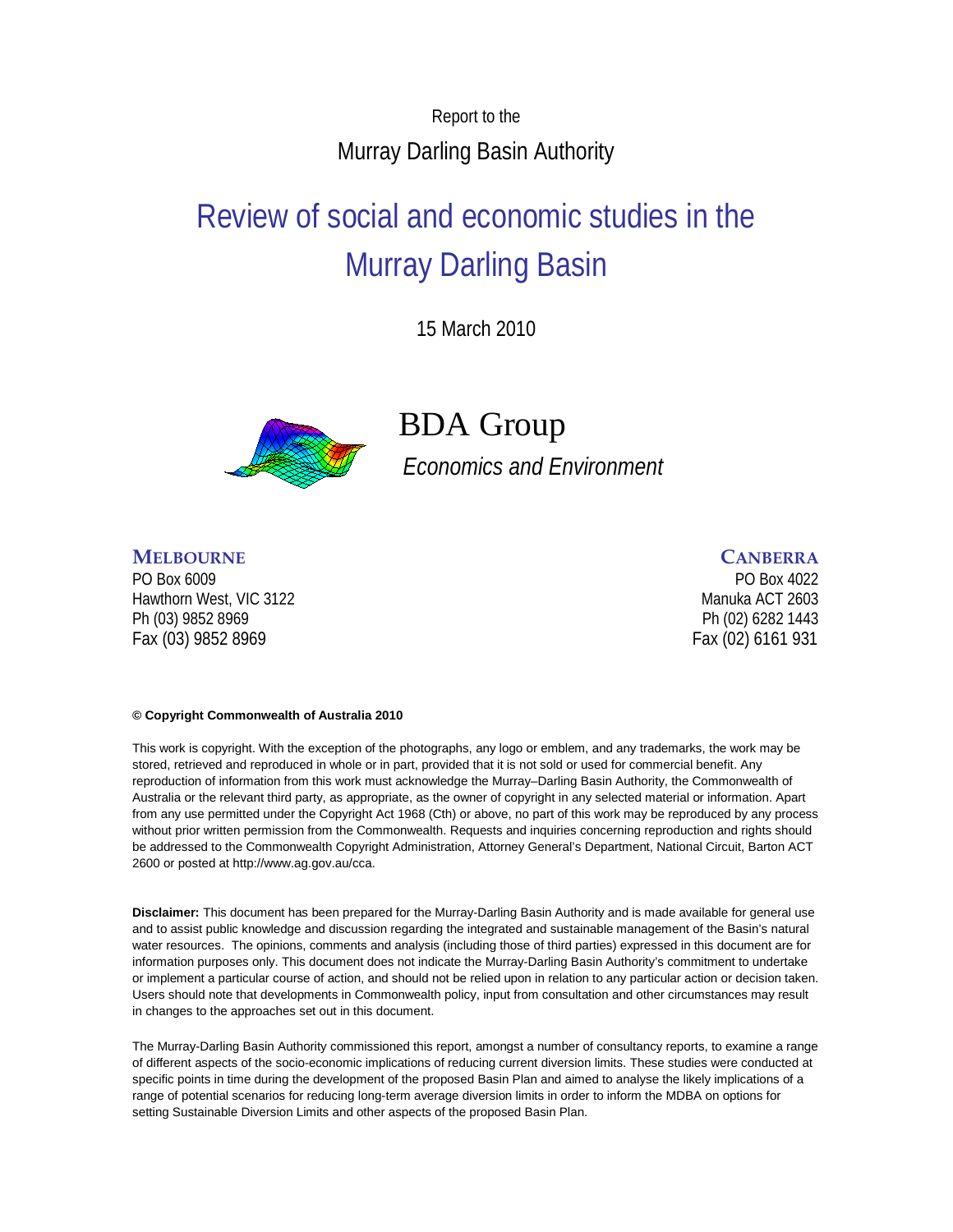#### **Acknowledgement**

The MDBA commissioned BDA Group, in conjunction with Professor Quentin Grafton and Samuel McGlennon, to review social and economic studies in the Murray Darling Basin.

The project team is grateful for the assistance and support provided by officers of the MDBA and State agencies contacted. Despite every effort to verify information and clarify issues raised, any remaining errors or omissions are the responsibility of the authors. Accordingly, this report does not necessarily reflect the views of the MDBA or those who have provided information to us.

#### **Contact Details**

Drew Collins **Drew Colling** Cuentin Grafton Managing Director **Director** Director BDA Group **Sustainable Environment Group** Sustainable Environment Group PO Box 4022 2002 2003 7 Mowle Place Manuka ACT 2603 Weetangera, ACT 2614 Ph: 02 – 6282 1443 Ph: 02 – 6125-6558 Email: [drewcollins@netspeed.com.au](mailto:drewcollins@netspeed.com.au) Quentin.Grafton@anu.edu.au

Disclaimer: All surveys, forecasts, projections and recommendations made in reports or studies associated with the project are made in good faith on the basis of information available at the time; and achievement of objectives, projections or forecasts set out in such reports or studies will depend among other things on the actions of the MDBA and Australian governments and their agents, over which we have no control. Notwithstanding anything contained therein, BDA Group, nor its servants or agents will, except as the law may require, be liable for any loss or other consequences arising out of the project.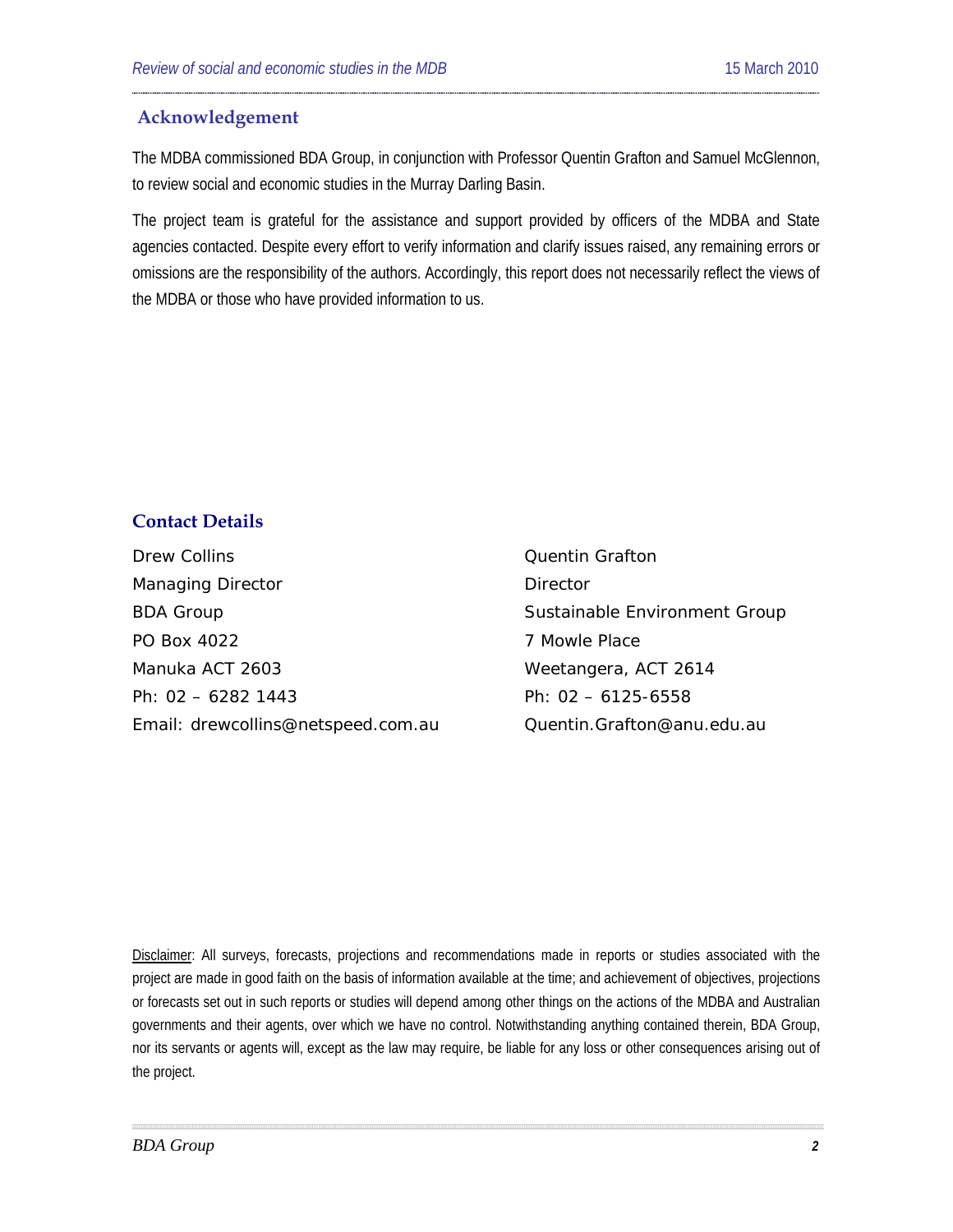## **Table of Contents**

| 1              |                                                                               |  |  |  |  |
|----------------|-------------------------------------------------------------------------------|--|--|--|--|
|                |                                                                               |  |  |  |  |
|                |                                                                               |  |  |  |  |
| $\overline{2}$ |                                                                               |  |  |  |  |
|                |                                                                               |  |  |  |  |
|                |                                                                               |  |  |  |  |
|                |                                                                               |  |  |  |  |
|                |                                                                               |  |  |  |  |
| 3              |                                                                               |  |  |  |  |
|                |                                                                               |  |  |  |  |
|                |                                                                               |  |  |  |  |
|                |                                                                               |  |  |  |  |
|                |                                                                               |  |  |  |  |
|                |                                                                               |  |  |  |  |
|                |                                                                               |  |  |  |  |
| 4              |                                                                               |  |  |  |  |
|                |                                                                               |  |  |  |  |
|                | 4.2 ASSESSMENT OF DROUGHT AND REDUCTIONS IN LONGER-TERM SUSTAINABLE YIELDS 38 |  |  |  |  |
|                |                                                                               |  |  |  |  |
|                |                                                                               |  |  |  |  |
|                |                                                                               |  |  |  |  |
| 5              | RELEVANCE OF IDENTIFIED STUDIES TO ASSESSING THE BASIN PLAN47                 |  |  |  |  |
|                |                                                                               |  |  |  |  |
|                |                                                                               |  |  |  |  |
|                |                                                                               |  |  |  |  |
|                |                                                                               |  |  |  |  |
|                |                                                                               |  |  |  |  |

 $\frac{1}{2}$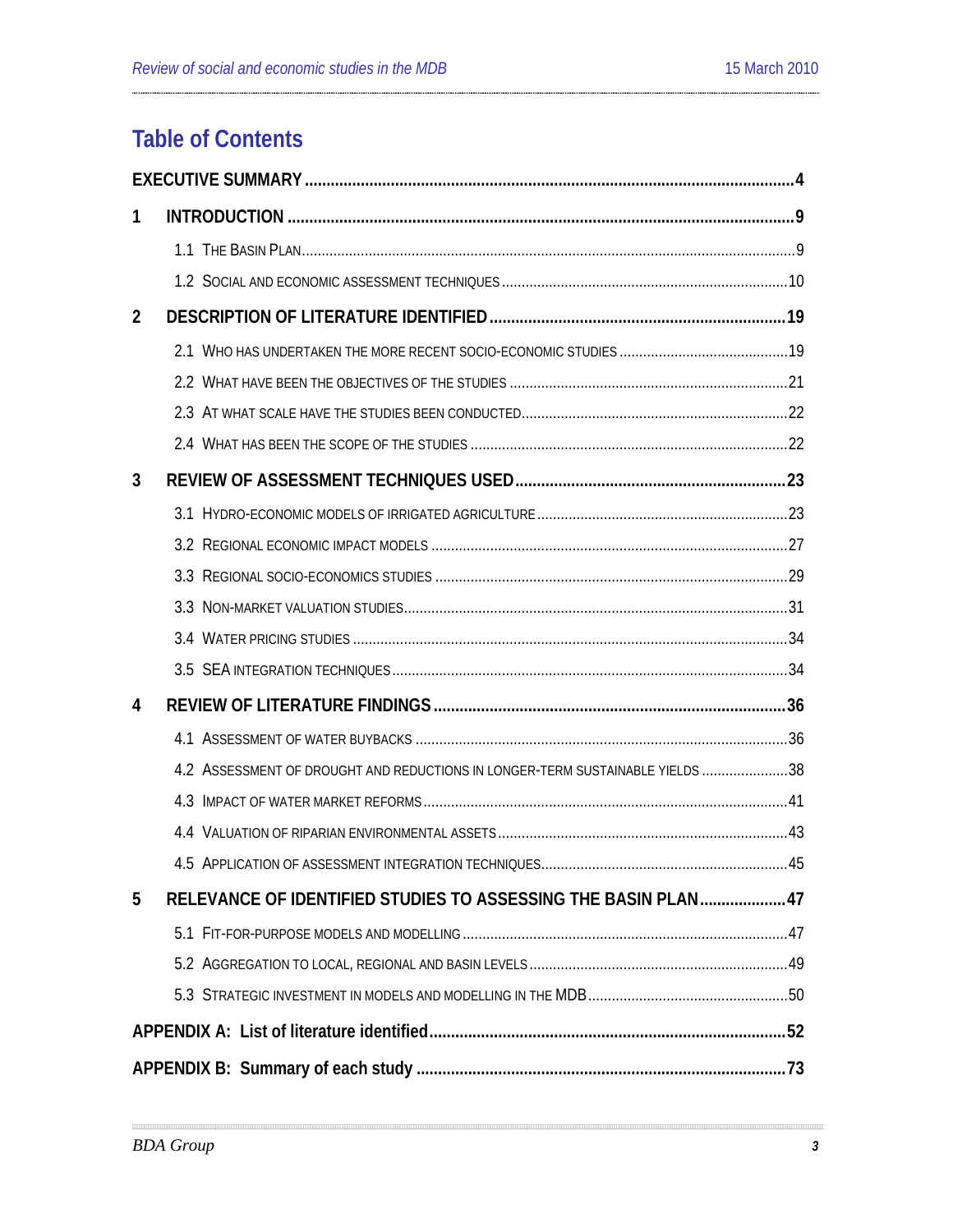## <span id="page-3-0"></span>**EXECUTIVE SUMMARY**

The aim of this study has been to identify social and economic studies in the Murray Darling Basin, and for each to document the commissioning organisation, author, objectives, scale and scope, methods used and a brief abstract of the work. A list of the identified studies reported since 2000 is provided in Appendix A while the required details of each is provided in Appendix B.

In addition to this task, a brief overarching review and synthesis of the findings and their relevance to assessing the likely socio-economic implications of the proposed Basin Plan was sought.

In our review we identified a growing body of socio-economic research applicable to water use in the Murray-Darling Basin. The economic research includes models of the hydrology and economics of agriculture of the Basin. Models differ in terms of the specification, parameter values, method of solution and their spatial dimensions.

The principal questions evaluated in the economic studies identified include:

- the effects of weather and/or climate-related reductions on returns in irrigated agriculture and water quality (salinity);
- the effects of different environmental flow regimes (including reduced water diversions) and government 'buyback' programs on returns in irrigated agriculture and water quality (salinity); and,
- the effects of water trade, restrictions on water trade, and water pricing reforms on returns in irrigated agriculture and water quality (salinity).

A number of studies have also sought to identify off-farm flow-on impacts associated with these issues, while others have examined the economic and social changes arising from water sharing plans. Some more locally oriented studies have examined the socio-economic impacts associated with irrigation infrastructure retirement.

Several environmental valuation studies have been conducted to derive monetary estimates of the value communities place on riparian assets. The choice modelling techniques has been most prominent in these studies, with valuations being extended to include social values such as rural employment and indigenous heritage values.

Models have been developed with different spatial scales depending on data availability and the research question posed, while from a sectoral perspective, irrigation industry models have been the most numerous.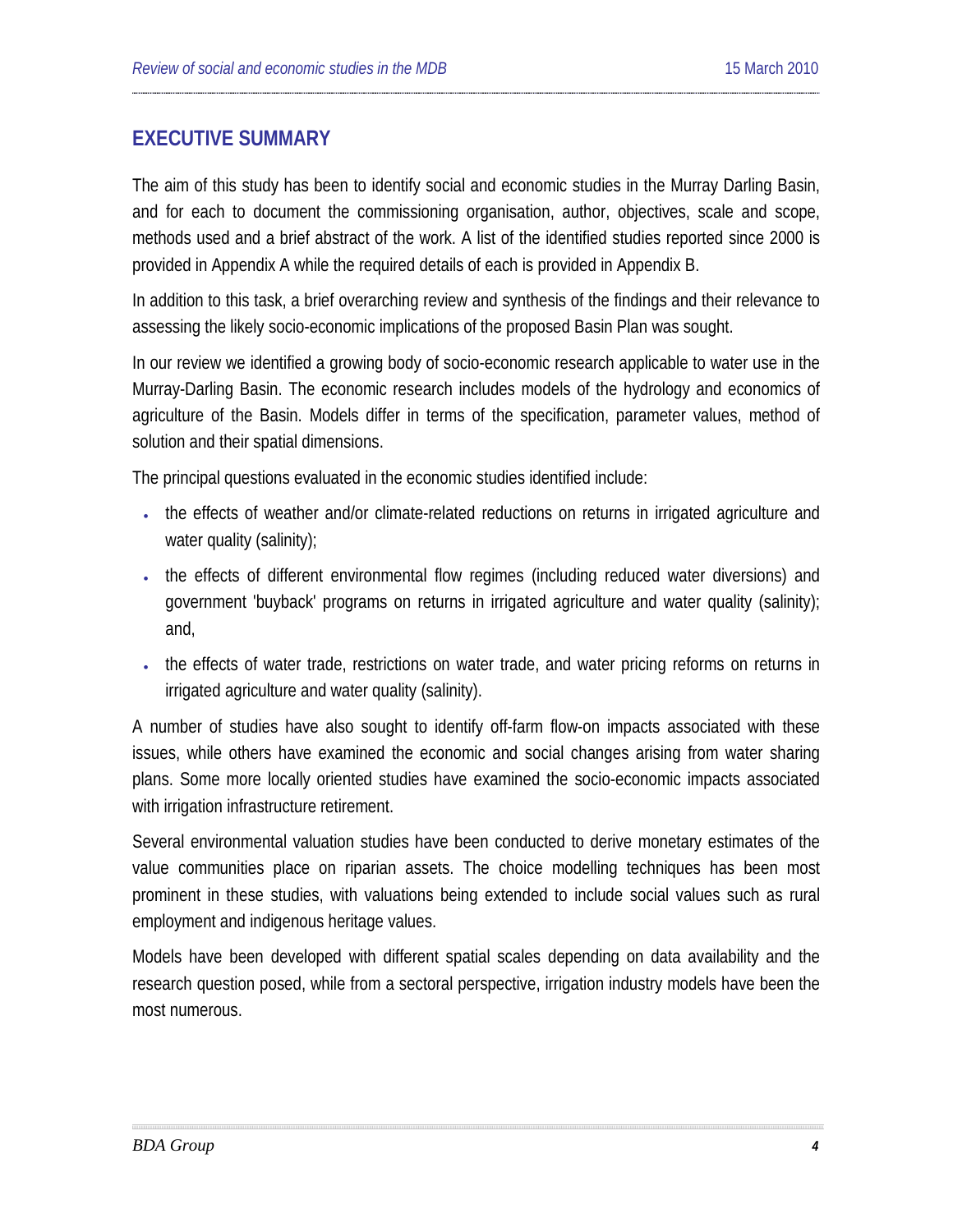Most models are short-run in nature in that they assume the irrigation infrastructure is fixed to when the model is calibrated. The investigation of flow-on impacts to other sectors has been characterised by local and regional studies using input-output techniques and Basin-wide studies using general equilibrium models.

Geographically, studies of water use in the lower connected Murray have been most common, in part due to the significance of these regions but also due to the broader policy questions arising with the greater regulation of flows and allocations compared to the northern catchments.

Finally, studies have focussed primarily on surface flows and allocations from rivers and storages, with relatively few studies investigating the use of groundwater resources.

Summary findings across a number of the more prevalent research topics are provided below:

#### *Key findings from studies on water buybacks:*

- All water recovery measures cause some social impact. The majority of identified social impacts associated with water recovery measures are likely to be short term as communities are constantly adapting to change;
- Purchasing water is generally the most cost-effective way of transferring water from the irrigation sector for environmental use;
- Hydrological and institutional factors will affect the scale of impacts associated with water buybacks. Net revenue reductions to irrigation will be less where water acquisitions are targeted from low-value regions rather than purchased proportionally from all regions;
- The value of agricultural output is estimated to fall much less than proportionally to reduced water availability *as long as there is unrestricted trade in water to facilitate adjustment;*
- There appears to be some prospect of counter cyclical trading delivering water for environmental use while supporting the financial viability of irrigation;
- Some towns and local economies, notably those in water selling regions that are heavily reliant on irrigated agriculture, could however experience larger impacts; while
- Impacts at the regional and basin level will fall less than proportionally to the irrigated agriculture sector impacts, and may even be positive when the expenditures of income from buybacks in regional economies is included.

#### *Key findings from studies on reduced water availability:*

- Water trading has played a critical role in helping to maintain irrigation sector incomes during drought and will play a major role in dampening the impacts from climate change on the irrigation sector;
- As would be expected, declines in water diversions and an increase in the frequency of droughts due to climate change has been estimated to have significant negative effects on irrigation;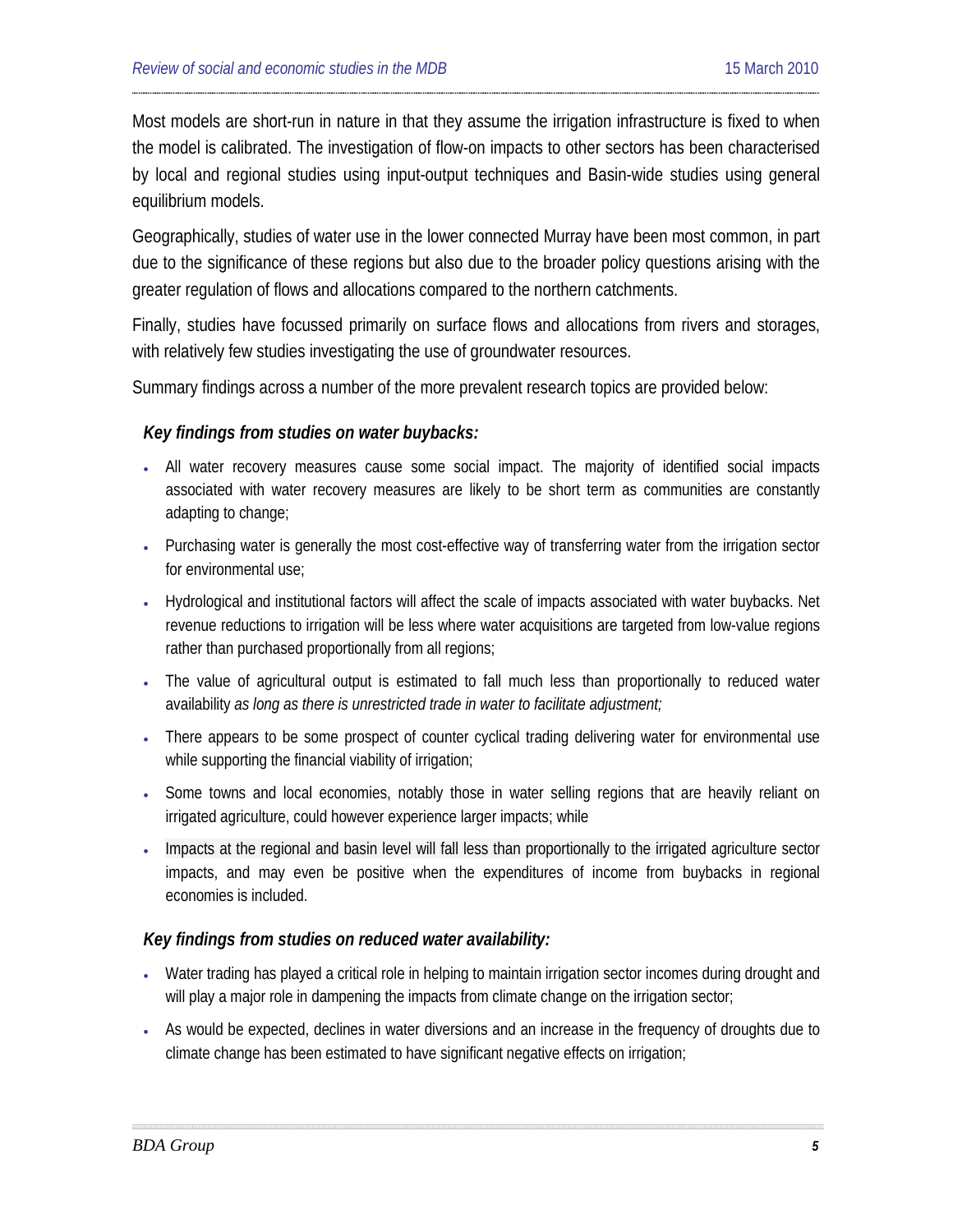- In addition to the effects of lower average water availability, an increasing variability in water availability will have further significant negative effects on irrigation;
- However modelled impacts on irrigation incomes are significantly less than the proportional reduction in water availability (as farmers are able to adapt their practices and trade water) such that farmers can effectively adapt to mild or moderate climate change;
- In more severe climate change scenarios greater costs are estimated, with a shift away from perennial to annual crops identified as the latter can be managed more profitably when water allocations in some years are very low;
- The most vulnerable regional economies will be those where water reductions are greatest, and where the agricultural and related processing industries comprise a relatively large proportion of economic activity; and
- In addition to climate change and greater diversions for environmental purposes, other factors that will contribute to reduced water availability for irrigation include groundwater depletion, bush fires, farm water interceptions, lower return flows from improvements in irrigation efficiency, and afforestation.

#### *Key findings from studies on water market reforms:*

- The benefits of introducing trading within irrigation districts are likely to have been greater than the benefits of a further expansion of trade between regions;
- Communities can find change and adjustment to water market outcomes difficult. In particular, communities in regions exporting water experience reduced populations and less local spending. Also, the manner in which supply authorities recoup fixed costs from irrigators remaining in the system will have distributional effects;
- However water trading is commonly considered a catalyst for change that would in any case have happened as a consequence of drought, variation in commodity markets and rural adjustment;
- From an assessment perspective, it is difficult to untangle the effects of water trading from the background of drought. Any approach implying that all impacts associated with changes in water use are attributable to or caused by water trading would be misleading and unhelpful for policy development;
- Limits on water entitlements that can be transferred out of an irrigation district lead to efficiency losses, general market uncertainty and prevents irrigators receiving the proper market value of their water entitlements. Similarly, the elimination of exit and termination fees will boost water trade. Collectively these water market reforms will moderate the negative impacts that may be associated with reductions in water availability; and
- Experience suggests that the nation, regions and communities will be better off if governments remove impediments to adjustment and expedite change; and separately manage the consequences including any adverse effects on third parties, rather than trying to buffer or even counter change. When adjustment is impeded, the most significant adverse impacts are often on the capacity of the most talented in a district or an industry to innovate.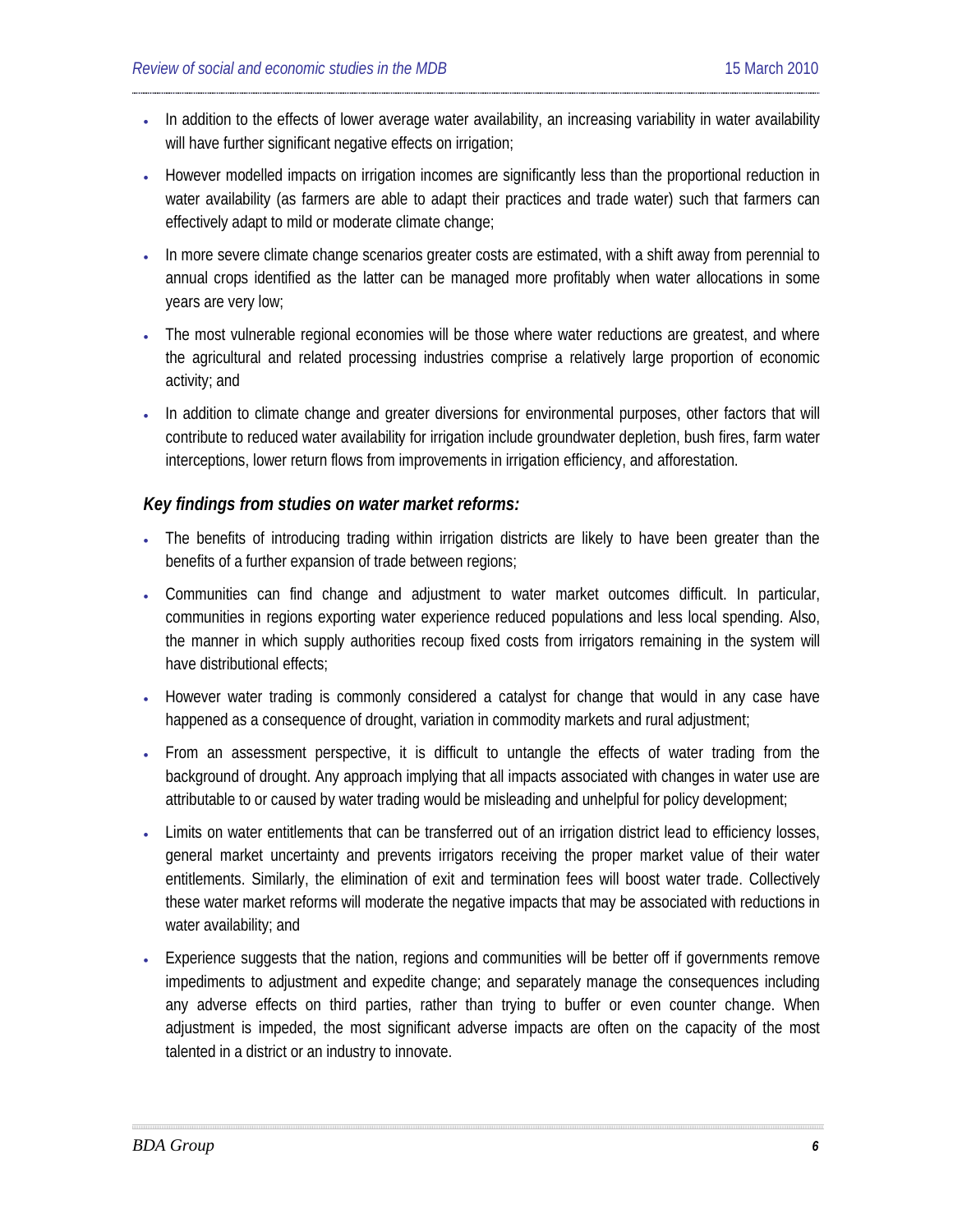#### *Key findings from studies on the valuation of riparian environmental assets:*

- Environmental value estimates have been found to differ across catchments and between residents within and outside of the catchments where the environmental assets are located;
- Available estimates suggest Australians hold significant values for the recreational and environmental assets of the Murray-Darling Basin; and
- These values could be drawn on, via the benefit transfer technique, to make inferences in relation to monetary valuations of environmental impacts arising from the Basin Plan

#### *Key findings from studies on assessment integration techniques:*

- Social impacts such as changes in rural employment or the availability of recreation facilities can be valued along with environmental impacts in choice modelling studies; and
- By valuing the full range of economic, environmental and social impacts that may arise from policy changes, such as the MDBA Basin Plan, a truly integrated and comprehensive assessment of the net benefits can be made

In summary, there are sufficient and well developed socio-economic models of the MDB to help answer a range of important questions to assist the MDBA in its Basin planning process. However, when drawing on this capability, care is required to ensure that deliverables are tightly aligned with the needs of the Authority.

As no existing model or suite of models is capable of meeting all likely expectations, ongoing liaison with service providers will be critical to ensure only realistic model development is attempted in the available time and that the modelling effort is targeted to shed the maximum light possible on the policy issues at hand.

Non-market values of the Basin's key environmental assets should be quantified. Benefit transfer could be used, where appropriate, to estimate the possible *range* of values under different assumptions. However given the likely importance of providing decision makers with information on the community's valuation of the benefits of realising the Plan's environmental watering strategy, a primary valuation study may be required for key environmental assets or classes of assets. The Choice Modelling method provides a robust technique which could be employed at modest cost in the available time (around 3 months) and could also provide information on the community's willingness to trade-off, for example, irrigation sector employment or the maintenance of rural communities, for environmental improvements.

A longer-term investment strategy would be to link, and where appropriate, integrate existing models and methods to quantify the trade-offs of different sustainable diversion limits by catchment and across the Basin. One way to link theses models is to iterate back and forth between hydro-economic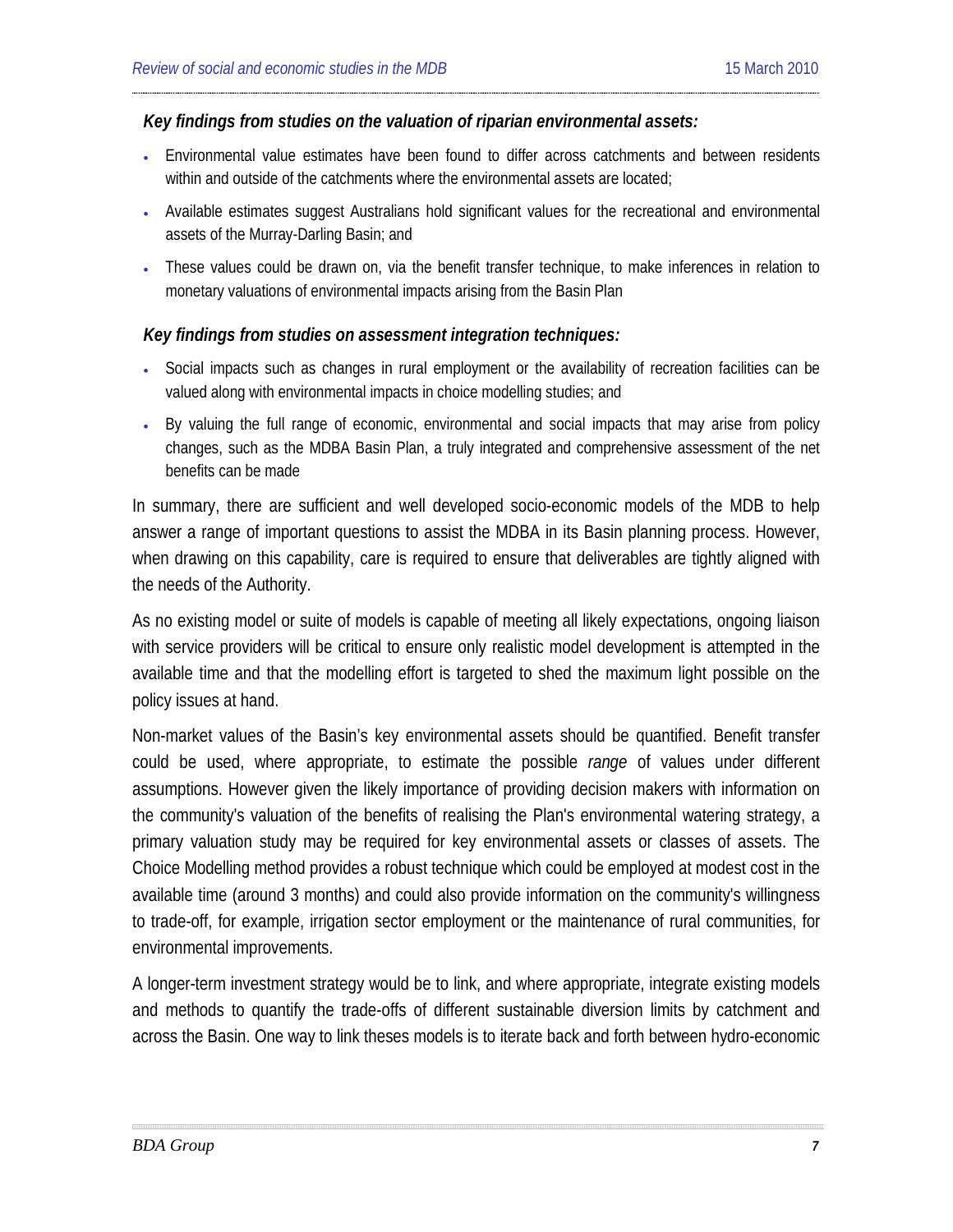models and hydro-ecological models, also linked to non-market valuation studies, to quantify the costs and benefits of different levels of water availability for use and non-use.

A range of different water diversion limits could then be used as inputs into regional economic impact models and existing social impact assessments to assess the broader community and regional impacts of water diversion alternatives. The broader regional effects could then, in turn, be used to re-evaluate the water allocation trade-offs through a further iteration of the hydro-economic and hydro-ecological models.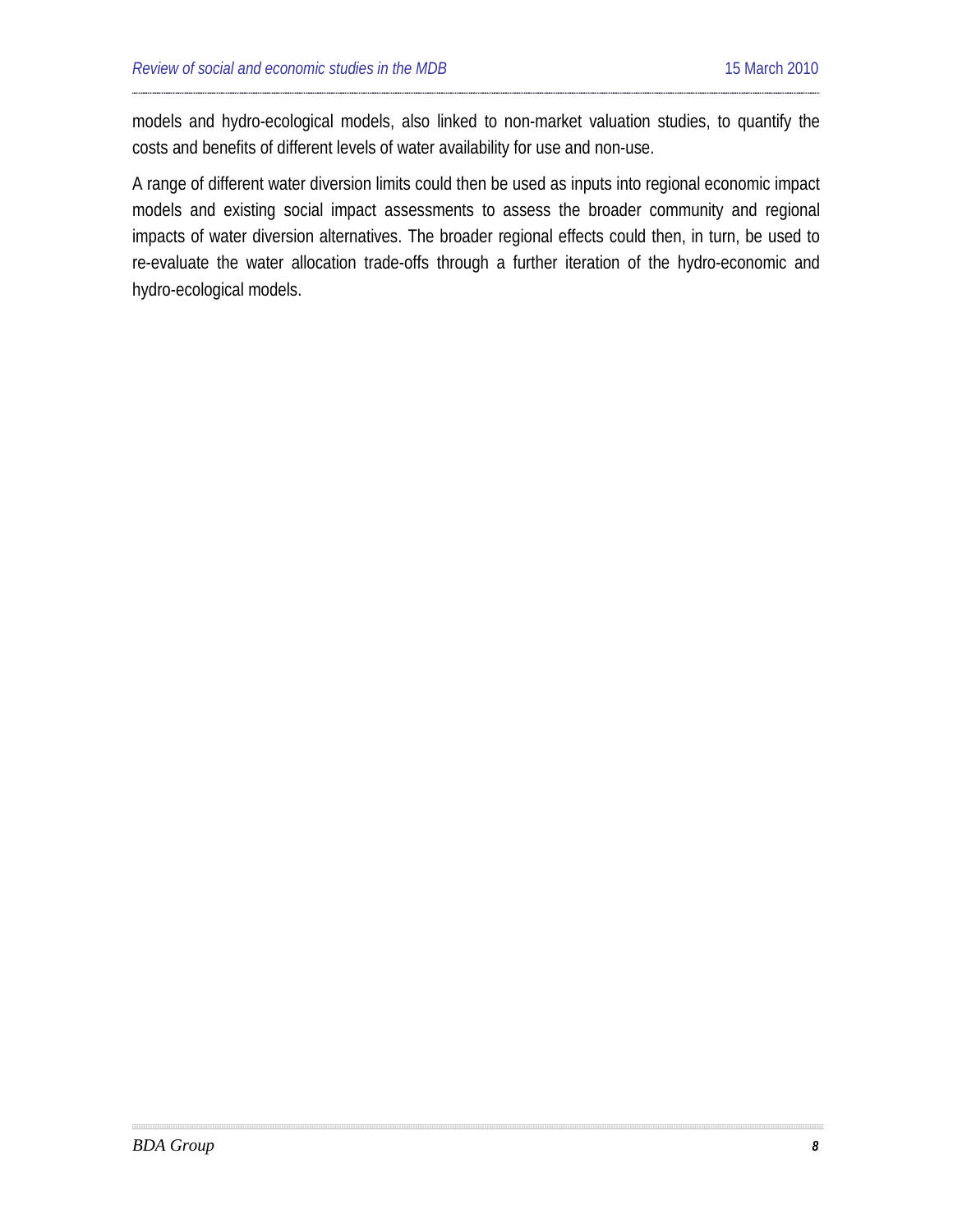## <span id="page-8-0"></span>**1 INTRODUCTION**

In this section a brief introduction to the Basin Plan and commonly used assessment techniques is provided. This is followed with a brief description of the literature identified and assessment techniques employed in Sections 2 and 3 respectively. In Section 4 a review of the key findings from the literature is provided ahead of recommendations in relation to the relevance of the studies for the MDBA in assessing the emerging Basin Plan.

### <span id="page-8-1"></span>**1.1 The Basin Plan**

The National Water Initiative, the Water Act 2007 and the 2008 Water for the Future policy are water reforms that have a major objective of achieving protection and restoration of environmental assets of the Murray-Darling Basin, and outside the Basin where the Commonwealth owns water.

The Water Act 2007 establishes the Murray-Darling Basin Authority (MDBA) and requires it to establish a Basin Plan - a strategic plan for the integrated and sustainable management of water resources in the Basin. This Basin Plan must include an Environmental Water Plan (EWP), which will have the objective to protect and restore rivers, wetlands and other environmental assets, and to protect biodiversity dependent on the Basin's Water holdings in accordance with the EWP.

The Basin Plan is being developed to support the integrated management of the Basin's water resources. The plan will identify key environmental assets and ecosystem functions of water resources that must be protected. It will also identify risks to the condition or continued availability of Basin water resources and provide strategies for managing those risks.

In setting the Basin plan, the MDBA must take account of risk (hydrological, implementation, etc.) and also the possible trade-offs between environmental flows and water diversions. Critical to quantifying these trade-offs are socio-economic and hydrological-economic models of the Basin to assess the losses to agriculture from alternative sustainable diversion limits.

This will require hydrological-economic models that can assess the effects of different sustainable yields on agricultural net returns in the Murray-Darling Basin. In addition, the capacity to undertake risk and simulation analysis to consider different inflow regimes is likely to be important as lower inflows will increase the marginal value of water to irrigators.

The analysis must also go beyond the economic returns to agriculture and consider the potential impacts on communities and trade-offs between alternative environmental assets. This necessitates a wider suite of impact valuation and assessment techniques and introduces considerable challenges in the integration of identified impacts from different models using different metrics and underlying assumptions.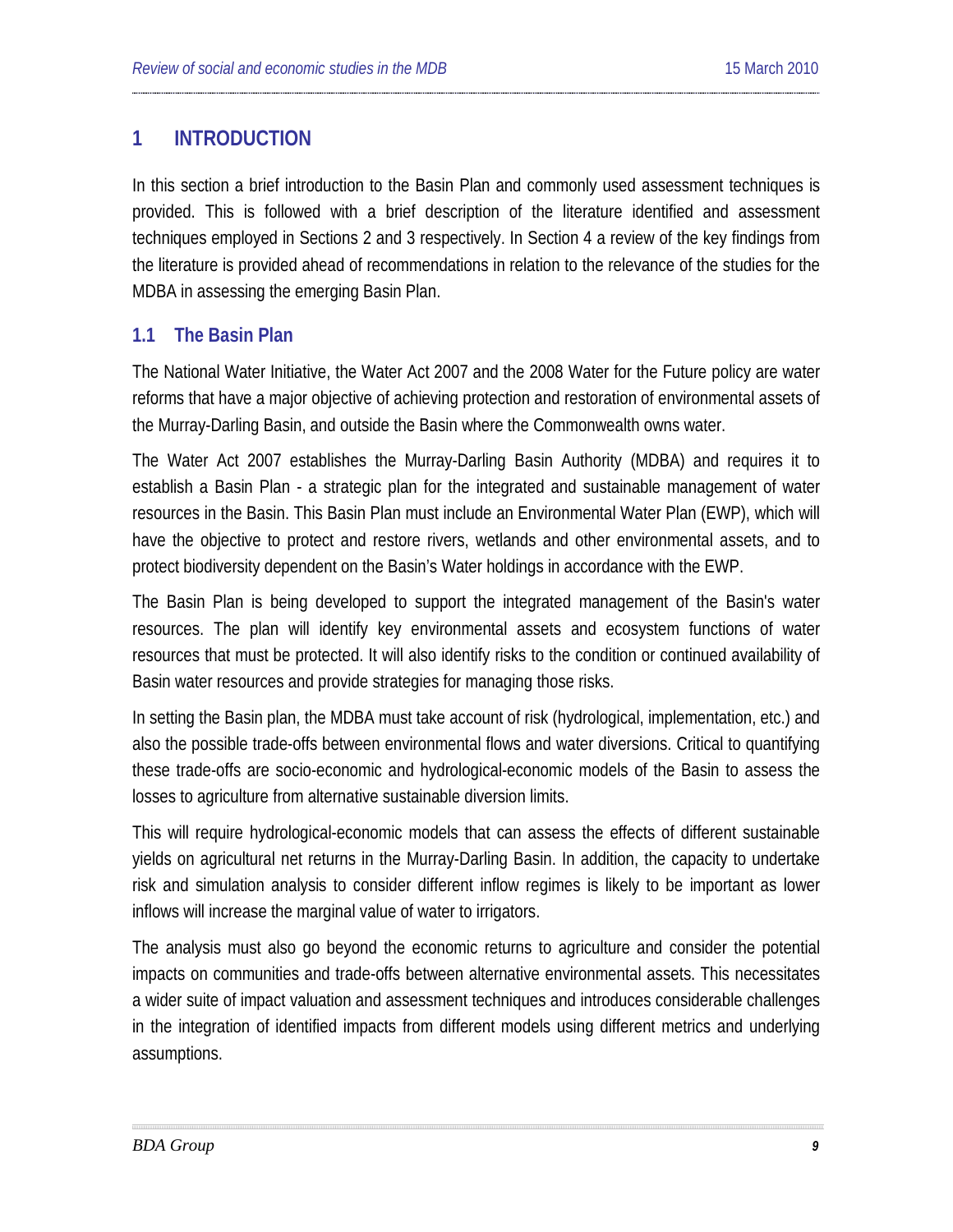The MDBA will need to carefully consider what suite of techniques, analytical frameworks, datasets and research providers that can best deliver an integrated and robust assessment of the Basin Plan and its component parts.

To assist both the development of the Basin Plan and determination of the likely social and economic implications of the proposed plan, an understanding of the existing and evolving knowledge base and analytical capacity is needed. To this end the purpose of this study is to identify recent social and economic research and analytic work undertaken in relation to the Murray-Darling Basin. In addition, the project seeks to provide an overarching review and synthesis of findings to help guide MDBA's own social and economic impact assessment and to inform further investment in impact analyses.

### <span id="page-9-0"></span>**1.2 Social and economic assessment techniques**

The three commonly used assessment techniques relevant to evaluation of the economic and social impacts of water use in the MDB are:

- Benefit cost analysis (economic assessment);
- Regional impact assessment; and
- Social impact assessment.

Each of these evaluation methods is briefly outlined in the following sections together with the relevant indicators and measures of impact.

### *1.2.1 Benefit cost analysis*

Economic analysis is primarily concerned with the efficiency with which resources are used and allocated, and seeks to capture all changes in resource use across the community that affect the overall welfare of society. The purpose of the analysis is to determine whether a proposed policy will deliver benefits to society that exceeds any costs incurred. The main method for analysing economic efficiency is benefit cost analysis (BCA).

The essence of benefit cost analysis is the comparison of the "with" scenario to the "without" or base case scenario and the identification and valuation of the incremental or marginal costs and benefits to the community. In other words, the societal benefits of a change are compared with the societal costs. It aims to encompass the full range of benefits and costs experienced by all members of the community, including those that may not be immediately expressed in monetary terms such as environmental effects. Hence the indicators relevant to benefit cost analysis may be many and varied depending on the specific nature of the effects felt by the community.

The concepts of benefit and cost used in benefit cost analysis are specifically related to the wellbeing of people and are carefully defined in economic theory. Well-being in economic theory is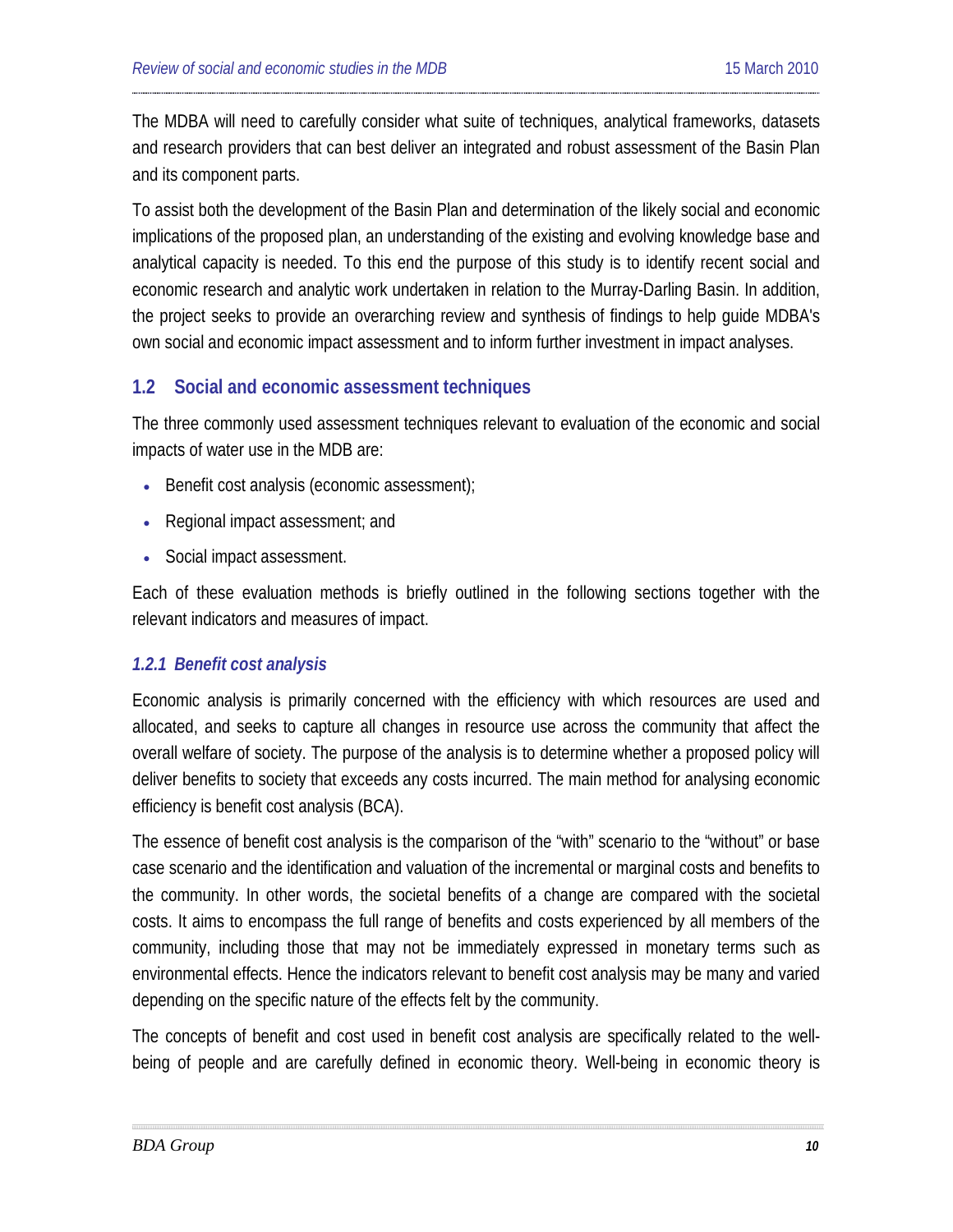defined as arising from both the consumption and production of goods and services. These goods and services may be many and varied and can be both traded in markets or exist outside of traditional markets ('*non-marketed'*).

The benefit derived by a consumer of goods and services is valued as the difference between what that person would be willing to pay (WTP) for the good or service and what they have to pay. This net benefit to consumers is the "consumer surplus". Consumer surplus values may be associated with use and non-use of a resource and hence is the relevant measure of value for non-market recreation, biodiversity conservation, ecosystem services etc.

Valuation of the consumer surplus associated with non-market environmental impacts requires implementation of non-market environmental valuation techniques. The key techniques are listed in Table 1.1.

| Market based               | Revealed preference<br>(or surrogate market) | Stated preference<br>(or survey technique) |
|----------------------------|----------------------------------------------|--------------------------------------------|
| Productivity method        | Travel cost method                           | Contingent valuation                       |
| Human capital approach     | Wage differential method                     | Choice modelling                           |
| Defensive expenditures     | Property valuation method                    |                                            |
| Replacement or repair cost |                                              |                                            |
| Opportunity cost method    |                                              |                                            |

**Table 1.1: Main types of environmental valuation techniques**

The producers of goods and services can also generate surpluses. By combining resources in ways that increase their value to society, producers improve the well-being of the community. The producer surplus is the difference between the costs of the inputs used in the production process and the price received for the finished product. Producer surplus values can generally be estimated from market data.

Both the consumer and producer surplus concepts relate to additions to the well-being of the people involved. If a resource re-allocation enables some of the people affected to experience greater consumer or producer surpluses, then these people are beneficiaries of the change. The extent of the change in their consumer and producer surpluses is a measure of their benefits. Conversely, if reductions in these surpluses are experienced, the people so affected are worse off. The extent of the reductions in surpluses is a measure of the community's costs.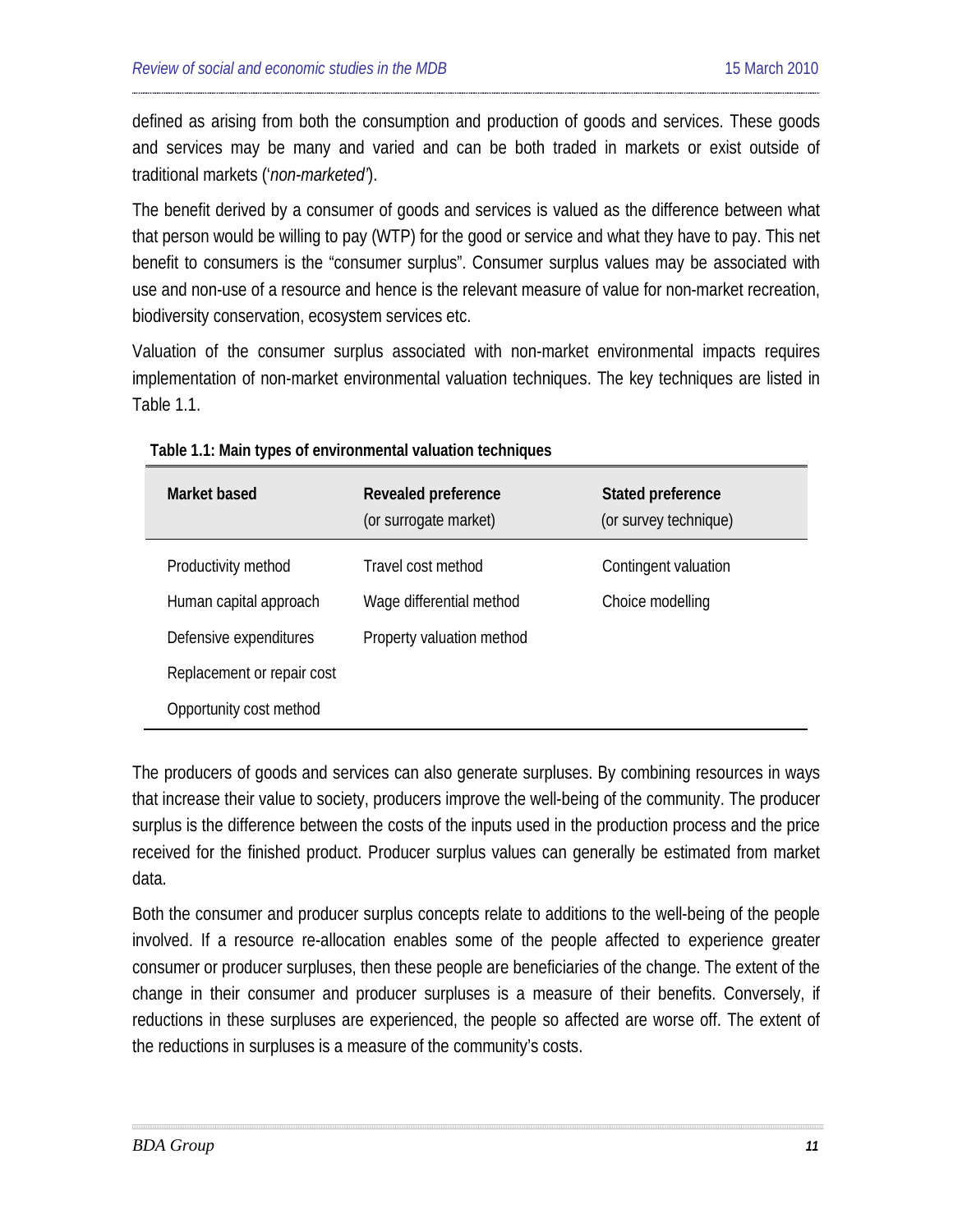To identify changes in consumer and producer surpluses, economists typically employ economic models that can capture changes in input use, production and consumption, with associated changes in prices and in surpluses generated. Of primary interest in this report are the empirical techniques used to estimate market and non-market impacts, rather than the application of benefit-cost assessment per se.

#### *1.2.2 Regional economic impact assessment (REIA)*

Regional economic impact assessment (REIA) is concerned with changes in economic activity to a region, State, or country associated with changes in land and resource use. Powell et al (1985)<sup>1</sup> identify a range of methods that can be used to examine the regional economic impacts including economic base theory, Keynesian multipliers, econometric models, mathematical programming models and input-output models. Input-output techniques are the most common, measuring impacts in terms of direct and indirect effects for four main indicators:

- *Gross regional output* the gross value of business turnover;
- *Value-added* the difference between the gross value of business turnover and the costs of the inputs of raw materials, components and services bought in to produce the gross regional output;
- *Income* the wages paid to employees including imputed wages for self employed and business owners; and
- *Employment* the number of people employed (including full-time and part-time).

These indicators of economic activity are not equivalent to the economic measures of consumer and producer surplus that are relevant in the benefit cost analysis framework.

Gross regional output is a measure of total revenue or turnover. All costs of production would need to be subtracted to make it approximate the measure of producer surplus. Value-added is an indicator of net value to producers, but unlike the producer surplus measure, it does not take account of all production costs – only non-labour costs are subtracted from revenue. Income or wages paid to employees is a cost to the producer in the benefit cost framework and is one of the costs subtracted from revenue or output to calculate the producer surplus or net benefit to producers. Employment is a non-financial indicator identifying the number of jobs associated with an activity. In regional economic impact assessment the employment figure can sometimes be referring to full-time equivalents or simply job numbers, whether they are full-time or part-time.

<span id="page-11-0"></span><sup>1</sup> Powell, R., Jensen, R., and Gibson, A. (1985), *The Economic Impact of Irrigated Agriculture in NSW*, A report to the NSW Irrigators' Council Limited.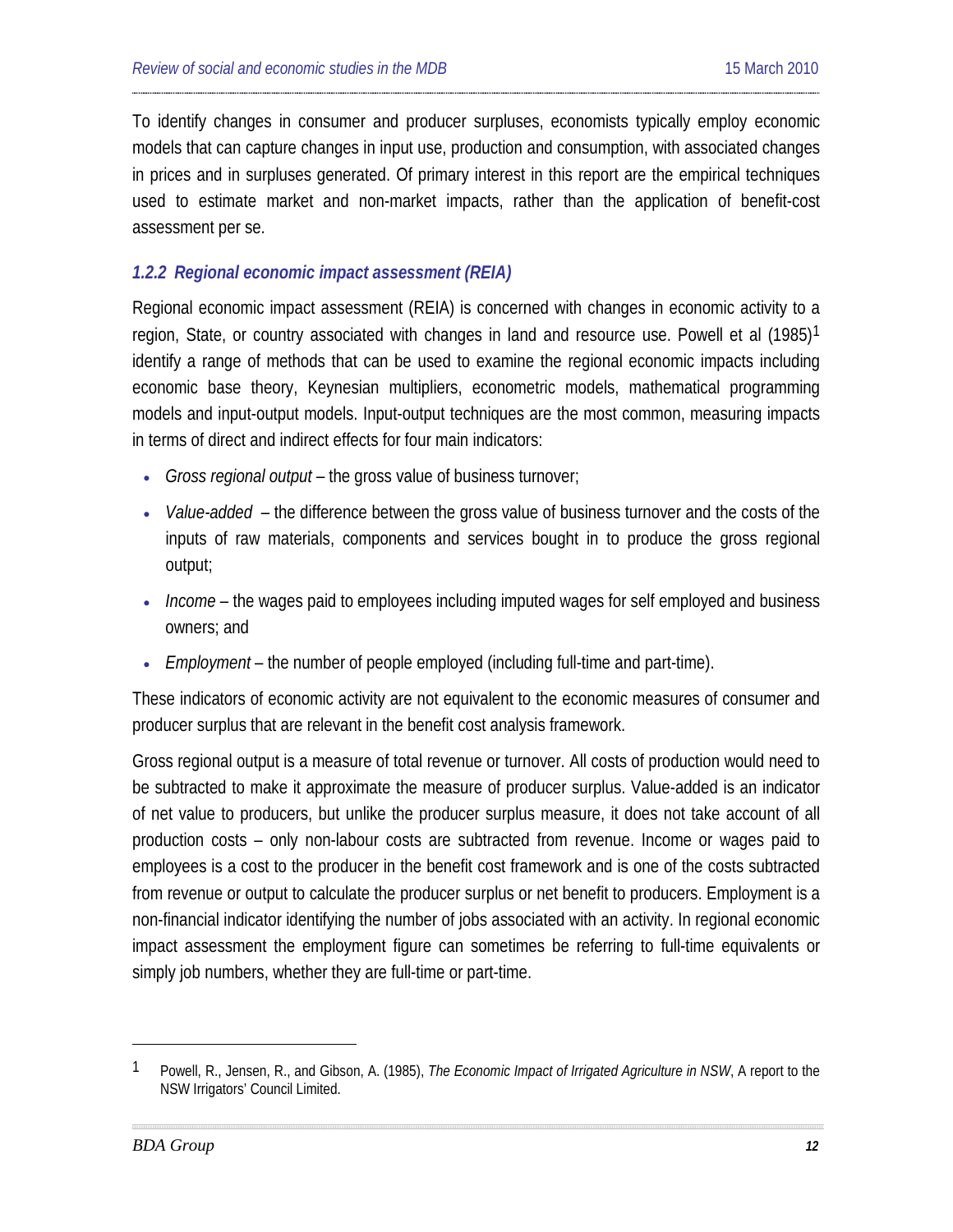While full input-output analysis involves the construction of an input-output table for the region (model of the regional economy), often short cut approaches, involving borrowing multipliers from other studies, are used. Multipliers are simply the ratio of induced change in an indicator arising from an initial change in the indicator. So for example, if it had been estimated that investing \$1m in Irrigation Area A led to an increase in regional output of \$4m, then this would indicate an output multiplier of 4. Of course extrapolating this finding to say Irrigated Area B implicitly assumes that the economies of both regions are very similar.

Regional economic impacts may be associated with a reduction or increase in economic activity in a region. Changes in water use patterns arising from policy changes would normally be associated with both these effects and hence REIA could be undertaken in relation to both the lost economic activity and the gained economic activity.

Unlike benefit cost analysis there are no decision rules to identify whether an increase or decrease in economic activity is desirable, although it is often implicitly assumed that more economic activity is good and less economic activity is bad. However, not all economic activity is desirable from a community welfare perspective since it may be associated with say environmental degradation, loss of employment, etc. Indeed funding digging holes and filling them back up again would stimulate activity, output, value-added, income and employment, but lead to no economic benefit.

Benefit cost analysis is required to consider all the costs and benefits of a proposal that changes the levels or type of economic activity. REIA simply examines the financial and employment stimulus to an economy that occurs as a result of a change in economic activity.

REIA can have important links to social impact assessment since changes in income and employment levels can impact population levels and their ability to maintain community infrastructure (schools, hospitals, housing etc), broader community and cultural value systems and interrelationships.

While input-output analysis is one of the main techniques for examining changes in economic activity at the local, regional and State level, it is a static approach that may over estimate impacts and hence careful interpretation of results in required. A dynamic computable general equilibrium approach may overcome the limitation of input-output analysis but is unlikely to be warranted at local or regional scale or with small scale impacts.

### *1.2.3 Social impact assessment (SIA)*

Social impact assessment is concerned with "the consequences to human populations of any public or private actions that alter the ways in which people live, work, play, relate to one another, organize to meet their needs, and generally cope as members of society. The term includes cultural impacts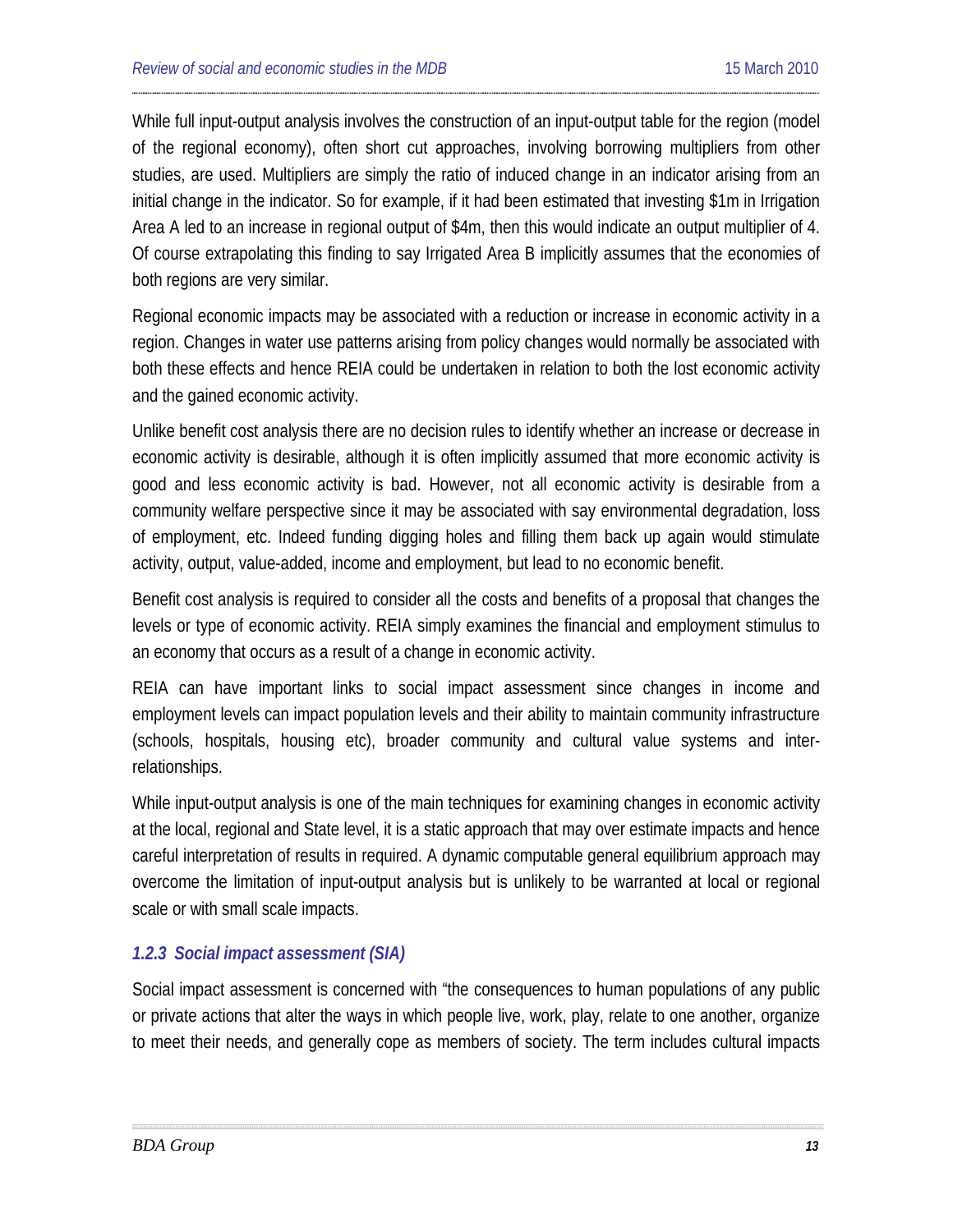involving changes to the norms, values and beliefs that guide and rationalize their cognition of themselves and their society"[2](#page-13-0)

The process of SIA is often described in terms of a number of core generic procedural stages:

- Scoping identification of important issues to be addressed in the SIA via literature reviews and consultation;
- Profiling (baseline social assessment) should focus on information against which change and impacts may be compared, and should identify other changes that have occurred or are occurring in communities and the extent to which these changes may influence the current impacts of interest;
- Prediction identify and describe predicted social impacts, based on expert judgements, comparative methods (look at similar projects), numeric projection and quantification (population and employment multipliers etc);
- Evaluation determination of community acceptability of impacts identified in prediction phase;
- Mitigation addressing any negative impacts that are above acceptable thresholds;
- Monitoring monitoring program to ensure that no unforseen impacts occur and that mitigation strategies are effective.

It is however rare to find a SIA that conforms to all these stages. The majority focus on the preliminary stages of scoping and profiling, as it is these stages for which information is often available and which can be readily obtained using existing methods and techniques.

Prediction and evaluation of social impacts is more difficult and the field of SIA lacks rigorous methodological techniques and methods to address these stages. Prediction is mainly based on expert judgement of the SIA practitioner who will draw information from community involvement processes and primary and secondary data.

A core dimension of the procedural framework is the technical – participatory dimension. Technical approaches are based on objective assessments, use of quantifiable indicators and expert judgments. Participatory approaches involve identification and prediction of impacts through the use of local knowledge within communities and amongst those most likely to be affected.

If there is limited community participation, SIA may omit issues of critical concern to communities (e.g. impacts on attachment to community or place, or the fairness and equity of decision making processes, or the micro distributional impacts of development and environmental change).

<span id="page-13-0"></span><sup>&</sup>lt;sup>2</sup> The Internorganisational Committee on Guidelines and Principles for SIA (2003) Guidelines and principles for social impact assessment. *Impact Assessment* , 12(2), 107-112.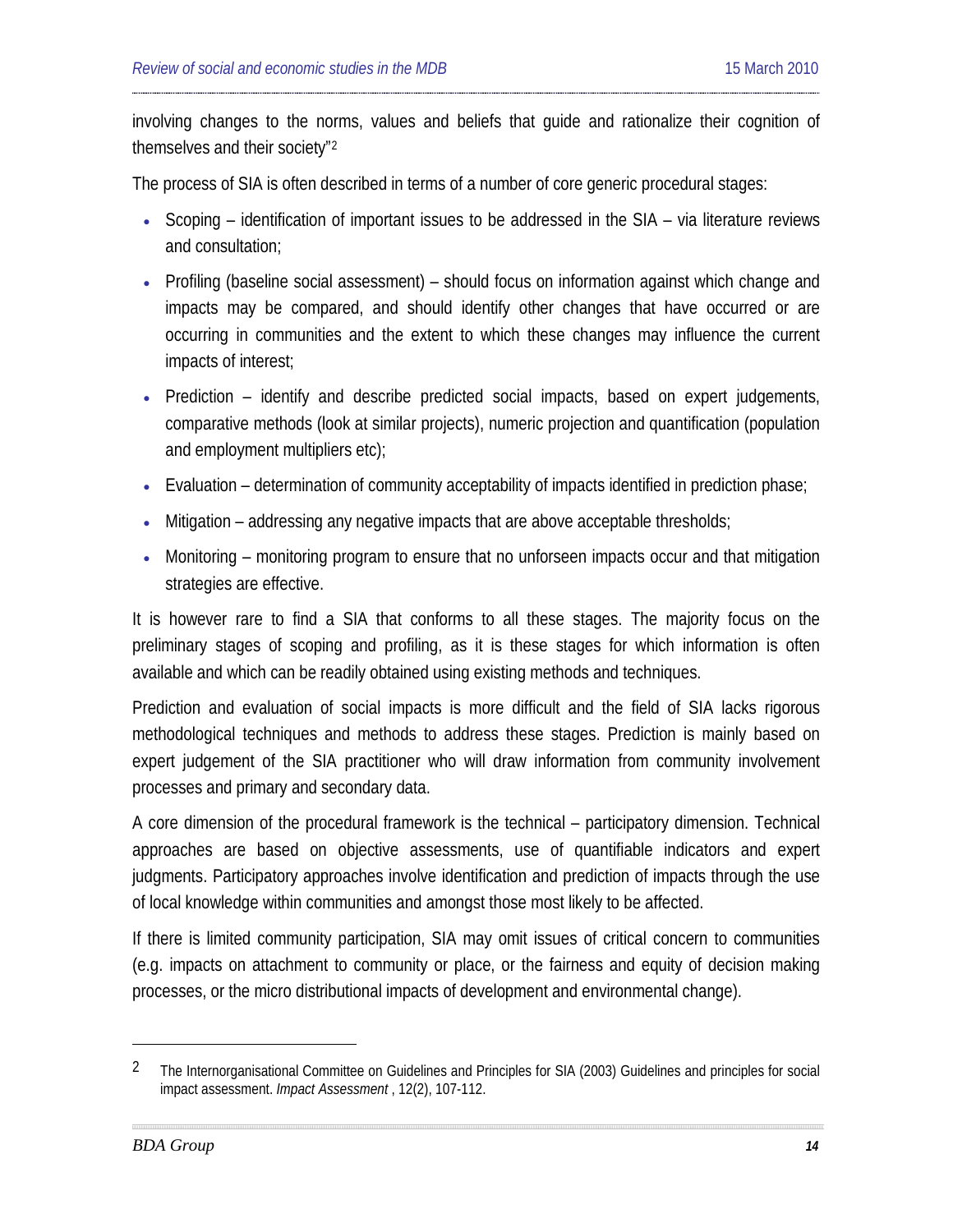In SIA it also helps to provide an explanatory framework to assist in the identification and understanding of impacts. For instance, there are a number of conceptual frameworks that may be useful in understanding social processes operating in the context of SIA including social capital, social network analysis; social wellbeing, and community and social resilience.

A particularly relevant explanatory framework in the context of irrigation areas is social resilience – the potential for the social system to maintain its structure and function when faced with some disturbance, disruption or change and the ability of the social system to reorganise following the intervention and retain a functional state.

In a similar way to ecological systems, human and organisational diversity within a social system may well be associated with more robust and resilient social systems, while a social system with little diversity in their economic, human or organisational structure may be less resilient to change.

While the scope of SIA is dependent on the type of changes that are likely and the broader environmental, social and institutional context in which these changes occur, several authors have attempted to define the core SIA variables that may be used in the profiling and prediction phase of SIA.

Individual ABS census indicators can be used to provide:

- descriptive information about an area or catchment including population size, the number of occupied private dwellings, occupancy rate, employment by industry; and
- an indication of advantage or disadvantage within the community, or community vulnerability or sensitivity to change including age dependency, unemployment rates, workforce participation and family, occupation, income and educational characteristics.

Composite social indicators such as those provided by ABS (eg: index of relative socio-economic disadvantage), can also provide an indication of relative advantage or disadvantage and sensitivity to change. Fenton (2000)<sup>[3](#page-14-0)</sup> has developed composite indicators of community sensitivity combining profile information on:

- unemployment and income;
- education and occupation;
- family and housing; and
- age dependency.

<span id="page-14-0"></span><sup>&</sup>lt;sup>3</sup> Fenton, D.M. (2000). Social Catchments and Socio-Demographic profiles for the South Brigalow CRA/RFA Region (NSW). Department of Urban Affairs and Planning, Sydney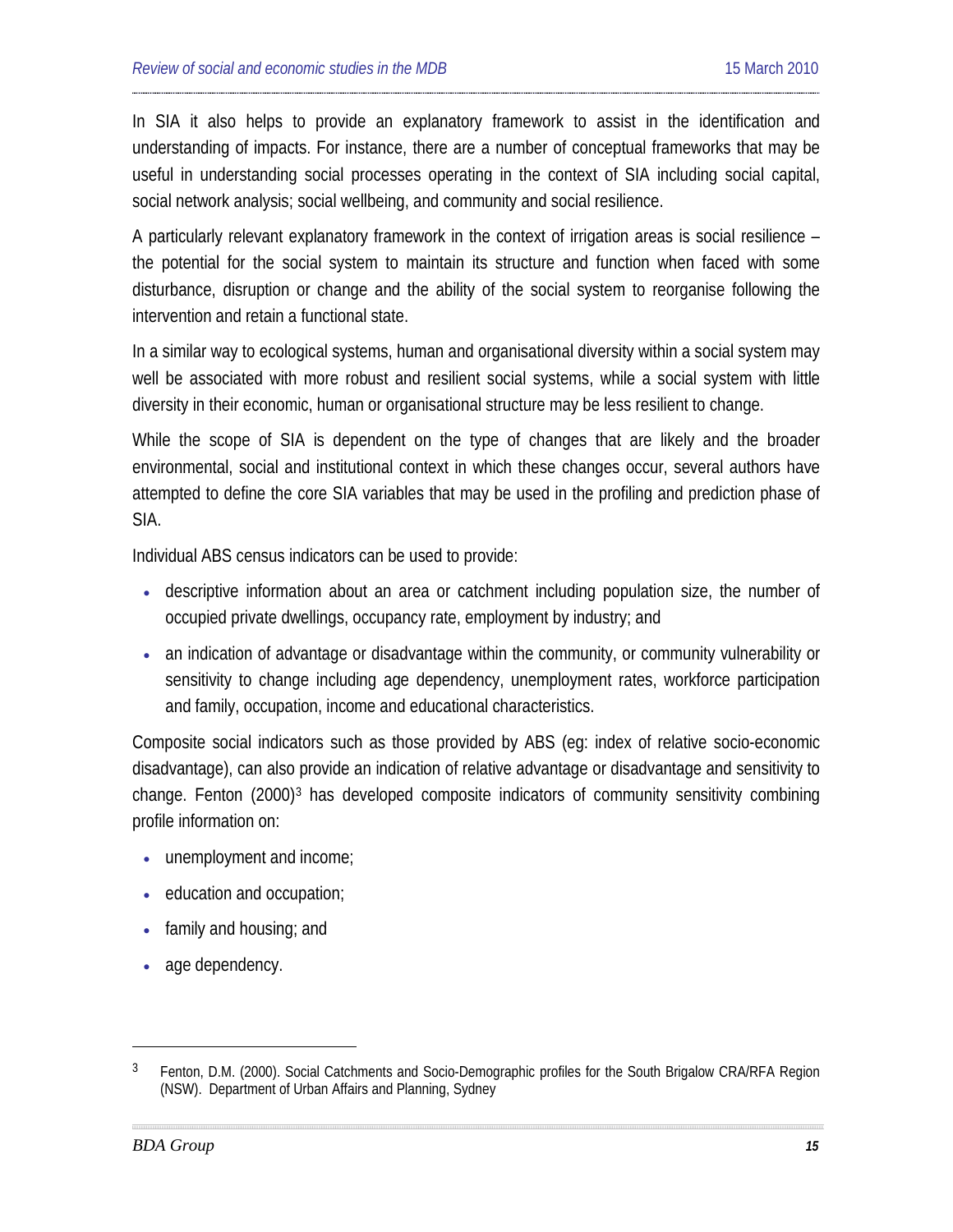Not all variables with the census of population and housing need to be examined and there will often be a core subset of census variables which will be important to meet the specific objectives of the SIA being undertaken. The selection of specific census variables and indicators will be dependent on the social and geographic context of the SIA, the type of change that is being investigated and the conceptual framework that is being used to underpin the SIA.

As well as using social indicators, SIA may examine community infrastructure thresholds, values and place meanings, community attitudes etc.

For assessment of impacts at the community level, existing administrative and statistical boundaries<sup>[4](#page-15-0)</sup> may be used or social catchments can be developed that accounts for much of the inter-town dependencies at the local level. Social catchments can be developed based on

- the number of businesses, industries and other service providers located within specific towns (the number of functional units);
- an examination of the road network within the region;
- distance between towns; and
- the density of towns and communities in the region.

### *1.2.4 SEA integration techniques*

There are significant limitations in integrating assessment results into single metrics both within and across economic, regional and social assessment domains.

Benefit-cost analysis incorporates well developed assessment and valuation approaches that in principle allow a bottom-line economic assessment of changes in water use. However despite the proliferation of non-market valuation techniques, the monetarisation of non-use values held by the community (for example for ecosystem conservation) has practical difficulties, not least of which are the time and cost requirements of available techniques.

The use of changes in regional income is often used as a bottom-line measure of regional impacts. However, these impacts are in themselves only partial in terms of broader social impacts that may be incurred by communities. There are also no commonly supported approaches for aggregating diverse social impacts into a single metric.

Given the limitations in developing single objective measures within the economic, regional and social impact spheres, it is then not surprising that there is no commonly supported technique to aggregate across them to yield a single cardinal measure of impact.

<span id="page-15-0"></span><sup>&</sup>lt;sup>4</sup> For example such as SLAs (statistical local areas) or SSD (state statistical divisions)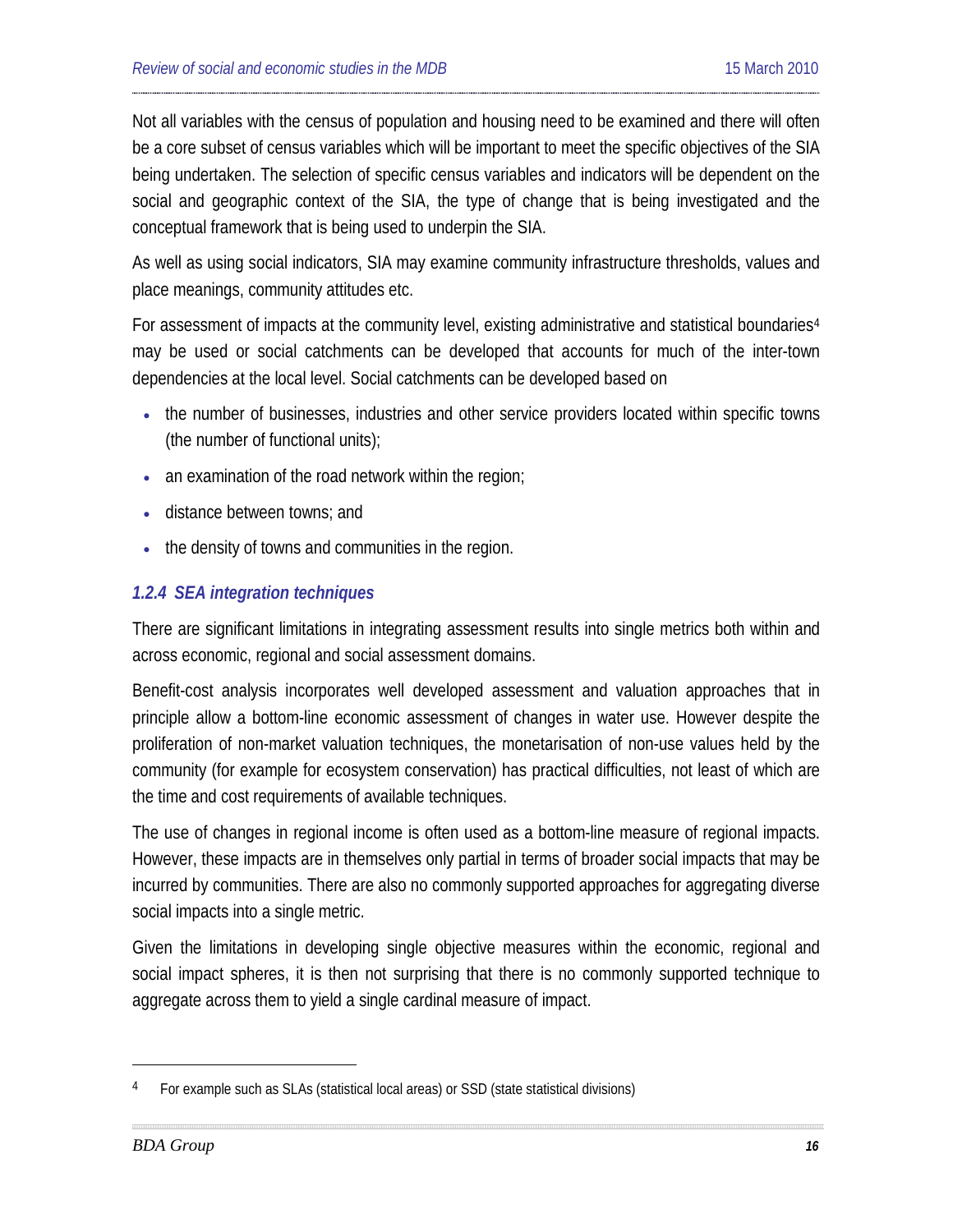To assist decision making (rather than impact assessment per se), there have however been a number of techniques developed to facilitate a consideration of trade-offs between economic, environmental and social impacts to allow alternative policy options to be ranked by a single ordinal metric. Attempts to do this have mostly centred on the use of multi-criteria analysis (MCA), also sometimes referred to as multi attribute analysis.

MCA is a decision support approach rather than a single well defined procedure, and refers to techniques that include the following three key components:

- a number of alternative plans or options that require evaluation;
- a set of criteria by which the alternatives are to be judged; and
- a method for ranking the alternatives based on how well they satisfy the criteria<sup>[5](#page-16-0)</sup>.

MCA is sometimes used to integrate the findings of economic and social evaluations or separately evaluate proposals. However, the approach suffers from a number of substantial problems including:

- there is no established theoretical framework or uniform set of principles;
- MCA involves the arbitrary choice of criteria and hence different analysts can apply different criteria to the same project and get different results;
- there is often double counting where the same impact is considered twice or more under different criteria;
- the absence of established principles means that different MCA analysts are unlikely to reach consistent conclusions about a policy measure;
- allocating scores or rankings to identify how an alternative performs against a criteria hides the relative size of impacts;
- MCA attempts to compare impacts that occur at different times with no means of reconciling the timing differences; and perhaps most importantly, and
- applying weights to different criteria is arbitrary, or at best reflective of the analysts or commissioning body's values rather than the community<sup>[6](#page-16-1)</sup>.

Alternatively, economists have recently started investigating the potential to use non-market valuation techniques, normally used to assess preferences about changes in environmental conditions, to investigate community's willingness to trade-off welfare gains with alternative distributions of welfare – effectively integrating economic and social impacts into a single assessment metric.

<span id="page-16-0"></span><sup>5</sup> Resource Assessment Commission (1992) Multi-criteria Analysis as a Resource Assessment Tool, RAC Research Paper No. 6, AGPS, Canberra.

<span id="page-16-1"></span><sup>6</sup> Bureau of Transport Economics (2000) Facts and furphies in benefit cost analysis: transport, Report No. 100.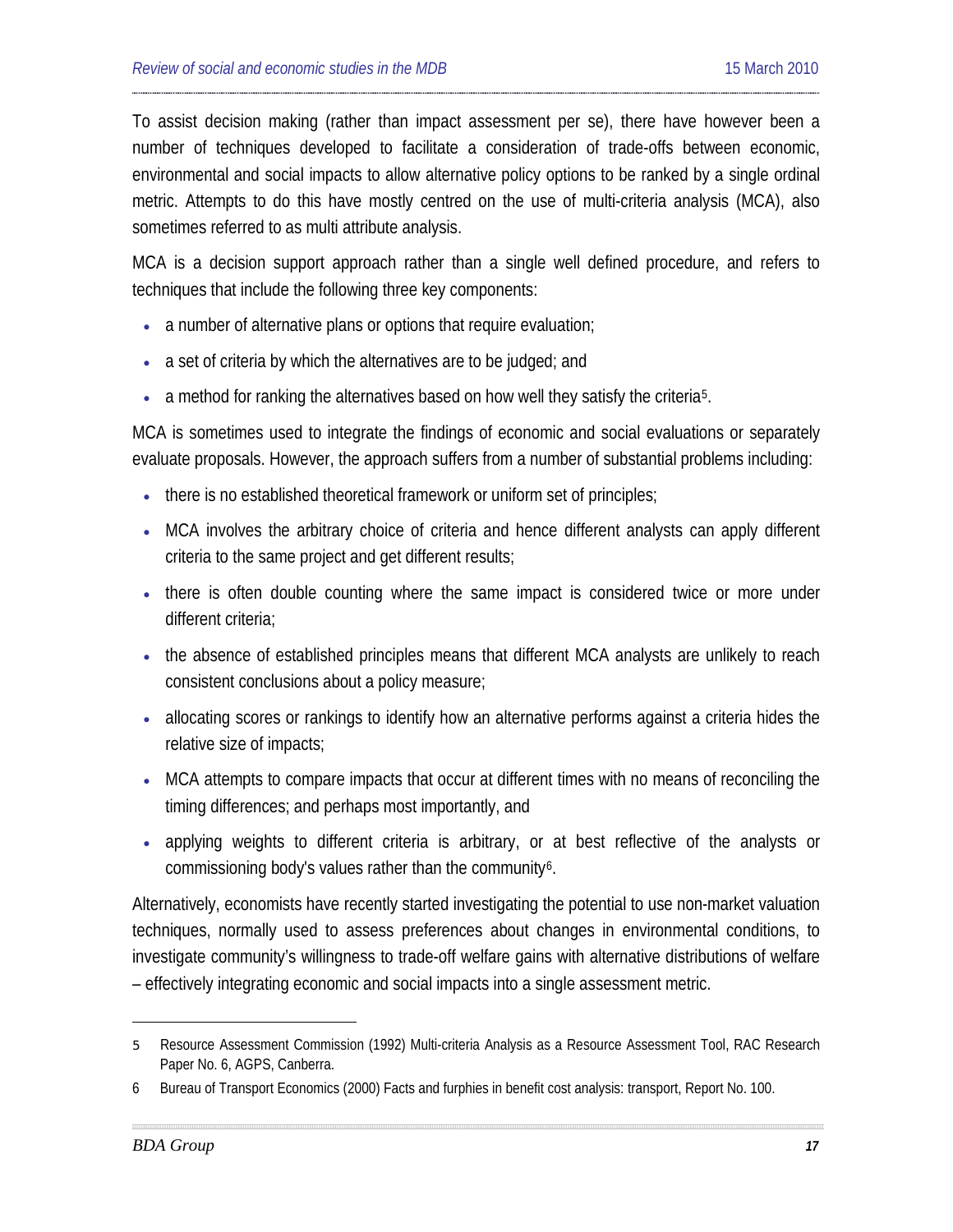In a paper by Rolfe and Bennett (2004)<sup>[7](#page-17-0)</sup>, community concerns and public values associated with the social consequences of water reform are presented. A contingent valuation survey is used to assess community preferences for different equity outcomes. The authors note:

*'A key issue for economists is identifying mechanisms to deal with … localised equity and social impacts. This is a common issue in regional and urban economics, where the negative impacts from losing an industry (or a natural disaster event) tend to be localised. There is often pressure placed on governments to offer financial support to regional areas experiencing downturns in order to ameliorate adverse social and equity impacts*

*'Where community concerns about equity impacts are present, one alternative is to … incorporate concerns about social welfare impacts directly into a BCA. This may be done by assessing those concerns in a valuation framework'.*

Specifically, Rolfe and Bennett used the contingent valuation method to estimate community values for providing 'free' allocations of water to under privileged groups in the central Queensland region, and found there were some, albeit small, community values associated with accounting for equity impacts in the water reform process. Their exercise demonstrated that it is possible to place values on community concerns about equity impacts, and that these values are suitable for inclusion in a BCA framework. Further examples in the water resources field are cited later in this report.

<span id="page-17-0"></span><sup>7</sup> Rolfe and Bennett (2004), Assessing Social Values for Water Allocation with the Contingent Valuation Method, Valuing FloodplainDevelopment In The Fitzroy Basin Research Report No 11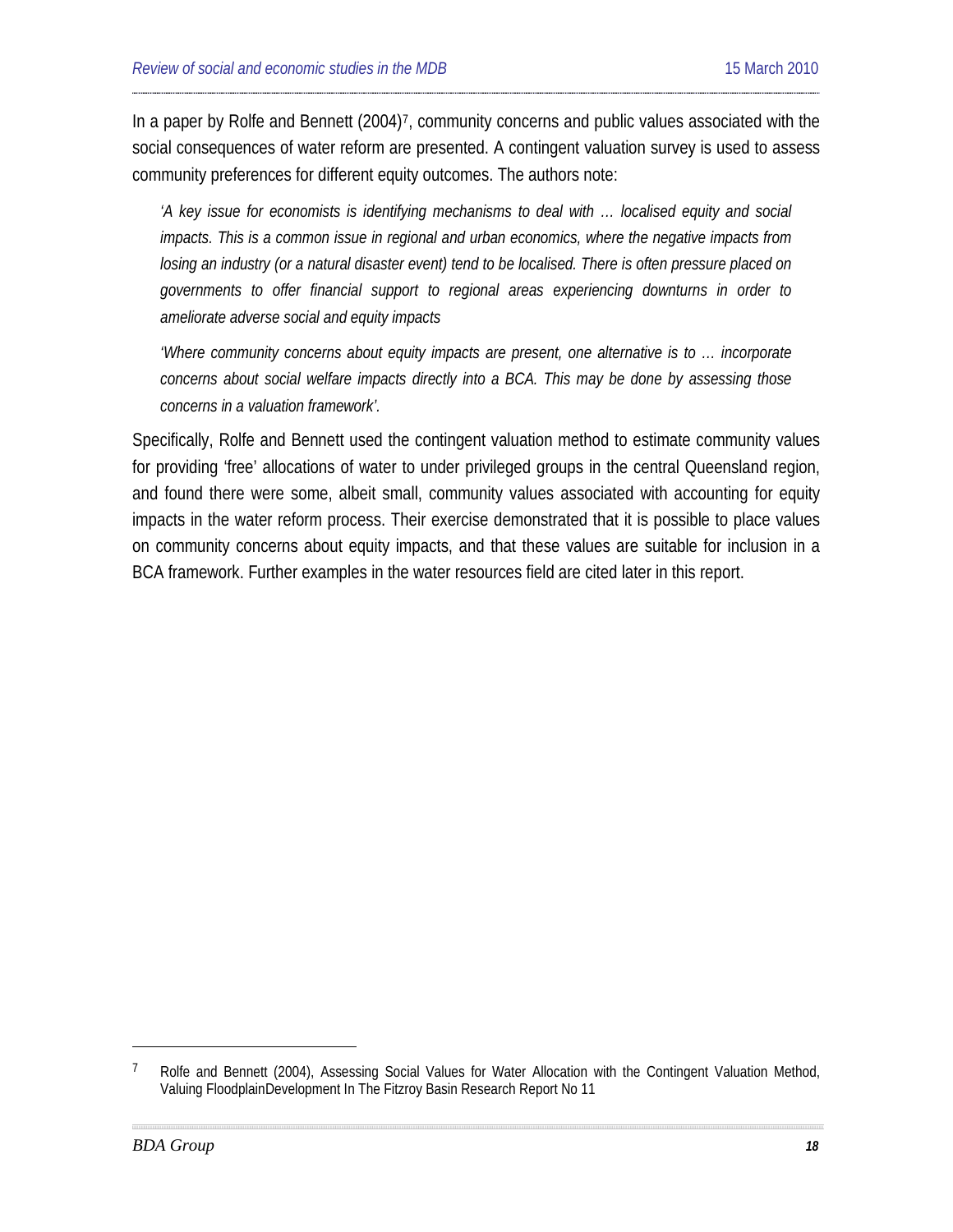## <span id="page-18-0"></span>**2 DESCRIPTION OF LITERATURE IDENTIFIED**

A literature review of studies reported since 2000 in relation to the socio-economic impacts associated with changes in water use in the Murray Darling Basin has been undertaken. A brief description of more than 100 socio-economic studies and models identified is provided in Appendix A. Further detail in terms of the aims, scale and scope, methods and data, and key findings for each of these studies and models are provided in the Appendix B.

A number of reports identified have not been reviewed for a variety of reasons including due to confidentiality considerations, where there were multiple research papers employing the same model, to answer essentially the same question, where a study had limited relevance (eg: theoretical or descriptive only), and where we have been unable to locate or access a copy of the study.

In this section, a very brief overview is provided in relation to the researchers / organisations undertaking the analysis, the objectives of the studies, and the scale and scope of application. An overview of techniques employed and key findings are then presented in sections 3 and 4 respectively.

#### <span id="page-18-1"></span>**2.1 Who has undertaken the more recent socio-economic studies**

There is a growing body of socio-economic research applicable to water use in the Murray-Darling Basin. The economic research includes models of the hydrology and economics of agriculture of the Basin. Models differ in terms of the specification, parameter values, method of solution and their spatial dimensions.

Investigation of economic impacts associated with the decision to establish the *Living Murray* for example focussed primarily on the opportunity cost of sourcing water from on-farm uses. Initially this work employed the Water Policy Model - a spatial equilibrium model of farming activities in Victorian irrigation districts maintained by the Victorian Department of Primary Industries - as well as regional farm models developed by the NSW Department of Agriculture (see Eigenraam, Crean, Wimalasuriya and Jayasuriya (Vic DPI and NSW Agriculture) 2003) [ref[.26\]](#page-84-0). However these models were short-run in nature and could not explore the potential for inter-state water trade to mitigate irrigation sector impacts from reduced water allocation / buybacks.

For this purpose, ABARE's SALSA model was employed to provide indicative estimates of likely longrun irrigation sector costs, both under trade and no-trade scenarios. To investigate likely flow-on impacts to other sectors, preliminary investigations drew on a new generation Monash model (TERM) developed by the Centre of Policy Studies with assistance from the NSW, Victorian and South Australian Governments.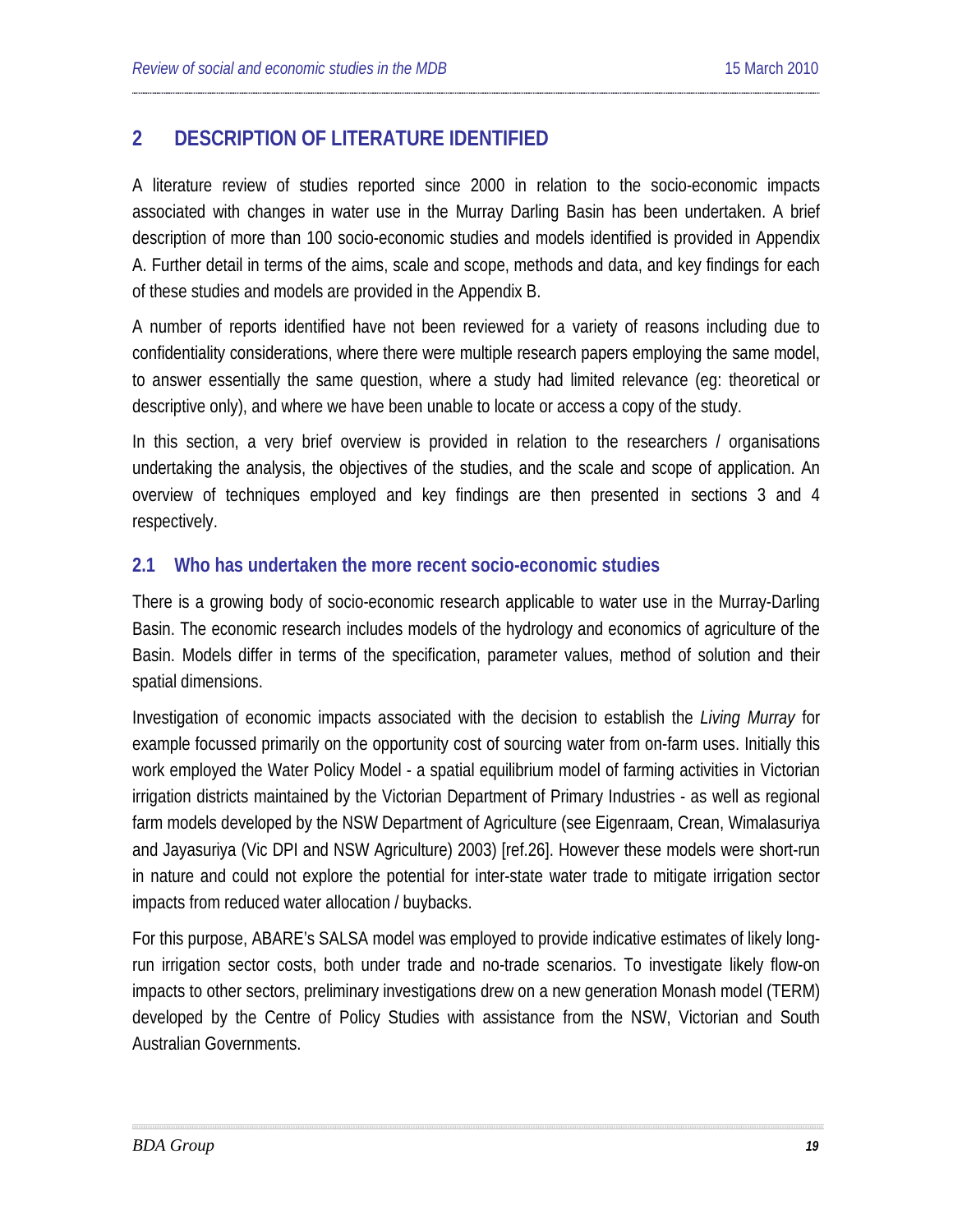However there has been significant development in economic and related models with which to investigate potential impacts from alternative actions that may be incorporated in the Basin Plan and in relation to the Basin Plan overall.

Dixon et al. (2009) [re[f.11\]](#page-76-0) used the new-generation TERM-H2O model to analyse the economic impacts of a water buyback (1,500 GL) in the southern MDB, while CSIRO has developed models to assess the effects on irrigated agriculture from increased environmental water allocations in the southern MDB (Mainuddin et al. 2007) [ref[.1\]](#page-72-1) as well as the significance of water trading in mitigating these impacts (Qureshi et al. 2007) [ref[.2\]](#page-72-2).

Researchers at the Productivity Commission (Peterson et al. 2005) [ref[.13\]](#page-77-0) used the TERM-WATER model to analyse the broader impacts of water trading in the southern MDB, while Singh et al (2008) [ref[.83\]](#page-108-0) have explored water trading within the NSW irrigation industry, and Bjornlund (2002; 2008) [ref[.79,](#page-106-0) [80\]](#page-107-0) has examined the impacts of water trade in northern Victorian irrigation districts.

Third party impacts from water trading have been investigated by ABARE (Heaney et al 2006) [ref[.74\]](#page-104-0), while a number of researchers have examined the impact on water trade of quotas imposed on entitlement trade out of regions (Access Economics 2008 [re[f.75\]](#page-104-1), Frontier Economics 2009 [ref[.77\]](#page-105-0) and Hyder Consulting 2008 [ref[.78\]](#page-106-1)).

Adamson et al. (2009) [re[f.3\]](#page-73-0) assessed the economic effects of different climate scenarios and states of nature on irrigated agriculture. Connor et al. (2009) [ref[.9\]](#page-75-0) use a different model to evaluate the economic impacts on irrigated agriculture from climate change. They assess the effects of three scenarios - mild, moderate and severe climate change in terms of reductions in inflows in the Basin. ABARE (Goesch et al. 2009) [re[f.7\]](#page-75-1) provide another model to assess the effects of climate change in the Basin.

Governments have also engaged a number of studies exploring agricultural impacts at the catchment and irrigation area scale, with examples including studies by Jayasuriya (2004) [ref.18], Jones et al (2007) [ref[.27\]](#page-84-1), Aluwihare (2005) [ref[.30\]](#page-86-0), Singh et al (2009) [re[f.39\]](#page-89-0), and the Centre for Agricultural and Regional Economics (largely in relation to northern catchments of the MDB).

Studies investigating the flow-on impacts of reduced irrigation sector incomes to regional and local economies include Spanswick et al (2007) [ref[.44\]](#page-92-0), Powell and Chalmers (2009) [ref[.40\]](#page-90-0) and RMCG (2009) [ref[.45\]](#page-92-1).

Social research in the Basin primarily involves studies of particular regions or communities. These studies are primarily in the grey literature and include some form of community impact assessment. A study by Hassall and Associates, Professor Helen Ross and Mary Maher and Associates (2003) [ref[.128\]](#page-127-0) was commissioned in support of the *Living Murray* investigations, however the analysis is restricted largely to social and economic profiling.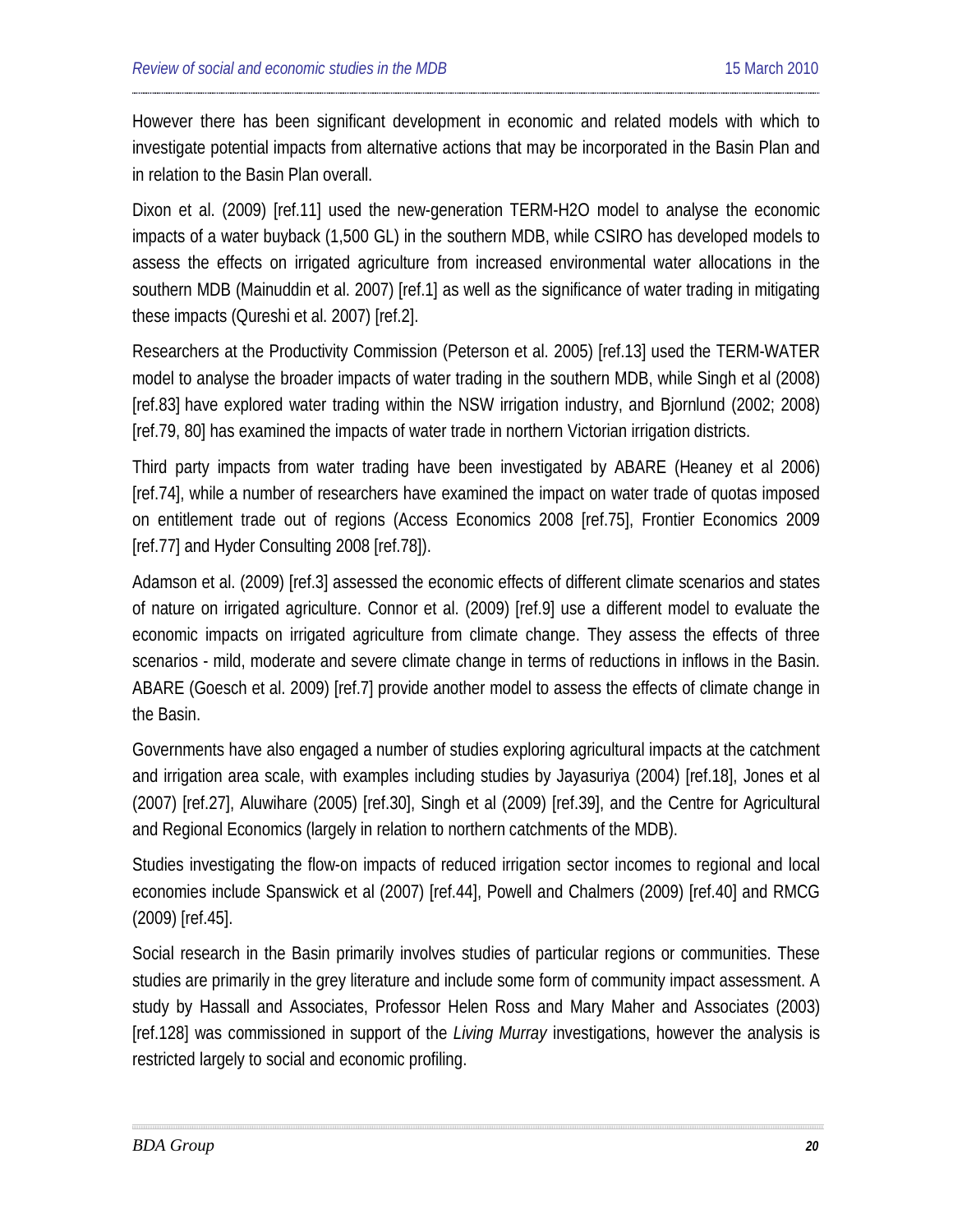A key report that includes an analysis of both the economic and social impacts of water trading in the Victorian Murray Valley is a report for the Rural Industries Research and Development Corporation (Frontier Economics (2007) [ref[.38\]](#page-89-1).

Finally, there have been a number of non-market valuation studies exploring estimating the value of various aspects of improved river health. This includes choice modelling studies by Bennett et al (2008; 2007) [ref[.112,](#page-121-0) [105\]](#page-118-0), Gillespie et al (2008) [ref[.107\]](#page-119-0), Morrison and Bennett (2004) [ref[.108\]](#page-120-0), van Burean and Bennett (2000) [ref[.109\]](#page-120-1) and Whitten and Bennett (2001) [ref[.116\]](#page-123-0), while Dyack et al (2007) [ref[.117\]](#page-123-1) employ revealed and stated preference techniques to value recreational benefits associated with the Barmah Forest and the Coorong.

A choice modelling study under the *Living Murray* was developed, and included an international peer review of the proposed survey questionnaire, however the field work for the study was not undertaken and hence no values were derived; and

## <span id="page-20-0"></span>**2.2 What have been the objectives of the studies**

The principal questions evaluated in the economic studies identified include<sup>[8](#page-20-1)</sup>:

- the effects of weather and/or climate-related reductions on returns in irrigated agriculture and water quality (salinity);
- the effects of different environmental flow regimes (including reduced water diversions) on returns in irrigated agriculture and water quality (salinity); and
- the effects of water trade, restrictions on water trade, and water pricing reforms on returns in irrigated agriculture and water quality (salinity).

A number of social and economic studies have also sought to identify off-farm flow-on impacts associated with these issues, at regional, state and national levels.

A number of studies have examined the economic and social changes arising from water sharing plans, while some more locally oriented studies have examined socio-economic impacts associated with irrigation infrastructure retirement.

Several environmental valuation studies have been conducted to derive monetary estimates of the value communities place on riparian assets. The choice modelling techniques has been most prominent in these studies, with valuations being extended to include social values such as rural employment and indigenous heritage values.

<span id="page-20-1"></span><sup>&</sup>lt;sup>8</sup> The key findings from these studies are addressed in Section 4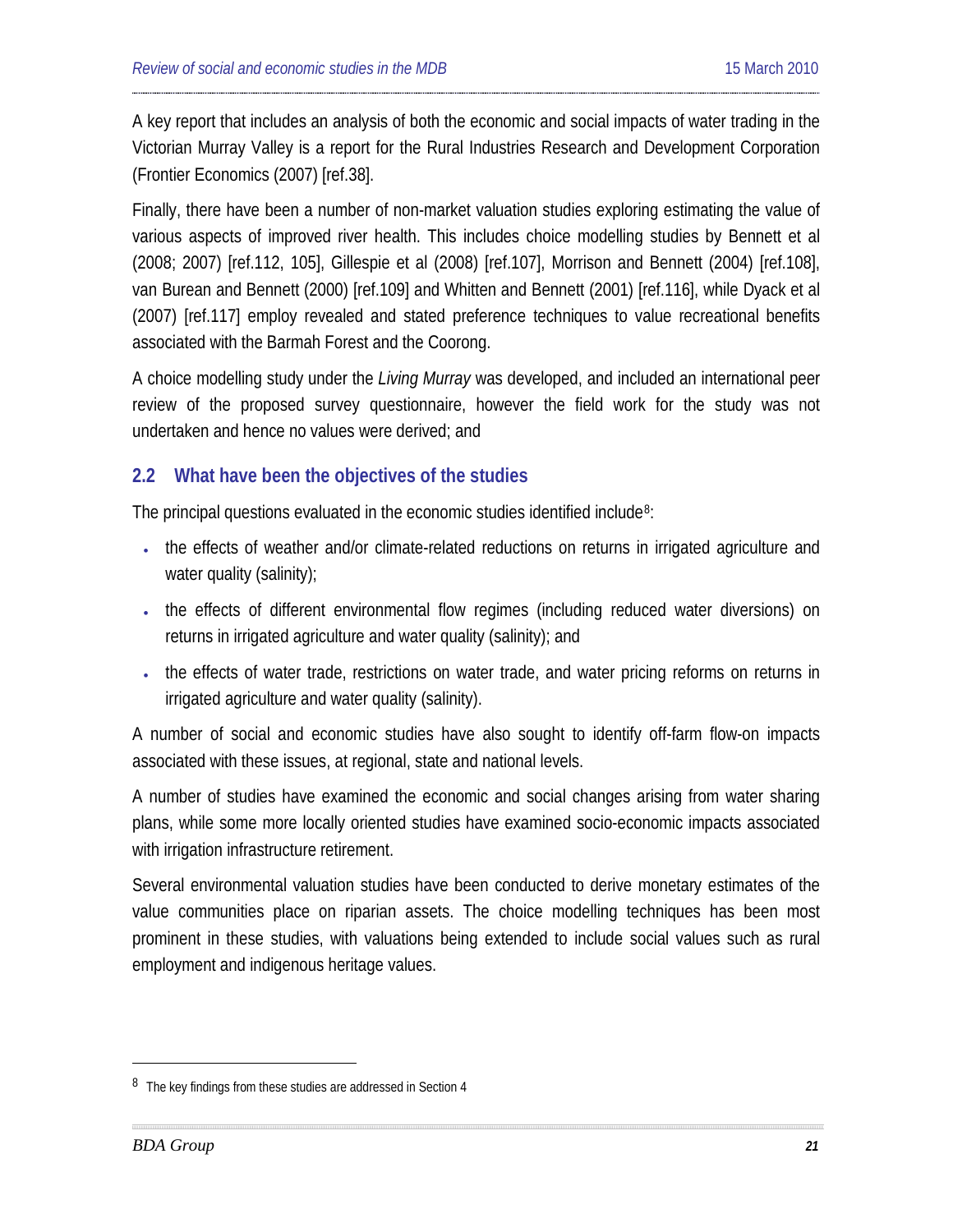#### <span id="page-21-0"></span>**2.3 At what scale have the studies been conducted**

Models have been developed with different spatial scales depending on data availability and the research question posed. The hydro-economic models developed at the University of Queensland and the Australian National University include all of the Basin. By contrast key economic models developed by CSIRO have limited their analysis to the southern Basin. Scale may also differ at a regional level depending on how catchments are aggregated by modellers.

#### <span id="page-21-1"></span>**2.4 What has been the scope of the studies**

As the focus of the literature review has been on studies associated with water use, from a sectoral perspective irrigation industry models have been the most numerous. Models incorporating well developed hydrological relationships have been used to assess the economic impacts of changes in rainfall on water availability to the sector while other models have been limited to evaluating the effects of reduced inflows and / or water allocations.

Most models are short-run in nature in that they assume the irrigation infrastructure is fixed to when the model is calibrated. Ideally, models should allow for capital investments so as to permit shifts and possible expansion of irrigated area where it is profitable.

The investigation of flow-on impacts to other sectors has been characterised by local and regional studies using input-output techniques and Basin-wide studies using general equilibrium models such as the TERM model.

Geographically, studies of water use in the lower connected Murray have been most common, in part due to the significance of these regions but also due to the broader policy questions arising with the greater regulation of flows and allocations compared to the northern catchments.

Notably, studies have focussed primarily on surface flows and allocations from rivers and storages, with relatively few studies investigating the use of groundwater resources. Notable exceptions include studies by ABARE (Hafi and Goesh 2006 [ref[.25\]](#page-83-0); Hafi et al 2006 [re[f.24\]](#page-83-1)) and by NSW government agencies in support of management plan development (see for example Flavel and Bari (2009) [ref[.97\]](#page-115-0) as well as (unsighted) studies by Jayasuriya (2000) [ref[.57\]](#page-96-0) and Cordina et al (2001) [ref[.56\]](#page-96-1).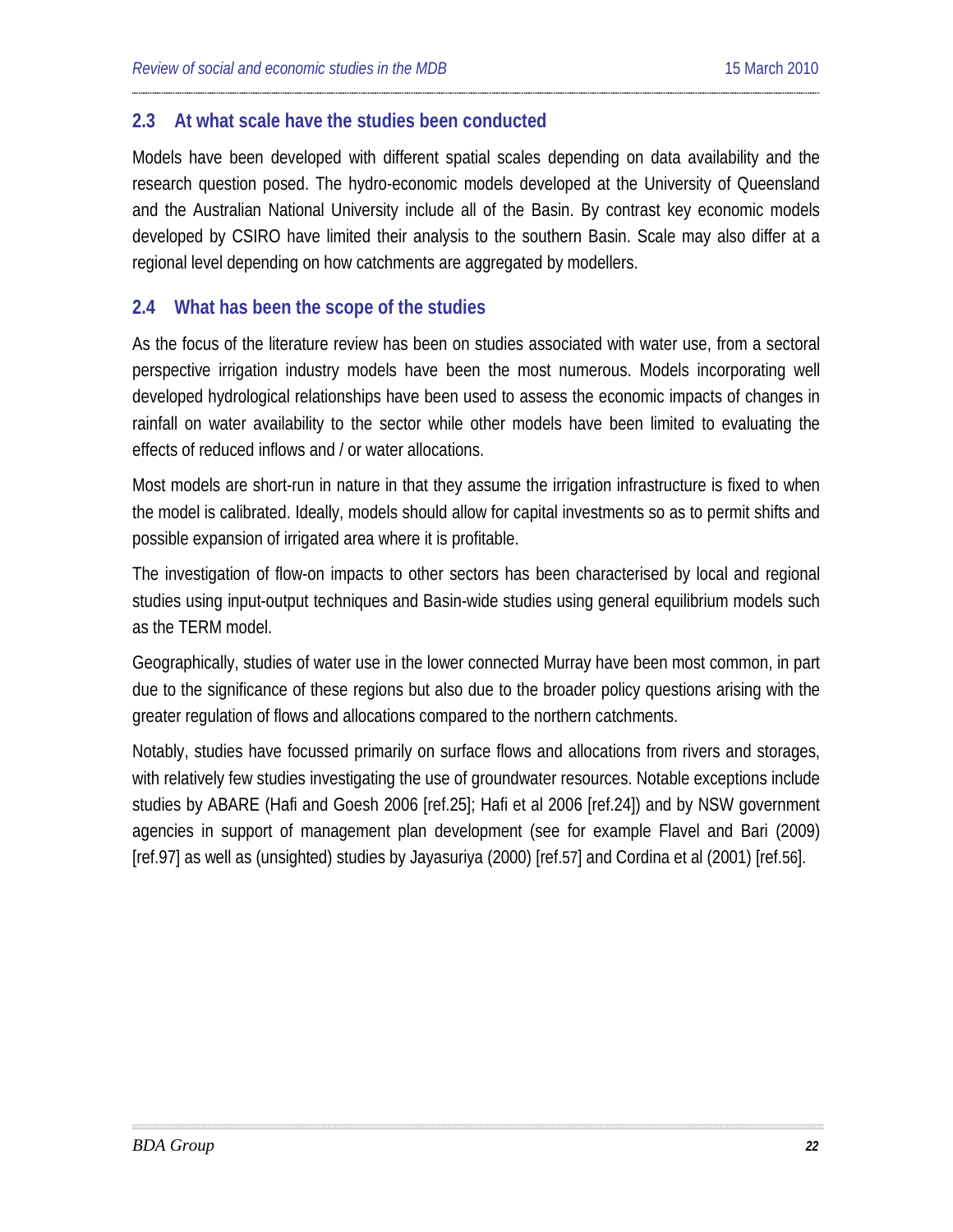## <span id="page-22-0"></span>**3 REVIEW OF ASSESSMENT TECHNIQUES USED**

In this section we describe the broad types of assessment techniques that have been applied in the MDB.

### <span id="page-22-1"></span>**3.1 Hydro-economic models of irrigated agriculture**

The existing models available on a Basin-wide level focus on surface water diversions rather than surface and groundwater. While this limits their usefulness in assessing the full costs of sustainable diversion limits, most current water diversions for irrigated agriculture are surface water extractions.

Some hydro-economic models capture groundwater interactions to model salinity impacts associated with river management and water use. However there are no current hydro-economic models that can examine the conjunctive use of ground and surface waters. This is a significant deficiency given the scope of the Basin Plan includes groundwater systems. Notably ABARE has identified the modelling options and challenges in developing a conjunctive water management model, and over time such modelling developments will be important<sup>[9](#page-22-2)</sup>.

In the past decade several models (Queshi et al. 2007 [ref. [2\]](#page-72-2); Adamson et al. 2009 [ref[.3\]](#page-73-0); Connor et al. 2009 [ref[.9\]](#page-75-0); Goesch et al. 2009 [ref[.7\]](#page-75-1); Grafton & Jiang 2010 [ref[.6\]](#page-74-0)) have been developed to evaluate basin-wide and catchment-level impacts of reduced seasonal allocations on irrigated agriculture. These models are catchment-based and link a hydrological model, or set of assumptions about the hydrology, to an economic optimisation model. The models differ in terms of their:

- (i) spatial dimensions;
- (ii) the data they use to calibrate their parameters;
- (iii) the degree to which the hydrological and economic components of the models are linked;
- (iv) the control variables and the objective function (gross value, gross margin, or economic profit);
- (v) the way uncertainty is incorporated into the model; and
- (vi) the research or policy questions that is addressed.

A common feature of the models is that they use an optimisation framework in the economic component and maximise the gross value of production, the gross margin or the economic profits from irrigated agriculture subject to a series of constraints that include the water and land available to irrigated agriculture by catchment.

<span id="page-22-2"></span><sup>9</sup> Hafi, A. 2006, Conjunctive Water Management: Economic Tools for Evaluating Alternative Policy and Management Options, ABARE Research Report 06.20. Prepared for the Natural Resource Management Division, Australian Government Department of Agriculture, Fisheries and Forestry, Canberra, November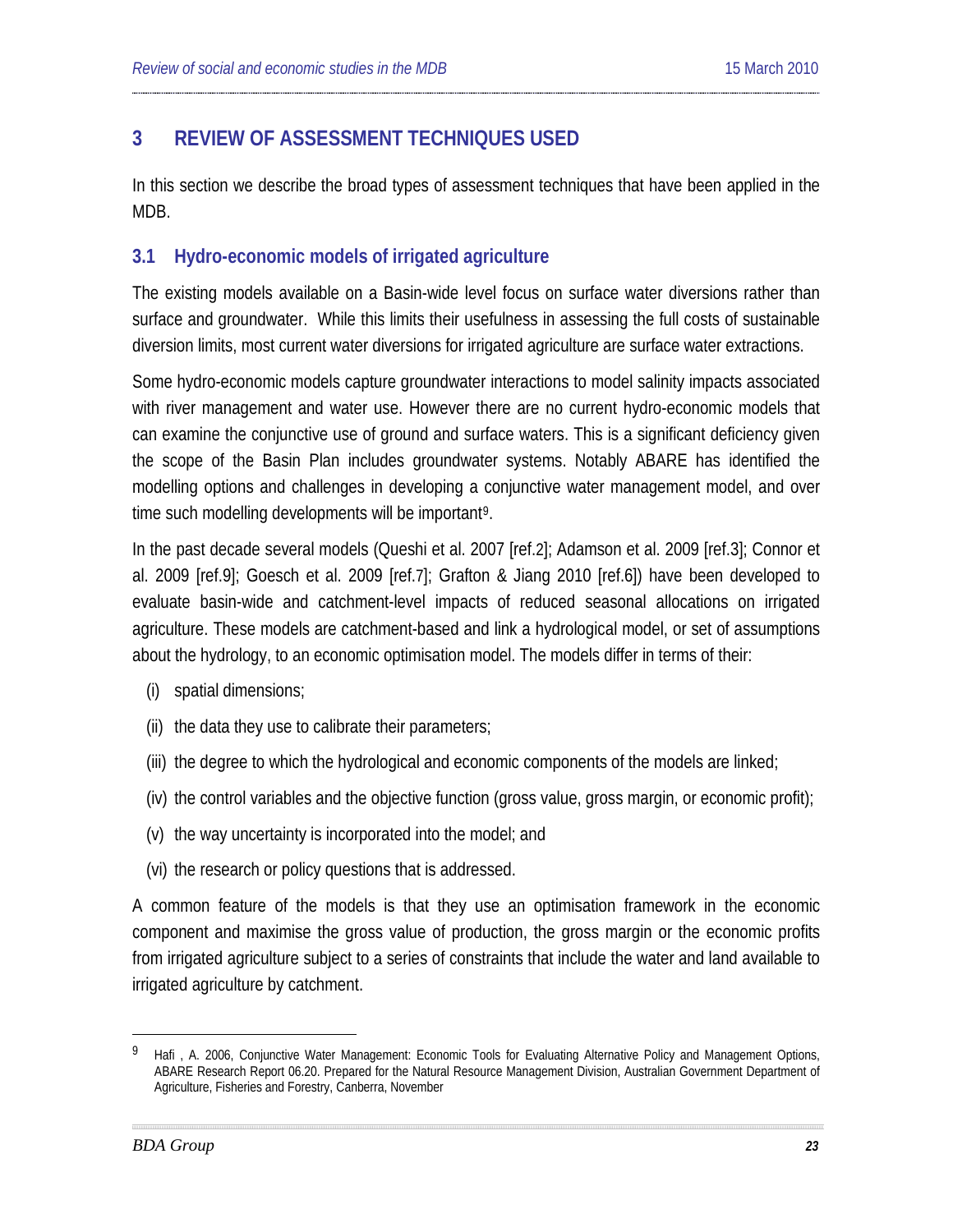The optimisation component is linked to a hydrological model that provides stream inflows (based upon historical data), and possibly return flows (if coupled to the economic component) and the physical limits of water trading. The economic-hydrological models are calibrated or parameterised to a particular period where inflows and agricultural activities are known.

A heuristic description of the economic and hydrological components of irrigated agriculture models is provided in Boxes 3.1 and 3.2.

The economic component is typically a linear programming model where the objective function is linear in the chosen activities and the relationship between inputs and outputs is determined by fixed coefficients. Such models are optimised by choosing activity levels  $(a_{ij})$ , such as the area planted by crop in each catchment, that when multiplied by the weights or values ( $v_i$ ) associated with these activities, maximises the objective function across *all* irrigated land use and catchments.



Thus, if water has a higher value in use in one catchment relative to another, and the water can be physically traded, then the optimisation procedure will transfer water between the two catchments to increase the objective function. Constraints in terms of the land available for irrigated agriculture, the water available, and the physical limits to water trade restrict the levels of the activities to ensure the model mimics the actual cropping decisions for the year in which the model is calibrated.

The hydrological component of an irrigated agriculture model is stylised in Box 3.2.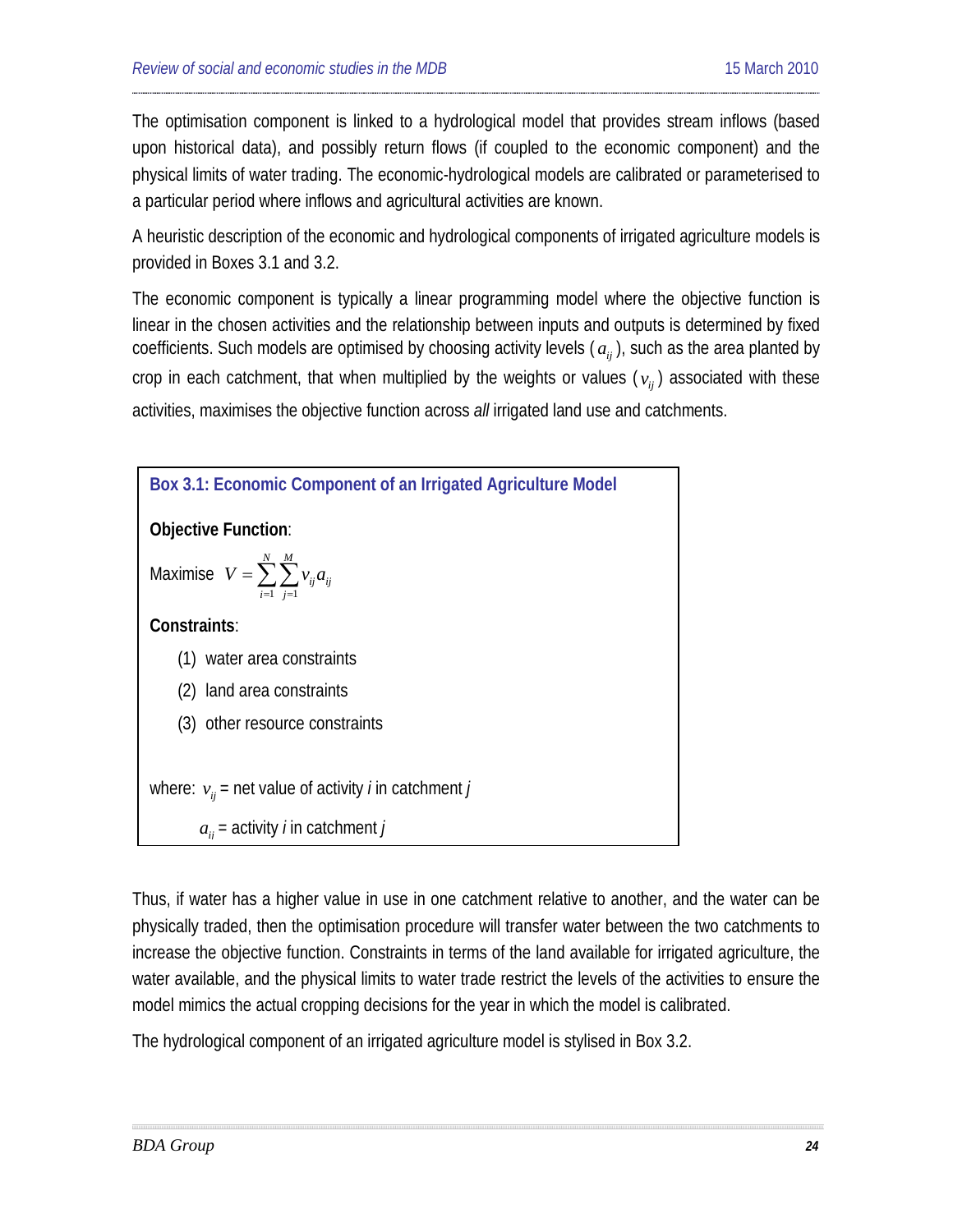**Box 3.2: Hydrological Component of Irrigated Agriculture Models**  $outflow_i = inflow_j + runoff_j - diversos_j - net losses_j - \Delta storages_j$ Where:  $runoff_i = f$ (catchment size, precipitation, evaporation, etc.) in catchment *j*  $\int$ *inflow* = measured inflow in catchment *j*  $outflow_i$  = measured outflow in catchment *j net lomes*<sub>*i*</sub> =  $g$ (direct evaporation, other losses, etc.) in catchment *j*  $diversions<sub>j</sub>$  = direct water diversions in catchment *j <sup>j</sup>* ∆*storages* = change in water storages in catchment *j*

At a minimum, the water available for the activities in the economic component of the model  $(a_{ii})$ must be consistent with hydrological realities. For a given catchment *j* the outflow at the end of the catchment must equal inflow into the catchment from up-river, runoff within the catchment less water diversions, net losses and change in storages within the catchment.

Depending on the sophistication of the hydrological model, consideration of return flows and effects of water use on salinity can also be included (see Adamson et al. 2007 [ref[.4\]](#page-73-1)) if there are feedbacks from the economic component to the hydrological component of the model.

The two components (economic and hydrology) may be linked in the sense that the activities from the economic component feedback into the hydrological model, such as in the calculation of return flows. Alternatively, the hydrological model provides information in terms of water availability in the catchments but the optimisation results in the economic component do not feedback into the hydrological component.

The possible links between the two components of these models is presented in Figure 3.1 with a dotted line indicating a possible link back to the hydrology.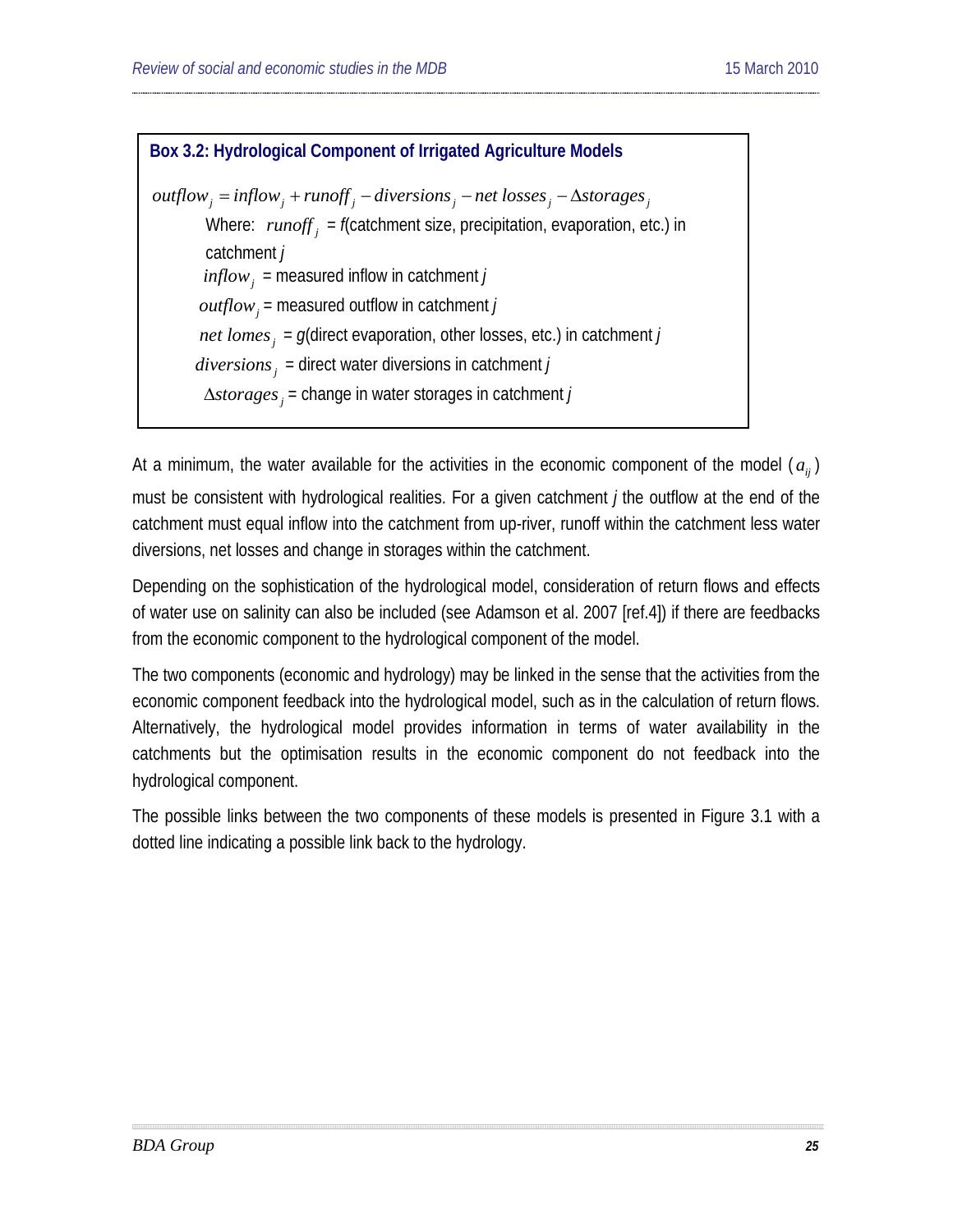



If the components are linked there is feedback from the economic component to the hydrological component of the model. The optimal solution is defined by the optimal choice of activities ( $a_{ij}^*$ ) that

maximise the objective function. The solution not only determines the optimal level of the chosen activities (crop area for each catchment), but also water diversions by crop and catchment because there is a fixed relationship between the activity levels and water use.

The models can be used to assess the change in both the activities and the objective function by varying the constraints, such as the restrictions in terms of water trading and water availability, in each catchment.

Uncertainty can be incorporated into these models in several ways. One approach is to model different states of nature (dry, normal and wet) with defined probabilities where the choice set and inputs used vary according to state of nature (Adamson et al. 2007 [ref[.4\]](#page-73-1)). Another approach is to estimate the relationship between model outputs under different constraints, such as water availability, and then use Monte Carlo simulations to obtain a distribution of the value of the objective function based on assigned probabilities for different inflows (Grafton and Jiang 2010 [re[f.6\]](#page-74-0)). Whatever approach is used, accounting for uncertainty in terms of model outputs is important in terms of quantifying trade-offs because the marginal values of water by catchment will vary substantially depending on the water available.

Overall, the value of hydro-economic irrigated agriculture models depends for what purpose they are used, and the research or policy question they seek to answer. Their comparative advantage is that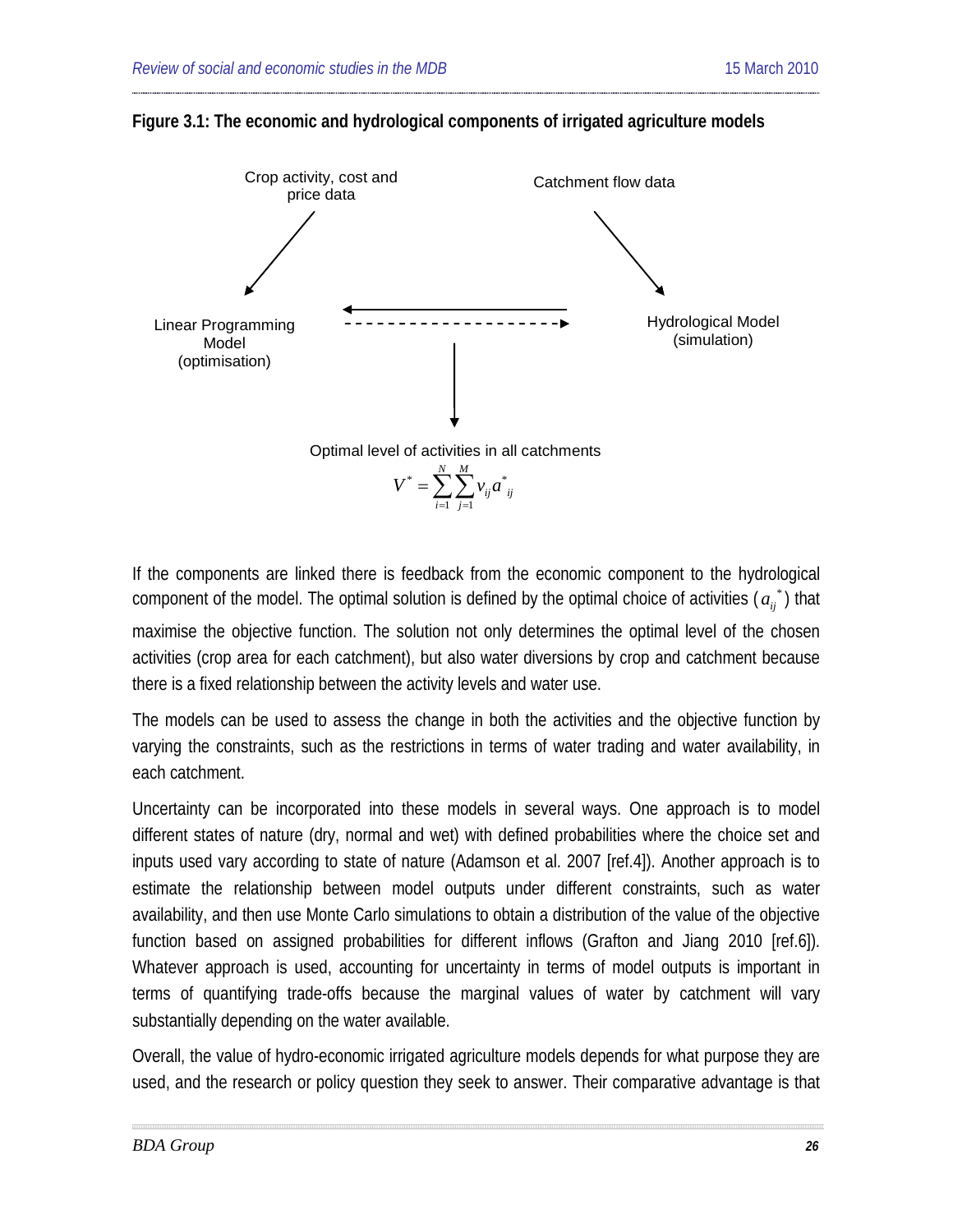they are able to provide a quantitative evaluation of the economic impacts on irrigated agriculture that results from changes in constraints (such as water availability) and prices.

### <span id="page-26-0"></span>**3.2 Regional economic impact models**

Regional economic impact models assess the economic effects of different policy scenarios for welldefined spatial regions, typically in terms of ABS statistical areas. The contribution of these models is that they link on-farm and off-farm activities to provide a broader understanding of effects under a range of scenarios.

These linkages are modelled as input-output relationships. For example, the production of wheat requires inputs, such as labour, while the regional production of wheat would, in turn, help determine the level of activity in the transportation sector. These interconnections and linkages are developed on a regional level with appropriate 'trade' linkages to other regions and the rest of the economy. In more sophisticated regional models, the ability to substitute between inputs may also depend on the relative price of inputs.

Box 3.3 provides a stylised representation of regional economic impact models.

| Box 3.3: Regional economic models          |                          |                          |                     |                     |  |  |  |  |
|--------------------------------------------|--------------------------|--------------------------|---------------------|---------------------|--|--|--|--|
| (1) Regional Input-Output Table            |                          |                          |                     |                     |  |  |  |  |
| <b>Economic Activity</b>                   | Inputs to<br>Agriculture | Inputs to<br>Manufacture | <b>Final Demand</b> | <b>Total Output</b> |  |  |  |  |
| Agriculture                                | $x_{AA}$                 | $x$ <sub>AM</sub>        | $D_{A}$             | $Y_A$               |  |  |  |  |
| Manufacturing                              | $x_{MA}$                 | $x$ <sub>MM</sub>        | $D_M$               | $Y_M$               |  |  |  |  |
| where:<br>$D_{A} = Y_{A} - x_{A} - x_{AM}$ |                          |                          |                     |                     |  |  |  |  |
| $D_M = Y_M - x_{MA} - x_{MM}$              |                          |                          |                     |                     |  |  |  |  |

| Final   | Outputs | Inputs used in    |
|---------|---------|-------------------|
| Demands |         | producing outputs |
|         |         |                   |

- (2) Inter-regional Trade Across Regions
- (3) Behavioural Responses (substitution between inputs)
- (4) Evaluate Impacts on Inputs and Outputs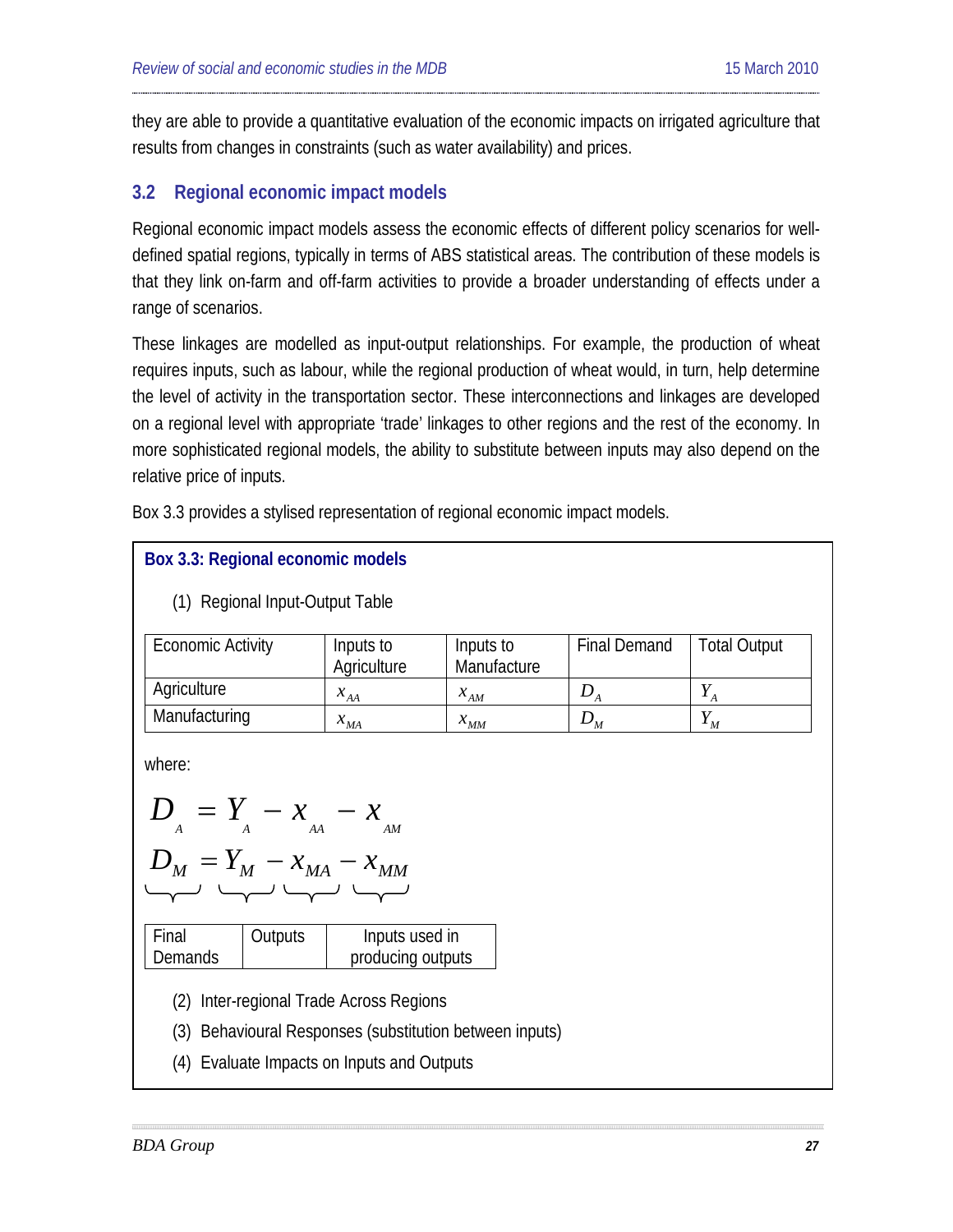At the core of such models is an input-output table that would include multiple inputs and outputs and associated activities (Dixon et al. 2009) [ref[.11\]](#page-76-0). The inputs (*x*) and outputs (*Y*) 'add up' in the form of final demands (*D*) that represent total output in a sector *less* the amount produced and used as input or intermediate input in its own production and other sectors.

These models can be used to assess multiple scenarios, such as supply shocks associated with a drought, by imposing different final demand or outputs in sectors and then assessing the impact across the regional economy.

Regional models are typically calibrated or parameterised based on data available from the ABS that may be supplemented with additional information from direct interviews or surveys in the region. In general, the smaller the region and the greater the number of economic activities in the regional model the more difficult it will be to obtain reliable data to generate meaningful scenario analysis.

Water availability may be directly incorporated in regional economic models. This can be done in several ways. For instance, water can be treated as an input or intermediate input to relevant sectors, such as irrigated agriculture, whereby variations in water availability affect the market price of water which, in turn, determines the amount used by irrigated agriculture. Constraints on water trade can be incorporated as limits to trade across regions in the model, or across sectors within regions.

Another way to evaluate the effects of water availability is to incorporate the outputs from hydroeconomic models, developed on a catchment level under different levels of availability, as inputs into a regional economic impact model. In this way, the findings from irrigated agriculture models can be used to evaluate the off-farm impacts of changes water availability.

An illustration of what results regional models can provide when quantifying reduced water availability is provided in Figure 3.2.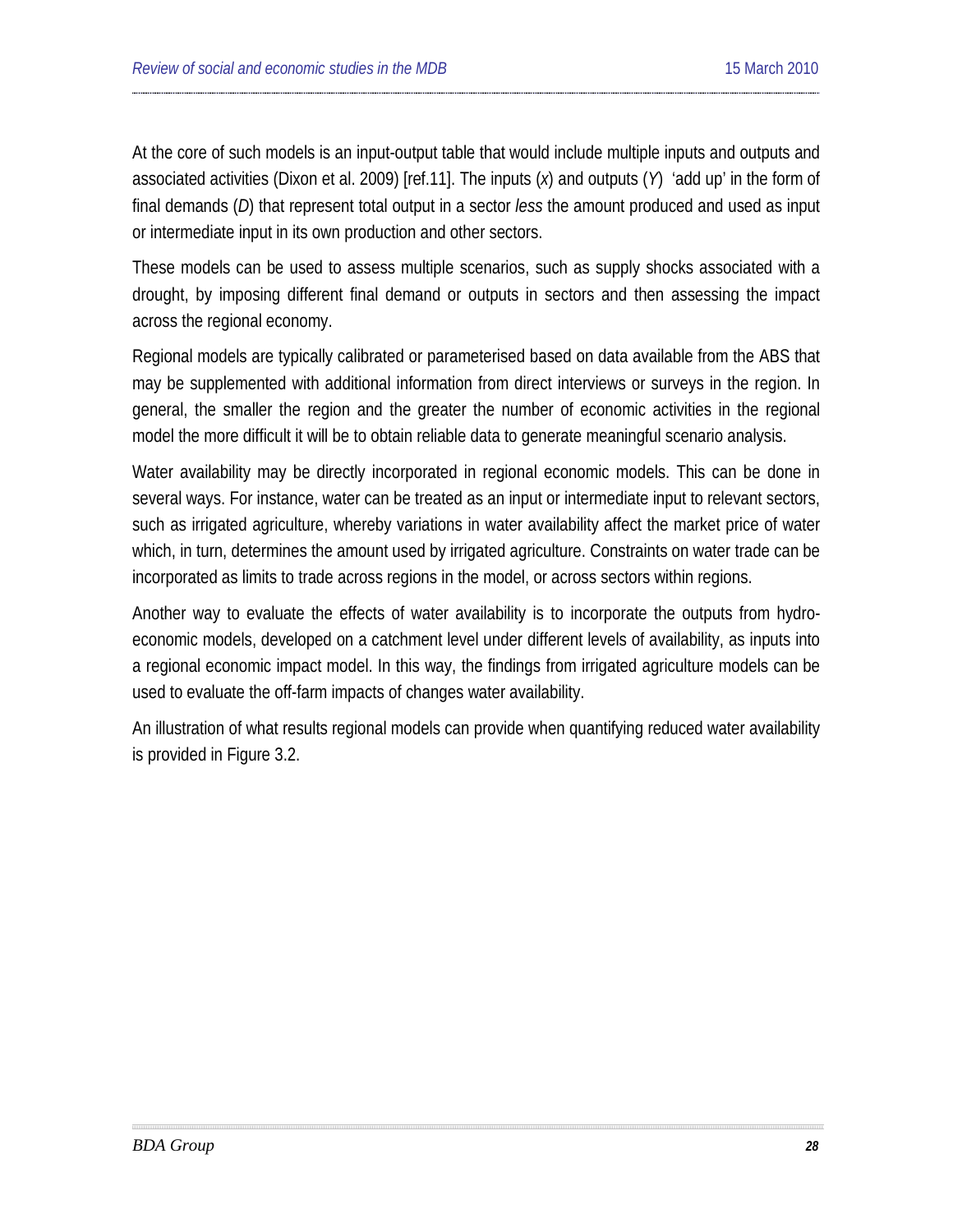



The change in the farm activities from reduced water availability may be modelled directly or could be modelled as outputs from a hydro-economic irrigated agriculture model. The comparative advantage of a regional economic model is its ability to quantify the linkages across all economic sectors and beyond agriculture, both in terms of reduced irrigated agricultural output and also the on and off-farm investments from the proceeds of sales of water entitlements.

The weakness of regional economic impact models is that they are not designed to provide detailed evaluation of the on-farm impacts of changes in water availability.

## <span id="page-28-0"></span>**3.3 Regional socio-economics studies**

Dozens of regional socio-economic studies have been undertaken in the Basin at various spatial scales using a wide-range of methodologies. Some of these studies not only provide a description or profile of the region and its communities, but provide a detailed social impact assessment by mapping disadvantage and its proximate causes. Thus, in addition to providing an understanding about the state of a region, the studies are able to show the key vulnerabilities and challenges to communities of various policy alternatives.

A heuristic of regional socio-economic studies is presented in Figure 3.3.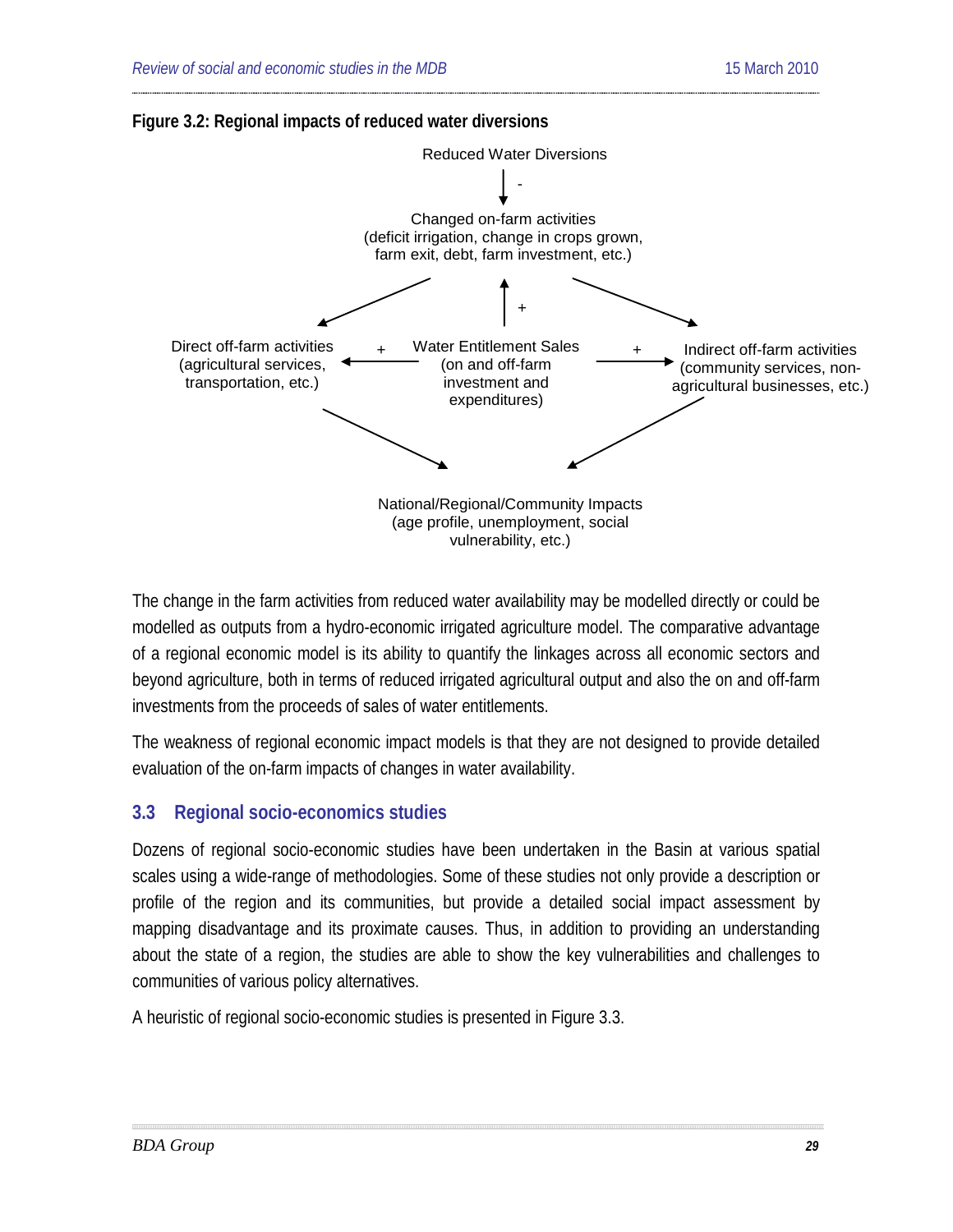



In the first step, a profiling of the region/communities is undertaken using existing socio-economic data and measures of social and economic disadvantage (ABARE/ABS/BRS 2009) [ref[.50\]](#page-95-0). This may be supplemented with interviews and surveys, especially from vulnerable groups.

The second step is a social impact or vulnerability assessment that uses the available information to assess opportunities and the factors inhibiting socio-economic development.

The third step is scenario analysis that considers how regions or communities might best respond to a policy or other change. In studies that involve action research designed to elicit particular types of change, the analysts involved in the study may even facilitate the communities to adapt to the policy change.

The contribution of socio-economic studies is that they provide a better understanding of those groups that are most at risk in terms of policy change. This understanding and also direct engagement with individuals facilitate community engagement and help them to adapt to change.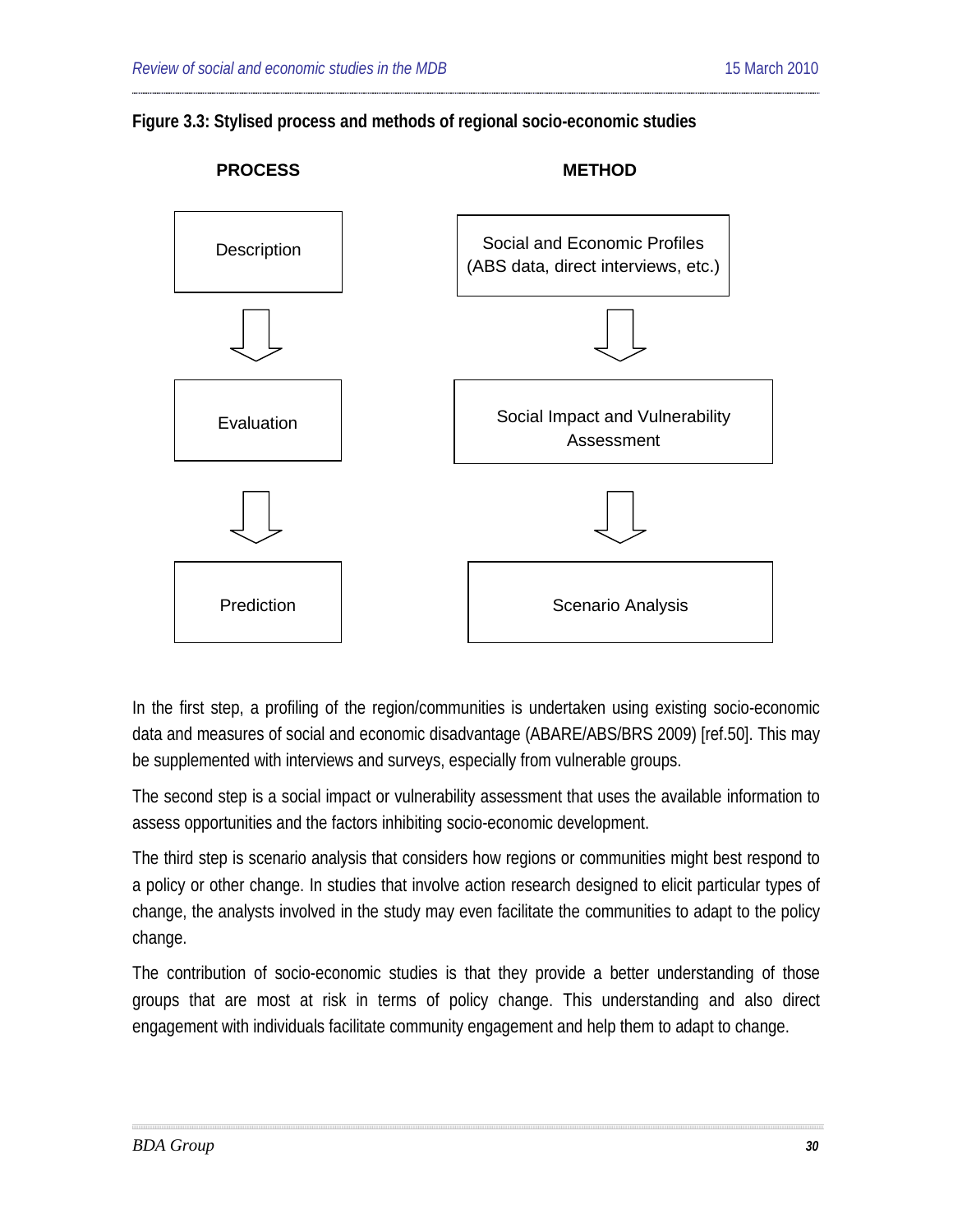#### <span id="page-30-0"></span>**3.4 Non-market valuation studies**

Non-market valuation studies in the Basin include a wide variety of techniques designed to estimate the value associated with attributes of the environment that would not normally be priced in the market place.<sup>[10](#page-30-1)</sup>

These studies are important when comparing the opportunity costs or possible losses from water diversions to the economic benefits from increased environmental flows to streams and to key environmental assets. For example, non-market studies can provide measures of the value of conserving riparian forests or improving water quality across stretches of rivers with the Basin.

These values, in turn, should inform decision makers as to the possible benefits of actions to help maintain or improve environmental assets so these benefits can be compared to the costs.

For example, the possible costs of reduced water diversions (Figure 3.2) should be compared to the possible benefits of increased environmental flows brought about by a reduced consumptive pool, as shown in Figure 3.4. These benefits could include increased employment in tourist and recreational activities, but also non-market benefits in terms of more resilient ecosystems and greater aesthetic values.



#### **Figure 3.4: Use and non-use benefits of reduced water diversions**

<span id="page-30-1"></span><sup>&</sup>lt;sup>10</sup> For example see: Bennett, Dumsday, Lloyd, Sturgess and Van Raalte (2008). "The Economic Value of Improved Environmental Health in Victorian Rivers", *Australasian Journal of Environmental Management,* 15(3): 138-148; Gillespie Economics (2008), River Red Gum Forests Investigation – Socio-Economic Assessment Final Report Prepared for the Victorian Environmental Assessment Council; and Mazur and Bennett (2008), Choice modelling in the development of natural resource management strategies in NSW, Environmnetal Economics Research Hub Research Report #1, ANU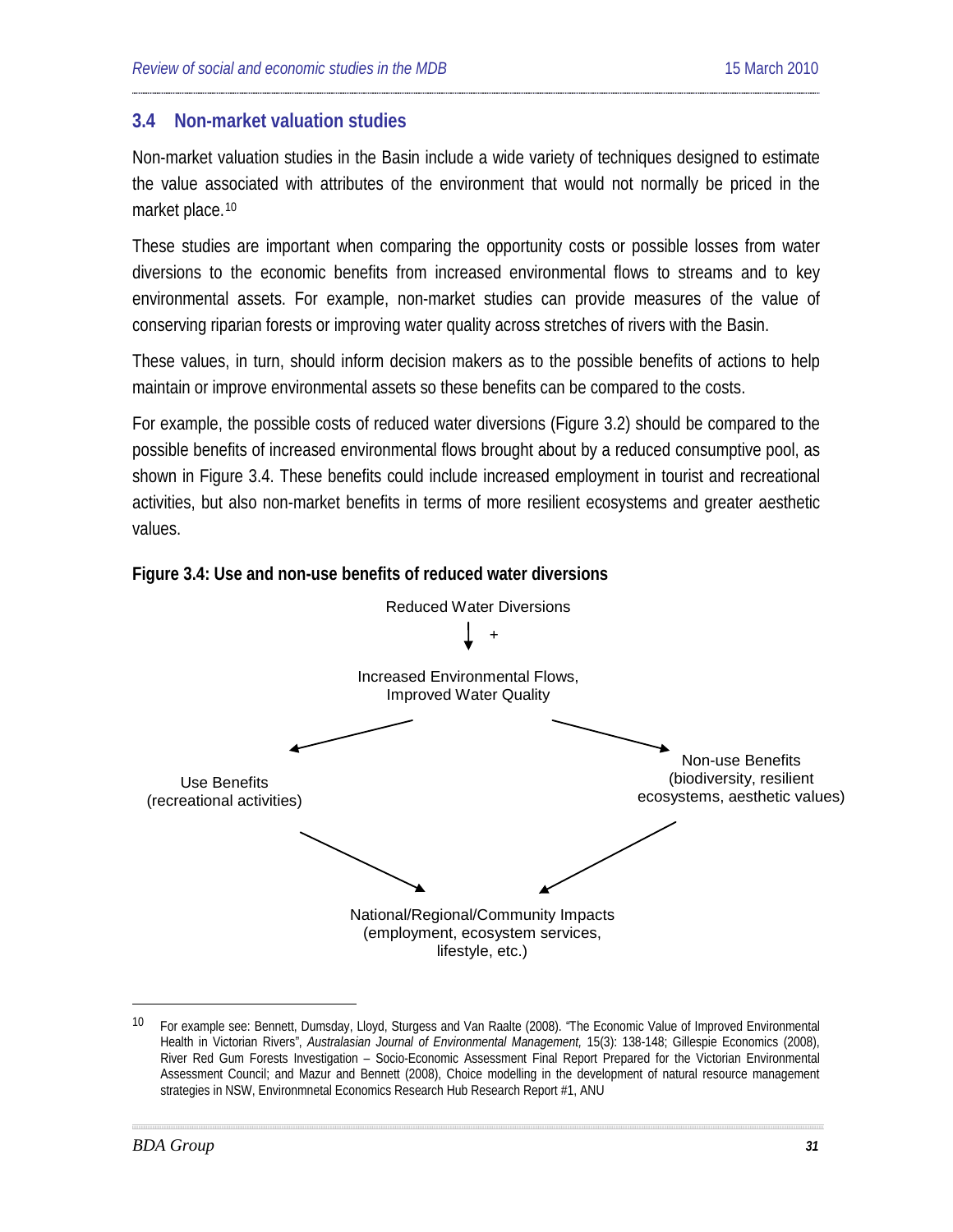The total economic value (TEV) associated with a riparian environment in the Basin includes both use and non-use values. These different values are summarised in Figure 3.5 and are affected by changes in water quality and quantity.





The use values include both consumptive (such as recreational fishing and hunting) and nonconsumptive uses obtained from direct use of species for recreational purpose, such as bird watching. Non-consumptive use values arise from activities that do not subtract from or diminish the quality of the environment.

The principal methods to quantify non-market values are:

- stated preference techniques that require people to respond to a set of questions or choices about environmental attributes and marginal changes to the environment; and
- revealed preference techniques whereby non-market values are inferred from transactions in the market economy.

The main stated preference techniques are contingent valuation and choice modelling. Contingent valuation uses a direct survey of respondents to obtain a willingness to pay (WTP) measure or a hypothetical payment by an individual to ensure that she or he is as well off in utility or welfare terms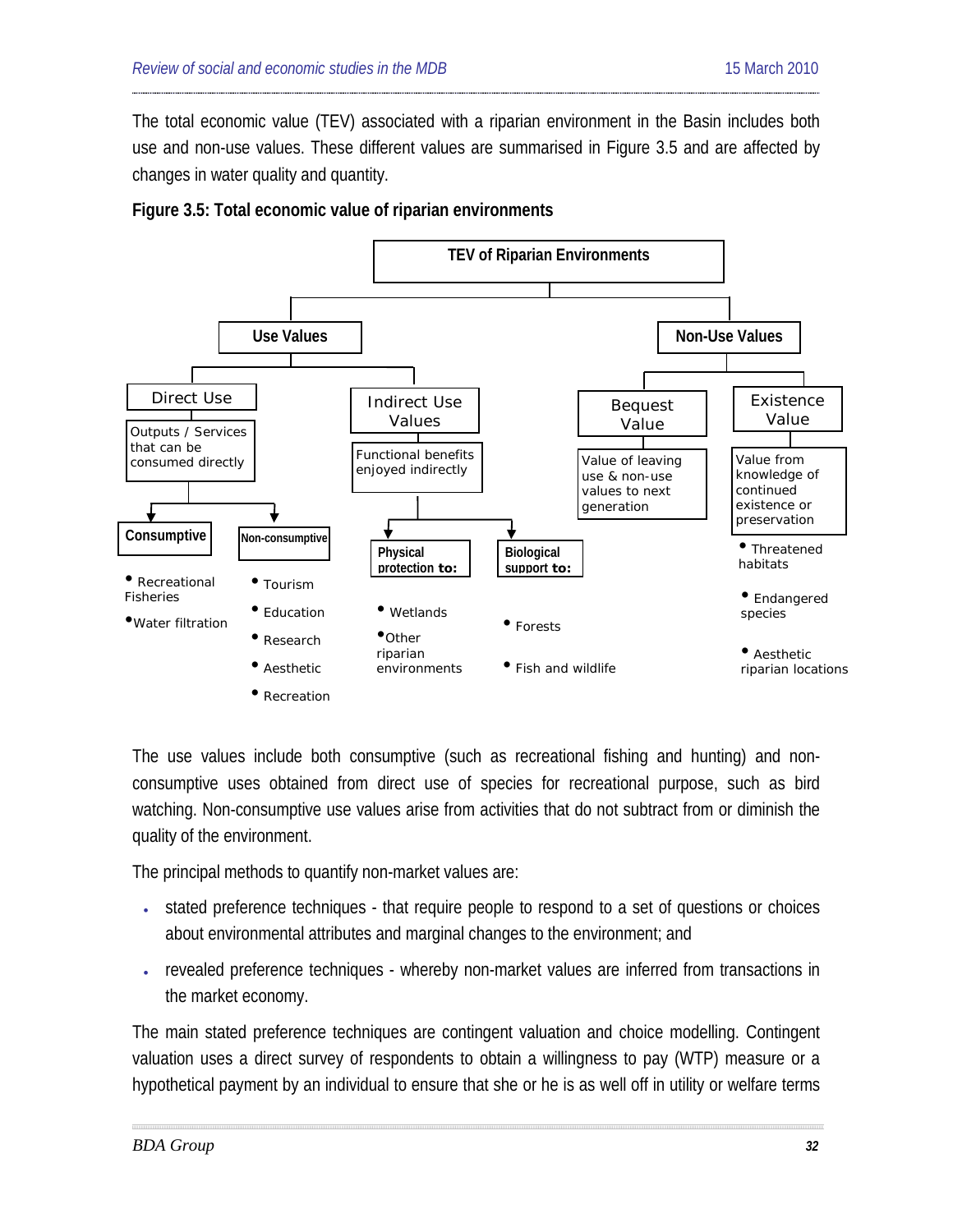*after* the provision of desirable good or service, such as improvement in environmental quality, as before.

The choice modelling approach is an alternative stated preference technique that allows the analyst to estimate the values associated with different attributes of an environmental good or service. This is done by presenting respondents with a sequence of choices between alternative goods or scenarios. The goods or scenarios are described by a number of characteristics or attributes at multiple levels that differ among the alternatives. Respondents are then asked a series of questions in which a unique 'choice set' is presented each time. Before the choice sets are presented to the respondents, there is a description of the scenario, the research issues, the proposed policy changes, and the implications for the environmental attributes that are being modelled (Morrison et al. 2010) [ref[.120\]](#page-125-0).

The travel cost and hedonic pricing methods are the two commonly used revealed preference techniques.

In the travel cost approach, an analyst first estimates a demand function for recreational travel by accounting for monetary and non-monetary expenditures related to recreational travel (Dyack et al. 2007) [ref[.117\]](#page-123-1). The demand function relates to the number of visits that users / travellers / tourists make, the travel cost incurred, site characteristics, socioeconomic characteristics of the user population and substitute site information. After the demand function is estimated based on available data, estimates of the WTP to visit the site can be calculated and then aggregated over the total tourist population by multiplying by the number of visitors to a site each year.

Hedonic pricing methods assume that consumers' valuations of a good depend upon a number of characteristics embodied within the good. By obtaining measures of these characteristics and incorporating them into a regression model, consumers' WTP for each individual attribute of the good can be estimated. For example, the market price premium for houses located near a wetland or riparian environment, after accounting for other characteristics (lot size, number of bedrooms, etc.) represents a valuation of the attributes of the nearby environment.

The principal weakness of non-market valuation studies in terms of water planning is that they provide values associated with a set of environmental attributes (Morrison and Bennet 2004) [ref[.108\]](#page-120-0). Transforming these into impact values per ML of water when making cost-benefit comparisons about reduced water diversions is much more difficult as it requires a defensible ecological function or relationship between flows and attributes.

Another challenge is how to use or transfer non-market values estimated in one location to another without necessarily incurring the cost or time of replicating the study. Desk-top or benefit transfer studies have been developed to assist in the transfer of values from a study site where a non-market valuation has been undertaken to a policy site where it has not. The challenge with this approach is to account for the transfer error, which can be very large, in the decision making process.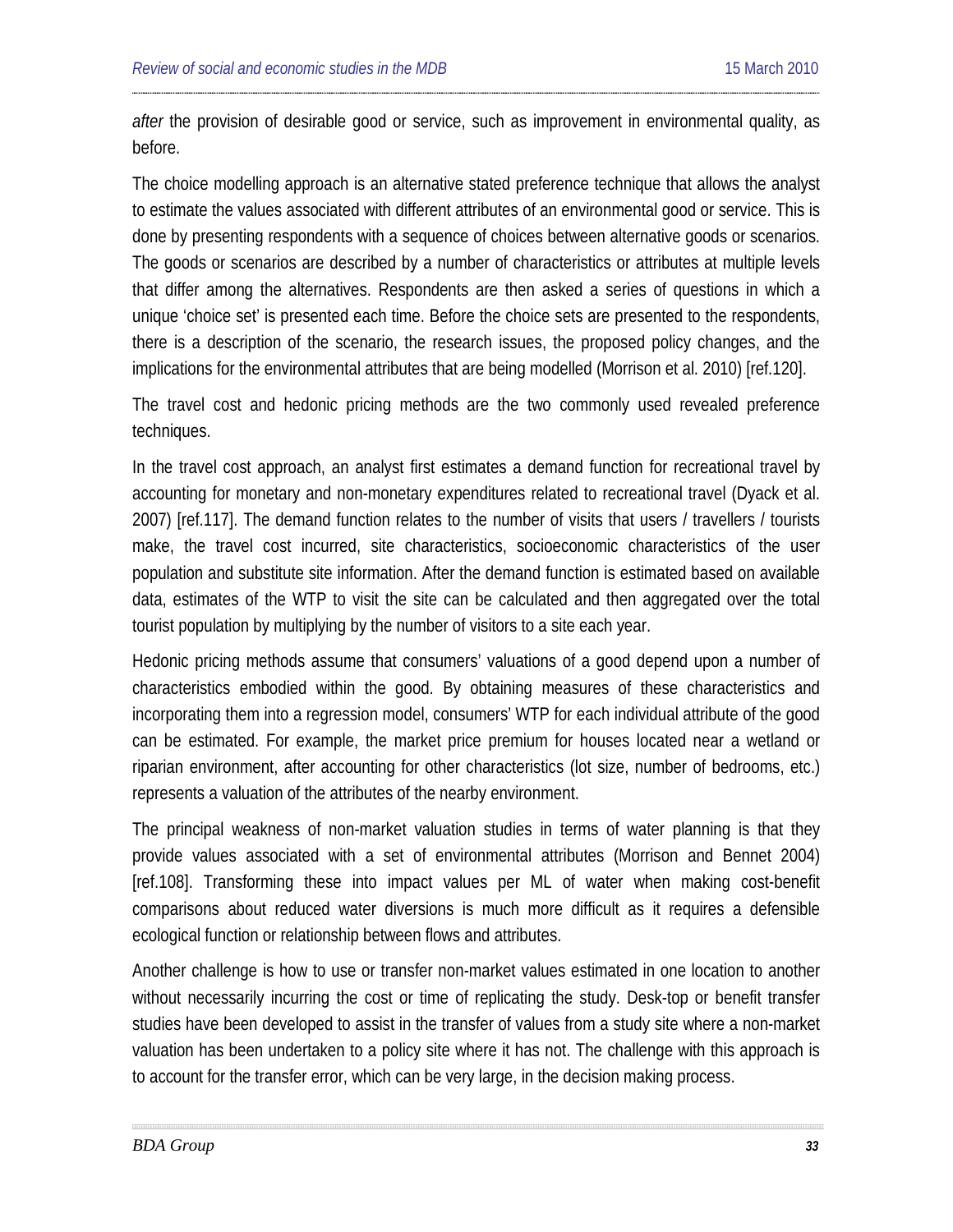#### <span id="page-33-0"></span>**3.5 Water pricing studies**

Water pricing models are a fit-or-purpose analytical tool designed to assess the effects of water availability on the price of water entitlements and seasonal allocations. These price effects can be used in other models, and also for predictive purposes.

Water price models can be estimated directly from water market data or constructed indirectly based on the value of the marginal product associated with irrigated agriculture. The directly estimated models use price data from transactions recorded on state registers and then regresses these prices as a dependent variable on a range of independent variables. In terms of seasonal allocation prices, statistically significant coefficients have been estimated for precipitation (-) and announced water allocation (+) (Brennan 2006) [ref[.91\]](#page-112-0).

Models can also be constructed to estimate demand price elasticities and supply elasticities provided there exists data on bid and ask prices (Wheeler et al. 2008) [ref[.88\]](#page-111-0).

By contrast to price models of seasonal allocations, water entitlement price models (Bjornland and Rossini 2006) [ref[.92\]](#page-112-1) are much more limited because the price is determined by future expectations by market participants that will only partially be affected by current market conditions and water availability.

A different type of water pricing model uses the value of the marginal product of different crops in a catchment to derive a market price using agent-based models. In this approach, each cropping activity has its representative 'agent' who trades with other agents within and possibly across catchments. Agents continue to trade until the value of an extra ML of water is identical across all agents accounting for conveyance losses and transactions costs.

### <span id="page-33-1"></span>**3.6 SEA integration techniques**

As noted earlier, a robust technique to integrate disparate economic, environmental and social assessments into a single bottom line would greatly assist environmental policy development.

To this end, Choice Modelling has been used to estimate the community's preferences for the relative wellbeing of different groups in society, now or in the future in a way that generates 'weights' suitable for integrating equity concerns into benefit-cost assessments.

A number of recent applications - such as the Gillespie et al (2008) [ref[.107\]](#page-119-0) assessment of River Red Gum Forest management options - have demonstrated the method's potential to identify the community's willingness to trade-off various economic gains and alternative social impacts (distributions of costs and benefits). The approach has the potential to measure and value the preferences of people for the process, efficiency and equity impacts of alternative environmental and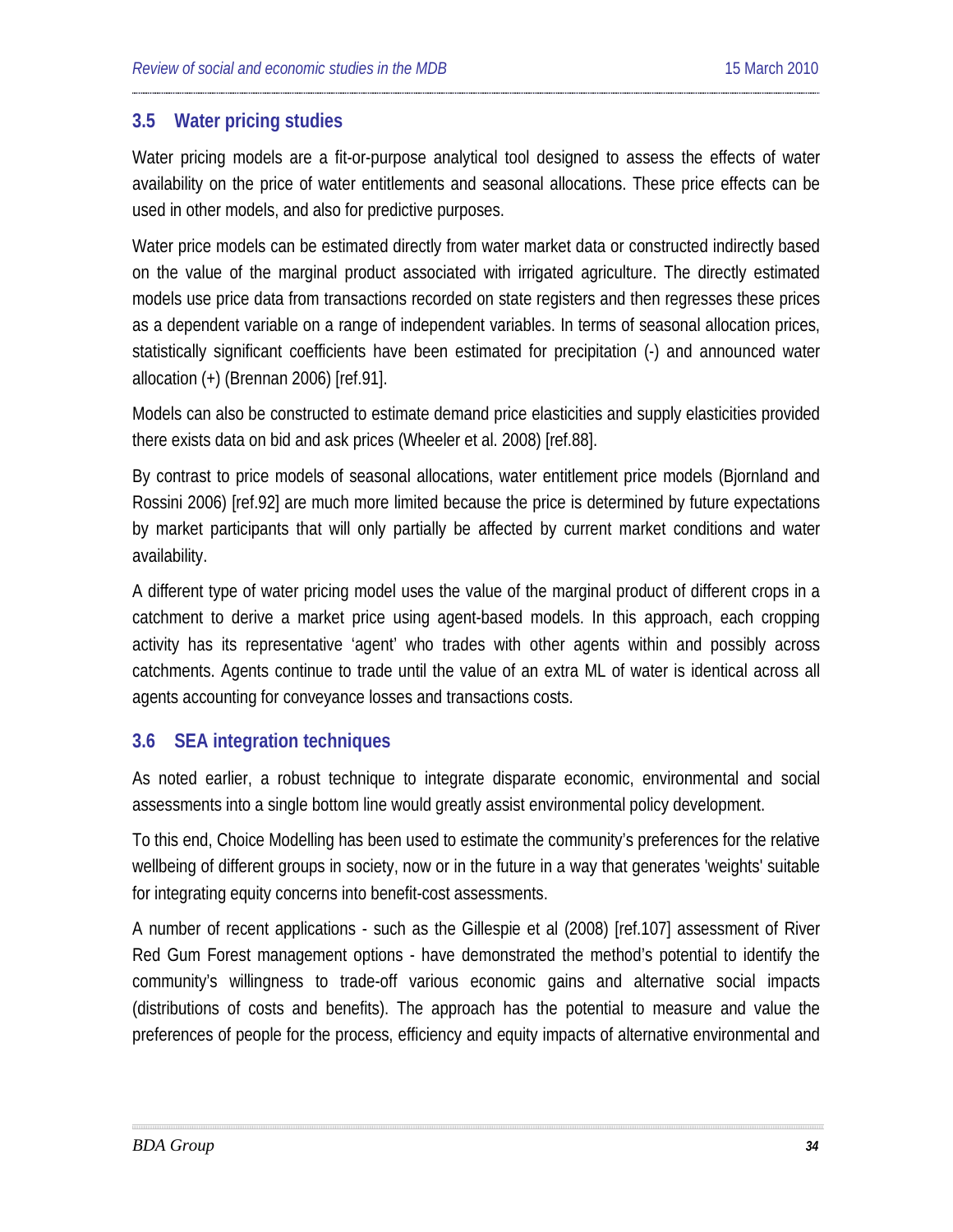social management strategies and in doing so to identify the trade-offs the community would be willing to make.

That is, application of the Choice Modelling technique can allow the non-market, environmental, social and equity impacts of alternative water management options to be integrated into standard cost-benefit analysis and regulatory impact assessment processes. Alternative environmental management options can be ranked and compared through a single objective and empiric measure of net community welfare.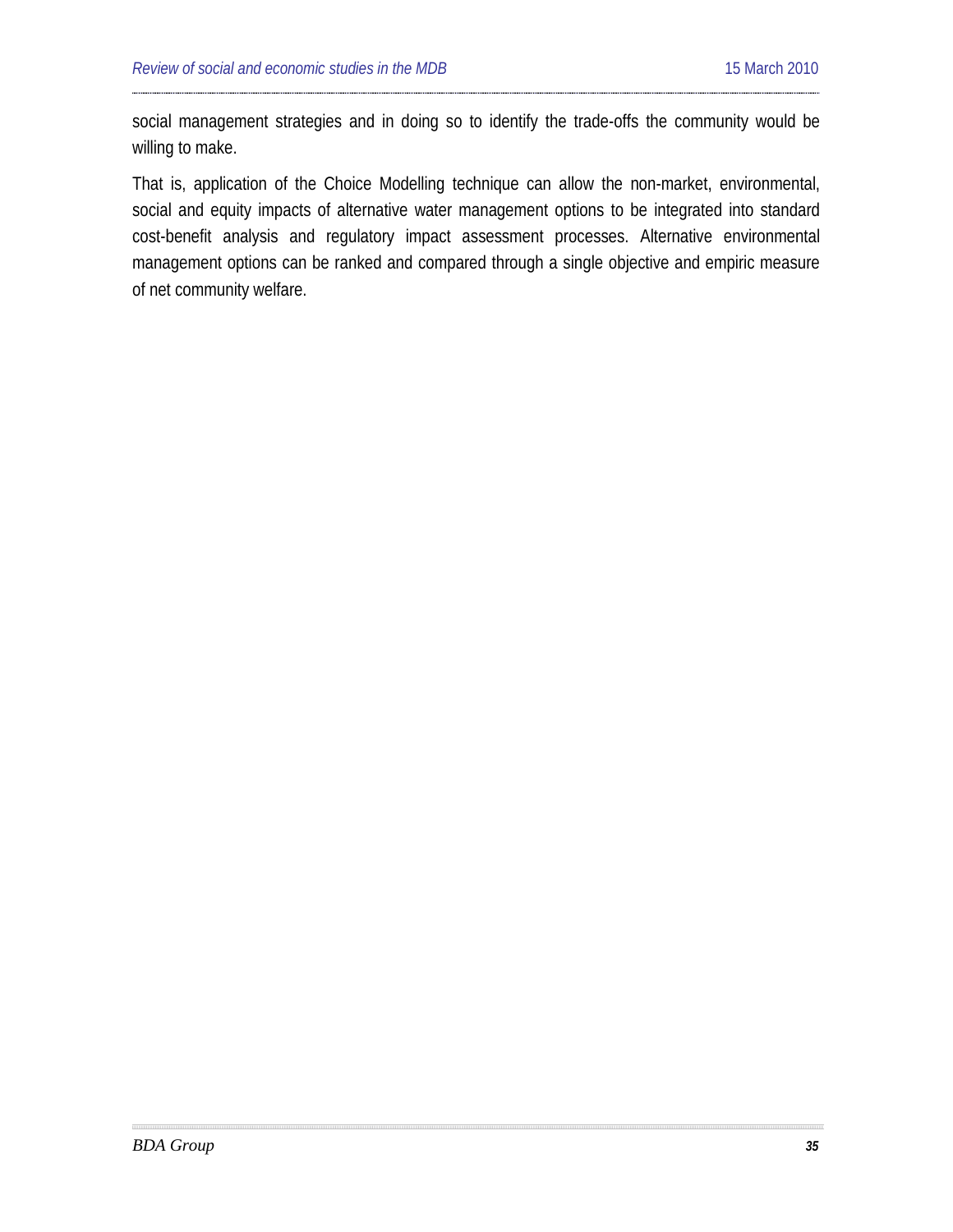## <span id="page-35-0"></span>**4 REVIEW OF LITERATURE FINDINGS**

In this section we describe the key findings from the identified studies across the most common study objectives.

### <span id="page-35-1"></span>**4.1 Assessment of water buybacks**

A succinct commentary on four alternative assessments of the economic impact of water buybacks is provided by the Productivity Commission 2009 [135], who review studies by:

- Peterson et al 2004 [ref[.12\]](#page-77-1) use an early version of the TERM model applicable to the southern MDB and investigate the impact of 10, 20 and 30% across-the-board' reductions in water availability (not buybacks per se with no compensation payments included in the modelling);
- Dixon et al 2009 [ref[.11\]](#page-76-0) employ the updated TERM-H2O model again to the southern MDB (but with a more disaggregated model) and investigate the impact of a 1500 GL buyback;
- Qureshi et al 2007 [ref[.2\]](#page-72-2) use a short-run agricultural model of the southern MDB to investigate 500 GL and 1000 GL reductions in water availability under trade and no-trade scenarios and where the water reductions were firstly constant between years and secondly variable around the assumed average.
- RMCG 2009 [re[f.45\]](#page-92-1) consider the impact of reduced water availability to irrigators in the Wakool Shire of NSW. Rather than employing a modelling approach, they extrapolate from a number of assumptions, including the impact of each ML reduction on agricultural output, and the associated flow-on impact to regional production.

The summary provided by the PC illustrates the extent and variation in assumptions, approach and modelling sophistication employed. Notwithstanding the limitations this introduces and care therefore needed in interpreting results, based on the three modelling studies (i.e: excluding the RMCG 2009 [ref[.45\]](#page-92-1)):

• the value of agricultural output is estimated to fall much less than proportionally to reduced water availability (with a 33% reduction in water availability estimated to lead to a 7 - 12% reduction in irrigated agricultural output across the southern MDB) *as long as there is unrestricted trade in water to facilitate adjustment[11](#page-35-2)* ;

<span id="page-35-2"></span><sup>&</sup>lt;sup>11</sup> This finding is supported in more recent work by Grafton and Jiang 2010 [ref.[6\]](#page-74-0), who use the CSIRO sustainable yields boundaries and develop a linear programming hydro-economic model of the MDB in 2000-2001 and 2005- 2006. They find that the decline in profits in irrigated agriculture is much less than the proportional decline in 10, 20, 30, 40 and 50% buyback.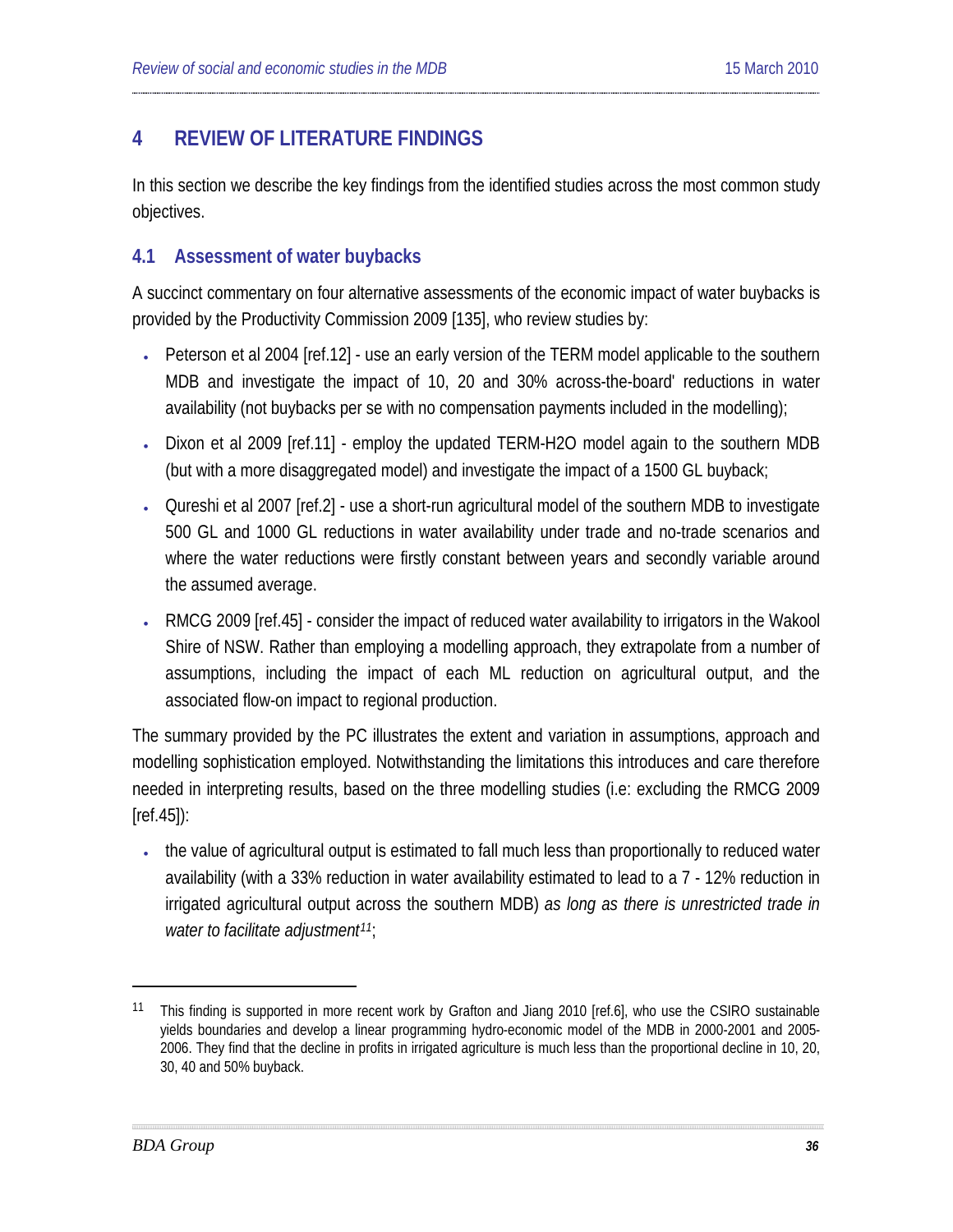- o contraction in irrigated cereals, rice and to a lesser extent dairy can be expected, concentrated in those regions with the lowest marginal value of water, namely the upper and central NSW and Vic Murray regions and the Murrumbidgee, rather than the Mallee and lower Murray regions.
- flow-on impacts to regional and basin economies will fall less than proportionally to the irrigated agriculture sector impacts, such that impacts at the southern MDB level will be only in the order of 2-3%, or effectively zero to slightly positive if the impact of buyback payments on regional consumption is taken into account;
	- however some towns and local economies, notably those in water selling regions that are heavily reliant on irrigated agriculture, could experience large impacts, particularly over the longer term as farmers and attendant resources (including compensation payments) leave the areas.

Economic farm-level and catchment modelling studies support this conclusion. For example, Jayasuriya (2004) [ref[.18\]](#page-80-0) modelled the regional and farm-level economic impacts of environmental flows for regulated rivers in NSW. He found that the re-allocation of water from agricultural to environment uses would have a larger net impact on farmers than on the regional economy. He identified differences in terms of impacts between production zones (more active irrigation zones indicate higher impacts) as well as among individual farm types (due to a range of characteristics including the level of irrigation activity).

Hassall and Associates (2003) [ref[.128\]](#page-127-0), commissioned in support of the *Living Murray* investigations, describes the social and economic profile for each catchment in the southern MDB against a number of descriptors or variables. It also outlines dependence of the individuals and communities on the water resource and ecosystems of the River Murray. However prediction and evaluations stages of the study were not completed.<sup>[12](#page-36-0)</sup>

As well as studies investigating the broad scale of impacts from water buybacks, several studies have focussed on the relative economic performance of alternative buyback designs. For example, ABARE has used water market models to investigate the performance of option-based buybacks relative to other instruments and in terms of various design parameters.

<span id="page-36-0"></span><sup>-</sup>12 Other notable studies on social impacts yet to be released include:

<sup>•</sup> Griffith University and the National Water Commission who have engaged a consortium led by Assoc. Professor Pohling Tan, Griffith University and others. The study objective is to determine likely trigger points for 'farm collapse' resulting from different levels of water allocations.

<sup>•</sup> *People, Pumps and Pipes: A social study of change in the collaborative supply of irrigation services* - being undertaken by a consortium of Hawke Research Institute for Sustainable Communities, UniSA, Renmark Irrigation Trust, PIRSA Sustainable Systems and the Social Inclusion Unit at Department of Premier and Cabinet (SA).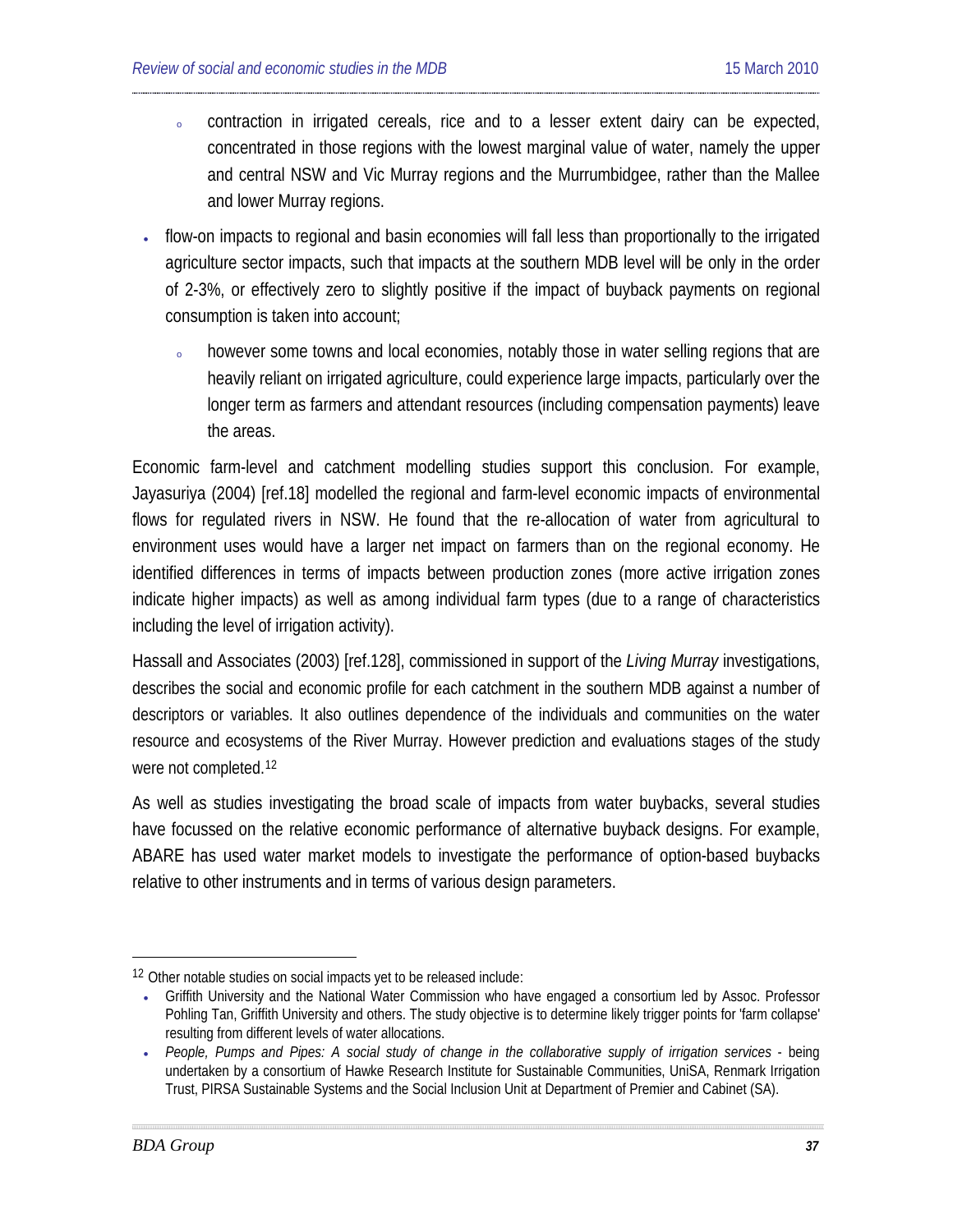BDA Group (2006) [ref[.65\]](#page-99-0) report the impact on government outlays and irrigation sector returns from alternative buyback designs applicable to water sourcing in the southern MDB to meet environmental demands at a case study *Living Murray* Icon site. The study concluded that no single instrument was superior and tailoring water buybacks to environmental demands would be critical in limiting impacts to all parties.

The Productivity Commission (2009) [ref 135] draft Research Report provides the most recent analysis of the alternative market mechanisms for sourcing water in the Murray-Darling Basin. It is argued in the report that purchasing water is generally the most cost-effective way of transferring water from the irrigation sector for environmental use and that acquiring water directly via water markets where they exist (rather than via tender programs) is likely to be more efficient.

### **Key findings from studies on water buybacks:**

- All water recovery measures cause some social impact. The majority of identified social impacts associated with water recovery measures are likely to be short term as communities are constantly adapting to change;
- Purchasing water is generally the most cost-effective way of transferring water from the irrigation sector for environmental use;
- Hydrological and institutional factors will affect the scale of impacts associated with water buybacks. Net revenue reductions to irrigation will be less where water acquisitions are targeted from low-value regions rather than purchased proportionally from all regions;
- The value of agricultural output is estimated to fall much less than proportionally to reduced water availability *as long as there is unrestricted trade in water to facilitate adjustment;*
- There appears to be some prospect of counter cyclical trading delivering water for environmental use while supporting the financial viability of irrigation;
- Some towns and local economies, notably those in water selling regions that are heavily reliant on irrigated agriculture, could however experience larger impacts; while
- Impacts at the regional and basin level will fall less than proportionally to the irrigated agriculture sector impacts, and may even be positive when the expenditures of income from buybacks in regional economies is included.

# **4.2 Assessment of drought and reductions in longer-term sustainable yields**

### *Drought*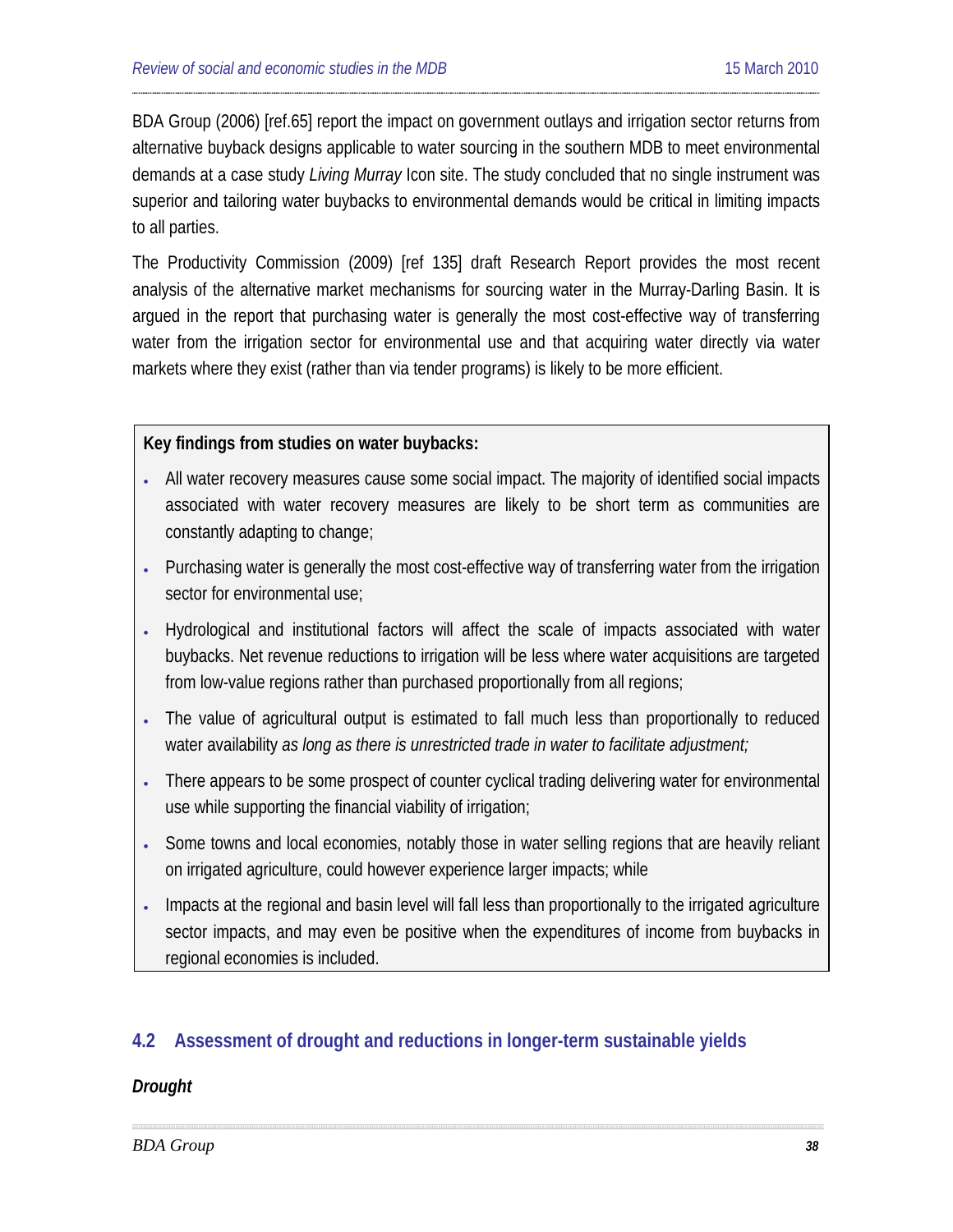Horridge et al. (2005) [re[f.10\]](#page-76-0) developed a 'bottom-up' Computable General Equilibrium (CGE) model (TERM) of Australia and used it to analyse the economic impacts of the 2002-2003 drought on Australian Gross Domestic Product (GDP). They found that the drought directly reduced GDP by 1%, and a further 0.6% indirectly via negative multiplier effects (Horridge et al. 2005, p. 300) [re[f.10\]](#page-76-0). The relatively small impact on the overall economy is because agriculture accounts for only 3.6% of Australian GDP. By contrast, the drought had a large and negative impact on agricultural output that fell by about 30% nationally.

Some regions, however, suffered even larger losses with a fall in agricultural production in New South Wales of about 45% due to the 2002-2003 drought. There have also been significant changes in irrigated agriculture activities such as large reductions in the amount of rice and cotton under production (ABS/ABARE/BRS, pp. 60-61)<sup>[13](#page-38-0)</sup>.

The importance of water trading in helping to maintain incomes during droughts is shown by Peterson et al. (2005) [ref. [13\]](#page-77-0) who find that the benefits of water trading compared to no trading are much greater in drier years.

# *Climate change*

Adamson et al. (2009) [ref[.3\]](#page-73-0) have assessed the effects of irrigated agriculture under different climate scenarios and states of nature (wet with a 30% probability, normal with 50% probability and dry with a 20% probability). They use inflow projections by Jones et al. (2007) [ref[.27\]](#page-84-0) for 2030 and find under their global solution (optimal adaptation to reduced water availability), the economic value of production in the Basin declines by \$200 million/year and up to \$500 million/year (Adamson et al. 2009, p. 363) [ref[.3\]](#page-73-0). The losses occur because of reduced revenues from lower yields due to deficit irrigation, a smaller area in irrigation and because of increased costs from accessing water.

In the optimal adaptation scenario there is a proportionately greater reduction in water use in the upstream parts of the Basin. Their results, in terms of water reductions due to climate change, are broadly consistent with the finding that it is optimal to target water acquisition with buybacks in the upper and south-eastern parts of the Basin. Using a similar modelling approach Quiggin et al. (2008) [ref[.15\]](#page-78-0) emphasise that, in addition to the effects of lower mean water availability, an increase in the frequency of droughts has important negative effects on irrigators.

Connor et al. (2009) [ref[.9\]](#page-75-0) use a different model to evaluate the economic impacts on irrigated agriculture from climate change. They assess the effects of three scenarios: (1) mild climate change with 13% reduction in inflows in the Basin, (2) moderate climate change with 38% reduction and (3)

-

<span id="page-38-0"></span><sup>13</sup> Australian Bureau of Statistics, Australian Bureau of Agricultural and Resource Economics, Bureau of Rural sciences. (2009). Socio-Economic Context for the Murray-Darling Basin. Descriptive Report MDBA Technical Report Series: Basin Plan: BP02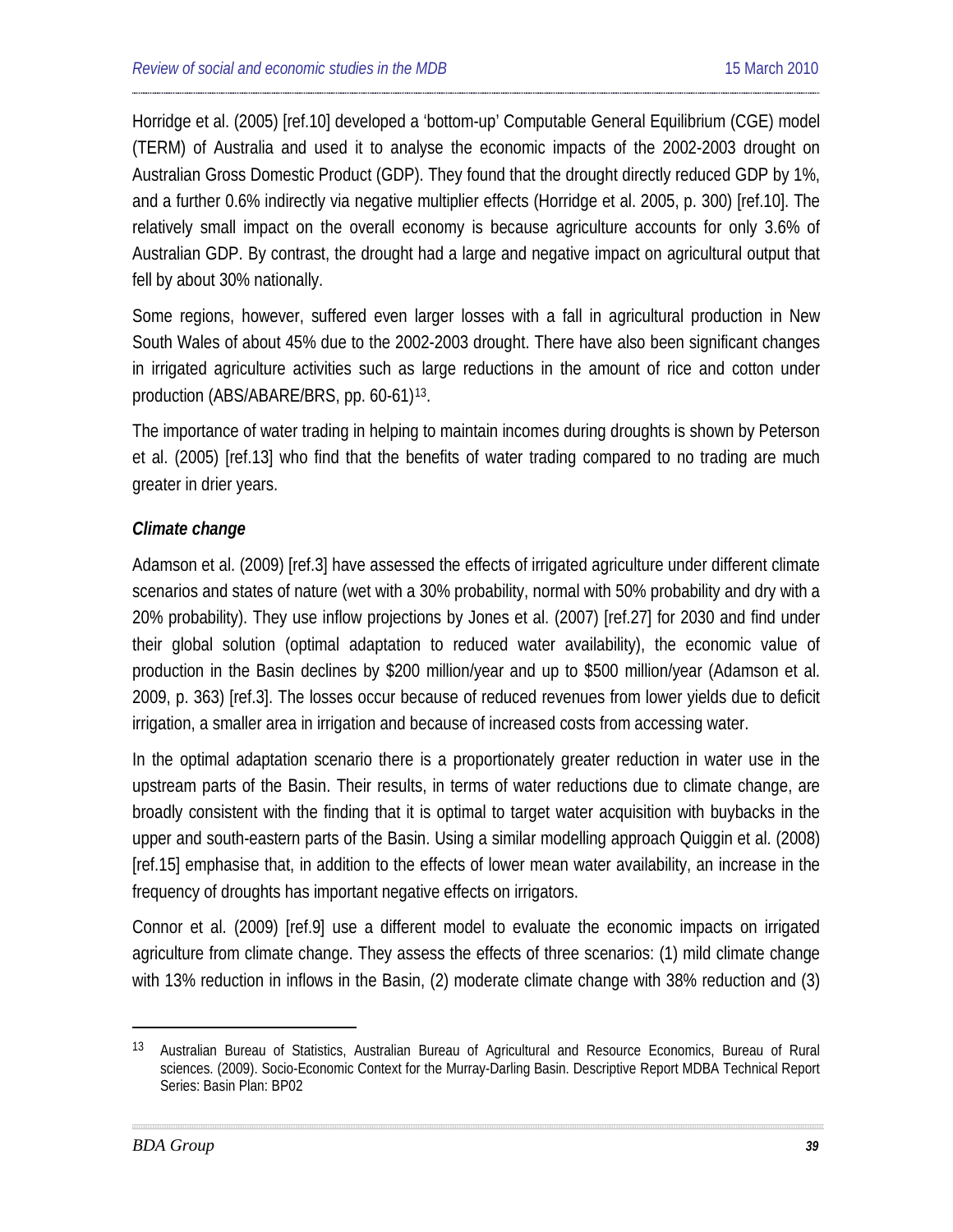severe climate change with 63% reduction. They find that farmers can effectively adapt to mild or moderate climate change given unrestricted water markets. As water availability decreases, irrigators apply less water (deficit irrigation) and fallow more land. Provided water markets are unrestricted, they find reductions in profits are proportionally less than the decline in inflows. For example, with moderate climate change net returns in Victorian and South Australian agriculture decline by 5% and 11%, respectively, with unrestricted water trading. By contrast, in the absence of such trades the decline in net returns in Victorian and South Australian agriculture are 19% and 54%.

Goesch et al. (2009) [ref[.7\]](#page-75-1) provide another model to assess the effects of climate change in the Basin. They show declines in water diversions would result in a much lower proportional decline in irrigation income as farmers are able to adapt their practices to counter the effects of reduced water availability. Using the CSIRO (2008) medium climate scenario projections where water surface availability falls, on average by 11%, they predict overall diversions would fall by about 4% while irrigators' incomes would drop by about 1%. In this scenario, the largest proportional decline in water use occurs with broadacre agriculture (5.8%), grains (4.5%), dairy (4.2%) and rice (3.4%) with an overall reduction in the area of irrigated farmland of about 1.2%. They also find that if the water sharing plans were changed so that if environment water and water diversions are reduced by the same proportion with climate change, irrigators' income would decline by about 3.2%.

### *Other factors*

Other factors may also contribute to reduced water availability. These include increased groundwater usage, bush fires, farm water interceptions, lower return flows from improvements in irrigation efficiency, and afforestation. The social and economic impacts of reduced availability due to all of these factors have not been quantified but could be done through existing economic models where there are estimates of the surface water losses. Consideration of the economic impacts would also need an evaluation of the benefits associated with accessing groundwater and other surface water.

ABARE has modelled the negative effects of a 20% reduction of water availability while assuming the existing pattern of rainfall remains unchanged. In their assessment, reduction in water availability from other factors would reduce gross regional product in the Basin by about 1%, irrigated farm profit by about 5% and result in a 0.1% decline in gross domestic product. The impacts across the Basin, however, would not be uniform with the biggest reductions in production occurring in eastern Victoria while the least affected region would be South Australia (Goesch et al. 2008) [ref[.107\]](#page-119-0).

In two regional studies in Dumaresq River Valley and in the Murrumbidgee Valley, the economic consequences of groundwater extractions have been modelled. The studies indicate that while groundwater extractions can have a substantial impact on downstream surface water availability they currently impose minimal net economic costs (Hafi and Goesch, 2006) [ref[.25\]](#page-83-0).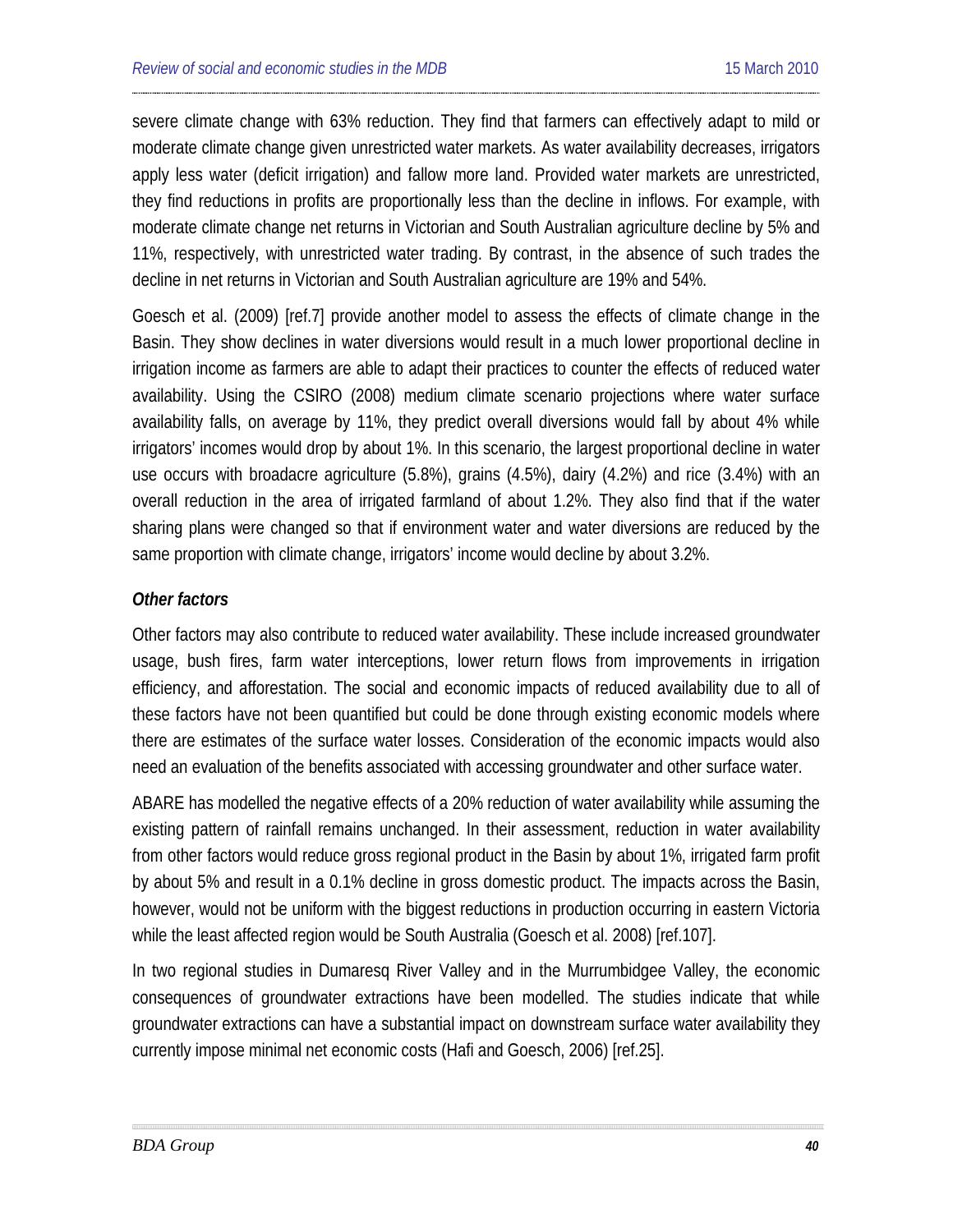# **Key findings from studies on reduced water availability:**

- Water trading has played a critical role in helping to maintain irrigation sector incomes during drought and will play a major role in dampening the impacts from climate change on the irrigation sector;
- As would be expected, declines in water diversions and an increase in the frequency of droughts due to climate change has been estimated to have significant negative effects on irrigation;
- In addition to the effects of lower average water availability, an increasing variability in water availability will have further significant negative effects on irrigation;
- However modelled impacts on irrigation incomes are significantly less than the proportional reduction in water availability (as farmers are able to adapt their practices and trade water) such that farmers can effectively adapt to mild or moderate climate change;
- In more severe climate change scenarios greater costs are estimated, with a shift away from perennial to annual crops identified as the latter can be managed more profitably when water allocations in some years are very low;
- The most vulnerable regional economies will be those where water reductions are greatest, and where the agricultural and related processing industries comprise a relatively large proportion of economic activity; and
- In addition to climate change and greater diversions for environmental purposes, other factors that will contribute to reduced water availability for irrigation include groundwater depletion, bush fires, farm water interceptions, lower return flows from improvements in irrigation efficiency, and afforestation.

# **4.3 Impact of water market reforms**

### *Benefits of water trade*

As noted above, Peterson et al. (2004; 2005) [ref[.12](#page-77-1)[,13\]](#page-77-0) find substantial benefits associated with water trading and that these benefits are much greater in drier years. For instance, they calculate that the increase in the Gross Regional Product (GRP) of the Southern MDB from water trading is about \$550m in a dry year with both interregional and intraregional trade while in a wet year the gains from water trading are about \$200m. The additional gains, however, from allowing interregional trade (including across states) versus only intraregional trade are less, but are still substantial. For instance, Peterson et al. (2004, p. 45) [ref[.12\]](#page-77-1) estimate that the gains in a dry year from interregional and intraregional trade relative to only allowing intraregional trade is about \$138 million while Qureshi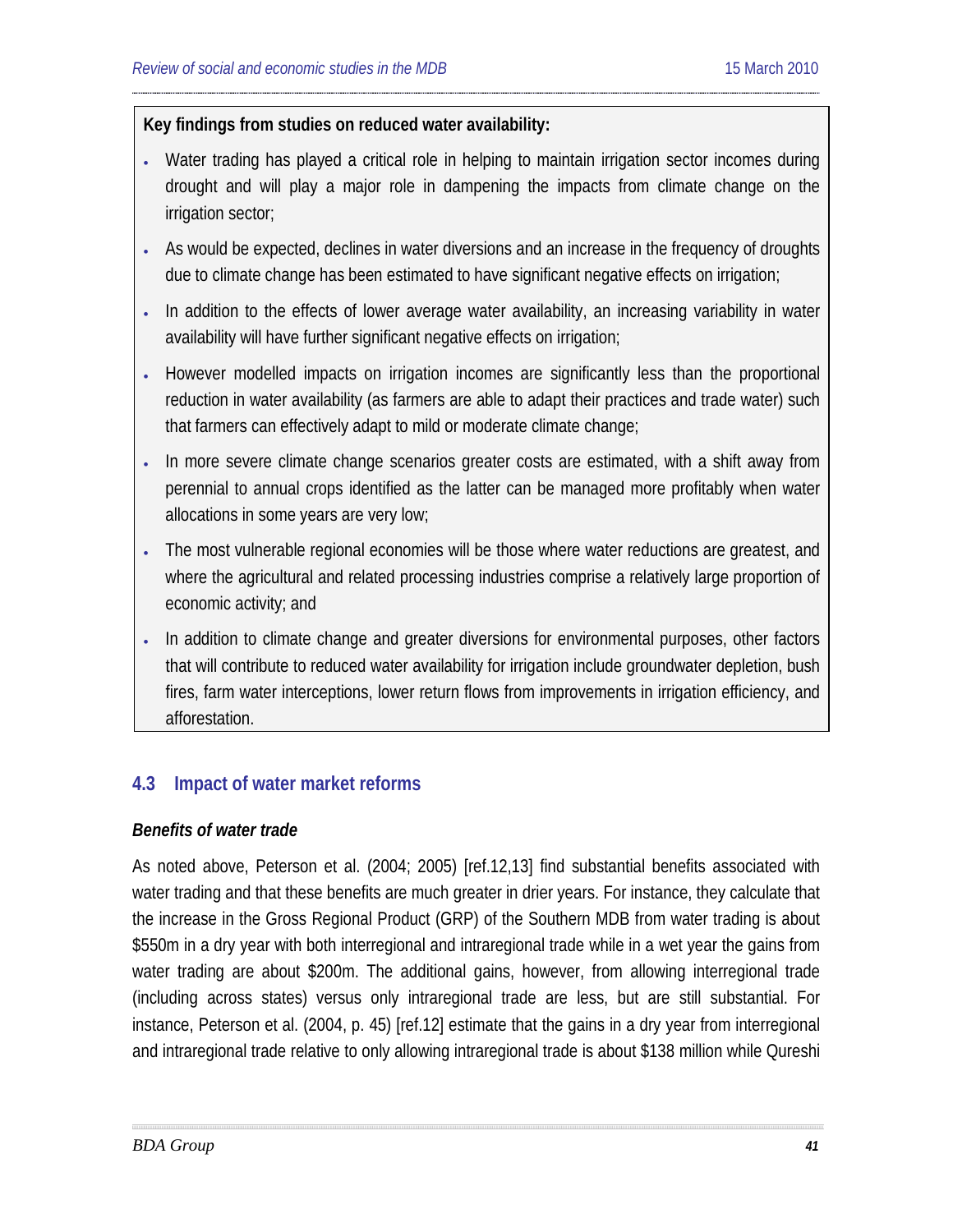et al. (2009) [136] estimate the gains from allowing interregional trade compared to only intraregional trade at some \$88 million/year.

Frontier Economics (2007) [re[f.38\]](#page-89-0) undertook social impact case studies in three Victorian irrigation areas investigating the impacts of water trade, and found strong community opposition to permanent trading out of a district. Other key findings included:

### *Removal of trade barriers*

Trade barriers in the MDB include direct regulatory restraints on trade imposed by states and also restraints/fees imposed by operators of irrigation infrastructure. State constraints currently include the 4% limit per year on water entitlements that can be transferred out of an irrigation district.

Until October 2009 Victoria also had a 10% cap in terms of the water entitlements that could be held separate from land holdings. While the 4% limit on entitlement trade can be applied in all states, it only became binding in New South Wales in March 2009 and, to date, has not prevented outward entitlement trade from South Australia. The biggest impact on outward water entitlement trade is in Victoria where limits of sales of water entitlements are expected to continue, albeit with progressively higher limits, until 2014.

The effects of the 4% limit of market-based water recovery are mitigated by an exemption the Australian government has negotiated with Victoria. The Australian government has also signed a Memorandum of Understanding (MOU) with the New South Wales government that ended the state's embargo on the sale of water entitlements for environmental purposes. This MOU limits purchases of general security water entitlements by the Commonwealth for environmental purposes to 220 GL over the period 2009-2012.

The ACCC has reviewed the 4% limit and its effects on trade. It concludes that it leads to efficiency losses, general market uncertainty and prevents irrigators receiving the proper market value of their water entitlements.

Frontier Economics (2009, p.44) [ref[.77\]](#page-105-0) provide evidence that the 4% limit has reduced Victorian agricultural production by about \$5m in 2007/2008, and had an additional negative effect on the Gross State Product of about \$6m. The biggest losers from the 4% limit are irrigators who wish to sell their water entitlements. In some irrigation regions irrigators who sell may receive about 25% less for their water entitlements than they would otherwise without the 4% limit.

### *Price reforms*

The other major constraint on trade has been the imposition of exit fees (payable when water entitlements are sold out of an irrigation district in excess of the costs of transfer) and termination fees (payable when a delivery entitlement or delivery right is surrendered to operators of irrigation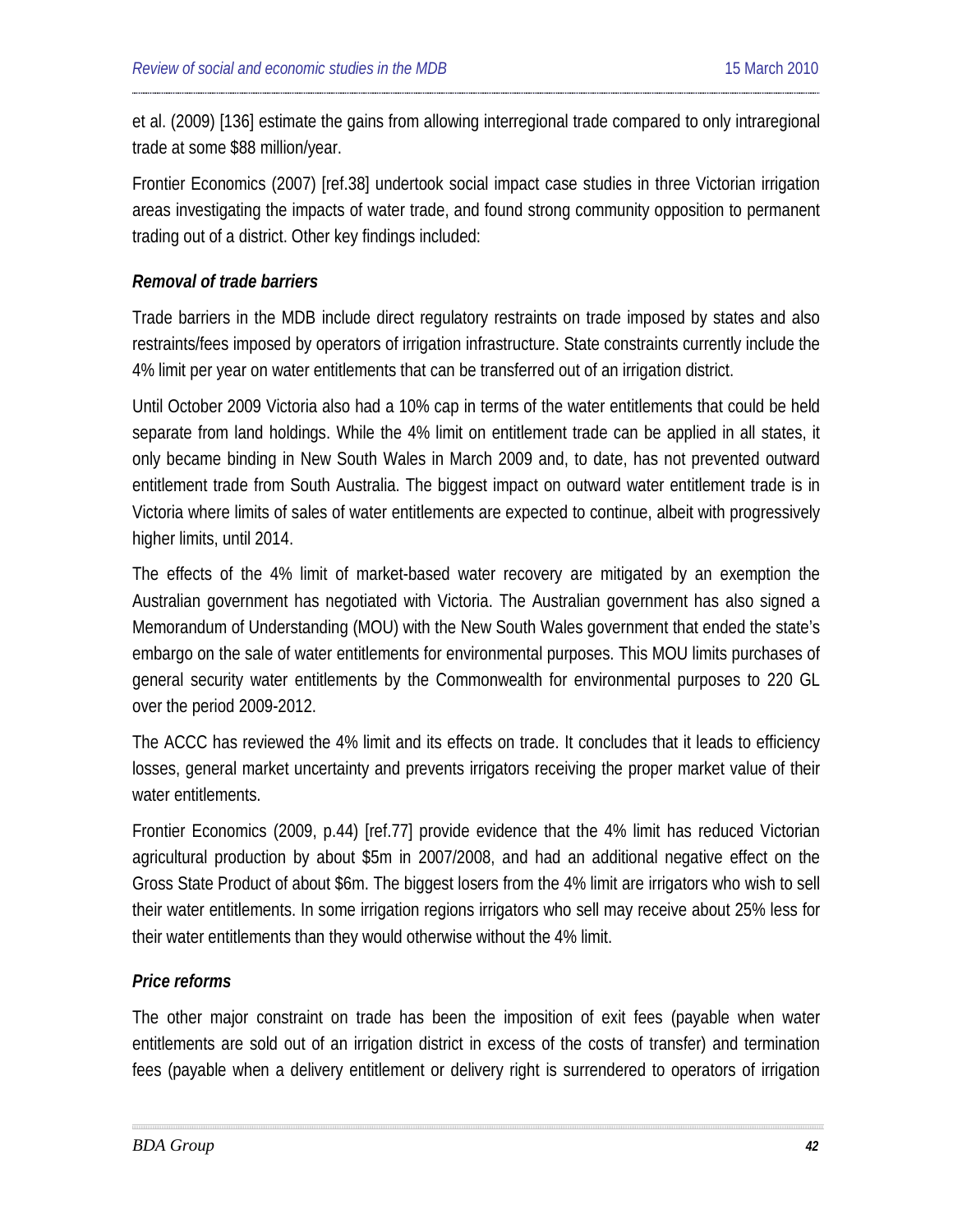infrastructure). Following changes to market trading rules in 2009, irrigation operators can only impose termination fees and a disconnection fee and not an exit fee. Irrigators have the option of paying the annual access fee subsequent to the sale of their water entitlements or pay a capitalised sum equivalent to 10 times the access fee.

# **Key findings from studies on water market reforms:**

- The benefits of introducing trading within irrigation districts are likely to have been greater than the benefits of a further expansion of trade between regions;
- Communities can find change and adjustment to water market outcomes difficult. In particular, communities in regions exporting water experience reduced populations and less local spending. Also, the manner in which supply authorities recoup fixed costs from irrigators remaining in the system will have distributional effects;
- However water trading is commonly considered a catalyst for change that would in any case have happened as a consequence of drought, variation in commodity markets and rural adjustment;
- From an assessment perspective, it is difficult to untangle the effects of water trading from the background of drought. Any approach implying that all impacts associated with changes in water use are attributable to or caused by water trading would be misleading and unhelpful for policy development;
- Limits on water entitlements that can be transferred out of an irrigation district lead to efficiency losses, general market uncertainty and prevents irrigators receiving the proper market value of their water entitlements. Similarly, the elimination of exit and termination fees will boost water trade. Collectively these water market reforms will moderate the negative impacts that may be associated with reductions in water availability.
- Experience suggests that the nation, regions and communities will be better off if governments remove impediments to adjustment and expedite change; and separately manage the consequences including any adverse effects on third parties, rather than trying to buffer or even counter change. When adjustment is impeded, the most significant adverse impacts are often on the capacity of the most talented in a district or an industry to innovate.

# **4.4 Valuation of riparian environmental assets**

A major impediment to the economic assessment of changes in water use in the MDB has been a dearth of empirical information on the value of improvements or losses in environmental asset quality. Some studies investigating 'use' values, such as recreation and tourism, have been available, but few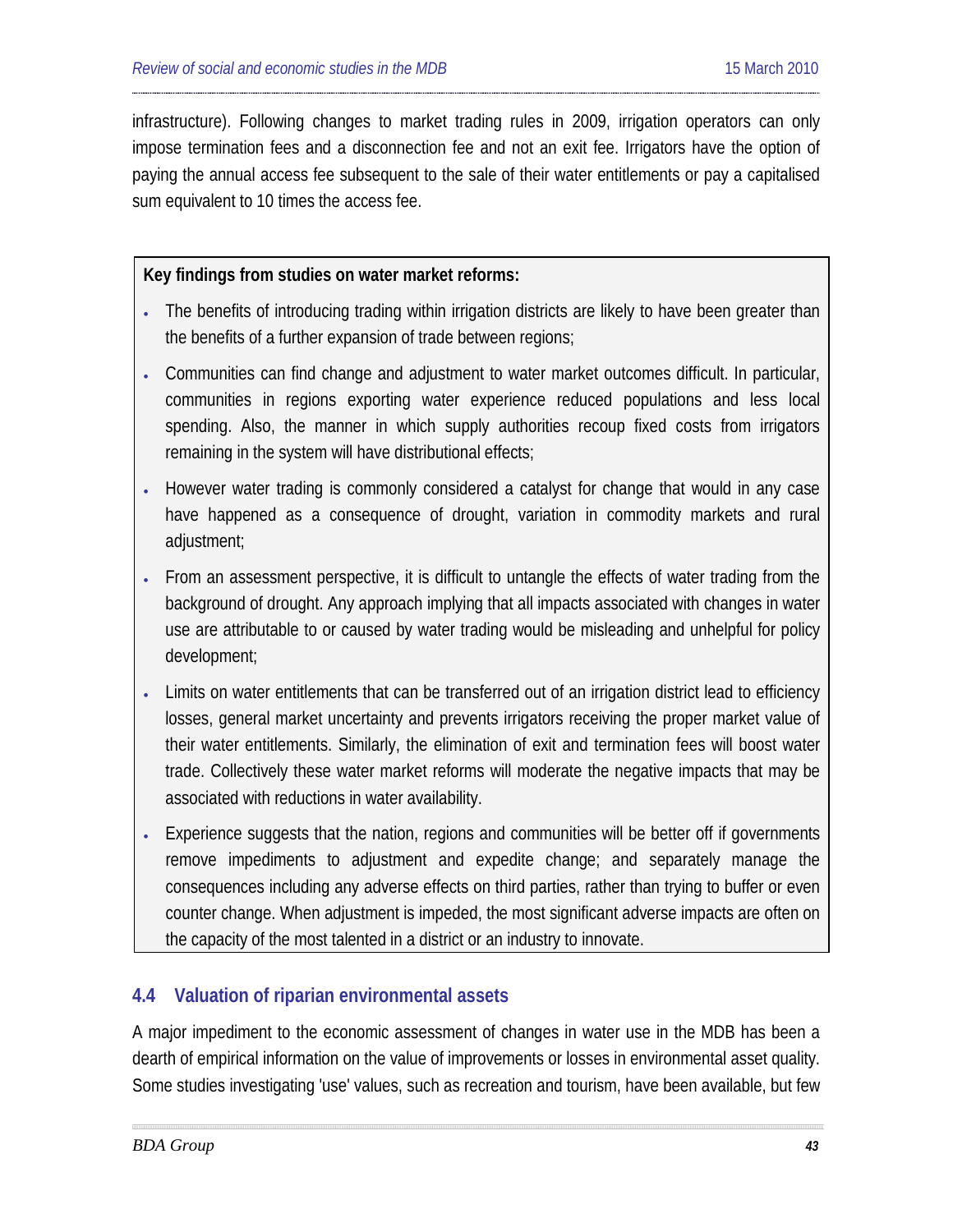studies have sought to value 'passive' values such as the value communities place on maintaining healthy ecosystems and species diversity.

Key valuation studies include:

- Dyack et al (2007) [ref[.117\]](#page-123-0) who derived recreational values applicable to the Barmah Forest and the Coorong;
- Studies by Professor Jeff Bennett and others who have employed the choice modelling technique (CM) to value the benefits of wetlands and rivers - see for example Bennett et al (2004; 2007; 2008) [re[f.106,](#page-119-1) [105,](#page-118-0) [112\]](#page-121-0), Gillespie et al (2007) [ref[.107\]](#page-119-0), Morrison and Bennett (2004) (ref. no[.108\)](#page-120-0), van Burean and Bennett (2000) [ref[.109\]](#page-120-1), and Whitten and Bennett (2001)  $[ref.116]$  $[ref.116]$ ; and
- Hatton MacDonald et al. (2010) [ref[.124\]](#page-125-0), who have reviewed available studies of the environmental and recreational values associated with the River Murray, floodplains and wetlands.

Hassall and Associates and Gillespie Economics (2003) [ref[.127\]](#page-127-1), who undertook an investigation under the Living Murray initiative, estimated the economic value of non-agricultural river dependent industries in the southern Murray-Darling Basin at \$1.62b annually. This included the value of camping and caravan parks, recreational fishing and boating activities. More recent studies cited by Hatton MacDonald at al (2009) [ref[.124\]](#page-125-0) suggest that these values, including amenity values and the value of lifestyle properties is growing.

Brouwer (2009) [ref[.119\]](#page-124-0) analysed choice modelling studies applicable to Australia's rivers and wetlands of the past 10 years and concluded that Australian's valued the use benefits of water resources (such as swimming and fishing) significantly higher than non-use benefits (such as ecosystem conservation).

Studies cited by Hatton MacDonald at al (2009) [re[f.124\]](#page-125-0) indicate that Australians would be willing to pay \$1.6b per year for ten years to improve the health of the Coorong, in terms of increased water bird breeding, increased native fish populations and increased area of healthy native vegetation. Significant but lower values were found for the River Murray upstream of the Coorong.

### **Key findings from studies on the valuation of riparian environmental assets:**

• Environmental value estimates have been found to differ across catchments and between residents within and outside of the catchments where the environmental assets are located;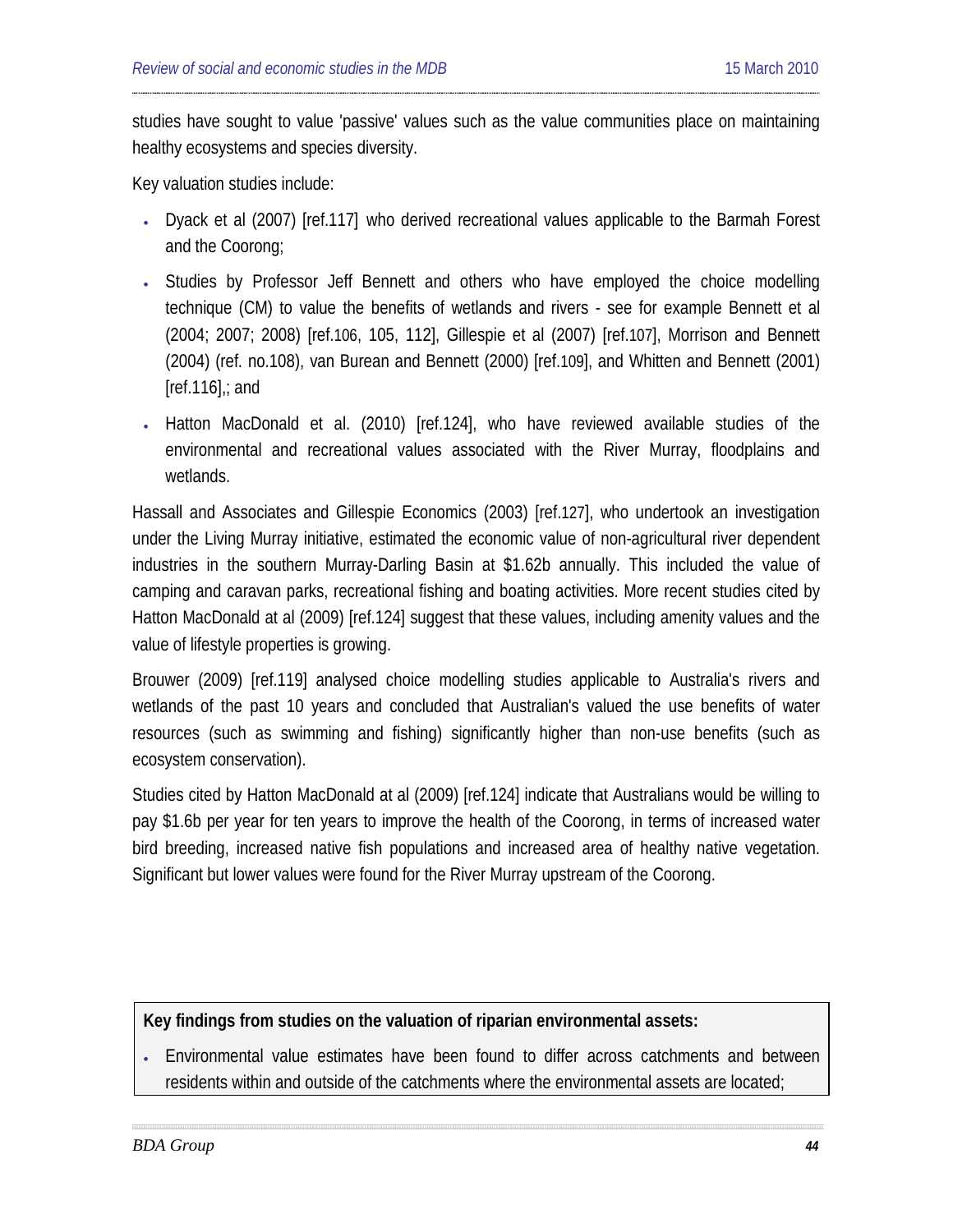- Available estimates suggest Australian's hold significant values for the recreational and environmental assets of the Murray-Darling Basin; and
- These values could be drawn on, via the benefit transfer technique, to make inferences in relation to monetary valuations of environmental impacts arising from the Basin Plan.

# **4.5 Application of assessment integration techniques**

A number of Choice Modelling (CM) studies in recent years have sought to derive monetary values for both environmental and social impacts associated with changes in water resource use. Once such values are developed, they can be included in conventional cost-benefit analyses that provide an integrated assessment of public policy changes.

In NSW, a study by Mazur and Bennett (2008) [ref[.125](#page-126-0)] generated environmental values, by catchment, to be used by CMAs when evaluating alternative natural resource improvement programs. Environmental asset values estimated include in relation to the area of native vegetation in good condition, number of native species present, length of healthy waterways and agricultural employment.

A study by Bennett et al (2004) [ref[.106\]](#page-119-1) estimated the communities willingness to pay to maintain viable rural communities in the Murrumbidgee. A more recent study of the non-use values of the River Red Gum and East Gippsland Forests in Victoria (Bennett, et al 2007) [ref[.105\]](#page-118-0) was commission by the Victorian Environment Assessment Council.

The environmental attributes valued in the River Red Gum Forests area were area of healthy River Red Gum forest, breeding pairs of threatened Regent Parrots and Superb Parrots, Murray Cod and other threatened native fish populations, and the provision of recreation facilities for campers along the Murray River. The environmental attributes valued in the East Gippsland Forests area were breeding pairs of threatened Powerful, Sooty and Masked Owls, number of threatened Long-footed Potoroos, area of significant rainforest sites protected and area of old growth forest protected.

Outside of the valuations for various environmental attributes, the key findings from these studies are:

- a significant proportion of Australian households are willing to pay to see rural population levels maintained in the face of water resource reforms. That is, some Australian households perceive depopulation as a cost and are willing to pay 'something' to prevent a loss in community viability. The amount they are willing to pay varies subject to their location (especially urban versus rural), their income and nature of environmental improvements leading to employment losses;
- a significant proportion of Australian households are willing to pay for the provision of recreation facilities for campers along the Murray River; and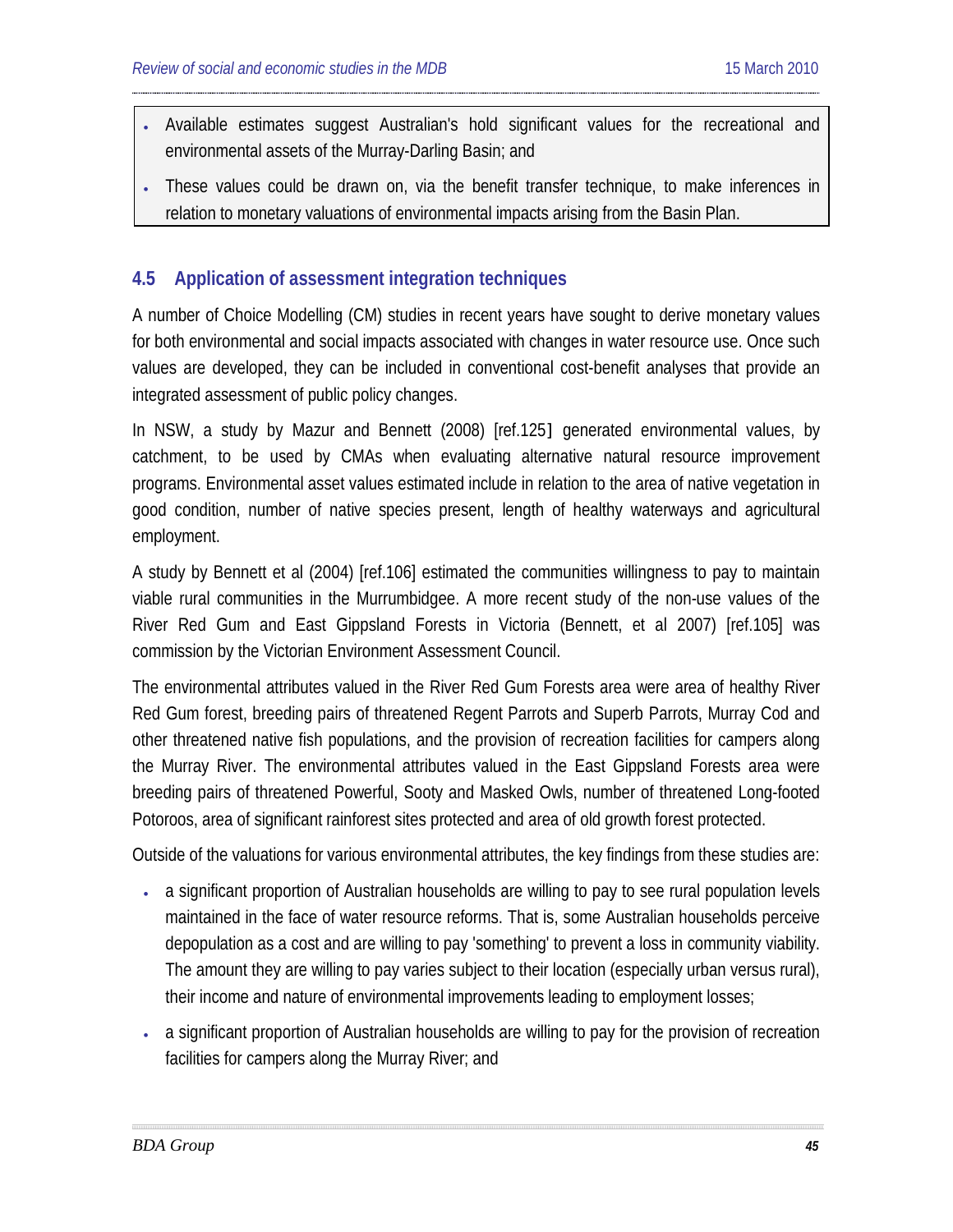• CM studies can be designed to elicit the relative values of economic, environmental and social impacts that may arise from policy changes, such as the MDBA Basin Plan, which would allow a truly integrated and comprehensive assessment of the net benefits.

### **Key findings from studies on assessment integration techniques:**

- Social impacts such as changes in rural employment or the availability of recreation facilities can be valued along with environmental impacts in choice modelling studies; and
- By valuing the full range of economic, environmental and social impacts that may arise from policy changes, such as the MDBA Basin Plan, a truly integrated and comprehensive assessment of the net benefits can be made.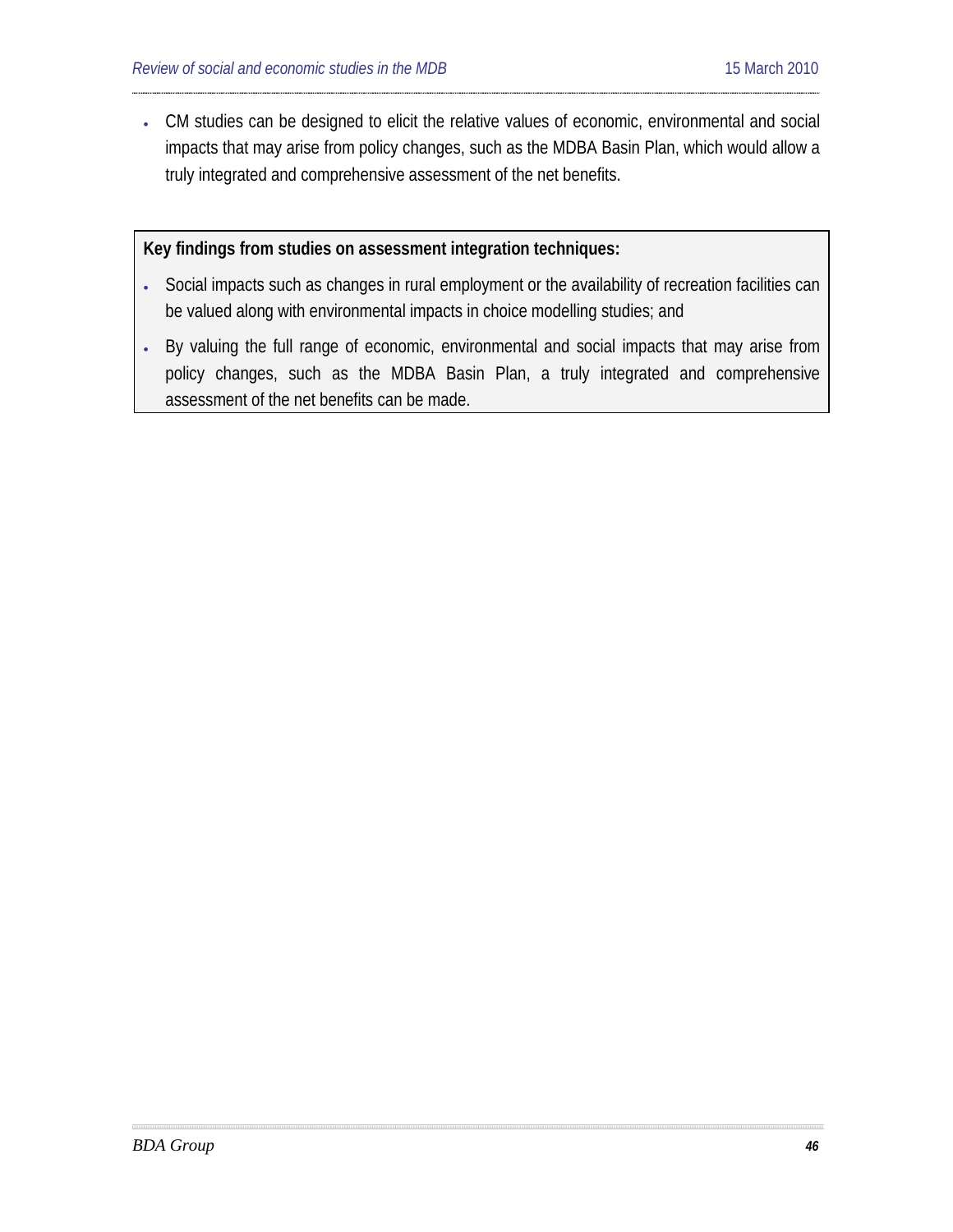# **5 RELEVANCE OF IDENTIFIED STUDIES TO ASSESSING THE BASIN PLAN**

In this section we distinguish between the various model approaches and applicability to different policy questions, and consider what strategic investments in modelling might assist in the Basin planning process. Recent profiles of communities in the Basin and hydrological-economic models provide indications of those communities most vulnerable to declines in agricultural water extractions. The key point is that although the impacts of reduced diversions may be small in the Basin as a whole, and in some catchments, the impacts may be quite large in some others.

Modelling should, but generally does not, account for the three core aspects of water planning:

- (1) environmental sustainability;
- (2) economic impacts; and
- (3) social and community effects

The effects among these three factors are as important as the individual impacts. For instance, conserving key environmental assets in the Basin provides complementary economic benefits to irrigators in the form of improved water quality while also providing non-use benefits in the form recreation and existence values. In the absence of integrated models findings from separate studies can be synthesised provide they are denominated at the same spatial scale. For instance, CSIRO's work on sustainable yields provides insights into the effects of climate change and water diversions. Using the same boundaries Grafton and Jiang [ref 6] are able to explore the economic losses in irrigated agriculture to assess the costs of lower diversions. Combined the two analyses provide important insights into the costs and benefits of alternative sustainable diversion limits.

# **5.1 Fit-for-purpose models and modelling**

Models are "mental maps" or rules we develop about how the world operates. They help us quantify the feedbacks and interconnectedness that exist in even the simplest systems. Thus, to model an ecosystem, a hydrological system or an economic system, we need tools to help us visualise relationships and to quantify how the parts of the system affect each other.

Models are used for two principal purposes: optimisation and simulation.

Optimisation models include an objective function that needs to be optimized (such as economic profit from irrigated agriculture) subject to a set of constraints (such as the land and water available) using a set of control or choice variables (such as the land area devoted to each crop in each catchment). Optimisation models are prescriptive and are, thus, part of normative analysis and help answer the questions of what *should* happen.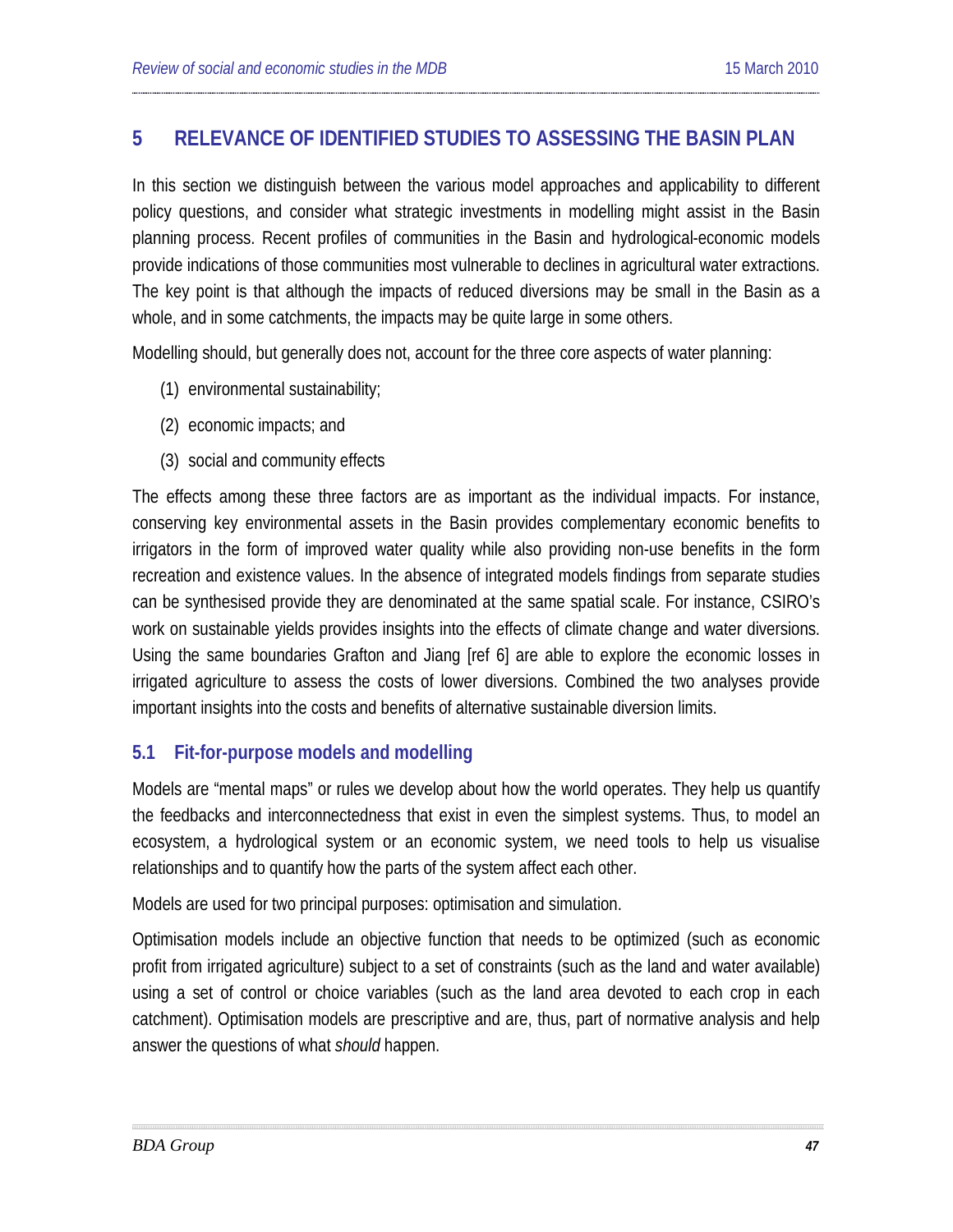Simulation models (such as hydrological models) are used to represent a system or systems and, to be useful, must adequately reflect the relationships among the variables within the system(s). Such models are often used for predictive purposes and help answer *what if* questions. For example, what are predicted salinity levels with different inflows and water diversions?

Models are often criticized as not being an adequate representation of reality. No matter how complex the model, it must (inevitably) be a simplification of the system being modelled. The art and science of modelling, however, is *not* to include every possible variable or relationship (which is impossible) but to include those variables and links that are important or significant within the system.

In this sense, what is "important" or "significant" will depend on the purpose of the model and availability of data. For instance, a hydro-economic model of irrigated agriculture for assessing the economic effects of different levels of water availability must include water availability as a constraint in the model and as an input into the choice variables or activities. By contrast, a socio-economic study that assesses vulnerable groups within a community does not need a model of water use.

Choosing what should, and what should not, be included in a model (variables and feedbacks), and whether variables should be treated as exogenous (determined outside the model) or endogenous (determined within the model), are questions that all modellers face. Ideally, models should be able to represent a system in as simple a way as possible while still being able to effectively answer the questions for which the model was built.

A key challenge for the MDBA is to link and integrate existing models of the Basin to help address the key policy questions faced in the Basin planning process. Questions regarding the economic impact on irrigated agriculture from reduced diversions require hydro-economic models developed on a catchment basis. Broader queries about the effects of changes in water availability at a regional and community level require:

- socio-economic profiling,
- social impact assessment, and
- regional economic impact models.

Comparisons of the trade-offs between alternative environmental water uses requires non-market valuation (stated and revealed preference approaches) to quantify the marginal values of environmental assets and the monetary benefits of alternative environmental watering plans.

In summary, models and approaches differ and what method or model is preferred very much depends on the policy question being posed. No single model is able to answer all of the questions needed to quantify and evaluate the consequences of different levels of water availability and sustainable yields.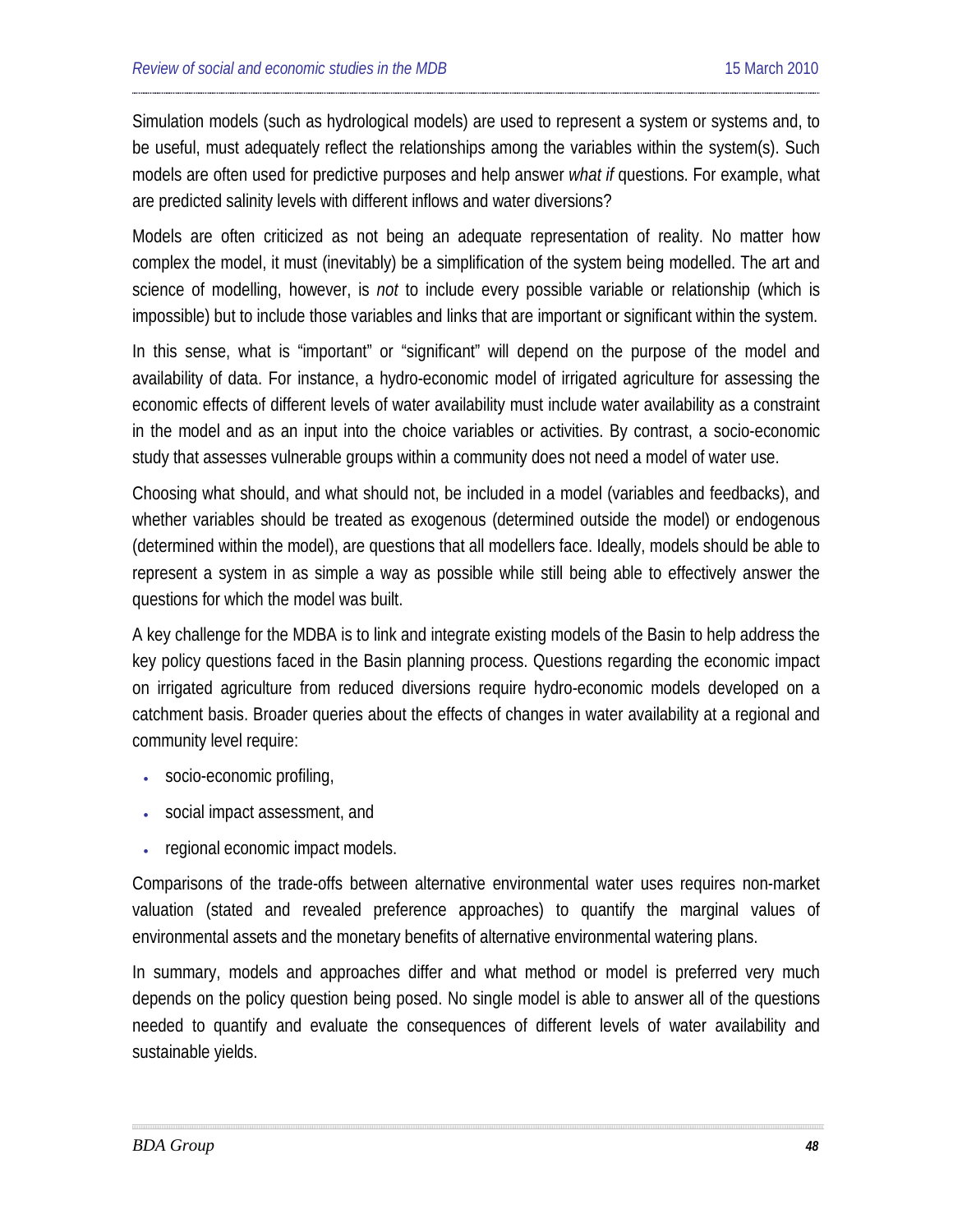Rather, a mix of models is needed and, where suitable, links across models developed so that the limitations of any one model can be mitigated by the findings or results of different but complementary models. For instance, socio-economic profiling and direct interviews with farmers to determine how they reinvest the proceeds from the sale of water entitlements improve regional economic models in their quantification of multiplier effects.

Similarly, hydro-economic models of irrigated agriculture that quantify the on-farm effects of reduced water availability, and what crops are produced and where, provide valuable inputs into regional economic impact models to quantify both on and off-farm impacts at the community scale. A key insight from past modelling is the importance of consistency in terms of: (1) temporal scales so that evaluations are made using similar inflow and diversions and (2) spatial scales so that impacts can be assessed adequately across models.

# **5.2 Aggregation to local, regional and basin levels**

The individual assessments undertaken within economic, regional and social impact assessments are generally done so at different scales. Economic assessment is undertaken from a national perspective and hence all costs and benefits that accrue to stakeholders in Australia are included. However, many of the costs and benefits may accrue to stakeholders in the vicinity of the policy change (eg: irrigators, neighbour impacts, etc) while others (eg: capital costs of new infrastructure or cost of water buybacks) may accrue to agencies funded at the State or national level. Non-market values for conservation outcomes are likely to accrue to the general community, who predominantly reside in major population centres.

Aggregation of individual economic assessments to estimate the total costs and benefits of a program is possible. However, care must be taken in relation to aggregation of environmental benefits since economic principles inform us that people value the first increment of an environmental outcome greater than they value a subsequent increment (law of diminishing marginal utility). Hence, aggregation of individual estimates of environmental benefits across several amenities may overstate the community benefits.

Regional impact assessment is generally undertaken in relation to a defined region, which can vary from a Local Government Area to a catchment or the entire basin. The regional impacts estimated are a function of the size and diversity of the region and the expenditure pattern. Aggregation of regional analysis results only makes sense if they are aggregated to a larger region within which the separate regional analyses occurred (eg: the State). However, aggregation of regional analyses to a broader region will understate impacts since the larger region (State) would have captured more expenditure than the regional economy and hence impacts in a larger region would be greater.

Social impact assessment is generally focused on impacted individuals and groups in a specified region or social catchment. In contrast to economic and regional impact assessments, social impact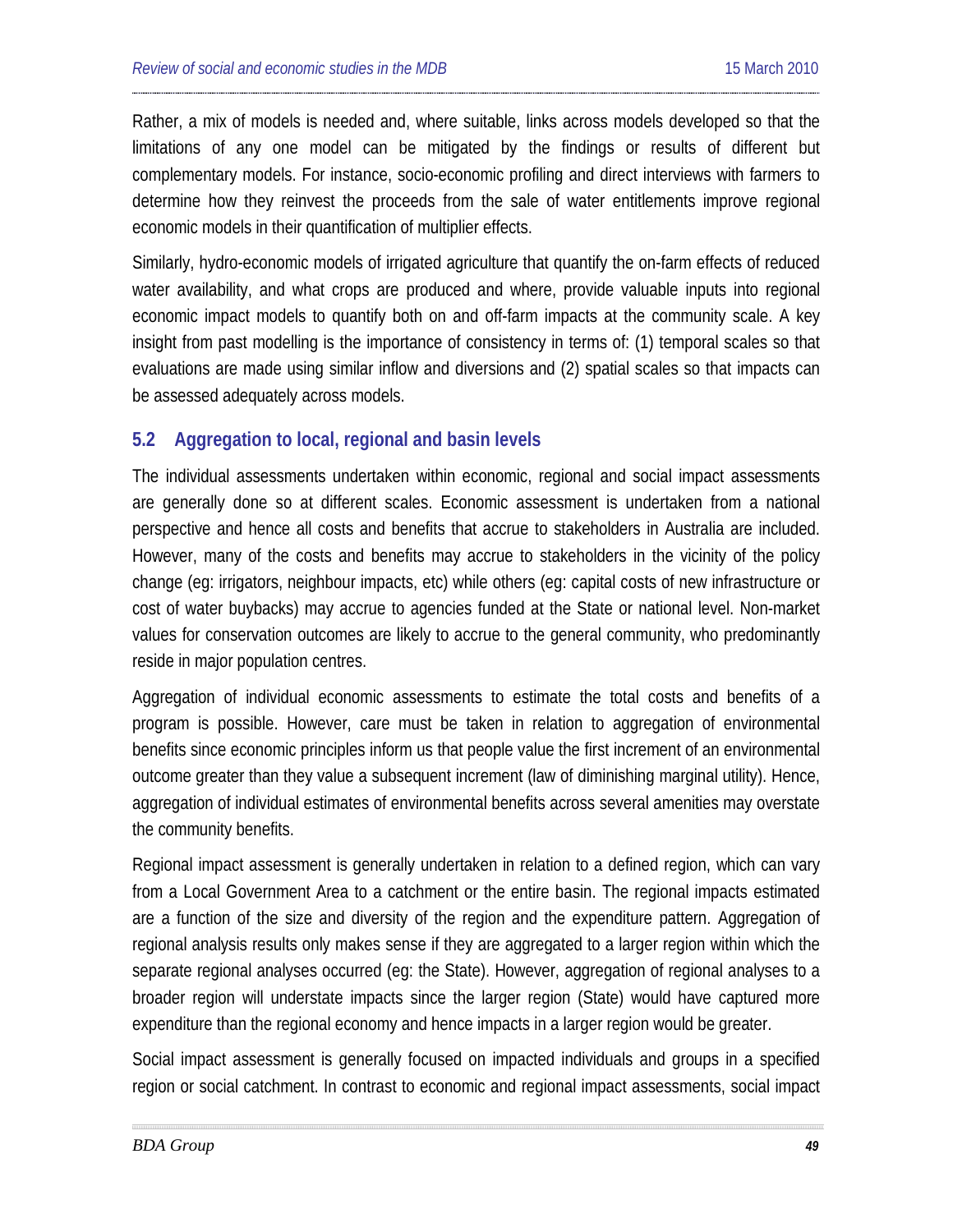assessments often occur at the local level or what Fenton, Coakes and Marshall (2003)[14](#page-49-0) refer to as clusters of interdependent towns and communities through which potential impacts may flow. Because of the diversity of indictor and impact measures used, aggregation of social impacts across different studies is unlikely to be possible or relevant.

Spatial scales or the level of analysis are important in term of assessing the impact of sustainable diversion limits. While community level profiles and vulnerability assessments that describe 'what is' are relevant they must be linked to Basin-wide studies of simulation and optimisation models of 'what can be'. Without these linkages, and in an integrated way, it will be very difficult to assess the impacts different diversions.

# **5.3 Strategic investment in models and modelling in the MDB**

There are sufficient and well developed socio-economic models of the MDB to help answer a range of important questions to assist the MDBA in its Basin planning process. The challenge for the Authority is to:

- access existing hydro-economic models, or to build its own models, along with the development of in-house capacity to use these and to link with the MDBA's existing models (such as MSM-BIGMOD); and
- link and iterate across the approaches and models of the Basin to help in determining preferred diversion limits.

Developing an in-house capacity for the Authority to use either an existing or its own hydro-economic irrigated agriculture model could be done and would enable the Authority to provide on-going support and advice about costs, benefits and trade-offs of reduced water diversions. Regional economic models could also be developed.

However due consideration would need to be given to the time and costs involved, access to IP and development of appropriate in-house skills to apply, update and further develop the models.

The timeframe available for development of the draft Basin Plan is likely to preclude this option in the near term, and the commissioning of external analysis will be unavoidable. Care will be needed to ensure the deliverables from such work are tightly aligned with the needs of the MDBA. As no existing model or suite of models is capable of meeting all likely expectations, ongoing liaison with service providers will be critical to ensure only realistic model development is attempted in the available time and that the modelling effort is targeted to shed the maximum light possible on the policy issues at hand.

-

<span id="page-49-0"></span><sup>14</sup> Fenton, D.M., Coakes, S., and Marshall, N. (2003). Vulnerability and capacity measurement. In H.A. Becker and F. Vanclay (Eds.) The International Handbook of Social Impact Assessment: Conceptual and Methodological Advances. Cheltenham, Edward Elgar Publishing.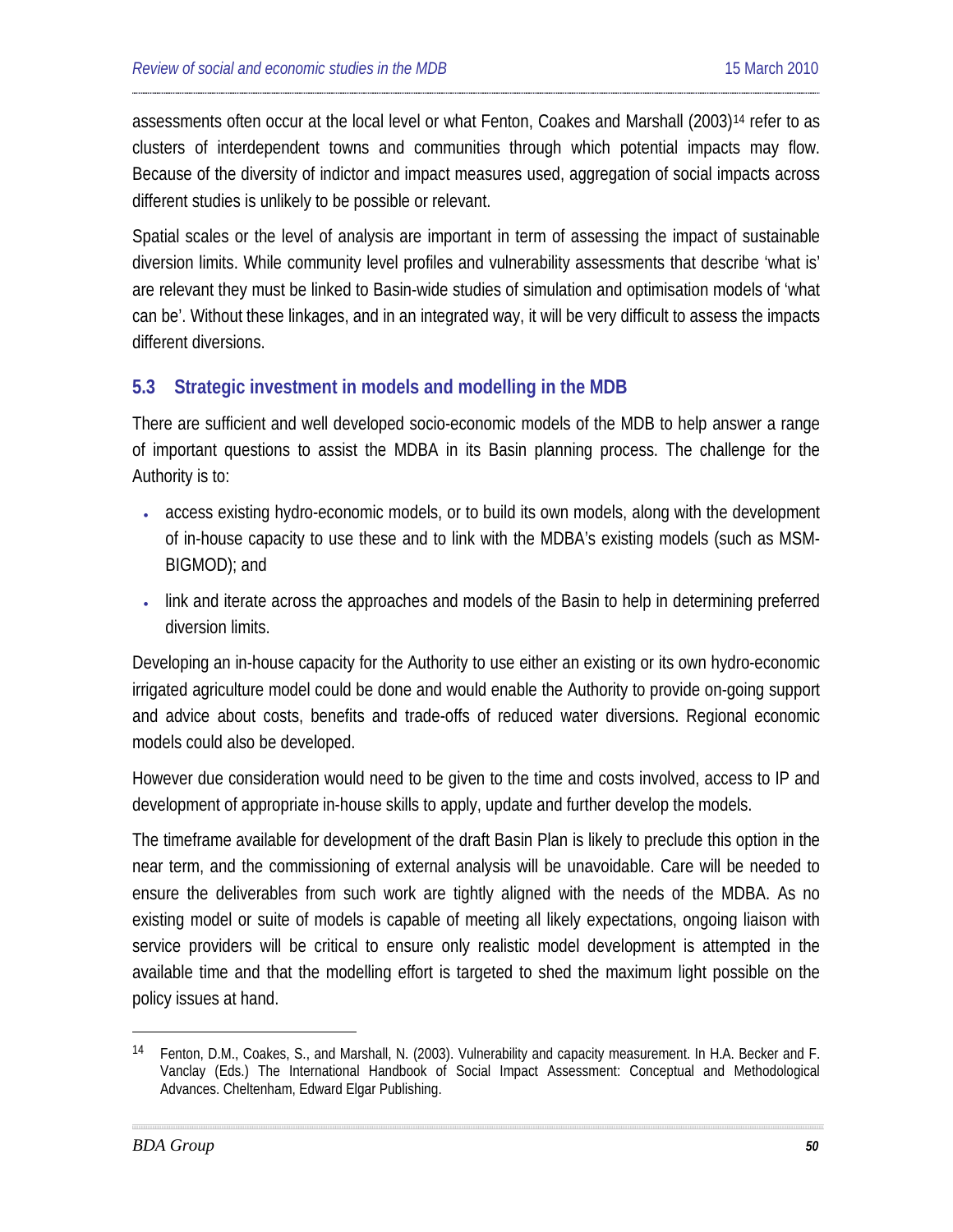Non-market values of the Basin's key environmental assets should also be quantified. Benefit transfer could be used, where appropriate, to estimate the possible *range* of values under different assumptions. However given the likely importance of providing decision makers with information on the community's valuation of the benefits of realising the Plan's environmental watering strategy, a primary valuation study may be required for key environmental assets or classes of assets. The Choice Modelling method provides a robust technique which could be employed at modest cost in the available time (around 3 months) and could also provide information on the community's willingness to trade-off, for example, irrigation sector employment or the maintenance of rural communities, for environmental improvements.

A longer-term investment strategy would be to link, and where appropriate, integrate existing models and methods to quantify the trade-offs of different sustainable diversion limits by catchment and across the Basin. One way to link theses models is to iterate back and forth between hydro-economic models and hydro-ecological models, also linked to non-market valuation studies, to quantify the costs and benefits of different levels of water availability for use and non-use.

A range of different water diversion limits could then be used as inputs into regional economic impact models and existing social impact assessments to assess the broader community and regional impacts of water diversion alternatives. The broader regional effects could then, in turn, be used to re-evaluate the water allocation trade-offs through a further iteration of the hydro-economic and hydro-ecological models (see Figure 5.1).



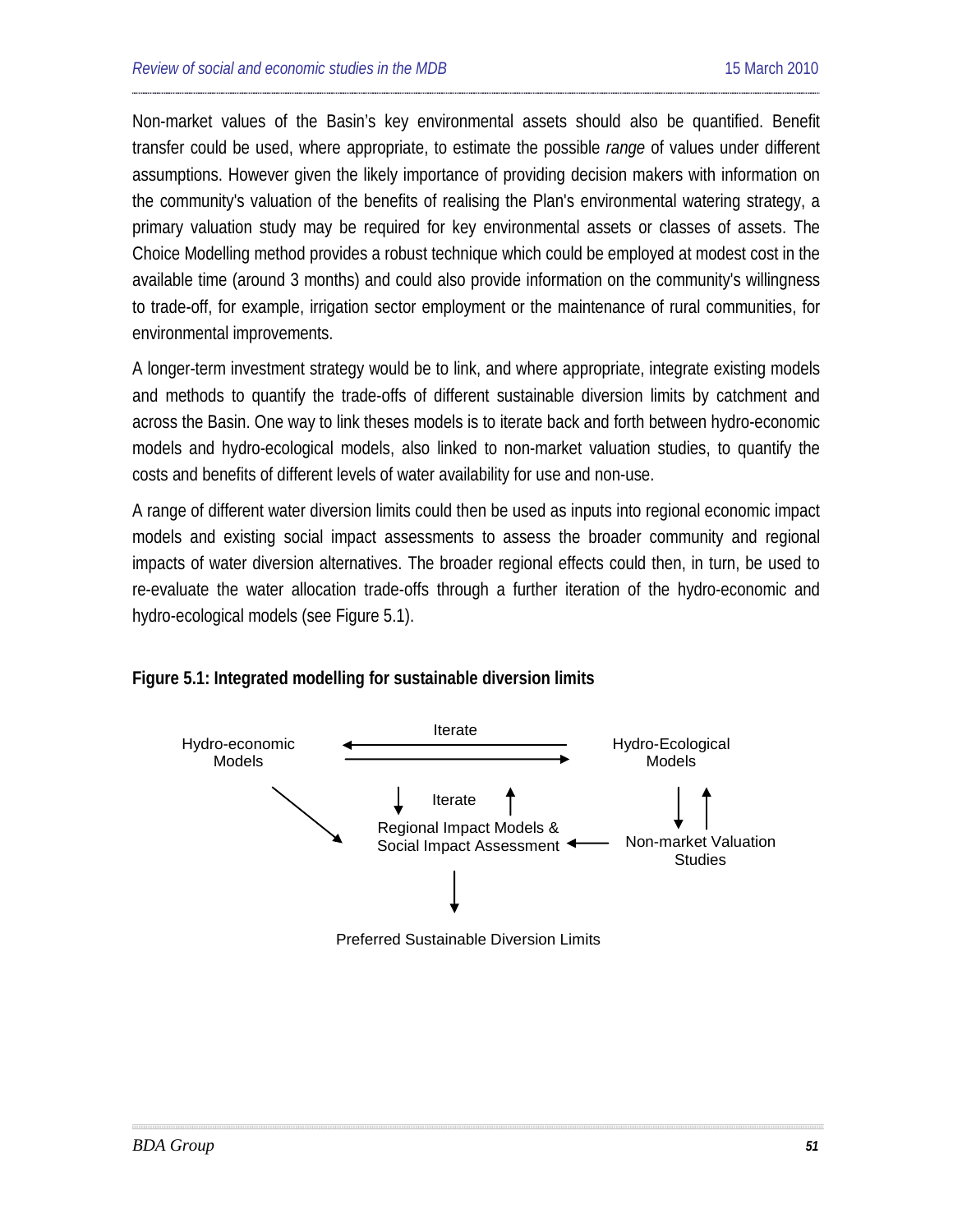# **Appendix A: List of literature identified**

**Economic models** 

| No             | Title                                                                                                                  | Author(s)                                                                                                                                                              | Objectives                                                                                                                                                          | Scope                                                                               | Date |
|----------------|------------------------------------------------------------------------------------------------------------------------|------------------------------------------------------------------------------------------------------------------------------------------------------------------------|---------------------------------------------------------------------------------------------------------------------------------------------------------------------|-------------------------------------------------------------------------------------|------|
|                | Integrated hydrologic-economic modelling<br>for analysing water acquisition strategies<br>in the Murray River Basin    | M. Mainuddin, M. Kirby and M.E.<br>Qureshi (CSIRO Land and Water).<br>Report prepared for CSIRO Flagships<br>Program: Water for a Healthy Country                      | To examine the hydrological and<br>economic implications of targeted<br>versus proportional environment<br>water acquisitions                                       | Murray River<br>Basin; impacts on<br>irrigation water use<br>and regional<br>income | 2007 |
| $\overline{2}$ | Economic assessment of acquiring water<br>for environmental flows in the Murray<br>Basin                               | M.E. Qureshi, J. Connor, M. Kirby and<br>M. Mainuddin (CSIRO Land and<br>Water). Report prepared for CSIRO<br>Flagships Program: Water for a<br><b>Healthy Country</b> | To analyse the economic<br>implications of reallocating water<br>from agriculture to the environment<br>with and without the possibility of<br>inter-regional trade | Murray River Basin                                                                  | 2007 |
| 3              | Declining inflows and more frequent<br>droughts in the Murray-Darling Basin:<br>climate change, impacts and adaptation | D. Adamson, T. Mallawaarachchi and<br>J. Quiggin (University of Queensland,<br>ABARE)                                                                                  | To model two alternative hypotheses<br>about the effects of climate change                                                                                          | Murray-Darling<br><b>Basin</b>                                                      | 2009 |
| 4              | Water use and salinity in the Murray-<br>Darling Basin: A state-contingent model                                       | D. Adamson, T. Mallawaarachchi and<br>J. Quiggin (University of Queensland,<br>ABARE)                                                                                  | To adapt linear and non-linear<br>programming models to incorporate<br>a state-contingent representation of<br>uncertainty                                          | Murray-Darling<br><b>Basin</b>                                                      | 2007 |
| 5              | Catchment behaviour and counter-cyclical<br>water trade: An integrated model                                           | M. Kirby, M.E. Qureshi, M. Mainuddin<br>and B. Dyack (CSIRO Land and<br>Water). Report prepared for CSIRO<br>Flagships Program: Water for a<br><b>Healthy Country</b>  | To examine the potential of counter-<br>cyclical trading for (government)<br>environmental water holdings                                                           | Murray River Basin                                                                  | 2006 |
| 6              | Economic of Drought, Water Diversions,<br>Water Recovery and Climate Change in<br>the Murray-Darling Basin             | R.Q. Grafton and Q. Jiang                                                                                                                                              | To assess the impacts Basin-wide of<br>water recovery as a percentage of<br>agricultural surface water diversions<br>in 2000-2001 and 2005-2006.                    | Murray-Darling<br>Basin (using<br>CSIRO sustainable<br><b>Yields Boundaries)</b>    | 2010 |

-----------------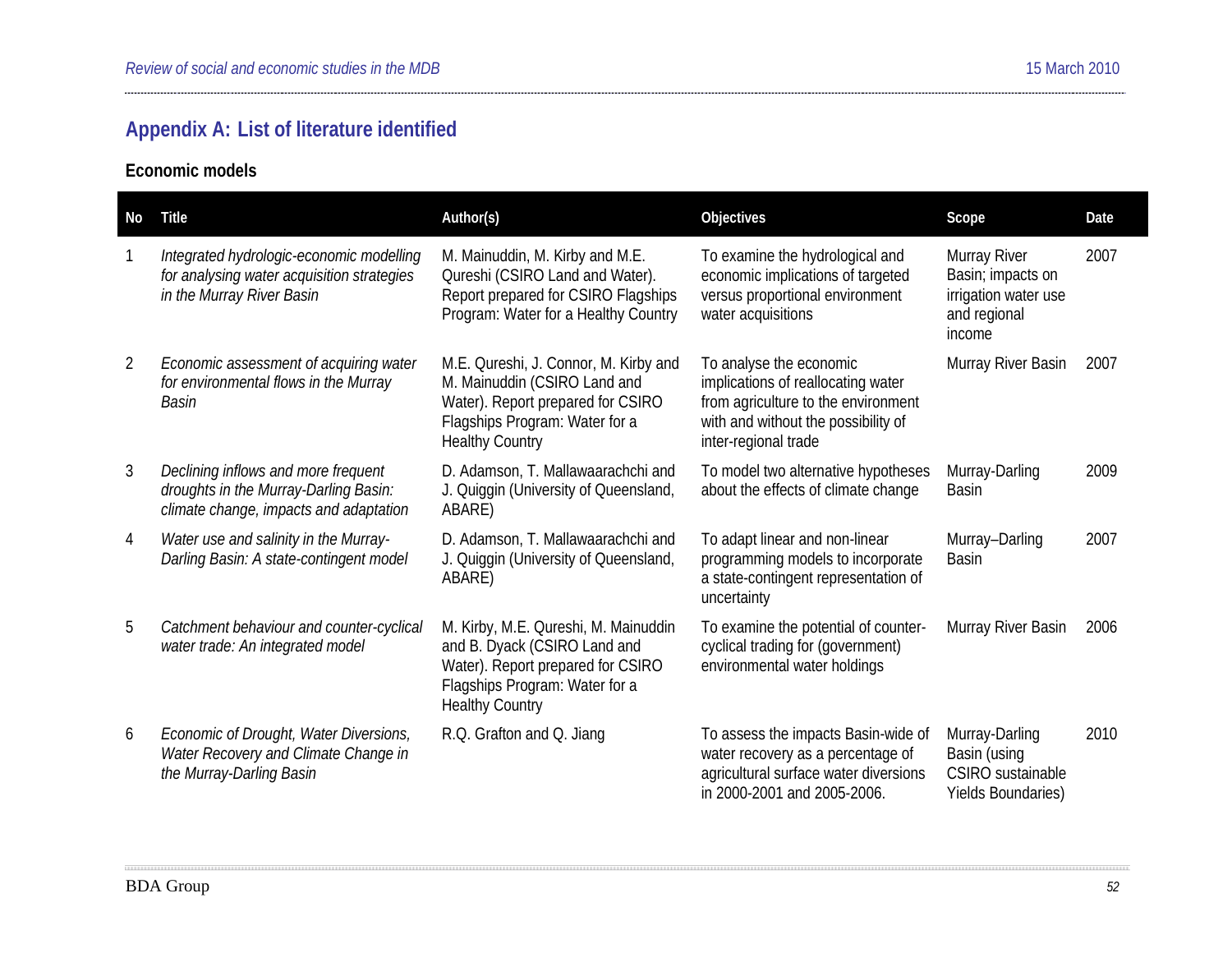### *Review of social and economic studies in the MDB* 15 March 2010

| 7  | Climate change, irrigation and risk<br>management                                                   | T. Goesch, A. Hafi, S. Thorpe, P.<br>Gooday and O. Sanders (ABARE)                                                                                                             | To estimate the direct economic<br>impacts of changes in irrigation<br>water availability under the future<br>climate/current development<br>scenario | Murray-Darling<br><b>Basin</b>                                         | 2009 |
|----|-----------------------------------------------------------------------------------------------------|--------------------------------------------------------------------------------------------------------------------------------------------------------------------------------|-------------------------------------------------------------------------------------------------------------------------------------------------------|------------------------------------------------------------------------|------|
| 8  | Murray-Darling Basin: Economic<br>implications of water scarcity                                    | T. Goesch, S. Hone, A. Hafi, S.<br>Thorpe, K. Lawson, S. Page, N.<br>Hughes and P. Gooday (ABARE)                                                                              | To examine the direct and indirect<br>economic impacts of a reduction in<br>water availability for irrigated<br>agricultural activities               | Murray-Darling<br>Basin; medium<br>term; irrigated<br>agriculture only | 2008 |
| 9  | Impacts of climate change on lower<br>Murray irrigation                                             | J. Connor, K. Schwabe, D. King, D.<br>Kaczan and M. Kirby (CSIRO,<br>University of California). Report<br>prepared for CSIRO Flagships<br>Program: Water for a Healthy Country | To evaluate irrigated agriculture<br>sector responses and resultant<br>economic impacts of climate change                                             | Lower Murray<br>Region                                                 | 2009 |
| 10 | The impact of the 2002-2003 drought on<br>Australia                                                 | M. Horridge, J. Madden and G.<br>Wittwer (Monash University)                                                                                                                   | To simulate the short run regional<br>effects of the Australian drought in<br>2002-2003                                                               | Australia-wide                                                         | 2005 |
| 11 | Modelling the Australian Government's<br>buyback scheme with a dynamic multi-<br>regional CGE model | P. Dixon, M.T. Rimmer and G. Wittwer<br>(Monash University)                                                                                                                    | To model the effects on regional<br>economies of the Australian<br>Government's environmental water<br>acquisitions                                   | Southern Murray-<br>Darling Basin                                      | 2009 |
| 12 | Modelling water trade in the southern<br>Murray-Darling Basin                                       | D. Peterson, G. Dwyer, D. Appels and<br>J.M. Fry (Productivity Commission)                                                                                                     | To compare the effects of reductions<br>in water availability across three<br>trading scenarios                                                       | Southern Murray-<br>Darling Basin                                      | 2004 |
| 13 | Water trade in the southern Murray-<br>Darling Basin                                                | D. Peterson, G. Dwyer, D. Appels and<br>J.M. Fry (Productivity Commission)                                                                                                     | To examine the regional effects of<br>expanding trade of irrigation water in<br>the southern Murray-Darling Basin                                     | Southern Murray-<br>Darling Basin                                      | 2005 |
| 14 | Drought, regions and the Australian<br>economy between 2001-02 and 2004-05                          | P.D. Adams, M. Horridge, J. Madden<br>and G. Wittwer (Monash University)                                                                                                       | To simulate the prospects for<br>regional Australian economies<br>between 2001-02 and 2004-05                                                         | Australia-wide                                                         | 2002 |
| 15 | The implications for irrigation in the<br>Murray-Darling Basin                                      | J. Quiggin, D. Adamson, P.<br>Schrobback and S. Chambers (Risk                                                                                                                 | To provide a consistent framework<br>for analysing the responses of land                                                                              | Murray-Darling<br>Basin; irrigated                                     | 2008 |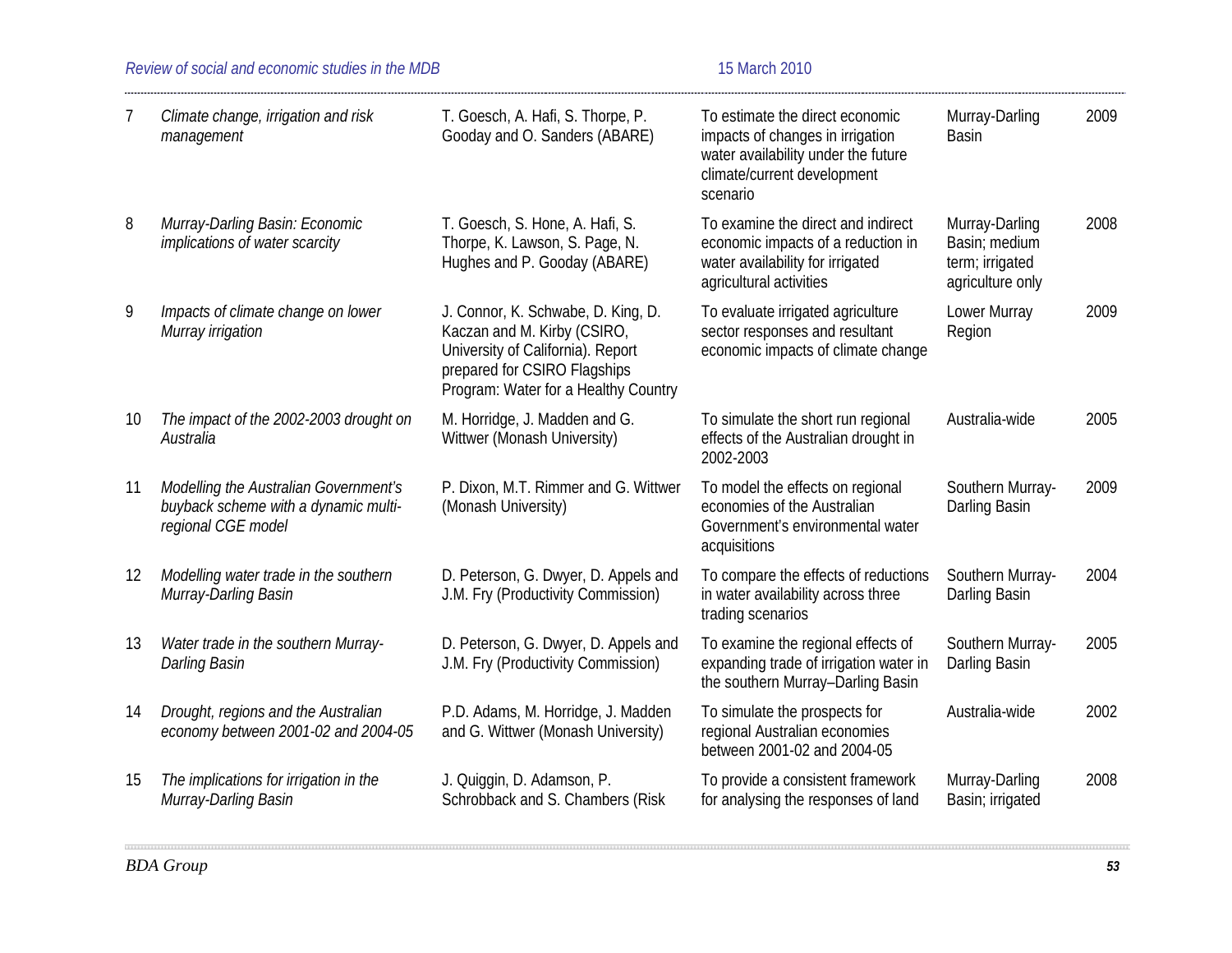|    |                                                                                                                                                     | and Sustainable Management Group,<br>University of Queensland). Report<br>prepared for the Garnaut Climate<br>Change Review                                                                                                                             | and water use, and economic<br>returns to agriculture, under a range<br>of climate scenarios                                                                                      | agriculture only                                              |      |
|----|-----------------------------------------------------------------------------------------------------------------------------------------------------|---------------------------------------------------------------------------------------------------------------------------------------------------------------------------------------------------------------------------------------------------------|-----------------------------------------------------------------------------------------------------------------------------------------------------------------------------------|---------------------------------------------------------------|------|
| 16 | The impact of climate change on the<br>irrigated agricultural industries in the<br>Murray-Darling Basin                                             | A. Hafi, S. Thorpe and A. Foster<br>(ABARE)                                                                                                                                                                                                             | To model the effect of reduced water<br>availability                                                                                                                              | Murray-Darling<br><b>Basin</b>                                | 2009 |
| 17 | Reduced water availability: Impact on<br>agricultural activities and regional<br>economies in the Murray-Darling Basin<br>(not available to public) | T. Mallawaarachchi, S. Hone, D.<br>Adamson, A. Yainshet, M. Oliver, P.<br>Kokic, J. Quiggin and P. Gooday<br>(ABARE, Risk and Sustainable<br>Management Group, University of<br>Queensland). Report prepared for the<br>Murray-Darling Basin Commission | To gain a more comprehensive<br>understanding of the potential<br>economic impacts of six main risks<br>to water resources identified                                             | Murray-Darling<br><b>Basin</b>                                | 2008 |
| 18 | Modelling the regional and farm-level<br>economic impacts of environmental flows<br>for regulated rivers in NSW, Australia                          | R.T. Jayasuriya (NSW Agriculture)                                                                                                                                                                                                                       | To outline the different approaches<br>taken to quantify economic impacts<br>on irrigators and provide the results<br>of case studies in two regulated river<br>catchments        | Murrumbidgee and<br>Lachlan<br>catchments, New<br>South Wales | 2004 |
| 19 | Water charges and inter-regional trade in<br>the southern Murray-Darling Basin                                                                      | A. Heaney, S. Thorpe, N. Klijn, S.<br>Beare and S. Want (ABARE)                                                                                                                                                                                         | To indicate the effect of different<br>charging regimes on the system-<br>wide and regional impacts of trade                                                                      | Southern Murray-<br>Darling Basin                             | 2004 |
| 20 | Modelling the cost of irrigator response to<br>lower Murray River salinity                                                                          | A. Chambers, J. Connor and D. King<br>(PIRSA, CSIRO)                                                                                                                                                                                                    | To report on an analysis of irrigator<br>water demand and profit changes<br>across varying annual water<br>availability, crop water requirements<br>and river salinity conditions | South Australian<br>portion of Murray<br>River                | 2006 |
| 21 | Weighing up the cost: Economic impact of<br>water scarcity and environmental targets                                                                | L. Lee, T. Ancev and W. Vervoort<br>(University of Sydney)                                                                                                                                                                                              | To determine the optimal allocation<br>of water, irrigation system, source of<br>water, and crop pattern, subject to<br>various environmental and                                 | Northern New<br>South Wales                                   | 2006 |
|    |                                                                                                                                                     |                                                                                                                                                                                                                                                         | resource targets                                                                                                                                                                  |                                                               |      |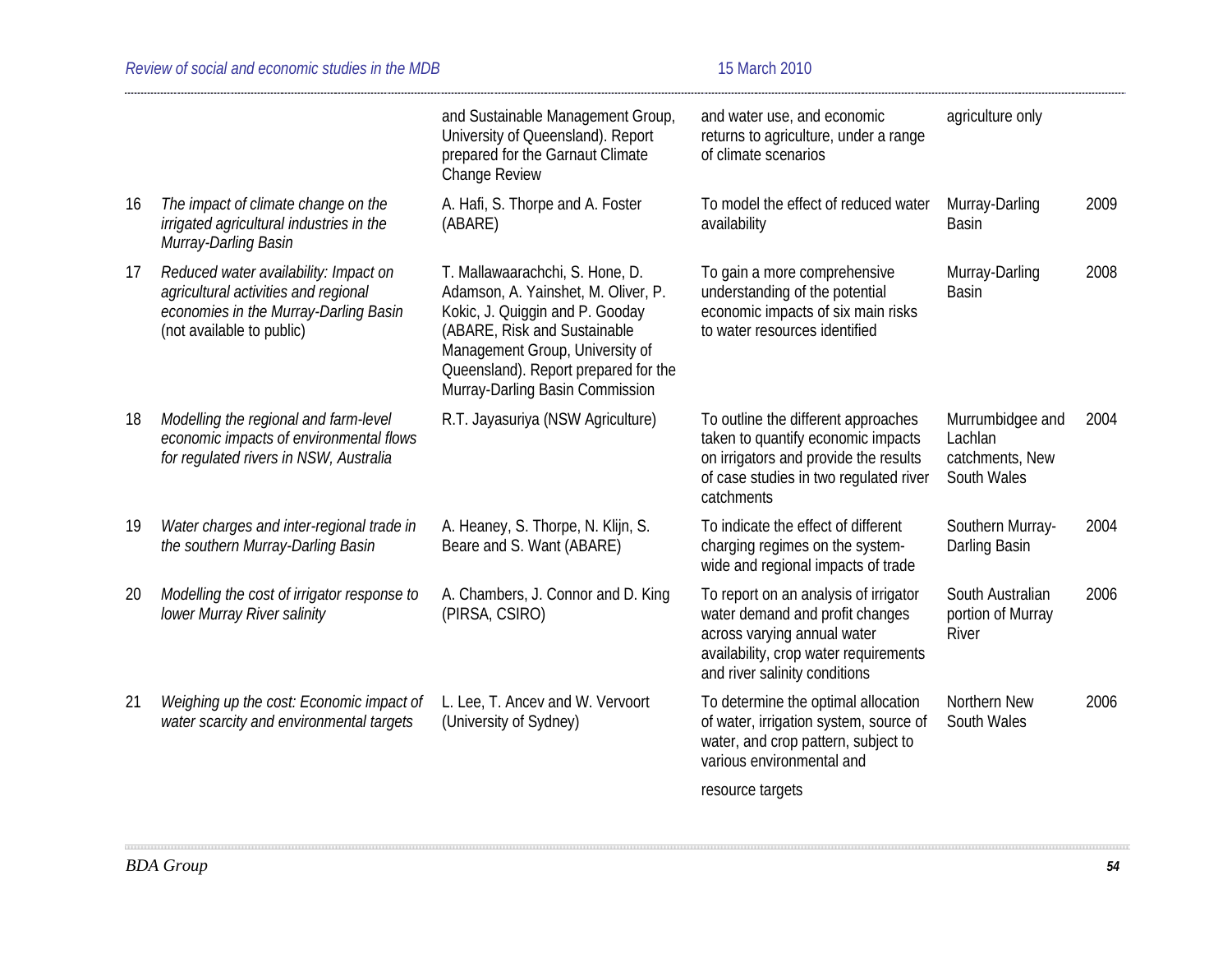|    | Review of social and economic studies in the MDB                                                           | 15 March 2010                                                                                                              |                                                                                                                                                                           |                                                            |      |
|----|------------------------------------------------------------------------------------------------------------|----------------------------------------------------------------------------------------------------------------------------|---------------------------------------------------------------------------------------------------------------------------------------------------------------------------|------------------------------------------------------------|------|
| 22 | Modelling future urban and rural water<br>requirements in a CGE framework                                  | G. Wittwer (Monash University)                                                                                             | To model the impacts of water<br>trading on the national and                                                                                                              | Australia-wide                                             | 2006 |
|    |                                                                                                            |                                                                                                                            | regional economies of Australia                                                                                                                                           |                                                            |      |
| 23 | Exit fees and inter-regional trade                                                                         | T. Goesch, A. Hafi, A. Heaney and S.<br>Szakiel (ABARE)                                                                    | To consider the efficiency impacts of<br>an 'ex post' imposition of exit fees<br>on permanent out of scheme water<br>trade                                                | general                                                    | 2006 |
| 24 | Groundwater and surface water use in the<br>Dumaresq River Valley: A hydroeconomic<br>model                | A. Hafi, N. Brownlowe and W. Walsh<br>(ABARE)                                                                              | To investigate the impact of an<br>increase in demand for groundwater<br>pumping on stream depletion                                                                      | Dumaresq River<br>Valley, border<br>NSW and<br>Queensland  | 2006 |
| 25 | <b>Groundwater extraction: Economic</b><br>impacts of stream flow depletion in the<br>Murray-Darling Basin | A. Hafi and T. Goesch (ABARE)                                                                                              | To investigate the economic impact<br>of stream flow depletion from<br>groundwater use in physically<br>connected water systems                                           | Dumaresq River<br>Valley and<br>Murrumbidgee<br>River      | 2006 |
| 26 | Economic analysis of environmental flow<br>scenarios in the Murray River System                            | M. Eigenraam, J. Crean, R.<br>Wimalasuriya and R. Jayasuriya (Vic<br>DPI and NSW Agriculture). Report<br>prepared for SERP | To undertake a preliminary<br>assessment of two mechanisms for<br>water recovery (a Cap reduction and<br>a market-based approach)                                         | NSW, Vic, SA                                               | 2003 |
| 27 | Economic costs of environmental flows in<br>an unregulated system                                          | R. Jones, J. Crean, P. Aluwihare and<br>R. Letcher (NSW DPI, Australian<br>National University)                            | To measure the economic costs to<br>irrigated agriculture of environmental<br>flows through the introduction of a<br>Water Sharing Plan in an<br>unregulated river system | Mooki River<br>subcatchment,<br>Namoi River<br>Valley, NSW | 2007 |
| 28 | Estimating impacts of climate change on<br>Lower Murray irrigation                                         | J. Connor, M. Kirby, K. Schwabe, A.<br>Lukasiewicz and D. Kaczan (CSIRO)                                                   | To evaluate the irrigated agriculture<br>sector response and resultant<br>economic impacts of climate change<br>using a water balance model                               | Lower Murray<br>(main stem), Vic<br>and SA                 | 2007 |
| 29 | Modelling basin-level allocation of water in<br>the Murray-Darling Basin in a world of<br>uncertainty      | D. Adamson, J. Quiggin and T.<br>Mallawaarachci (Risk and Sustainable<br>Management Group, University of<br>Queensland)    | To compare GAMS and Excel<br>modeling approaches to water<br>allocations in the Murray-Darling<br><b>Basin</b>                                                            | Murray-Darling<br><b>Basin</b>                             | 2005 |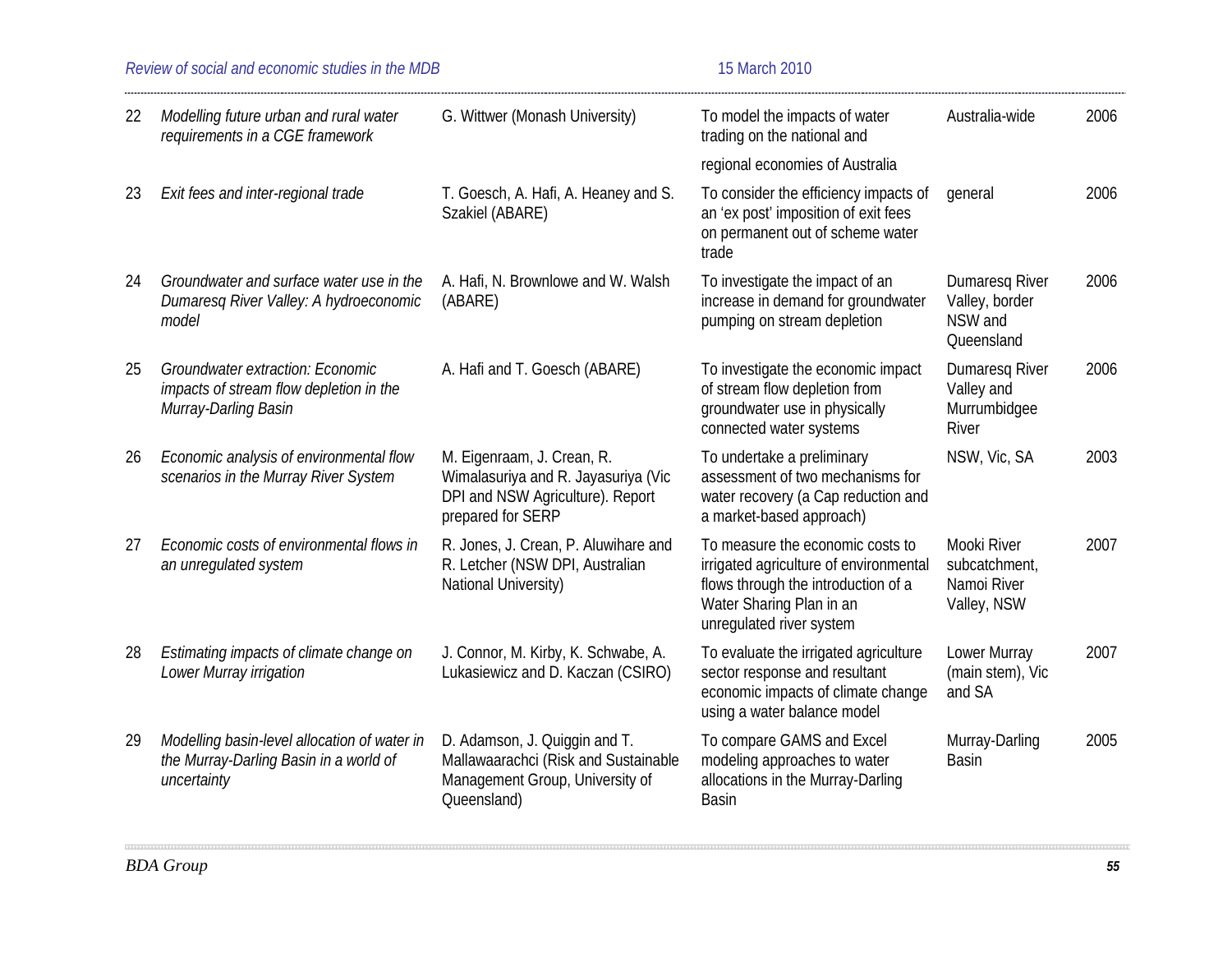| 30 | The farm level impacts of Water Sharing<br>Plans in the Namoi Valley: A stochastic<br>dynamic programming analysis | P. Aluwihare, R. Jones and R. Letcher<br>(DPI NSW, Australian National<br>University)                                                                                                                                                                        | To present a bio-economic<br>modelling framework, based on<br>stochastic dynamic programming<br>linked to hydrological and<br>biophysical models, to assess the<br>farm level impacts of different water<br>sharing plans in a sub-catchment of<br>the Namoi Valley | Namoi Valley,<br><b>NSW</b>                                                             | 2005             |
|----|--------------------------------------------------------------------------------------------------------------------|--------------------------------------------------------------------------------------------------------------------------------------------------------------------------------------------------------------------------------------------------------------|---------------------------------------------------------------------------------------------------------------------------------------------------------------------------------------------------------------------------------------------------------------------|-----------------------------------------------------------------------------------------|------------------|
| 31 | The optimal allocation of water along a<br>system of rivers: A continuous model with<br>sequential bidding         | A. Coram (University of Western<br>Australia)<br>* The analysis in this paper has<br>been extended in Coram, A. and<br>Noakes, L. (2009), The optimal<br>extraction of water along an<br>arbitrarily configured river system,<br>AJARES, vol.53 pp251 - 264. | To use a control theory approach to<br>analyse the collectively optimal rate<br>of extraction along a river system                                                                                                                                                  | general                                                                                 | 2006             |
| 32 | Integrating rural and urban water markets<br>in south east Australia: A preliminary<br>analysis                    | G. Dwyer, P. Loke, D. Appels, S.<br>Stone and D. Peterson (Productivity<br>Commission)                                                                                                                                                                       | To undertake a preliminary analysis<br>(using the TERM model) of the<br>effects of expanding the trade of<br>water in south east Australia to<br>include both irrigators and urban<br>users                                                                         | Southern Murray-<br>Darling Basin<br>(including<br>Adelaide, Canberra<br>and Melbourne) | 2005             |
| 33 | Environmental water incentive policy and<br>return flows                                                           | M.E.Qureshi, K. Schwabe, J. Connor<br>and M. Kirby (CSIRO)                                                                                                                                                                                                   | To provide an empirical comparison<br>of two incentive policies to acquire<br>water for environmental flows for a<br>part of the Murray-Darling Basin<br>(capital and management<br>investments versus buying water on<br>the water market)                         | Murrumbidgee<br>catchment                                                               | forthc-<br>oming |
| 34 | Modelling hydroclimatic uncertainty and<br>short-run irrigator decision making                                     | M. Griffith, G. Codner, E. Weinmann<br>and S. Schreider (Monash University)                                                                                                                                                                                  | Explores the impact of seasonal<br>hydroclimatic uncertainty on irrigator<br>decision making and temporary                                                                                                                                                          | Goulburn irrigation<br>system comprising<br>the Goulburn,<br>Campaspe and               | 2009             |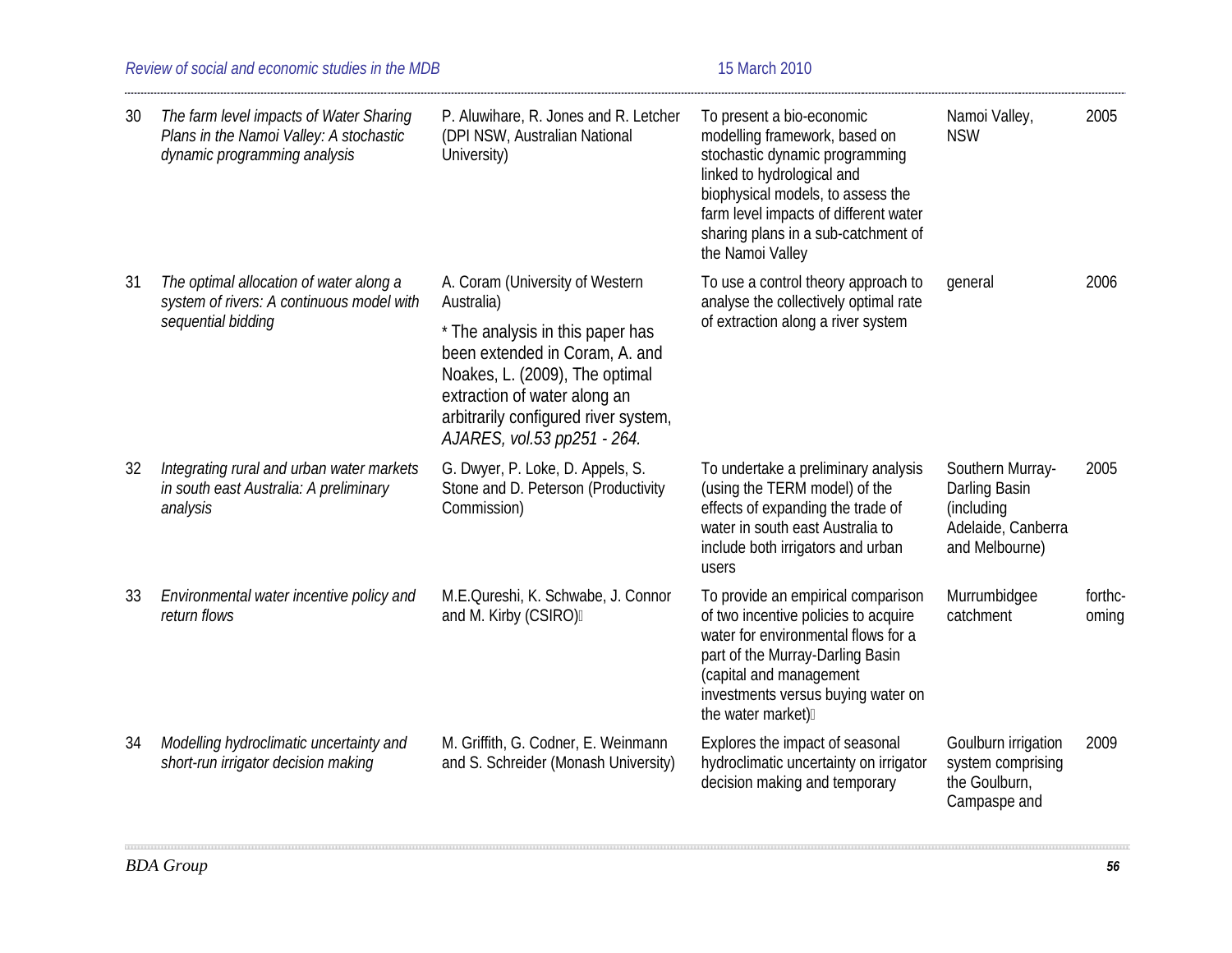|    |                                                                                                            |                                                                                      | water markets.                                                                                                                      | Loddon.                                                               |                                     |  |  |
|----|------------------------------------------------------------------------------------------------------------|--------------------------------------------------------------------------------------|-------------------------------------------------------------------------------------------------------------------------------------|-----------------------------------------------------------------------|-------------------------------------|--|--|
|    | Other modelling projects (unpublished/under development):                                                  |                                                                                      |                                                                                                                                     |                                                                       |                                     |  |  |
| 35 | Sustainable Water Allocation. Project 3.1:<br>Integration of Water Balance, Climate and<br>Economic Models | CRC for Catchment Hydrology (1999-<br>2006). Led by G. Codner (Monash<br>University) | To integrate bio-physical and socio-<br>economic models (using IQQM and<br>REALM)                                                   | Murray-Darling<br><b>Basin</b>                                        |                                     |  |  |
| 36 | The Water Planning Tool (unpublished)                                                                      | Griffith University and the National<br>Water Commission (led by P. Tan)             | To determine what the trigger points<br>there might be for farm collapse<br>resulting from different levels of<br>water allocations | <b>River Murray</b><br>regulated areas<br>(SA) and<br>Condamine (QLD) | Current<br>project<br>began<br>2009 |  |  |

# *Socio-economic impacts/studies*

| No | <b>Title</b>                                                                                                     | Author(s)                                                                                                                                                                                                                                                    | Objectives                                                                                                                                                  | Scope                                                                    | Date |
|----|------------------------------------------------------------------------------------------------------------------|--------------------------------------------------------------------------------------------------------------------------------------------------------------------------------------------------------------------------------------------------------------|-------------------------------------------------------------------------------------------------------------------------------------------------------------|--------------------------------------------------------------------------|------|
| 37 | Broad interim assessment of the socio-<br>economic impact of water recovery in the<br>Living Murray              | Access Economics in association with<br>Hyder Consulting, report prepared for<br>the Murray-Darling Basin Authority                                                                                                                                          | To provide a framework for<br>assessing the socio-economic<br>impacts of water recovery in the<br>Living Murray Initiative                                  | Living Murray<br>environmental<br>water purchases<br>only (Murray Basin) | 2009 |
| 38 | The economic and social impacts of water<br>trading: Case studies in the Victorian<br>Murray Valley              | Frontier Economics in association with<br>Tim Cummins and Associates, Dr<br>Alistair Watson, and Dr Elaine Barclay<br>and Dr Ian Reeve of the Institute for<br>Rural Futures (University of New<br>England). Report prepared for the<br>RIRDC, NWC, and MDBC | To quantify and report on the<br>impacts of water trading on<br>individual water entitlement<br>holders, industries and<br>communities in the Murray Valley | Victorian Murray<br>Valley                                               | 2007 |
| 39 | Coopers Creek water sharing plan: Socio-<br>economic impact assessment of changes<br>to the flow rules           | I. Singh, N. Flavel and M. Bari (NSW<br>Department of Water and Energy)                                                                                                                                                                                      | To provide socio-economic impacts<br>of recommended changes to the<br>flow rules for the Coopers Creek<br>Water Sharing Plan                                | Coopers Creek,<br>New South Wales                                        | 2009 |
| 40 | The socio-economic impact of the<br>Australian cotton industry on regional<br>communities in New South Wales and | R. Powell and L. Chalmers (Centre for<br>Agricultural and Regional Economics)                                                                                                                                                                                | To develop and interpret a range of<br>socio-economic indicators for a<br>sample of communities with                                                        | Cotton-growing<br>areas in New South<br>Wales and                        | 2008 |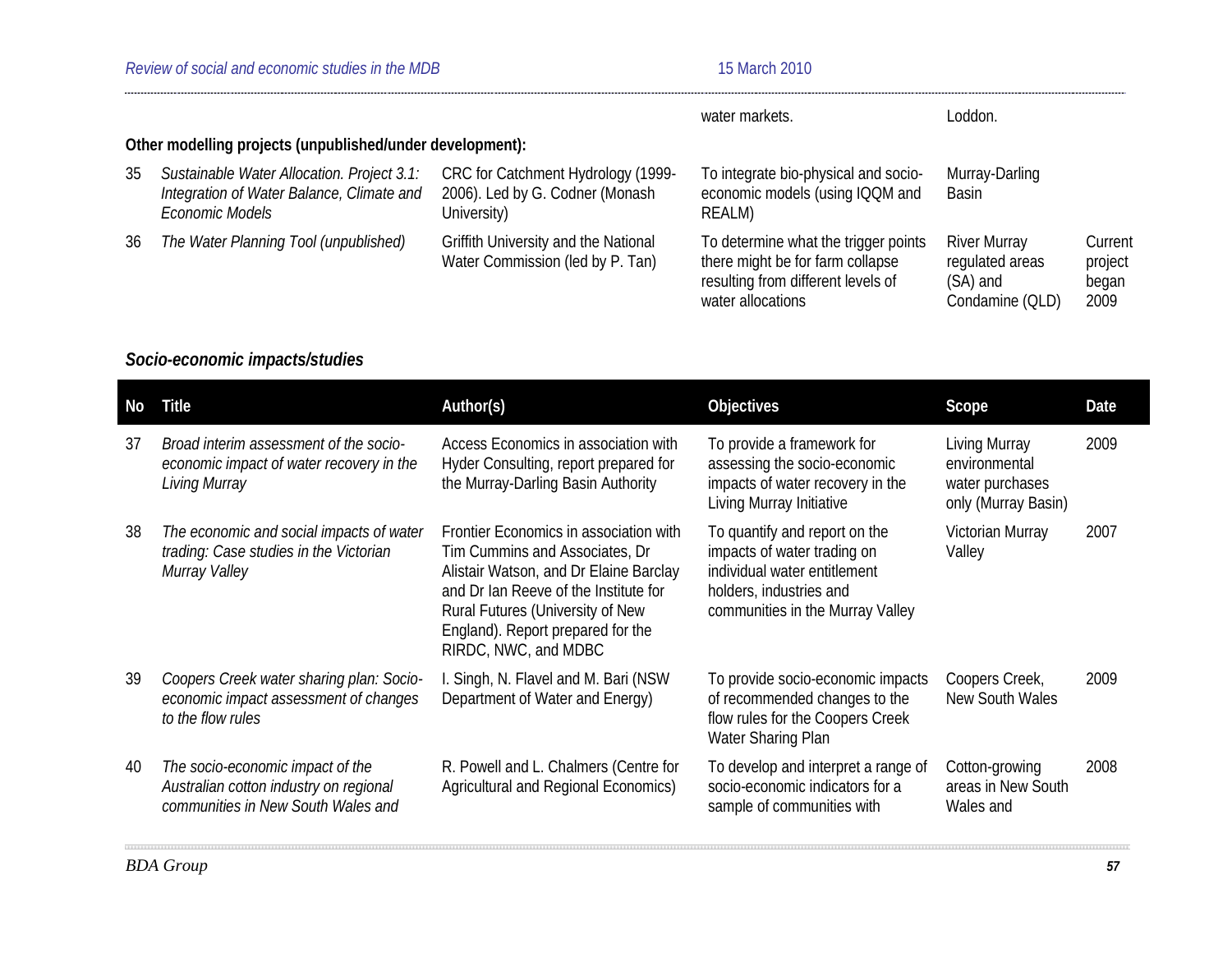|    | Queensland                                                                                                                      |                                                                                                                                                                                                                                                       | significant cotton industries                                                                                                                                                              | Queensland                                                               |      |
|----|---------------------------------------------------------------------------------------------------------------------------------|-------------------------------------------------------------------------------------------------------------------------------------------------------------------------------------------------------------------------------------------------------|--------------------------------------------------------------------------------------------------------------------------------------------------------------------------------------------|--------------------------------------------------------------------------|------|
| 41 | Reclaiming the balance: Social and<br>economic assessment - lessons learned<br>after ten years of water reforms in<br>Australia | C. Baldwin, V. O'Keefe and M.<br>Hamstead (University of the Sunshine<br>Coast and Hamstead Consulting)                                                                                                                                               | To review the lessons learned<br>about water sharing planning<br>around Australia                                                                                                          | Australia-wide                                                           | 2009 |
| 42 | The diversity of the north: Socio-economic<br>profiles of the river basins in the northern<br>Murray-Darling Basin              | Frontier Economics in association with<br>Tim Cummins and Associates, Dr<br>Alistair Watson, and Dr Richard Stayner<br>of the Institute for Rural Futures<br>(University of New England). Report<br>prepared for the MDBC (Northern Basin<br>Program) | To provide a better understanding<br>of the linkages between water use<br>and socio-economic outcomes                                                                                      | Twelve major river<br>basins in the<br>northern Murray-<br>Darling Basin | 2008 |
| 43 | Managing change: Australian structural<br>lessons for water                                                                     | J. McColl and M. Young (CSIRO)                                                                                                                                                                                                                        | To highlight opportunities to<br>facilitate and expedite structural<br>adjustment, including securing<br>water for the environment through<br>the market place                             | general                                                                  | 2005 |
| 44 | The impact of drought on small business<br>- A pilot study on Wee Waa                                                           | S. Spanswick, G. Roth, T. Drew and P.<br>Jones (Cotton Catchment Communities<br>CRC)                                                                                                                                                                  | To quantify the impact of the<br>drought on Wee Waa's small<br>businesses and capture additional<br>information on its impact on rural<br>community issues such as health<br>and education | Wee Waa, New<br>South Wales                                              | 2007 |
| 45 | Socio-economic impacts: Closure of<br>Wakool irrigation districts (or parts<br>thereof)                                         | RMCG. Report prepared for Wakool<br>Shire                                                                                                                                                                                                             | To undertake a desktop evaluation<br>of the socio-economic impacts on<br>the community should part or all of<br>the irrigation network be<br>permanently decommissioned                    | Wakool Shire,<br><b>NSW</b>                                              | 2009 |
| 46 | Monitoring economic and social changes<br>in NSW water sharing plan areas:<br>Irrigators' survey 2005-06                        | NSW Department of Water and Energy                                                                                                                                                                                                                    | To collect primary quantitative<br>social and economic data that will<br>enable future monitoring of water                                                                                 | <b>New South Wales</b>                                                   | 2007 |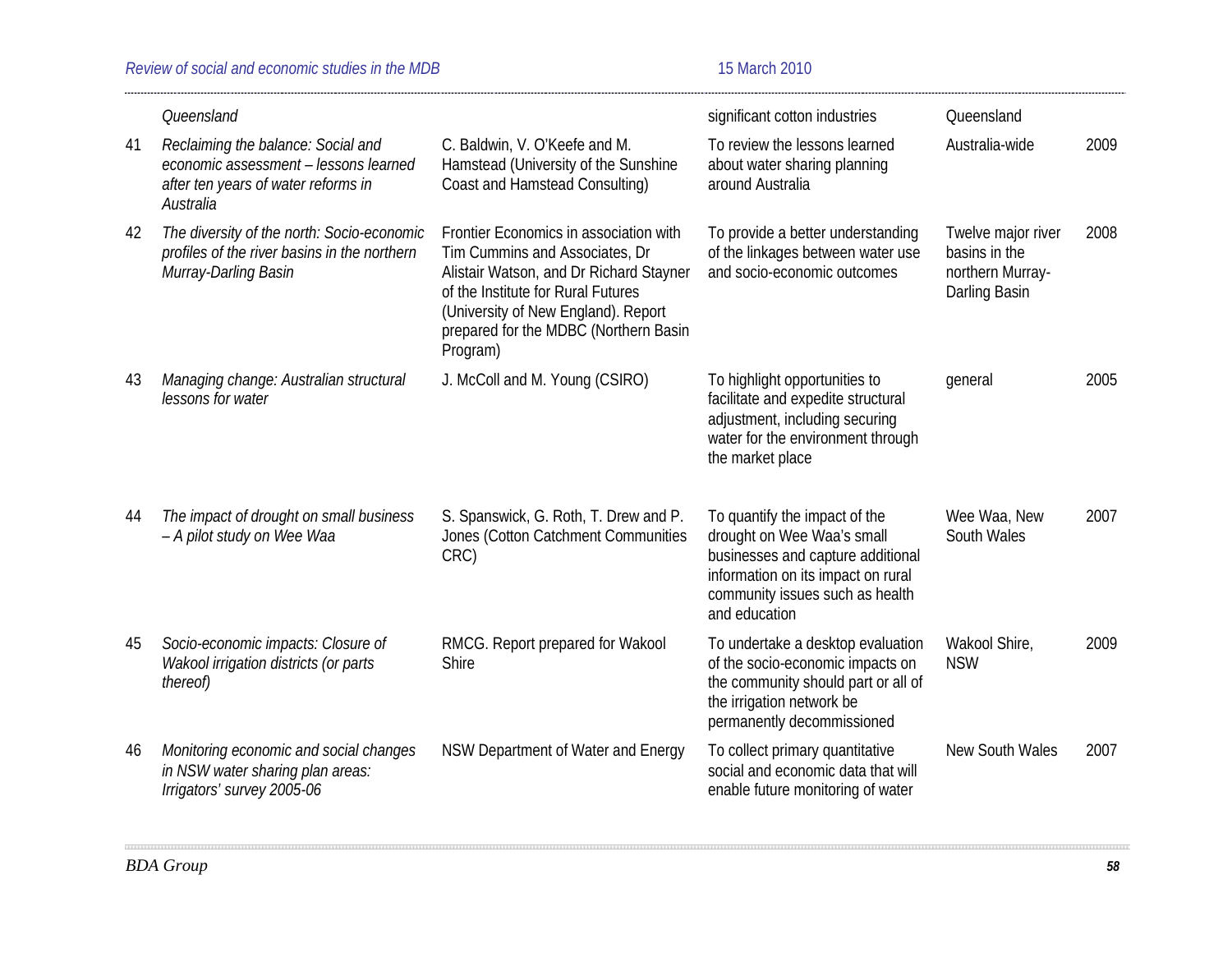|    |                                                                                                                                                                                                           |                                                                                                                                                                                    | sharing plans                                                                                                                                                                  |                                                                                             |      |
|----|-----------------------------------------------------------------------------------------------------------------------------------------------------------------------------------------------------------|------------------------------------------------------------------------------------------------------------------------------------------------------------------------------------|--------------------------------------------------------------------------------------------------------------------------------------------------------------------------------|---------------------------------------------------------------------------------------------|------|
| 47 | Monitoring economic and social changes<br>within NSW Water Sharing Plan areas: A<br>participatory approach                                                                                                | M. Bari, I. Singh and N. Flavey (NSW<br>Department of Water and Energy)                                                                                                            | To present a methodology as<br>applied to monitor the changes in<br>economic and social indicators<br>within the irrigation industry in the<br>Water Sharing Plan areas in NSW | New South Wales                                                                             | 2008 |
| 48 | An assessment of the economic,<br>environmental and social impacts of NSW<br>Agriculture's advisory programs in water-<br>use efficiency                                                                  | J. Crean, A. Shaw, R.P. Singh and J.D.<br>Mullen (NSW Department of Primary<br>Industries)                                                                                         | (as indicated by title)                                                                                                                                                        | Four<br>industry/regional<br>complexes in New<br>South Wales                                | 2004 |
| 49 | Economic and social impact assessment<br>of water quality improvement                                                                                                                                     | A. Khorshed, J. Rolfe and P. Donaghy<br>(University of Southern Queensland,<br>Central Queensland University and<br><b>QLD Department of Primary Industries</b><br>and Fisheries). | To demonstrate how setting more<br>stringent water quality objectives<br>can enhance and protect<br>environmental assets of water<br>resources                                 | Queensland<br>(including but not<br>limited to the<br>northern Darling<br>Basin)            | 2006 |
| 50 | Socio-economic context for the Murray-<br>Darling Basin                                                                                                                                                   | ABARE/ABS/BRS. Report prepared for<br>the Murray-Darling Basin Authority                                                                                                           | To describe the context within<br>which Basin water resources are<br>used                                                                                                      | Murray-Darling<br><b>Basin</b>                                                              | 2009 |
| 51 | Socio-economic impact assessment:<br>Condamine-Balonne WAMP                                                                                                                                               | Price Waterhouse Coopers. Report<br>prepared for the Balonne Community<br><b>Advancement Committee</b>                                                                             | To assess the impacts of the<br>Condamine-Balonne WAMP                                                                                                                         | Condamine-<br>Balonne, NSW and<br>QLD                                                       | 2000 |
|    | Copies not readily available:                                                                                                                                                                             |                                                                                                                                                                                    |                                                                                                                                                                                |                                                                                             |      |
| 52 | The impact of the current drought on<br>Bourke economy and community                                                                                                                                      | Western Research Institute (Charles<br>Sturt University). Report prepared for<br>the Department of State and Regional<br>Development                                               | To assess the extent of the<br>economic reversal in Bourke as a<br>consequence of the drought and to<br>highlight the resulting social<br>impacts                              | Bourke (Barwon<br>Darling region)                                                           | 2006 |
| 53 | The role of monitoring, evaluation,<br>reporting and improvement (MERI) as an<br>integrated assessment tool: Improving<br>socio-economic and biophysical outcomes<br>from investment decisions in natural | R. Gale and N. Milham, Economic<br>Policy and Research Branch,<br>Department of Industry and Investment<br><b>NSW</b>                                                              | To demonstrate that there is a role<br>for socio-economic MER/MERI as<br>an integrated assessment tool that<br>can be applied at the regional and<br>local level               | General<br>applicability, uses<br>case study of Coffs<br>Harbour Coast sub-<br>catchment of | 2009 |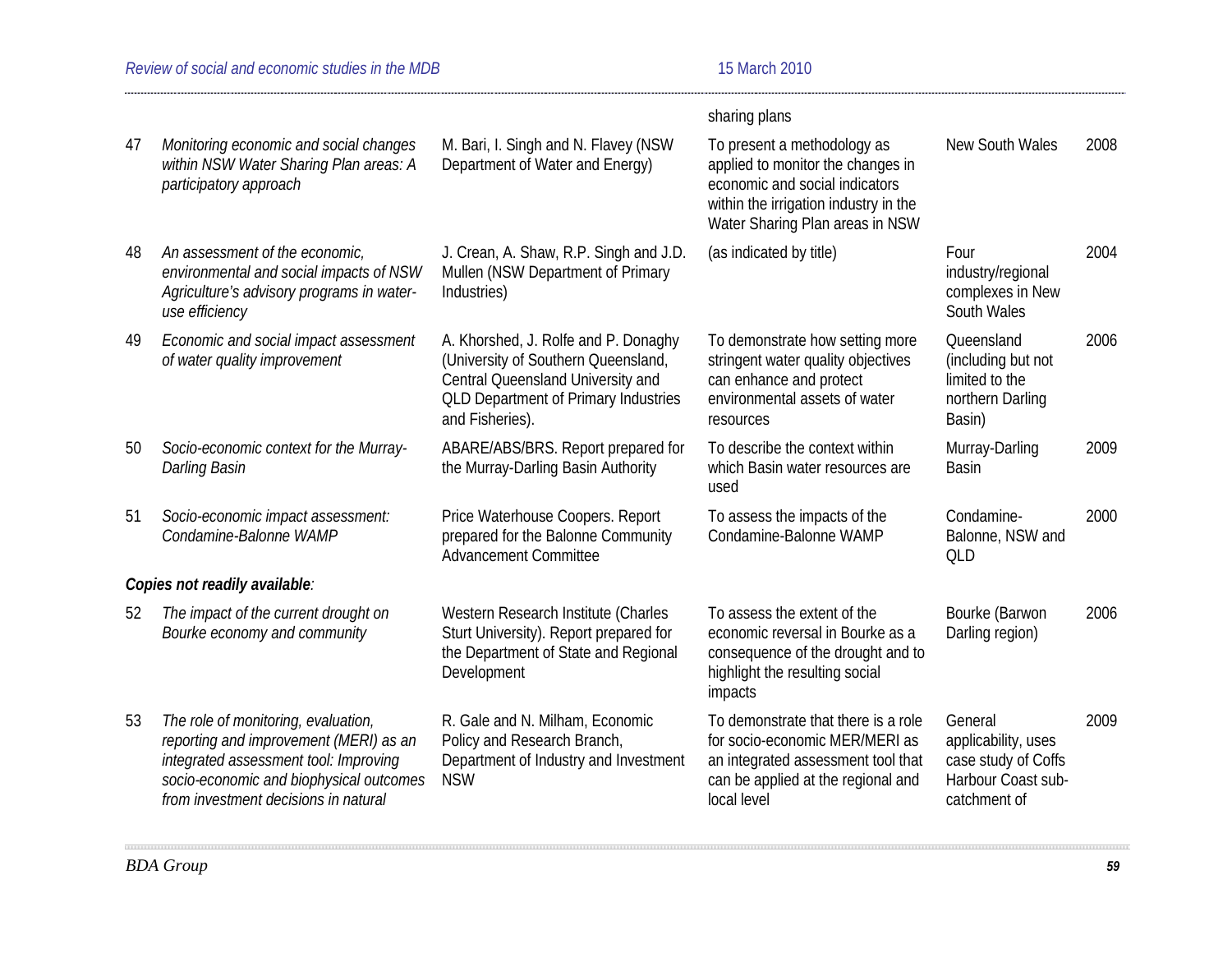|    | resource management                                                                                                                                                   |                                                                                                                                                        |                                                                                                                                 | <b>Northern Rivers</b><br><b>CMA</b>                                              |      |
|----|-----------------------------------------------------------------------------------------------------------------------------------------------------------------------|--------------------------------------------------------------------------------------------------------------------------------------------------------|---------------------------------------------------------------------------------------------------------------------------------|-----------------------------------------------------------------------------------|------|
| 54 | Catchment Action NSW 2008/09, Mid-<br>Term Project Report, Socio-Economic<br>Monitoring, Evaluation and Reporting:<br>Beyond the Biophysical                          | R. Gale, R. Thomason and N. Milham,<br>Socio-Economic Evaluation Unit,<br>Economic Policy and Analysis Branch,<br>NSW Department of Primary Industries | Inter alia, to develop and test<br>methods for integrating socio-<br>economic and biophysical MER at<br>the sub-catchment scale | Sub-catchments of<br>the Northern<br>Rivers, Lachlan<br>and Murray CMA<br>regions | 2009 |
| 55 | A socio-economic analysis of the impact<br>of the reduction in groundwater<br>allocations in the Namoi Valley. The<br>impact of the Namoi Groundwater Sharing<br>Plan | Report prepared by the Centre of<br>Agricultural and Regional Economics<br>Pty Ltd, Armidale, NSW                                                      | To assess the impactions of the<br>proposed reduction of ground<br>water allocations on irrigation<br>communities               | Namoi catchment                                                                   | 2003 |
| 56 | Short term impacts of resource re-<br>allocation in the lower Macquarie<br>groundwater management area 008                                                            | D. Cordina, J. Crean and R. Young<br>prepared for Lower Macquarie<br>Groundwater Management Committee                                                  |                                                                                                                                 |                                                                                   | 2001 |
| 57 | The on-farm impacts of groundwater<br>management scenarios in the lower<br>Murrumbidgee                                                                               | R. Jayasuriya prepared for the<br>Murrumbidgee Groundwater<br>Management Committee                                                                     |                                                                                                                                 |                                                                                   | 2000 |
| 58 | Evaluation of environmental flow rules in<br>the Murrumbidgee Valley                                                                                                  | R. Jayasuriya, J. Crean and R. Jones<br>prepared for the AARES conference<br>2001                                                                      |                                                                                                                                 |                                                                                   | 2001 |
| 59 | The on-farm impacts of environmental<br>flow rules in the Murrumidgee Valley                                                                                          | R. Jayasuriya and J. Crean prepared<br>for the Murrumbidgee River<br>Management Committee                                                              |                                                                                                                                 |                                                                                   | 2001 |
| 60 | Impact of variable ctp on stream flow<br>extractions in the Coopers Creek<br>Catchment                                                                                | P. Aluwihare and J. Crean prepared for<br>the Northern Rivers Water Management<br>Committee                                                            |                                                                                                                                 |                                                                                   | 2002 |
|    |                                                                                                                                                                       |                                                                                                                                                        |                                                                                                                                 |                                                                                   |      |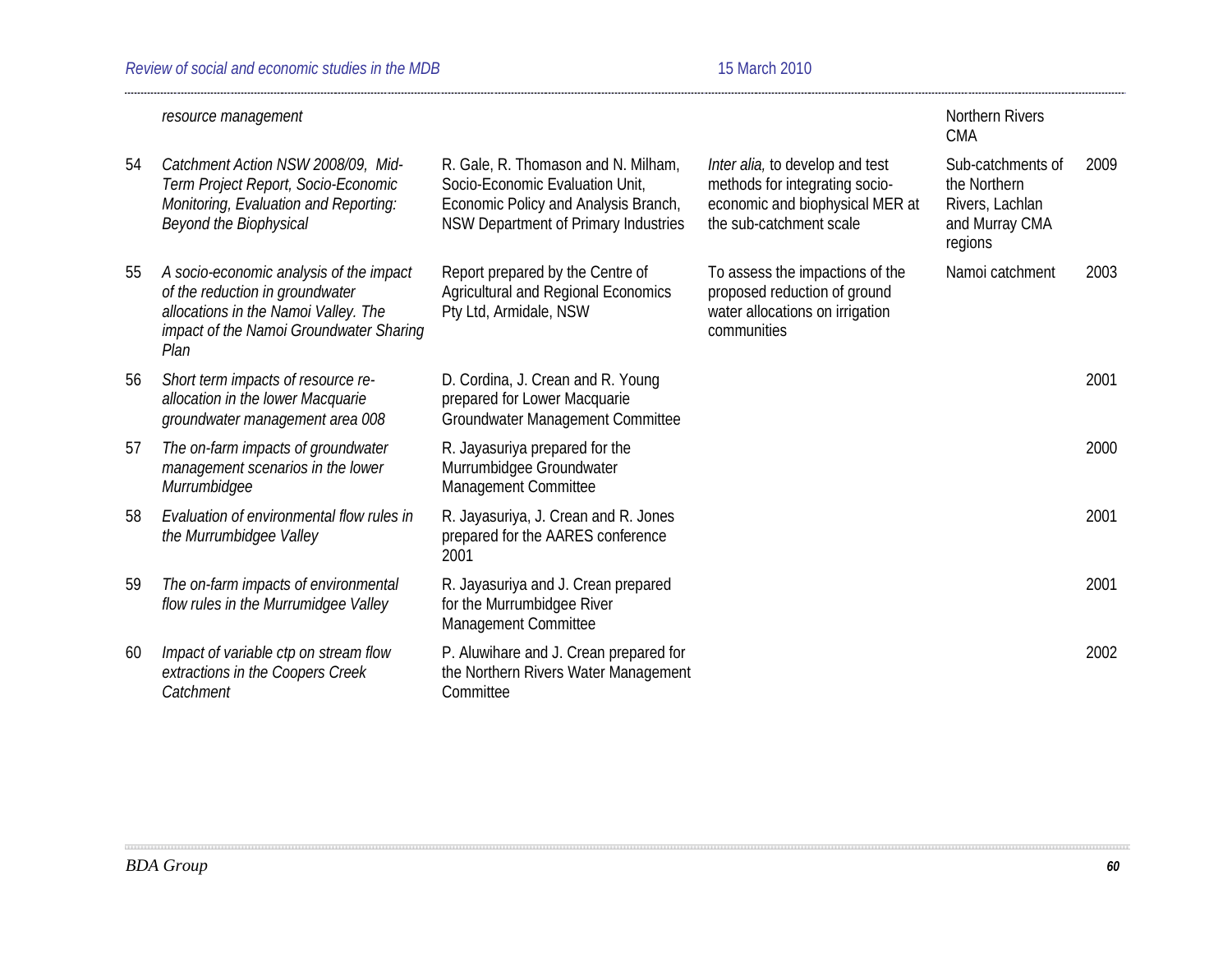# **Economic impacts/studies: Environmental water purchases**

| No | <b>Title</b>                                                                                                                                       | Author(s)                                                                                                                                          | Objectives                                                                                                                                                    | Scope                                                                                     | Date |
|----|----------------------------------------------------------------------------------------------------------------------------------------------------|----------------------------------------------------------------------------------------------------------------------------------------------------|---------------------------------------------------------------------------------------------------------------------------------------------------------------|-------------------------------------------------------------------------------------------|------|
| 61 | Review of the 2007-08 water entitlement<br>purchases                                                                                               | Hyder Consulting in consultation with<br>Access Economics. Report prepared for<br>the Department of the Environment,<br>Heritage and the Arts      | To review the Australian<br>Government's 2007-08 water<br>entitlement purchases                                                                               | First round of the<br>Australian<br>Government's<br>water purchases<br>$(2007-08)$        | 2008 |
| 62 | Purchasing water in the Murray-Darling<br><b>Basin</b>                                                                                             | S. Page, T. Goesch, B. Dyack, S. Hone<br>and N. Hughes (ABARE). Report<br>prepared for the Department of the<br>Environment, Heritage and the Arts | To identify and assess the main<br>mechanisms for buying back water<br>entitlements, including their<br>impacts                                               | Examines a range<br>of purchase<br>mechanisms, incl.<br>open market and<br>auction/tender | 2007 |
| 63 | Scoping of the economic issues in the<br>Living Murray, with an emphasis on the<br>irrigation sector (incl. brief discussion of<br>social impacts) | Social and Economic Reference Panel<br>report prepared for the Murray-Darling<br><b>Basin Commission</b>                                           | To outline the economic costs and<br>benefits of the Living Murray<br>program and the scale of key<br>impacts associated with sourcing<br>environmental water | Living Murray<br>program (Murray<br>Basin)                                                | 2004 |
| 64 | Review of 'Scoping of the economic<br>issues in the Living Murray, with an<br>emphasis on the irrigation sector'                                   | D. Brennan (REAP Research). Report<br>prepared for the Murray-Darling Basin<br>Commission                                                          | To provide an independent peer<br>review of the original study                                                                                                | Living Murray<br>program (Murray<br>Basin)                                                | 2004 |
| 65 | Issues and options in applying market<br>based measures in the Living Murray first<br>step                                                         | BDA Group. Report prepared for the<br>Murray-Darling Basin Commission                                                                              | To explore the use of market based<br>measures in achieving water<br>recovery targets                                                                         | General discussion                                                                        | 2006 |
| 66 | Brief assessment of the merits of<br>purchasing water entitlements during a<br>time of low water availability                                      | Report prepared by the Social and<br>Economic Reference Panel for the<br>Murray-Darling Basin Commission                                           | To investigate the merits of market-<br>based purchases of water during a<br>time of low-water availability                                                   | Living Murray<br>environmental<br>water purchases<br>only (Murray Basin)                  | 2008 |
| 67 | Rural water use and the environment: The<br>role of market mechanisms                                                                              | <b>Productivity Commission Research</b><br>Report                                                                                                  | To examine the feasibility of<br>establishing market mechanisms to<br>encourage                                                                               | general                                                                                   | 2006 |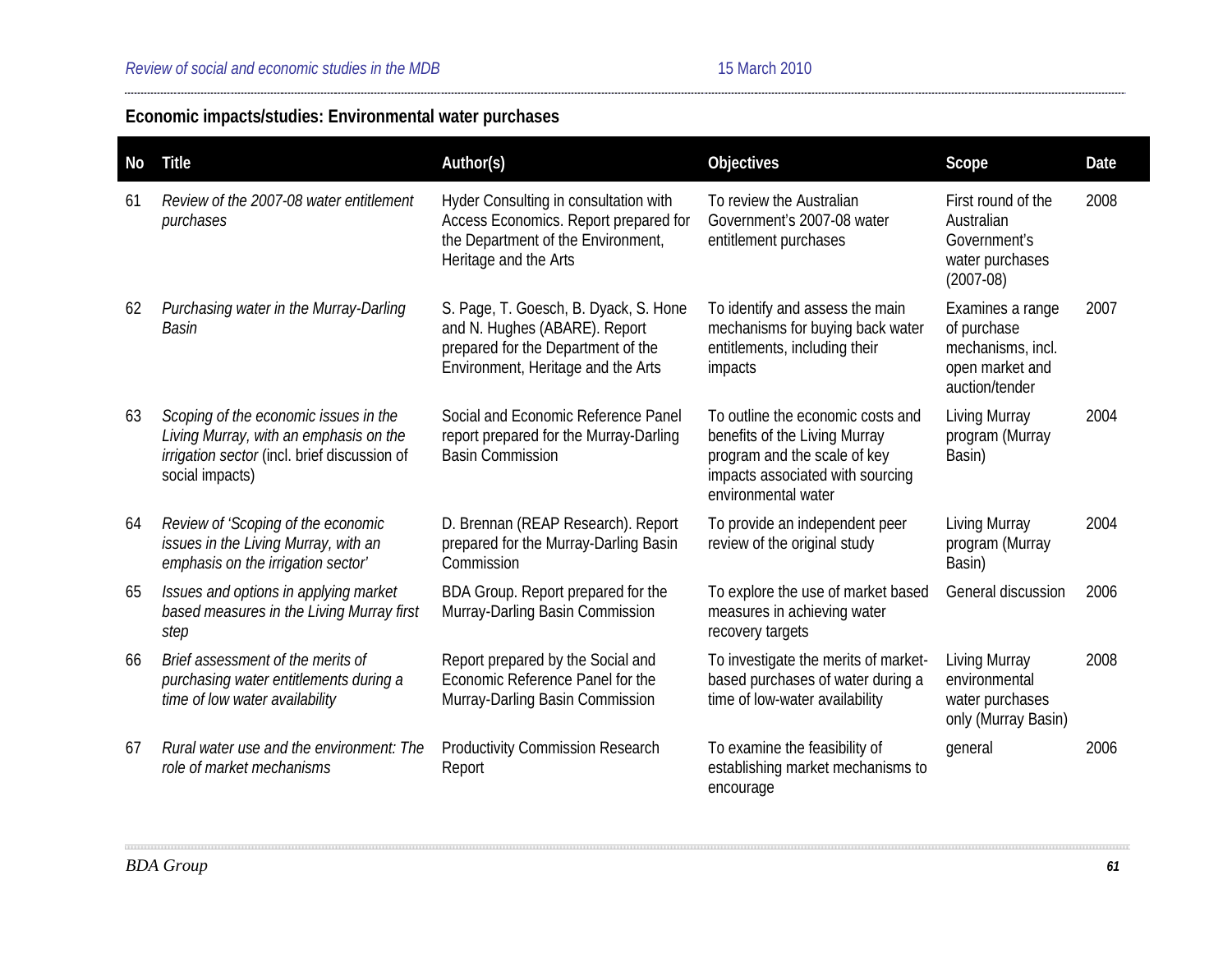|    |                                                                                                                                        |                                                                                                                                                   | economic efficiency of rural water<br>use, including managing<br>environmental externalities                                                                                                                                                                       |                                                                              |      |
|----|----------------------------------------------------------------------------------------------------------------------------------------|---------------------------------------------------------------------------------------------------------------------------------------------------|--------------------------------------------------------------------------------------------------------------------------------------------------------------------------------------------------------------------------------------------------------------------|------------------------------------------------------------------------------|------|
| 68 | Meeting environmental water demands<br>under uncertainty                                                                               | S. Beare, R. Hinde, A. Heaney, N. Che<br>and T. Hillman (ABARE and LaTrobe<br>University)                                                         | To develop an optimal water<br>release strategy through a<br>constrained cost minimisation<br>framework                                                                                                                                                            | Murrumbidgee<br>River                                                        | 2006 |
| 69 | A preliminary assessment of the<br>economic and social implications of<br>environmental flow scenarios for the<br>Murray River Systems | M. Young, D. Young, A. Hamilton and<br>M. Bright (CSIRO and PIRSA Rural<br>Solutions). Report prepared for the<br>Murray-Darling Basin Commission | To provide a preliminary<br>assessment of the economic,<br>financial and social implications of<br>environmental flow enhancement                                                                                                                                  | Southern Murray-<br>Darling Basin                                            | 2002 |
| 70 | Water options for environmental flows                                                                                                  | A. Hafi, S. Beare, A. Heaney and S.<br>Page (ABARE)                                                                                               | To explore water options contracts<br>as a method for securing water for<br>environmental releases                                                                                                                                                                 | Murrumbidgee<br>River                                                        | 2005 |
| 71 | Market-based opportunities to improve<br>environmental flows: A scoping paper                                                          | E. Siebert, D. Young and M. Young<br>(CSIRO). Report prepared for<br><b>Environment Australia</b>                                                 | To promote discussion relating to<br>the trading and banking of<br>environmental water allocations                                                                                                                                                                 | general                                                                      | 2000 |
| 72 | Screening options and setting priorities for<br><b>River Murray floodplains</b>                                                        | B. Dyack, J. Connor and D. MacDonald<br>(CSIRO)                                                                                                   | To describe how economic<br>analysis can contribute to a<br>screening process for seeking this<br>balance that incorporates<br>biophysical information as well as<br>market and non-market benefits for<br>a range of possible investments in<br>floodplain health | Murray River basin                                                           | 2005 |
| 73 | Natural resource 'buybacks' and their use<br>to secure environmental flows                                                             | M. Scoccimarro and D. Collins (BDA<br>Group). Report prepared for Land and<br>Water Australia                                                     | To demonstrate the range of<br>available buyback instruments,<br>including irrigators' attitudes to<br>them, in order to stimulate policy<br>debate surrounding their potential<br>use                                                                             | general, with<br>Gunbower-<br>Koondrook-<br>Perricoota Forests<br>case study | 2006 |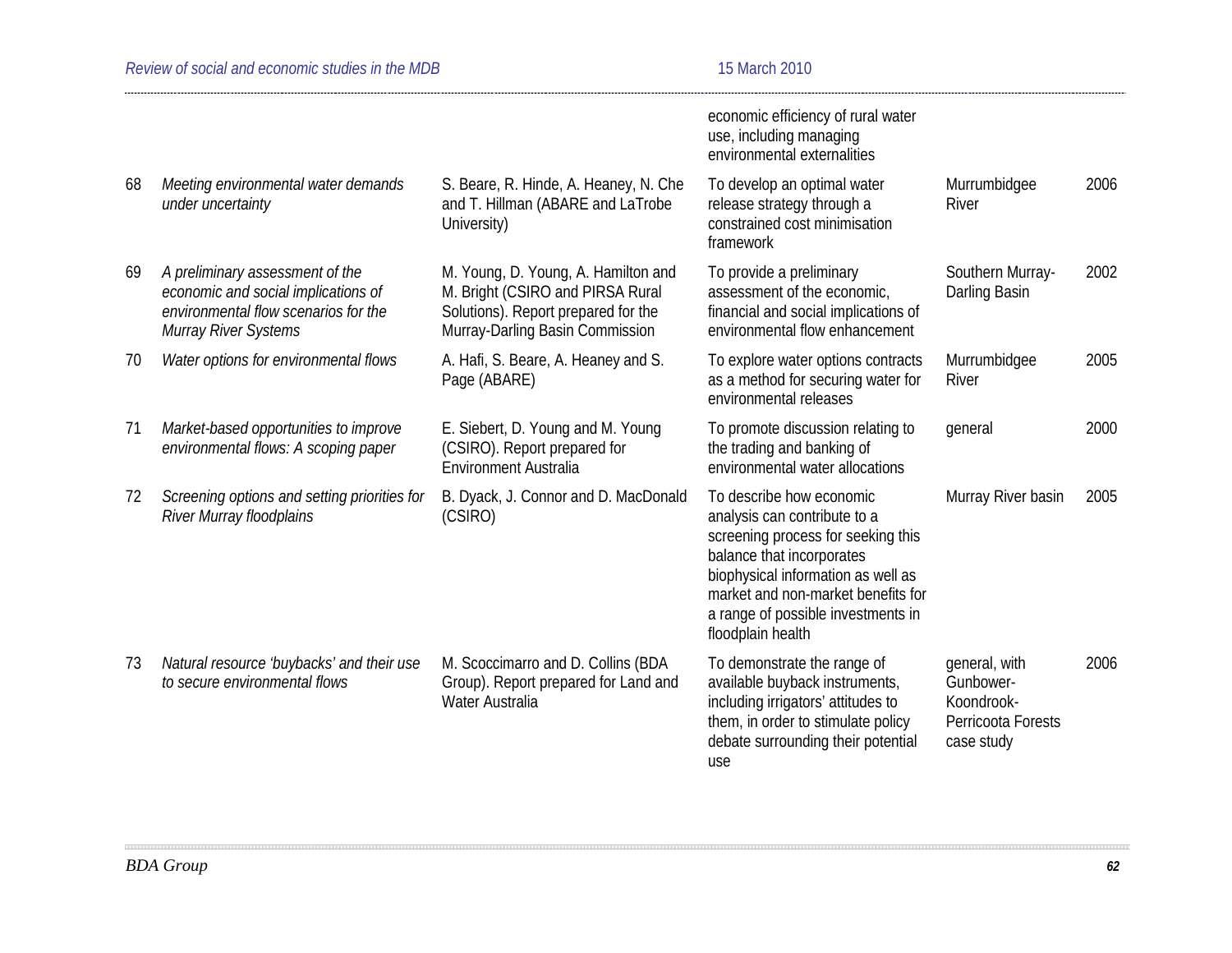# *Economic and social studies: Water trading*

| No | <b>Title</b>                                                                                                      | Author(s)                                                                                                   | Objectives                                                                                                                                                                                | Scope                                                                                    | Date |
|----|-------------------------------------------------------------------------------------------------------------------|-------------------------------------------------------------------------------------------------------------|-------------------------------------------------------------------------------------------------------------------------------------------------------------------------------------------|------------------------------------------------------------------------------------------|------|
| 74 | Third-party effects of water trading and<br>potential policy responses                                            | A. Heaney, G. Dwyer, S. Beare, D.<br>Peterson and L. Pechey (ABARE and<br><b>Productivity Commission)</b>   | To identify key potential third-party<br>effects of water trade under<br>existing property rights structures<br>in Australia, and to examine policy<br>responses to address these effects | Murray-Darling<br><b>Basin</b>                                                           | 2006 |
| 75 | Economic impacts of the 4 per cent<br>interim threshold limit                                                     | Access Economics. Report prepared for<br>the Department of the Environment,<br>Water, Heritage and the Arts | To determine the economic<br>impacts of the 4 per cent interim<br>threshold limit on water trade                                                                                          | Victoria                                                                                 | 2008 |
| 76 | Missing markets for storage and the<br>potential economic cost of expanding the<br>spatial scope of water trade   | D. Brennan (University of Western<br>Australia)                                                             | To evaluate the economic costs of<br>missing markets for water storage<br>in the context of broadening trade                                                                              | Victoria                                                                                 | 2008 |
| 77 | Volumetric restrictions on water<br>entitlement trade                                                             | Frontier Economics. Report prepared<br>for the Australian Competition and<br>Consumer Commission            | To undertake an assessment of the<br>effect of volumetric restrictions on<br>water tradell                                                                                                | Murray-Darling<br>Basin; economic<br>efficiency, social<br>and distributional<br>impacts | 2009 |
| 78 | Review of interim threshold limit on<br>permanent water trade (unpublished)                                       | Hyder Consulting. Report prepared for<br>the Department of the Environment,<br>Water, Heritage and the Arts | To assess the application,<br>operation and impacts (economic,<br>environmental, social) of the (4 per<br>cent) interim threshold limit on<br>permanent water trade                       | Water trades in<br>Victoria, NSW and<br><b>SA</b>                                        | 2008 |
| 79 | The socio-economic structure of irrigation<br>communities: Water markets and the<br>structural adjustment process | H. Bjornlund (University of South<br>Australia)                                                             | To investigate the structural<br>adjustment impact of temporary<br>water markets                                                                                                          | Pyramid-Boort and<br>Torrumbarry<br>districts, northern<br>Victoria                      | 2002 |
| 80 | Water markets and their environmental,<br>economic and social impacts in Australia                                | H. Bjornlund (University of South<br>Australia)                                                             | To analyse water markets and their<br>impacts in Australia                                                                                                                                | Goulburn-Murray<br><b>Irrigation District</b><br>(and general MDB)                       | 2008 |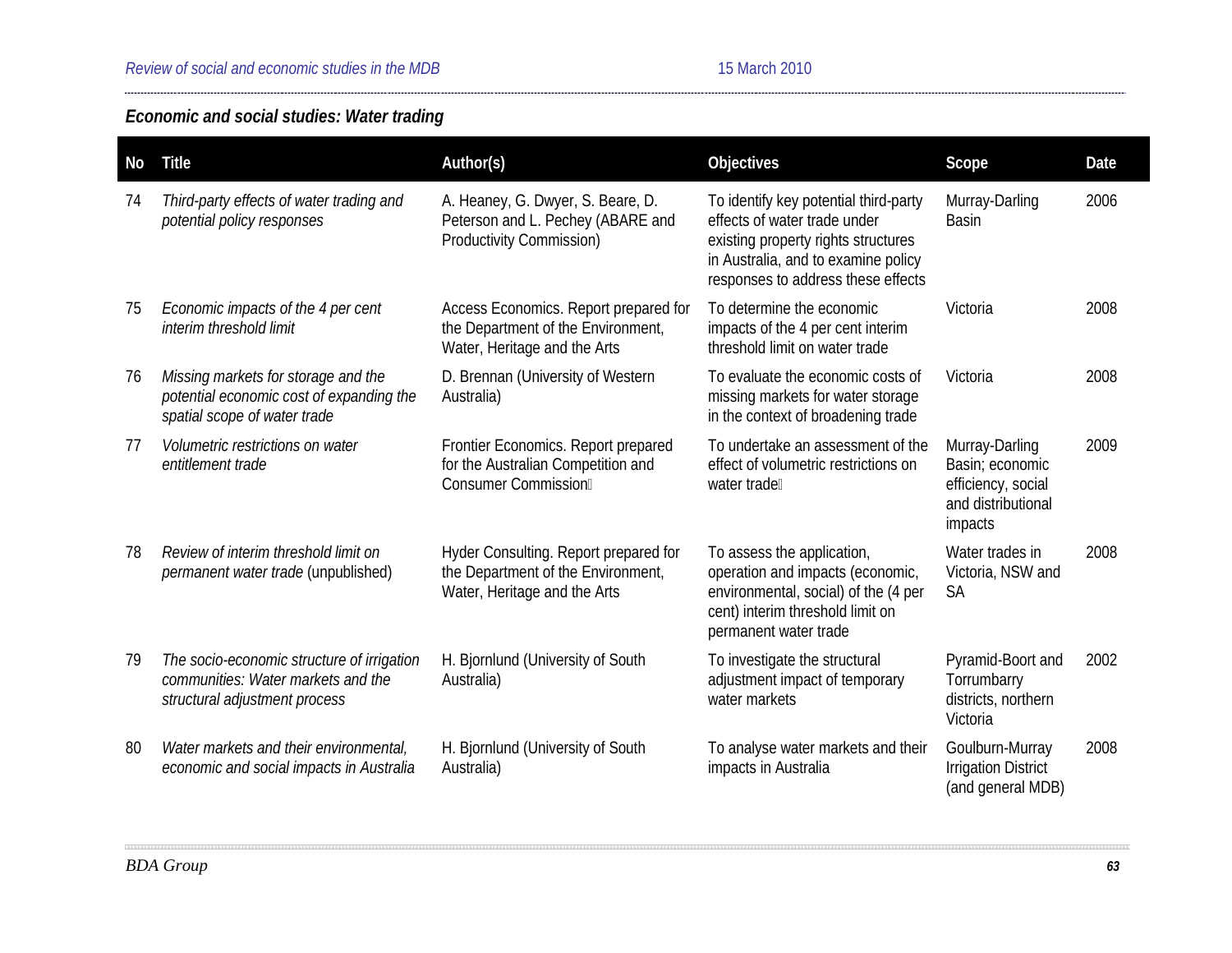### *Review of social and economic studies in the MDB* 15 March 2010

| 81 | Dealing with irrigation drought: The role of<br>water trading in adapting to water<br>shortages in 2007-08 in the southern<br>Murray-Darling Basin | T. Mallawaarachchi and A. Foster<br>(ABARE). Report prepared for the<br>Department of the Environment, Water,<br>Heritage and the Arts | To capture insights on the nature of<br>water transactions, including the<br>volume and price of trades and the<br>direction of these trades in the<br>2007-08 irrigation season                | New South Wales,<br>Victoria and South<br>Australia | 2009 |
|----|----------------------------------------------------------------------------------------------------------------------------------------------------|----------------------------------------------------------------------------------------------------------------------------------------|-------------------------------------------------------------------------------------------------------------------------------------------------------------------------------------------------|-----------------------------------------------------|------|
| 82 | Irrigation in the Murray-Darling Basin:<br>Farms trading temporary water in 2006-07                                                                | M. Oliver, B. Dyack and D. Ashton<br>(ABARE). Report prepared for the<br>Department of Forestry, Fisheries and<br>Agriculture          | To undertake a detailed analysis of<br>irrigation farms involved in<br>temporary water trading in 2006-07                                                                                       | Murray-Darling<br>Basin                             | 2009 |
| 83 | Water trading within NSW irrigation<br>industry: An empirical evaluation of scale,<br>reasons and attitudes                                        | I. Singh, M. Bari and N. Flavel (NSW<br>Department of Water and Energy)                                                                | To discuss the level of water<br>trading within the NSW Irrigation<br>Industry along with water prices,<br>reasons, attitudes and knowledge<br>of both permanent and temporary<br>water trading | <b>NSW</b>                                          | 2008 |
| 84 | Revisiting the Goldshmidt hypothesis:<br>Community members' beliefs about water<br>trading and the future of rural<br>communities                  | J. Edwards, H. Bjornlund and B. Cheers<br>(University of South Australia)                                                              | To report on the attitudes and<br>beliefs of the residents of<br>community concerning the impact<br>of water trading on the long-term<br>viability of their community                           | Undisclosed town<br>of 4000 inhabitants             | 2007 |
| 85 | Inter-state water trading: A two year<br>review                                                                                                    | M. Young, D. MacDonald, R. Stringer<br>and H. Bjornlund (CSIRO and<br>University of South Australia)                                   | To investigate the economic, social<br>and environmental impacts of inter-<br>state water trading                                                                                               | Murray-Darling<br><b>Basin</b>                      | 2000 |

# *Economic impacts/studies: Water pricing (including models)*

| No l | <b>Title</b>                                                | Author(s)                  | <b>Objectives</b>                                                                                                                                | Scope    | Date |
|------|-------------------------------------------------------------|----------------------------|--------------------------------------------------------------------------------------------------------------------------------------------------|----------|------|
| 86   | Price formation on the northern Victorian<br>water exchange | D. Brennan (REAP Research) | To present a preliminary analysis<br>of market data on the last 5 years<br>of trade on the Victorian water<br>exchange, including the impacts of | Victoria | 2004 |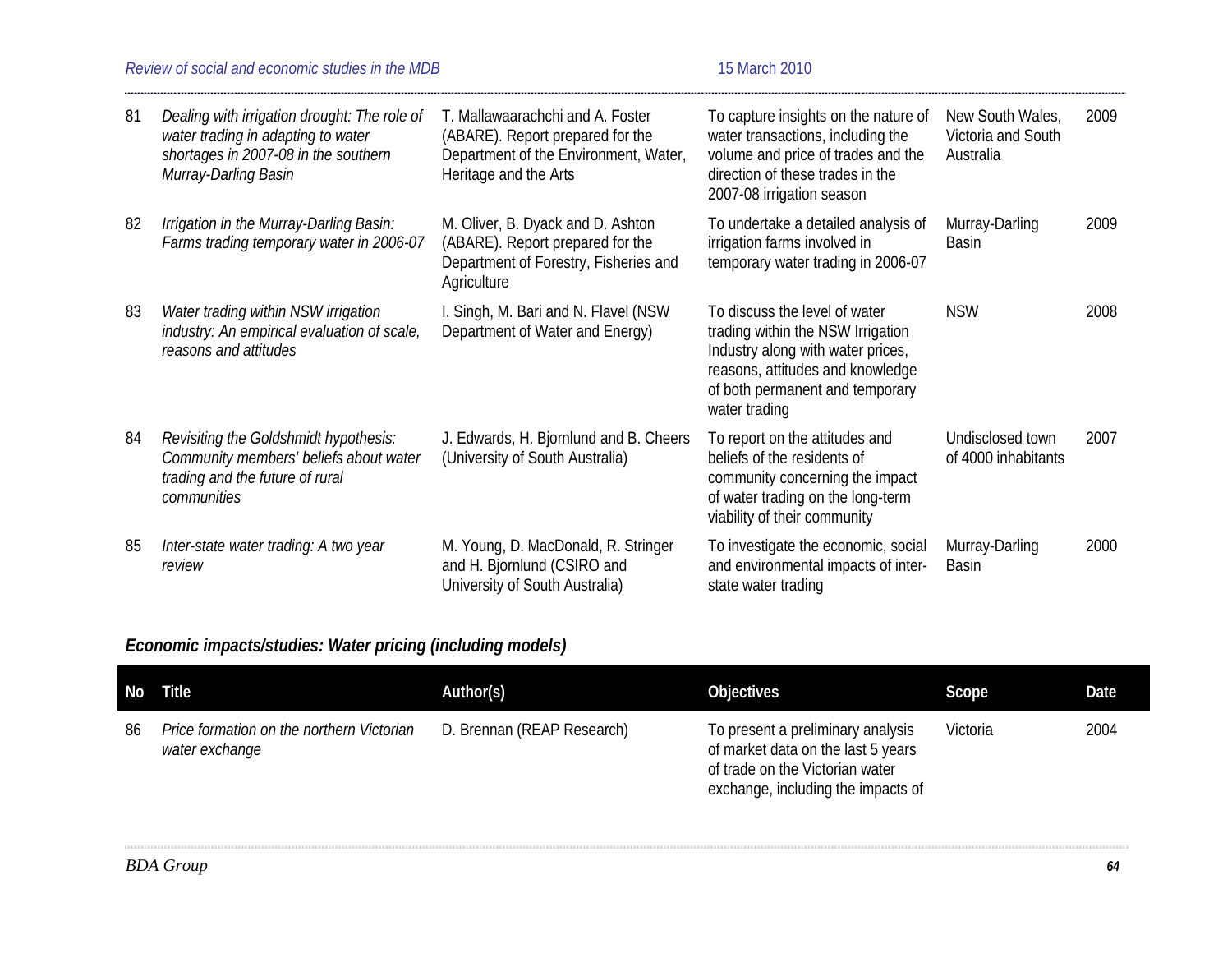|    |                                                                                                                   |                                                                                        | water allocations and seasonal<br>conditions                                                                                                                                                        |                                                     |      |
|----|-------------------------------------------------------------------------------------------------------------------|----------------------------------------------------------------------------------------|-----------------------------------------------------------------------------------------------------------------------------------------------------------------------------------------------------|-----------------------------------------------------|------|
| 87 | Fundamentals determining prices and<br>activities in the market for water<br>allocations                          | H. Bjornlund (University of South<br>Australia)                                        | To provide insight into which<br>factors drive activity in the water<br>allocations market                                                                                                          | Goulburn-Murray<br>irrigation district,<br>Victoria | 2005 |
| 88 | Price elasticity of water allocations<br>demand in the Goulburn-Murray Irrigation<br><b>District</b>              | S. Wheeler, H. Bjornlund, M. Shanahan<br>and A. Zuo (University of South<br>Australia) | To understand irrigators'<br>responsiveness to changes in<br>water prices, as an essential<br>element in evaluating the<br>effectiveness of using water<br>markets as a policy instrument           | Goulburn-Murray<br>Irrigation District,<br>Victoria | 2008 |
| 89 | The responsiveness of Australian farm<br>performance to changes in irrigation water<br>use and trade              | R. Bell, J. Gali, P. Gretton and I.<br>Redmond (Productivity Commission)               | To assess the links between farm<br>performance and water use<br>practices, involvement in water<br>trading and other farm<br>characteristics                                                       | Murray-Darling<br><b>Basin</b>                      | 2007 |
| 90 | Responsiveness of demand for irrigation<br>water: A focus on the southern Murray-<br>Darling Basin                | D. Appels, R. Douglas and G. Dwyer<br>(Productivity Commission)                        | To explore the determinants of the<br>elasticity of demand for irrigation<br>water (in rice, dairy and<br>horticulture)                                                                             | Southern Murray-<br>Darling Basin                   | 2004 |
| 91 | Water policy reform in Australia: Lessons<br>from the Victorian seasonal water market                             | D. Brennan (CSIRO)                                                                     | To present a discussion on the<br>nature of temporary water markets<br>from a conceptual viewpoint and by<br>examining evidence from the<br>market                                                  | Goulburn-Murray<br>region, Victoria                 | 2006 |
| 92 | An empirical analysis of factors driving<br>outcomes in markets for permanent water<br>- An Australian case study | H. Bjornlund and P. Rossini (University<br>of South Australia)                         | To explore the existence of<br>empirical evidence of factors<br>influencing farmers' willingness to<br>pay for water entitlements and the<br>factors driving the level of activity in<br>the market | Goulburn-Murray<br>region, Victoria                 | 2006 |
| 93 | Comparing implicit and explicit water                                                                             | H. Bjornlund and M. Shanahan                                                           | To trace prices through the                                                                                                                                                                         | Victoria, NSW and                                   | 2007 |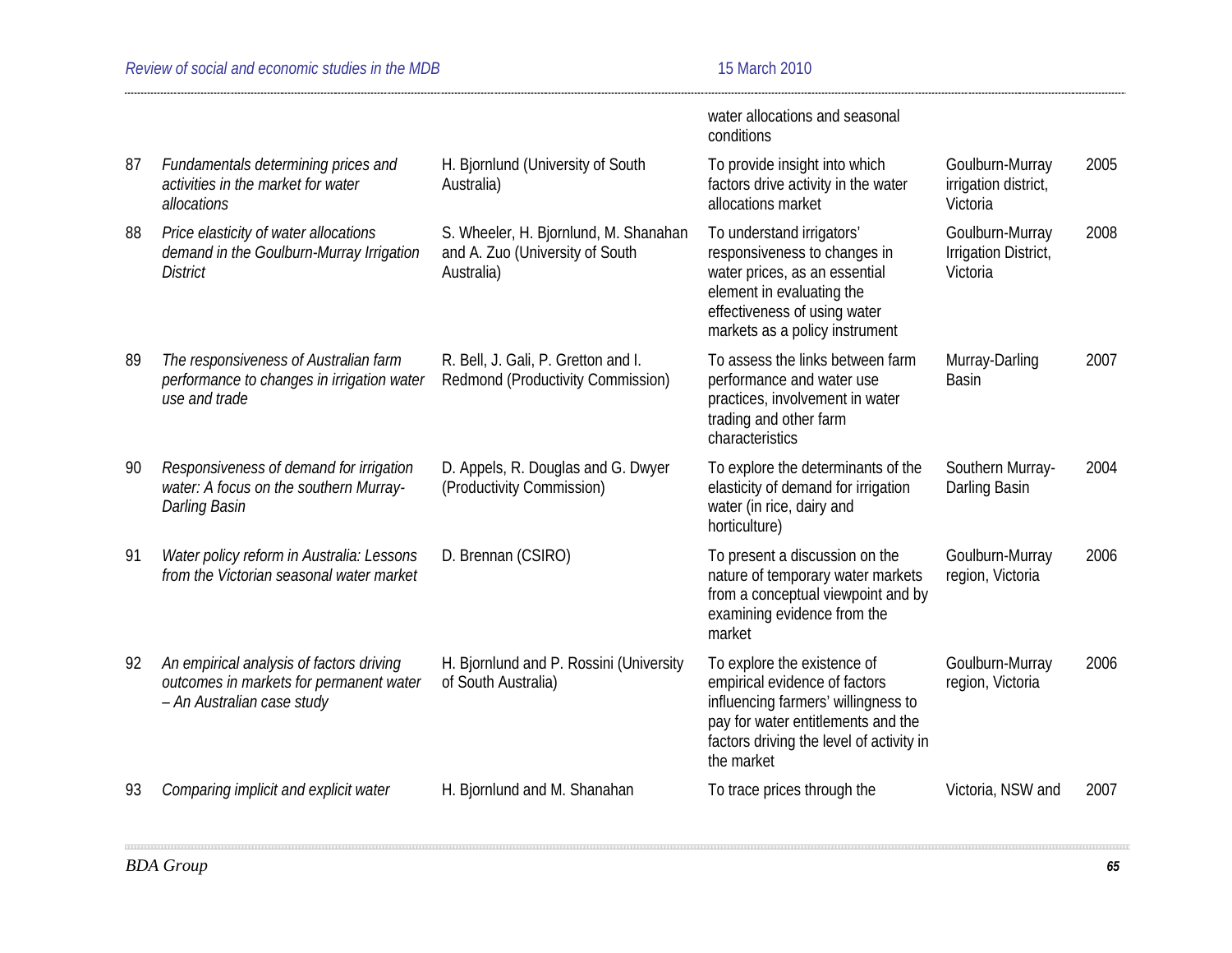| Review of social and economic studies in the MDB |                                                                                                      |                                                                                       | 15 March 2010                                                                                                                                      |                   |      |
|--------------------------------------------------|------------------------------------------------------------------------------------------------------|---------------------------------------------------------------------------------------|----------------------------------------------------------------------------------------------------------------------------------------------------|-------------------|------|
|                                                  | prices in three Australian states                                                                    | (University of South Australia)                                                       | transition from an 'immature water<br>market' to an early maturing stage                                                                           | SA                |      |
| -94                                              | Impacts of changing water price and<br>availability on irrigated dairy farms in<br>northern Victoria | C. Ho, D. Armstrong, P. Doyle and B.<br>Malcolm (DPI Vic, University of<br>Melbourne) | To evaluate how changes in<br>irrigation water price, availability<br>and policy will impact on the<br>viability of dairy farming in the<br>region | Northern Victoria | 2004 |

# *Economic impacts/studies: general*

| No | <b>Title</b>                                                                                                                                                                               | Author(s)                                                                                           | Objectives                                                                                                                                                                              | Scope                                                                           | Date |
|----|--------------------------------------------------------------------------------------------------------------------------------------------------------------------------------------------|-----------------------------------------------------------------------------------------------------|-----------------------------------------------------------------------------------------------------------------------------------------------------------------------------------------|---------------------------------------------------------------------------------|------|
| 95 | Economic impacts of the draft water<br>sharing plans: An independent<br>assessment                                                                                                         | ACIL Consulting. Report prepared for<br>the NSW Department of Land and<br><b>Water Conservation</b> | To assess the state-wide economic<br>impacts of the draft New South<br>Wales water sharing plans                                                                                        | Eight surface water<br>and five<br>groundwater<br>sources in New<br>South Wales | 2002 |
| 96 | Forecasting the regional impact of<br>climate variability on Australian crop<br>farm incomes                                                                                               | R. Nelson and P. Kokic (ABARE)                                                                      | To simulate the regional impact of<br>climate variability on farm incomes                                                                                                               | Australia-wide                                                                  | 2004 |
| 97 | Economic assessment relating to the<br>draft water sharing plan for the Peel<br>Valley: Changes to the alluvial<br>groundwater access rules for Cockburn<br>River and Goonoo Goonoo Creek. | N. Flavel and M. Bari, NSW Office of<br>Water Sydney                                                | To estimate the economic impact<br>of lost pumping opportunities in the<br>Cockburn River and Goonoo<br>Goonoo Creek alluvial<br>management zones of the Peel<br>Alluvium water source. | <b>Cockburn River</b><br>and Goonoo<br>Goonoo Creek in<br>the Peel Valley       | 2009 |
| 98 | Irrigation externalities: Pricing and<br>charges                                                                                                                                           | G. Dwyer, R. Douglas, D. Peterson, J.<br>Chong and K. Madden (Productivity<br>Commission)           | To examine the extent to which<br>charges imposed by irrigation<br>water utilities can address<br>externalities from irrigation water<br>supply and use                                 | Murray-Darling<br>Basin (general)                                               | 2006 |
| 99 | <b>Stranded Irrigation Assets</b>                                                                                                                                                          | H. Roper, C. Sayers and A. Smith                                                                    | To present options to address the                                                                                                                                                       | general                                                                         | 2006 |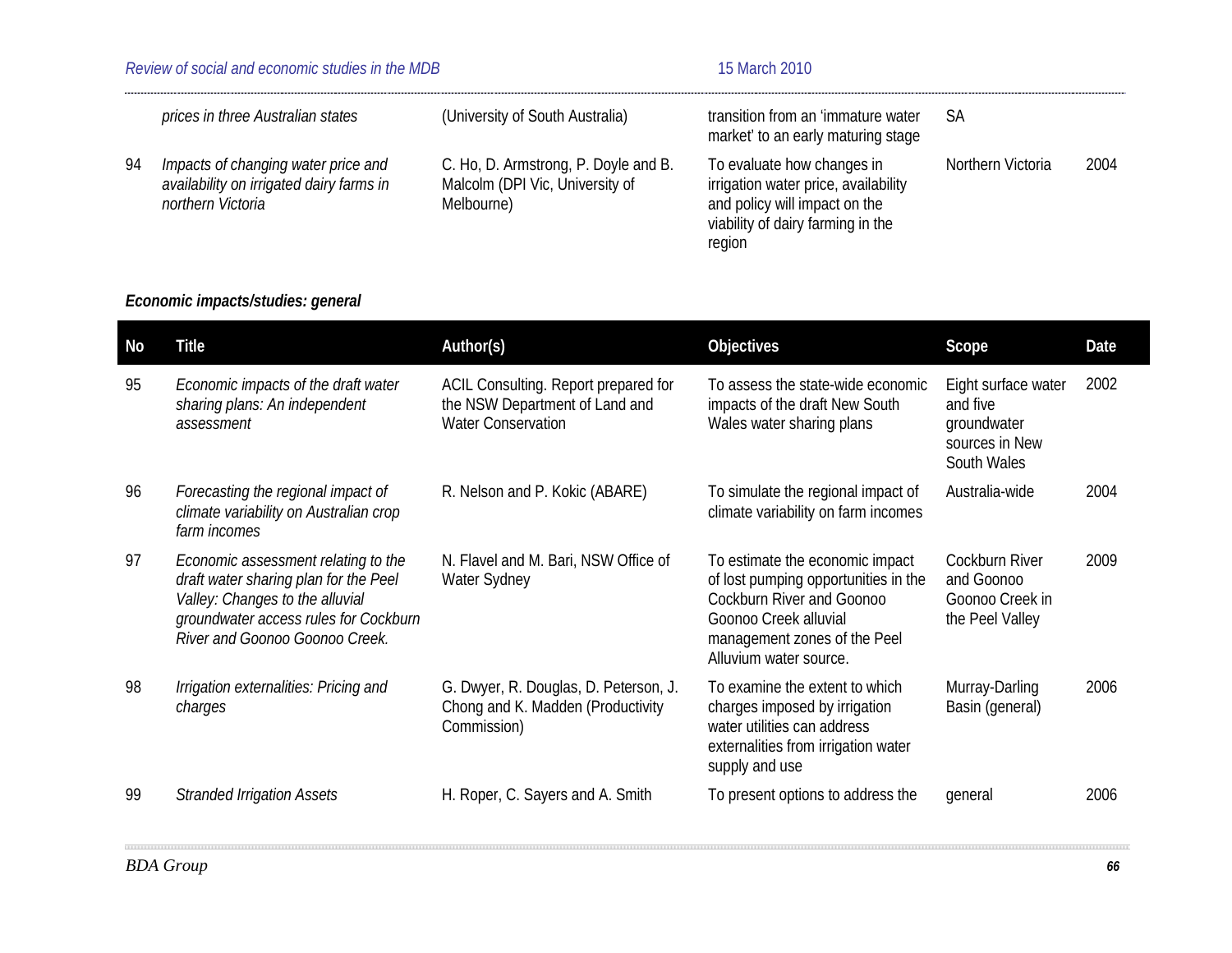| Review of social and economic studies in the MDB |                                                                                                                                                                             |                                                                | 15 March 2010                                                                                                                                                                                                                                             |                                                                 |
|--------------------------------------------------|-----------------------------------------------------------------------------------------------------------------------------------------------------------------------------|----------------------------------------------------------------|-----------------------------------------------------------------------------------------------------------------------------------------------------------------------------------------------------------------------------------------------------------|-----------------------------------------------------------------|
|                                                  |                                                                                                                                                                             | (Productivity Commission)                                      | perceived adverse financial<br>consequences of stranded<br>irrigation assets                                                                                                                                                                              |                                                                 |
| 100                                              | Mathematical optimisation of drainage<br>and economic land use for target water<br>and salt yields                                                                          | T. Nordblom, I. Hume, A. Bathgate and<br>M. Reynolds (DPI NSW) | To present a method for calculating<br>technically feasible options for<br>changes from current to future<br>mean water yields and salt loads<br>from upstream catchments, and the<br>land-use changes to attain each of<br>these options at minimum cost | Little River<br>subcatchment,<br>Macquarie River,<br><b>NSW</b> |
| 101                                              | <b>Economic and Environmental Impacts</b><br>of Development on the Condamine,<br>Moonie and Border Rivers in<br>Queensland on the Murray and Lower<br><b>Darling Rivers</b> | Murray Darling Basin Commission                                | To evaluate the effects of<br>additional developments on the<br>Condamine, Moonie and Border<br>rivers in Queensland on water<br>availability and its economic and<br>environmental interests<br>downstream in the River Murray<br>and the Lower Darling  | Murray-Darling<br><b>Rivers</b>                                 |
|                                                  | Copies not readily available:                                                                                                                                               |                                                                |                                                                                                                                                                                                                                                           |                                                                 |
| 102                                              | Economic assessment of water charges<br>in the Peel Valley                                                                                                                  | J. Crean, F, Scott, A. Carter, DLWC                            | To estimate the impact of<br>increased water price charges on<br>irrigators in the regulated river<br>section of the Peel Valley.                                                                                                                         | Peel Valley                                                     |

# **Economic impacts/studies: Non-market valuation**

| No  | Title                                                    | Author(s)                              | <b>Objectives</b>                                                                                                           | Scope        | Date |
|-----|----------------------------------------------------------|----------------------------------------|-----------------------------------------------------------------------------------------------------------------------------|--------------|------|
| 103 | The future of the Murray River: Amenity<br>reconsidered? | J.L. Howard (Charles Sturt University) | To review studies showing the<br>importance of amenity (tourism,<br>recreation and lifestyle) values of<br>the Murray River | Murray River | 2008 |

11111

2006

2000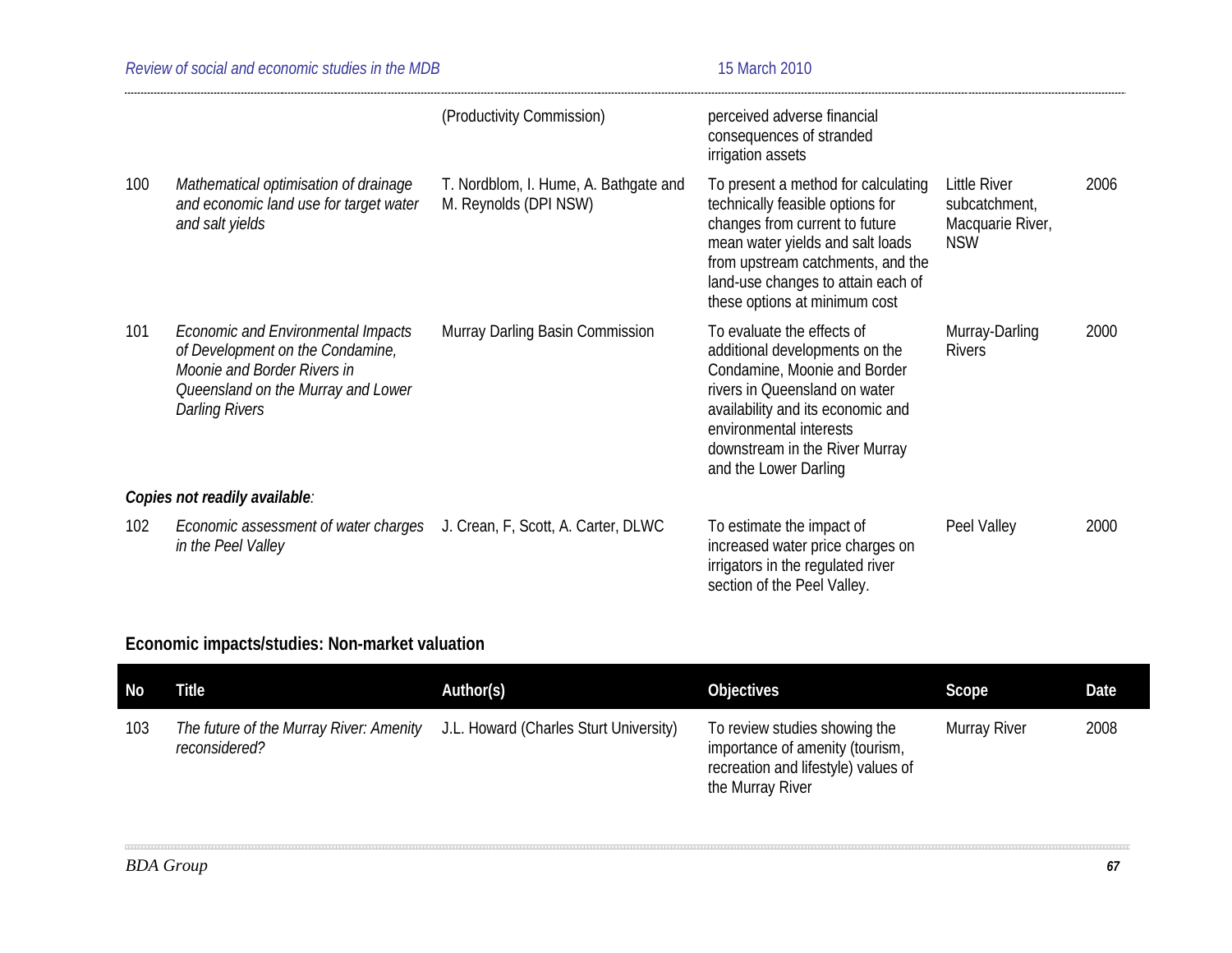*Review of social and economic studies in the MDB* 15 March 2010

| 104 | Realising environmental demands in<br>water markets                                                             | J. Bennett (ANU)                                                                                                                                          | To address whether governments<br>are setting environmental flows at<br>economically efficient levels and<br>the role of markets in determining<br>environmental allocations of water | qeneral                                                                    | 2005 |
|-----|-----------------------------------------------------------------------------------------------------------------|-----------------------------------------------------------------------------------------------------------------------------------------------------------|---------------------------------------------------------------------------------------------------------------------------------------------------------------------------------------|----------------------------------------------------------------------------|------|
| 105 | Non-use values of Victorian public land:<br>Case studies of river red gum forests<br>and East Gippsland forests | J. Bennett, R. Dumsday, C. Lloyd, M.<br>Kragt and URS Australia. Report<br>prepared for the Victorian<br><b>Environmental Assessment Council</b>          | To apply choice modelling to river<br>red gum forests                                                                                                                                 | River red gum<br>forests, Murray<br>Valley [and East<br>Gippsland forests] | 2007 |
| 106 | Estimating society's willingness to pay<br>to maintain viable rural communities                                 | J. Bennett, M. van Bueren and S.<br>Whitten (ANU, Centre for International<br>Economics, CSIRO).                                                          | To estimate the value of the<br>benefits associated with<br>maintenance of rural communities<br>(choice modelling)                                                                    | Inter alia,<br>Murrumbidgee<br>floodplain, NSW                             | 2004 |
| 107 | River red gum forests investigation -<br>Socio-economic assessment                                              | Gillespie Economics, DCA Economics<br>and Environmental & Resource<br>Economics. Report prepared for the<br>Victorian Environmental Assessment<br>Council | To outline a social and economic<br>assessment of VEAC's<br>recommendations for the river red<br>gums investigation                                                                   | River red gum<br>forests, Murray<br>Valley                                 | 2007 |
| 108 | Valuing New South Wales rivers for use<br>in benefit transfer                                                   | M. Morrison and J. Bennett (Charles<br>Sturt University, ANU)                                                                                             | To value improved river health in<br><b>NSW</b>                                                                                                                                       | <b>NSW</b>                                                                 | 2004 |
| 109 | Estimating community values for land<br>and water degradation impacts                                           | M. van Bueren and J. Bennett (ANU).<br>Report prepared for the National Land<br>and Water Resources Audit                                                 | To estimate non-market<br>environmental and social impacts<br>of land and water degradation<br>(choice modelling)                                                                     | Australia-wide                                                             | 2000 |
| 110 | A travel cost study of duck hunting in<br>upper southeast South Australia                                       | S. Whitten and J. Bennett (UNSW,<br>ANU)                                                                                                                  | To estimate the consumer benefits<br>of duck hunting as one component<br>of wetland values                                                                                            | Upper southeast<br>South Australia                                         | 2001 |
| 111 | Report 1: Valuing the Environmental<br><b>Attributes of NSW Rivers</b>                                          | J. Bennett and M. Morrison<br>(Environment and Resource<br>Economics). Report prepared for the<br><b>NSW Environmental Protection</b><br>Authority        | To provide information on the<br>values of NSW Rivers (choice<br>modelling)                                                                                                           | Bega, Clarence,<br>Georges, Gwydir<br>and Murrumbidgee<br>Rivers, NSW      | 2001 |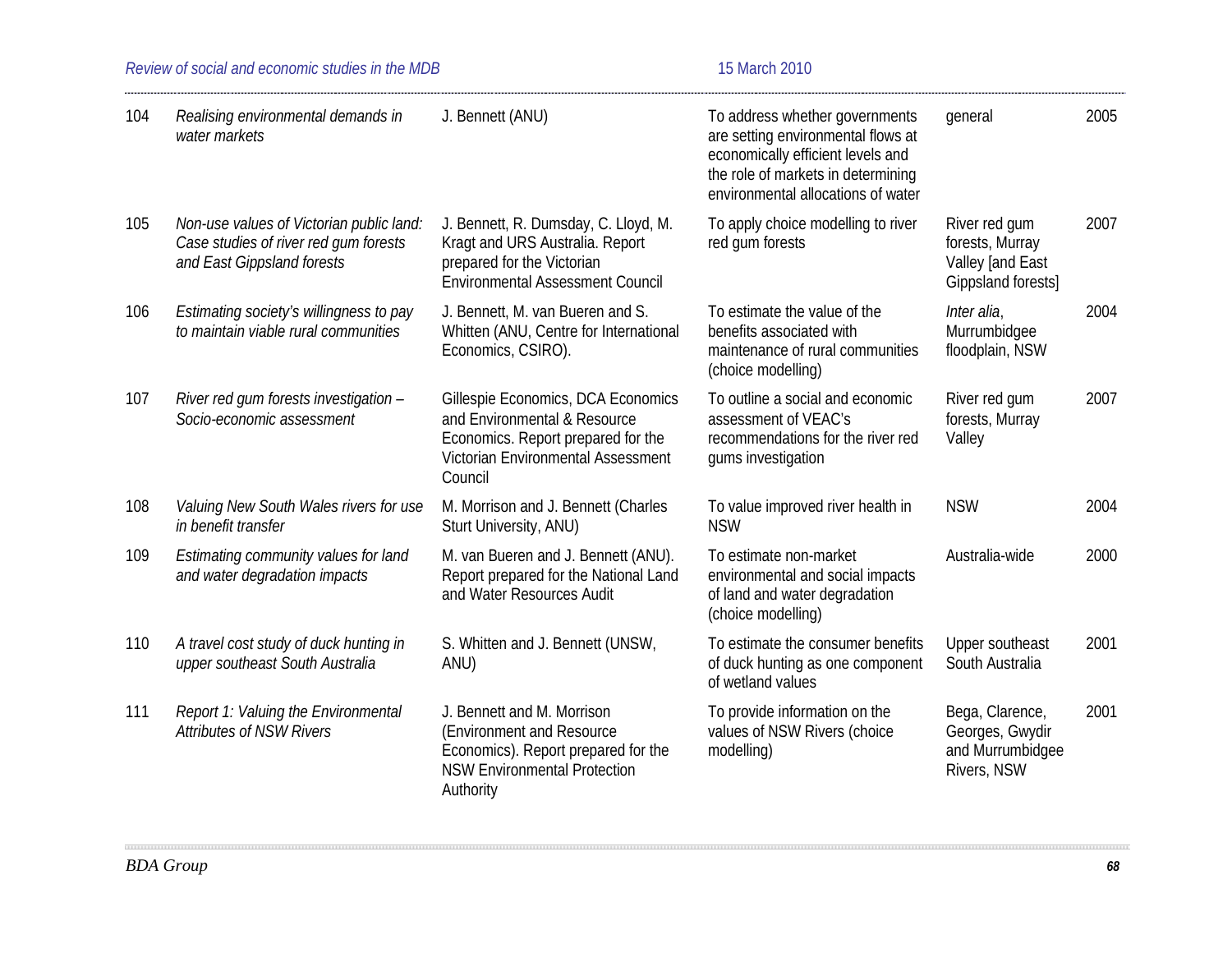### *Review of social and economic studies in the MDB* 15 March 2010

| 112 | The economic value of improved<br>environmental health in Victorian rivers                                                                                             | J. Bennett, R. Dumsday, G. Howell, C.<br>Lloyd, N. Sturgess and L. van Raalte<br>(ANU, DCA, DSE, University of<br>Melbourne, URS)                                        | To generate benefit estimates for a<br>selection of Victorian rivers (choice<br>modelling)                                                           | Goulburn, Broken<br>and Corangamite<br>catchments,<br>Victoria                                | 2008 |
|-----|------------------------------------------------------------------------------------------------------------------------------------------------------------------------|--------------------------------------------------------------------------------------------------------------------------------------------------------------------------|------------------------------------------------------------------------------------------------------------------------------------------------------|-----------------------------------------------------------------------------------------------|------|
| 113 | Potential social and economic effects of<br>recommendations for Victoria's box-<br>ironbark forests & woodlands                                                        | Midas Consulting. Report prepared for<br>the Environment Conservation Council,<br>Melbourne                                                                              | To provide an assessment of the<br>potential social and economic<br>impacts which may arise from<br>implementation of the ECC's final                | Box-ironbark<br>forests, Victoria                                                             | 2001 |
|     | area, Stage 3                                                                                                                                                          |                                                                                                                                                                          | recommendations                                                                                                                                      |                                                                                               |      |
| 114 | Valuing improved wetland quality using<br>choice modelling                                                                                                             | M. Morrison, J. Bennett and R. Blamey<br>(Charles Sturt University, UNSW)                                                                                                | To use choice modelling to<br>estimate the nonuse values of the<br>Macquarie Marshes, NSW                                                            | Macquarie<br>Marshes, NSW and<br>general discussion                                           | 1999 |
| 115 | Understanding local community<br>preferences for wetland quality                                                                                                       | M. Morrison (Charles Sturt University)                                                                                                                                   | To estimate the value of improved<br>wetland quality                                                                                                 | Macquarie<br>Marshes, NSW                                                                     | 2002 |
| 116 | Non-market values of wetlands: A<br>choice modelling study of wetlands in<br>the upper southeast of South Australia<br>and the Murrumbidgee River floodplain<br>in NSW | S. Whitten and J. Bennett (UNSW,<br>ANU)                                                                                                                                 | To estimate the non-monetary<br>benefits of wetlands                                                                                                 | Upper southeast<br>South Australia and<br>the Murrumbidgee<br>River floodplain,<br><b>NSW</b> | 2001 |
| 117 | Valuing recreation in the Murray: An<br>assessment of the non-market<br>recreational values at Barmah Forest<br>and the Coorong                                        | B. Dyack, J. Rolfe, J. Harvey, D.<br>O'Connell, N. Abel and S. Ryan<br>(ABARE/CSIRO). Report prepared for<br>the CSIRO Flagships Program: Water<br>for a Healthy Country | To estimate the value of recreation<br>and identify how recreational<br>values might vary with changes in<br>management                              | Barmah Forest and<br>the Coorong<br>(Murray River)                                            | 2007 |
| 118 | Cost of algal blooms                                                                                                                                                   | Atech Group. Report prepared for the<br>Land and Water Resources Research<br>and Development Corporation and the<br>Murray-Darling Basin Commission                      | To identify the principal water<br>groups affected by freshwater algal<br>blooms and quantify the direct and<br>indirect costs of these algal blooms | Australia-wide<br>(excluding Northern<br>Territory and<br>Tasmania)                           | 2000 |
| 119 | Multi-attribute choice modelling of<br>Australia's rivers and wetlands: A meta-<br>analysis of ten years of research                                                   | R. Brouwer (CSIRO)                                                                                                                                                       | To investigate the suitability of<br>using existing willingness to pay<br>values derived from estimated<br>choice models for the purpose of          | Australia-wide<br>(including MDB)                                                             |      |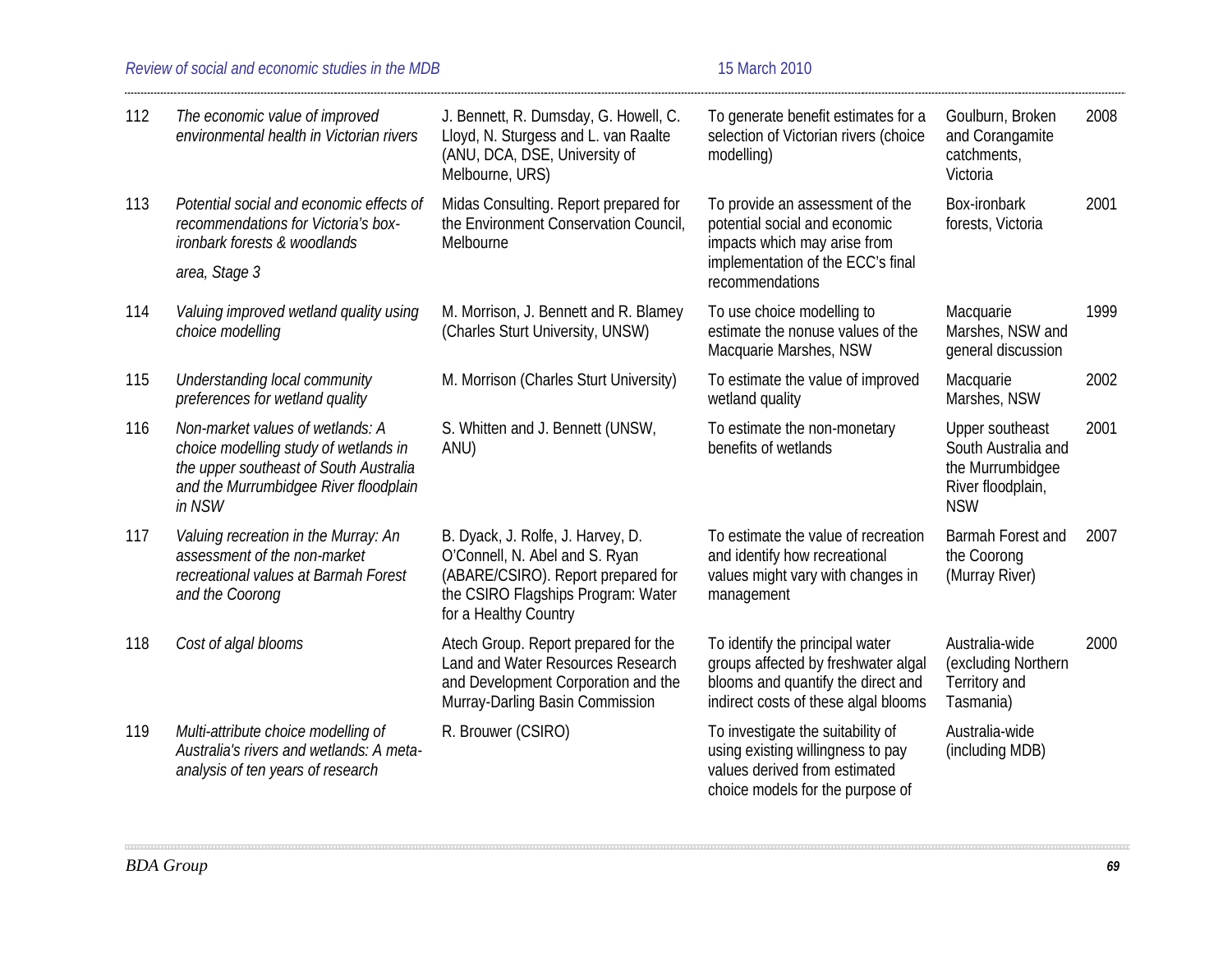| Review of social and economic studies in the MDB | 15 March 2010     |
|--------------------------------------------------|-------------------|
|                                                  | benefits transfer |

|     |                                                                                                                                                                                              |                                                                                                            | benefits transfer                                                                                                                                               |              |      |
|-----|----------------------------------------------------------------------------------------------------------------------------------------------------------------------------------------------|------------------------------------------------------------------------------------------------------------|-----------------------------------------------------------------------------------------------------------------------------------------------------------------|--------------|------|
| 120 | Ecological Values for a Major River<br>System at Risk:: Australia's Murray-<br><b>Darling River System</b>                                                                                   | M. Morrison, D. Hatton-MacDonald, J.<br>Rose and K. Boyle                                                  | The focus of the study is key<br>environmental quality indicators<br>along the length of the River<br>Murray.                                                   | <b>MDB</b>   | 2010 |
| 121 | Other known studies:<br>Quantifying the economic value of river<br>dependent industries in the southern<br>Murray-Darling Basin                                                              | <b>Hassall and Associates</b>                                                                              |                                                                                                                                                                 |              | 2004 |
| 122 | Non-market valuation scoping study                                                                                                                                                           | J. Bennett (Australian National<br>University). Report prepared for the<br>Murray-Darling Basin Commission | To set out the potential to apply<br>stated preference techniques in the<br>context of policy decisions<br>regarding environmental flows in<br>the Murray River | Murray River | 2002 |
| 123 | The Impact of Water Quality and Water<br>Level on the Recreation Values of Lake<br>Hume. Australasian Journal of<br>Environmental Management 15: 21-29.                                      | Crase, Lin and Gillespie, Rob                                                                              |                                                                                                                                                                 |              | 2008 |
| 124 | Review of the Social-Economic Values<br>associated with the River Murray,<br>floodplains and wetlands. Milestone<br>Report. CSIRO: Water for a Healthy<br>Country National Research Flagship | Hatton MacDonald et al (2009)                                                                              |                                                                                                                                                                 |              | 2008 |
| 125 | Choice modelling in the development of<br>natural resource management<br>strategies in NSW, Environmental<br>Economics Research Hub Research                                                 | Mazur K. and J. Bennett (2009)                                                                             |                                                                                                                                                                 |              | 2008 |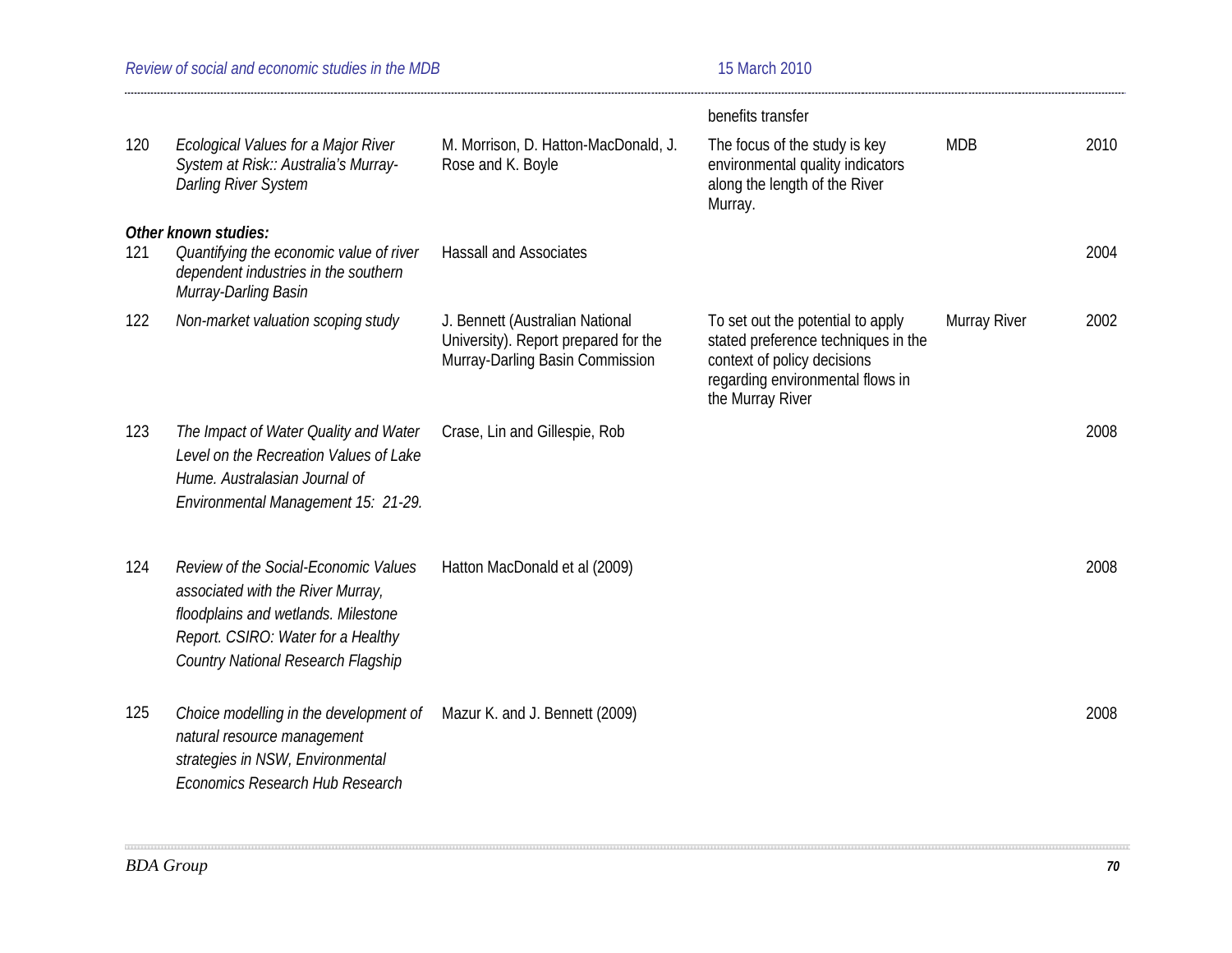# *Report No 1*

# *Social and cultural studies: general*

| No  | <b>Title</b>                                                                                                                                             | Author(s)                                                                                                                                                                         | Objectives                                                                                                                                                                                        | Scope                                                   | Date |
|-----|----------------------------------------------------------------------------------------------------------------------------------------------------------|-----------------------------------------------------------------------------------------------------------------------------------------------------------------------------------|---------------------------------------------------------------------------------------------------------------------------------------------------------------------------------------------------|---------------------------------------------------------|------|
| 126 | Development of a framework for social<br>impact assessment in the Living<br>Murray: Water recovery in the Murray<br>Irrigation Area of NSW               | M. Fenton (Environment and Behaviour<br>Consultants). Report prepared for the<br>Murray-Darling Basin Commission                                                                  | To develop a conceptual<br>framework for undertaking social<br>impact assessment of water<br>recovery in the context of the Living<br>Murray program                                              | Murray Irrigation<br>Area, NSW                          | 2003 |
| 127 | Scoping study: social impact<br>assessment of possible increased<br>environmental flow allocations to the<br><b>River Murray</b>                         | Hassall and Associates, Professor<br>Helen Ross and Mary Maher and<br>Associates (University of Queensland).<br>Report prepared for the Murray-Darling<br><b>Basin Commission</b> | To profile the social and economic<br>context of communities that may be<br>affected by possible increased<br>environmental flows, and scope the<br>possible impacts from changed<br>flow regimes | River Murray and<br>lower Darling (8<br>catchments)     | 2003 |
| 128 | Profiling social and economic context:<br>Social impact assessment of possible<br>increased environmental flow<br>allocations to the Murray River System | Hassall and Associates, Professor<br>Helen Ross and Mary Maher and<br>Associates (University of Queensland).<br>Report prepared for the Murray-Darling<br><b>Basin Commission</b> | To present a social and economic<br>profile of each of the catchments<br>within the study area                                                                                                    | River Murray and<br>lower Darling (8<br>catchments)     | 2003 |
| 129 | Social impact of changing water<br>regimes: Framework and Echuca case<br>study                                                                           | National Academies Forum                                                                                                                                                          | To examine the impact of changed<br>water management regimes on a<br>community highly dependent on<br>irrigation                                                                                  | Echuca (Murray<br>River)                                | 2005 |
| 130 | Provision for cultural values in water<br>management: The Anmatyerr story                                                                                | N. Rea and the Anmatyerr project team<br>(Land and Water Australia)                                                                                                               | To demonstrate a methodology for<br>the documentation and recognition<br>of cultural values of water and their<br>translation into meaningful<br>outcomes through cultural water<br>provisions    | Northern Territory<br>(but with general<br>application) | 2008 |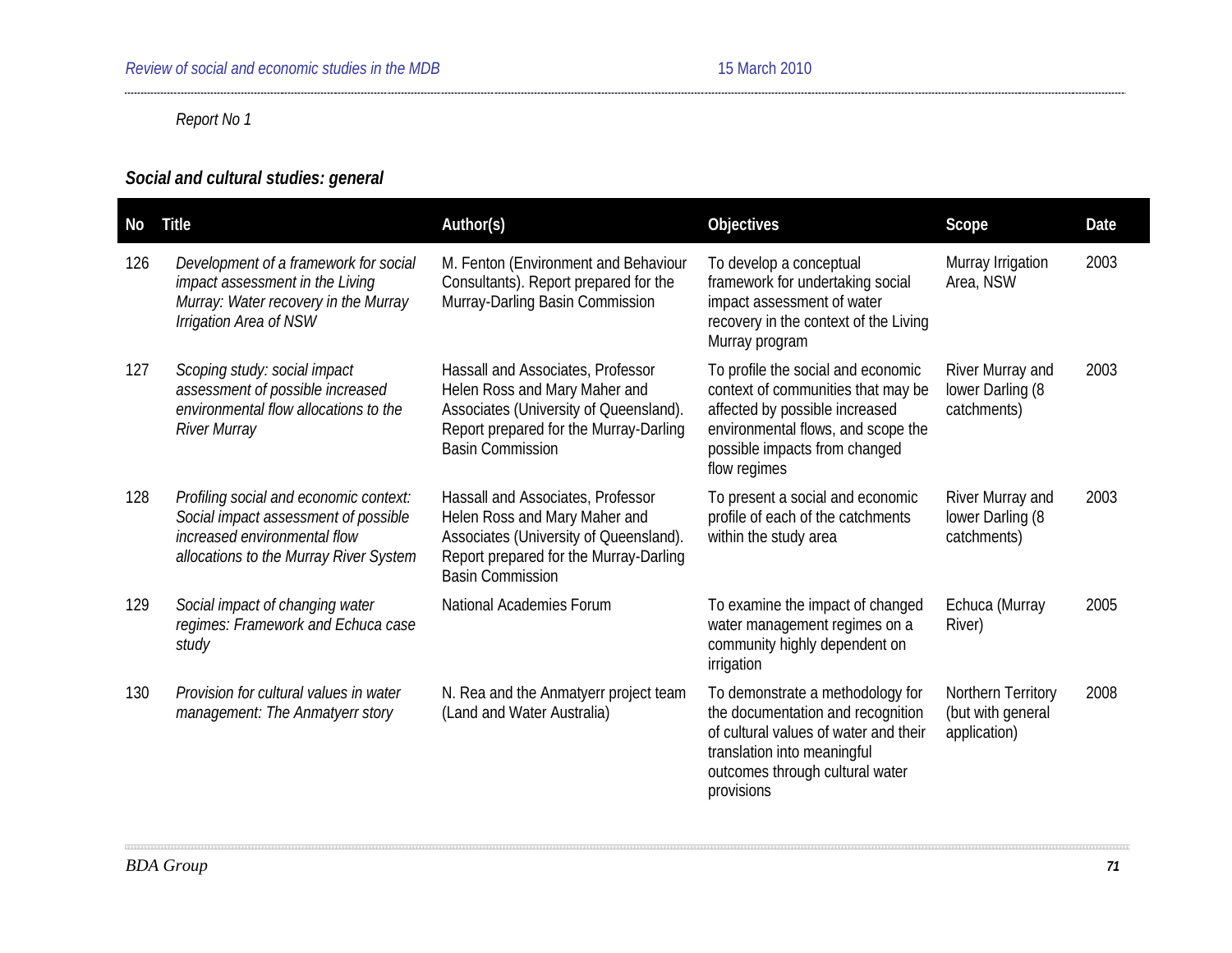| 131 | South Australian Murray-Darling Basin<br><b>Environmental Values</b><br>Report                                                                                                                       | Cast, A. et al, CSIRO: Water for a<br><b>Healthy Country National Research</b><br>Flagship                                                                                                                                    | To elicit environmental, economic<br>and social values held by regional<br>community policy advisors for<br>inclusion in determining<br><b>NRM</b><br>investment priorities                                                                                                                              | South Australian<br>portion of the MDB                         | 2008            |
|-----|------------------------------------------------------------------------------------------------------------------------------------------------------------------------------------------------------|-------------------------------------------------------------------------------------------------------------------------------------------------------------------------------------------------------------------------------|----------------------------------------------------------------------------------------------------------------------------------------------------------------------------------------------------------------------------------------------------------------------------------------------------------|----------------------------------------------------------------|-----------------|
|     | Other known studies:                                                                                                                                                                                 |                                                                                                                                                                                                                               |                                                                                                                                                                                                                                                                                                          |                                                                |                 |
| 132 | Scoping study on Indigenous<br>involvement in natural resource<br>management decision making and the<br>integration of Indigenous cultural<br>heritage considerations into relevant<br>MDBC programs | Forward NRM and Arilla-Aboriginal<br>Training and Development. Report<br>prepared for the Murray-Darling Basin<br>Commission                                                                                                  |                                                                                                                                                                                                                                                                                                          | Murray-Darling<br><b>Basin</b>                                 | 2003            |
| 133 | Water perspectives: Outcomes of an<br>expert workshop scoping social and<br>institutional research questions in<br>support of the National Water Initiative                                          | Land and Water Australia                                                                                                                                                                                                      | To discuss opportunities for social<br>and institutional water research                                                                                                                                                                                                                                  | general (National<br>Water Initiative<br>focus)                | 2006            |
| 134 | People, Pumps and Pipes: A social<br>study of change in the collaborative<br>supply of irrigation services                                                                                           | Consortium of Hawke Research<br>Institute for Sustainable Communities,<br>UniSA, Renmark Irrigation Trust, PIRSA<br>Sustainable Systems and the Social<br>Inclusion Unit at DPC. Funded by the<br>Australian Research Council | To investigate the way in which<br>recent legislative change to allow<br>irrigation licences in the Renmark<br>Irrigation Trust to be individually<br>owned and traded (rather than<br>collectively owned) will affect the<br>role of the RIT, future land use and<br>the efficacy of policy initiatives | Renmark Irrigation<br><b>Trust in South</b><br>Australia       | 2010 to<br>2012 |
| 135 | Market Mechanisms for Recovering<br>Water in the Murray-Darling Basin                                                                                                                                | <b>Productivity Commission</b>                                                                                                                                                                                                | Draft report prepared for public<br>consultation                                                                                                                                                                                                                                                         | Review the<br>mechanisms to<br>purchase water<br>entitlements. | 2009            |
| 136 | Removing barriers to facilitate<br>efficient water markets in the<br>Murray-Darling basin of Australia.                                                                                              | E. Qureshi, T. Shi, S.E. Qureshi and W.<br>Proctor                                                                                                                                                                            | To investigate the costs of water<br>restrictions in the Murray-Darling<br><b>Basin</b>                                                                                                                                                                                                                  | Study of the costs<br>of water restrictions<br>in the MDB.     | 2009            |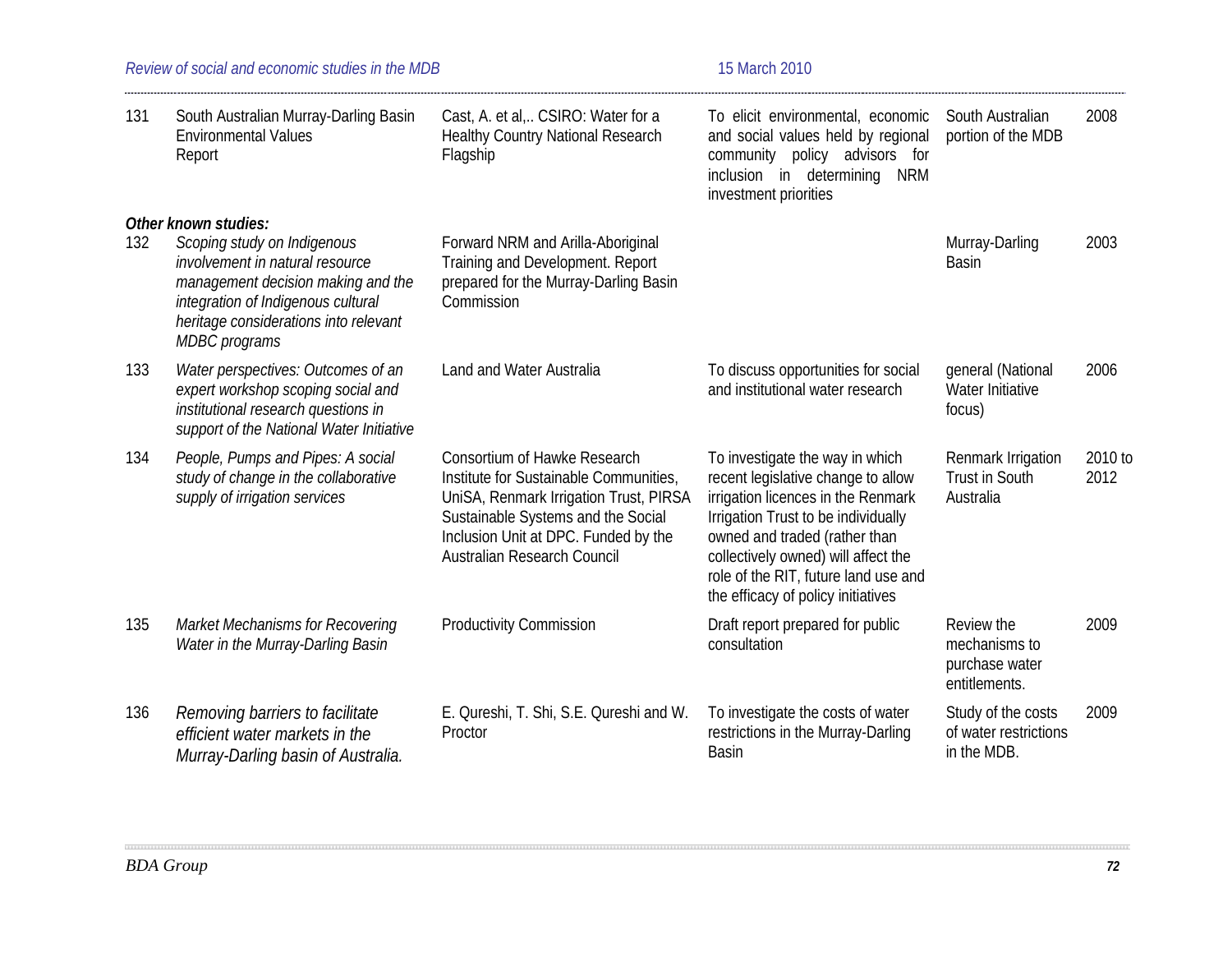# **Appendix B: Summary of each study**

**1.** *Reference:* **M. [Mainuddin,](#page-19-0) M. Kirby and M.E. Qureshi (2007). 'Integrated hydrologic-economic modelling for analysing water acquisition strategies in the Murray River Basin', Agricultural Water Management vol.93 pp123-135.**

*Owner:* CSIRO Flagships Program: Water for a Healthy Country.

*Authors:* M. Mainuddin, M. Kirby and M.E. Qureshi (CSIRO Land and Water).

*Objectives:* To examine the hydrological and economic implications of targeted versus proportional approaches to acquiring water for the environment.

*Scale and scope:* Murray River Basin only; targeted (least cost) vs. proportional acquisitions of environmental water, including impacts on irrigation water use and regional agricultural income; \*\*\*

*Methods and Data:* Authors use an optimisation model (two-way, iterative, linked non-linear hydrologic- linear economic) to maximise sub-catchment profit, diversions and flows across seven policy scenarios. Model was calibrated with data from the Water Audit Monitoring Report (MDBC 2002) and crop land use data from Bryan and Marvanek (2004)

*Results:* The optimal approach for acquiring environment water depends on hydrological, institutional and economic factors. Hydrological factors – eg. connectivity, transmission losses – affect the volume and location of water that needs to be acquired for a given increase in water at an environmental site. Institutional factors – eg. restrictions on trade between sub-catchments – affect both the volume and the opportunity costs associated with that water. Large differences in Murray River flows and opportunity costs result from targeted (least cost) acquisitions versus proportional acquisitions. Targeted environmental water acquisitions may not incur large opportunity costs across the irrigation industry, although some sectors (pasture for dairy, beef) and regions (Murray-Riverina, Upper Murray) are likely to be affected considerably.

### **2.** *Reference:* **M.E. [Qureshi,](#page-19-1) J. Connor, M. Kirby and M. Mainuddin (2007) 'Economic assessment of acquiring water for environmental flows in the Murray Basin',** *Australian Journal of Agricultural and Resource Economics, vol. 51 pp283-303***.**

*Owners:* CSIRO Flagships Program: Water for a Healthy Country.

*Authors:* M.E. Qureshi, J. Connor, M. Kirby and M. Mainuddin (CSIRO Land and Water).

*Objectives:* To analyse the economic implications of reallocating Murray River Basin water from agriculture to the environment with and without the possibility of inter-regional trade.

*Scale and Scope:* Murray River Basin only (13 catchments); variables are inter-regional trade (restricted versus unrestricted) and acquisition approach (targeted versus proportional); includes salinity impacts of water trading.

*Methods and Data:* Authors use an optimisation model (non-linear programming, one-way, hydrologiceconomic, allows deficit irrigation and expanding/contracting land area) to maximise catchment profit. Spatial distribution of water allocations are calculated from a combination of BigMod-MSM (MDBC) and single year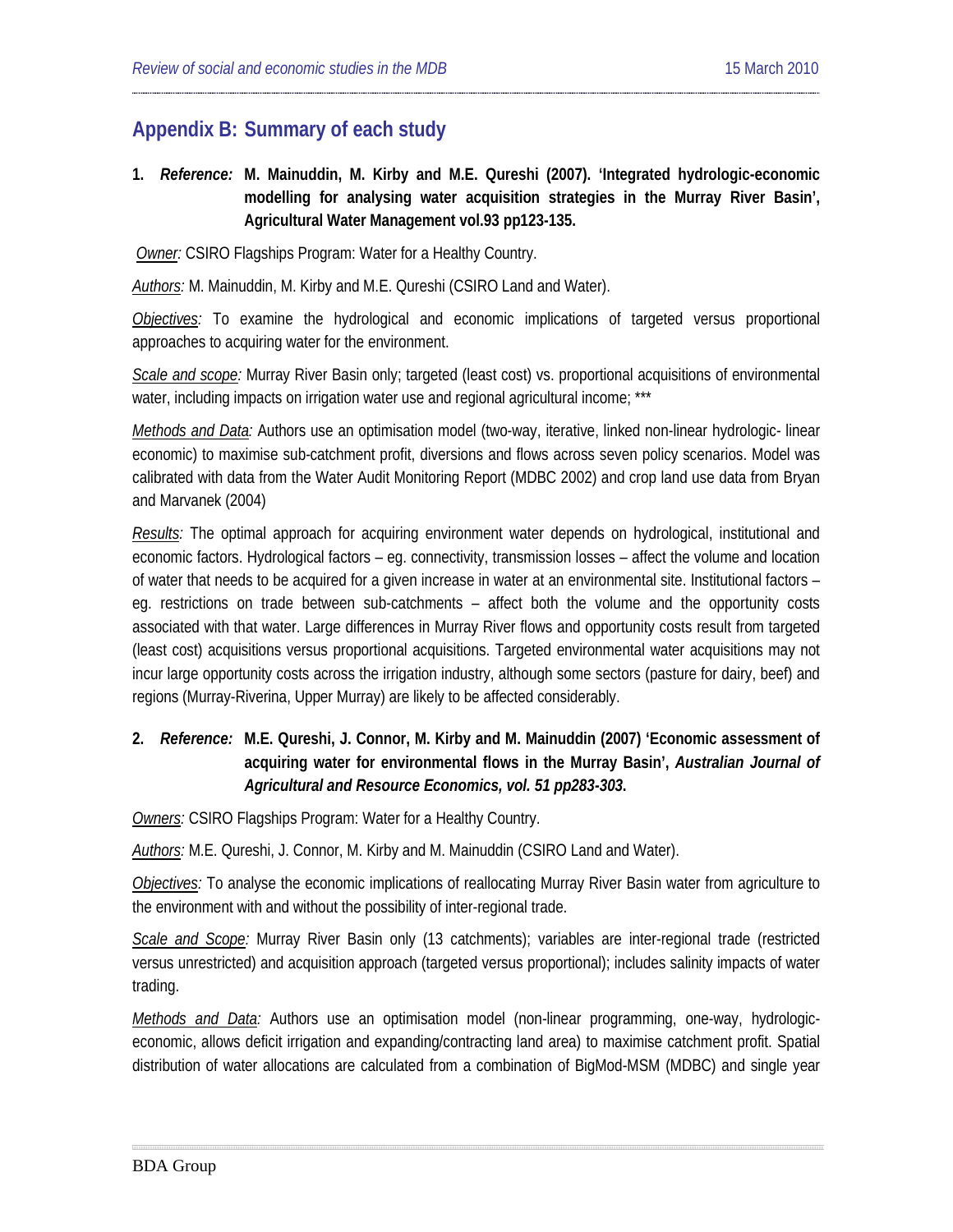distribution of irrigated land and water use (Bryan and Marvanek 2004). Salinity impacts per region analysed using a prior assessment (Heaney et al. 2001) coupled with the above hydrological modelling.

*Results:* Net revenue reductions to irrigation are less if water acquisitions are targeted from low-value regions rather than taken proportionally from all regions. In all scenarios considered, net revenue gains from freeing trade are estimated to outweigh the negative revenue effects of reallocating water for environmental flows. Net irrigation revenue is estimated to be less when volumes of environmental water acquired are allowed to vary over wet and dry years. The salinity-related externality costs of water trading are estimated to be quite modest compared to the direct benefits of trade.

**3.** *Reference:* **[Adamson,](#page-22-0) D., T. Mallawaarachchi and J. Quiggin (2009). 'Declining inflows and more frequent droughts in the Murray-Darling Basin: climate change, impacts and adaptation',** *Australian Journal of Agricultural and Resource Economics***,** *vol.53 pp345-366*

#### *Owner:*

*Authors:* D. Adamson, T. Mallawaarachchi and J. Quiggin (University of Queensland, Australian Bureau of Agricultural and Resource Economics).

*Objectives:* To analyse the effects of climate change in the Murray-Darling Basin across two alternative hypotheses (that changes in inflows will be proportionate across states of nature; and that changes in inflows will be driven primarily by changes in the proportions of states of nature).

*Scale and Scope:* Entire Murray-Darling Basin (18 catchments plus Adelaide); 3 states of nature (drought, normal, flood); 9 commodities; flexible land areas.

*Method and Data:* Authors use a simulation model developed in Adamson et al. (2007; see below), incorporating a state-contingent representation of uncertainty.

*Results:* "The adverse impacts of climate change are significantly greater if change takes the form of more frequent droughts, rather than a uniform reduction in inflows across all states of nature. However, these adverse impacts may be partially offset by adaptation."

**4.** *Reference:* **[Adamson,](#page-24-0) D., T. Mallawaarachchi and J. Quiggin (2007). 'Water use and salinity in the Murray-Darling Basin: A state-contingent model',** *Australian Journal of Agricultural and Resource Economics***,** *vol.51 pp263-281***.**

#### *Owner:*

*Authors:* D. Adamson, T. Mallawaarachchi and J. Quiggin (University of Queensland, Australian Bureau of Agricultural and Resource Economics).

*Objectives:* To show how linear and non-linear programming models for the Murray–Darling Basin may be adapted to incorporate a state-contingent representation of uncertainty.

*Scale and Scope:* Entire Murray-Darling Basin (18 catchments plus Adelaide), 8 commodities.

*Method and Data:* Authors use a model which optimises land and water allocations by region (linear programming), before optimising for the 'network' or system as a whole (non-linear programming). Data on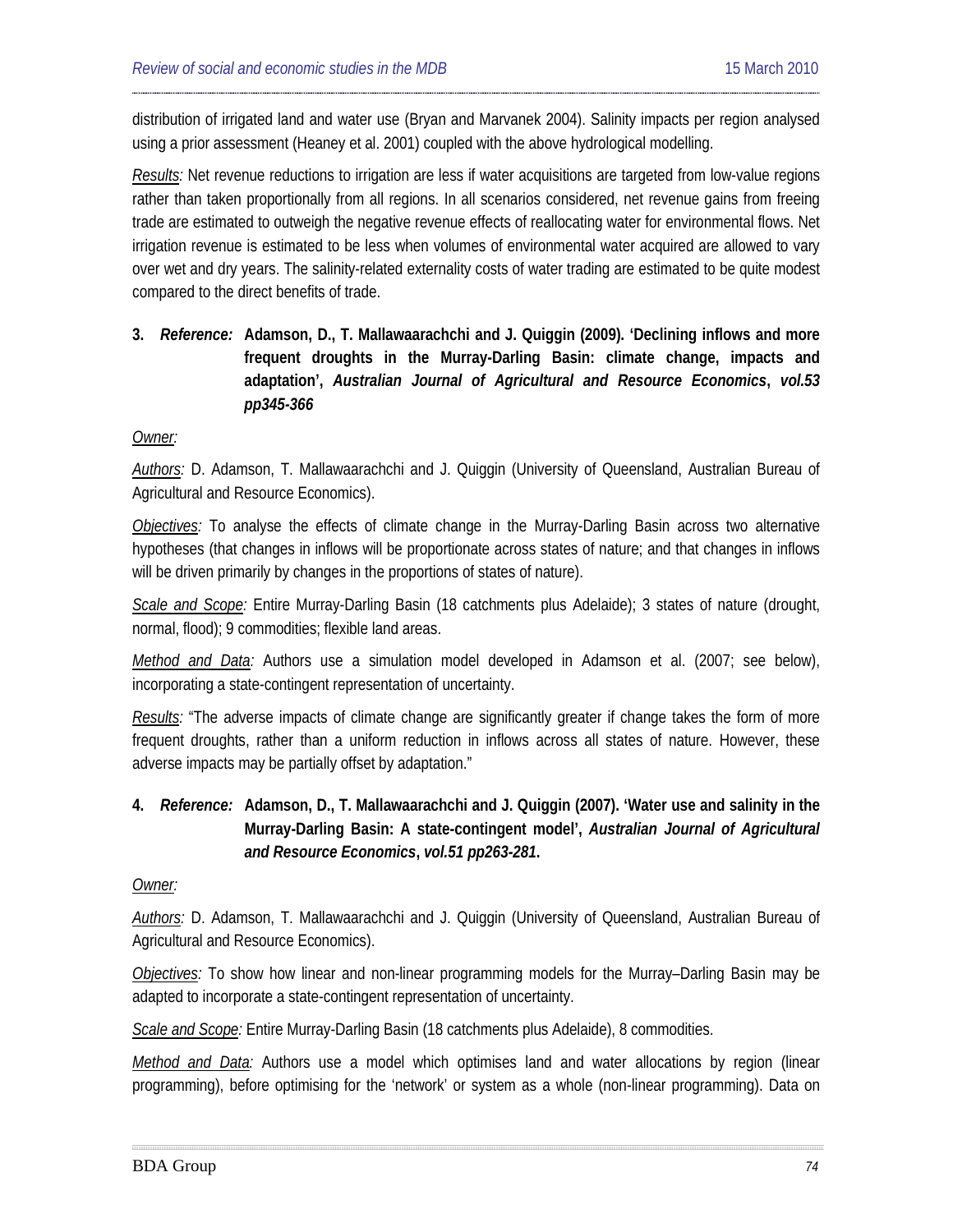flows of water and salt are derived from the MDBC and supplemented by other sources including Catchment Management Authority publications.

*Results:* "The state-contingent approach provides the best way to model flexible responses to uncertainty and the effects of alternative property rights regimes".

## **5.** *Reference***: Kirby, M., M.E. Qureshi, M. Mainuddin and B. Dyack (2006). 'Catchment behaviour and counter-cyclical water trade: An integrated model', Natural Resource Modelling vol.19 no.4.**

*Owner:* CSIRO Flagship Program: Water for a Healthy Country.

*Authors:* M. Kirby, M.E. Qureshi, M. Mainuddin and B. Dyack (CSIRO Land and Water).

*Objectives:* To examine the potential of counter-cyclical trading for (governments') environmental water holdings.

*Scale and Scope:* Murray River Basin only (13 sub-catchments); trading permitted across 3 commodities (plus environment); 4 scenarios (including climate change, upstream afforestation, irrigation efficiency, base case).

*Method and Data:* Authors use a simulated model (one-way, linked hydrologic-economic) with temporary water trading only and individual decision-makers. Rainfall data taken from SOIL datasets (Bureau of Meteorology), land use from National Land and Water Resources Audit.

*Results:* "There appears to be good prospect of counter cyclical trading delivering water for environmental use while maintaining financial viability".

**6.** *Reference:* **[Grafton,](#page-22-1) R.Q. and Q. [Jiang.](#page-25-0) (2010). 'Economics of Drought, Water Diversions, Water Recovery and Climate Change in the Murray-Darling Basin'. Centre for Water Economics, Environment and Policy (CWEEP), Research Paper 10-01. Available for download at<http://cweep.anu.edu.au/>**

*Owner*: Grafton and Jiang

*Authors*: R. Q, Grafton and Q. Jiang.

*Objectives*: To assess the economic costs to irrigated agriculture in the Murray-Darling basin from reductions in surface water diversions.

*Scale and Scope*: The authors develop and use a hydro-economic model of the Basin (based on CSIRO sustainable yields) and at two different time periods provide an economic assessment of the changes in irrigated agriculture profits.

*Methods and Data*: Employ a linear programming approach to develop the results.

*Results*: To acquire extra volumes of water for the environment a 50% buyback (based on 2005-2006 agricultural surface water diversions), would require additional funding of between \$6.05 and \$8.64 billion over and above the \$3.1 billion allocated under the *Water for the Future* package. To acquire volumes consistent with a 40% buyback (based on 2005-2006 agricultural surface water diversions), it would require additional funding of between \$4.21 and \$6.23 billion over and above the funds currently allocated for buyback.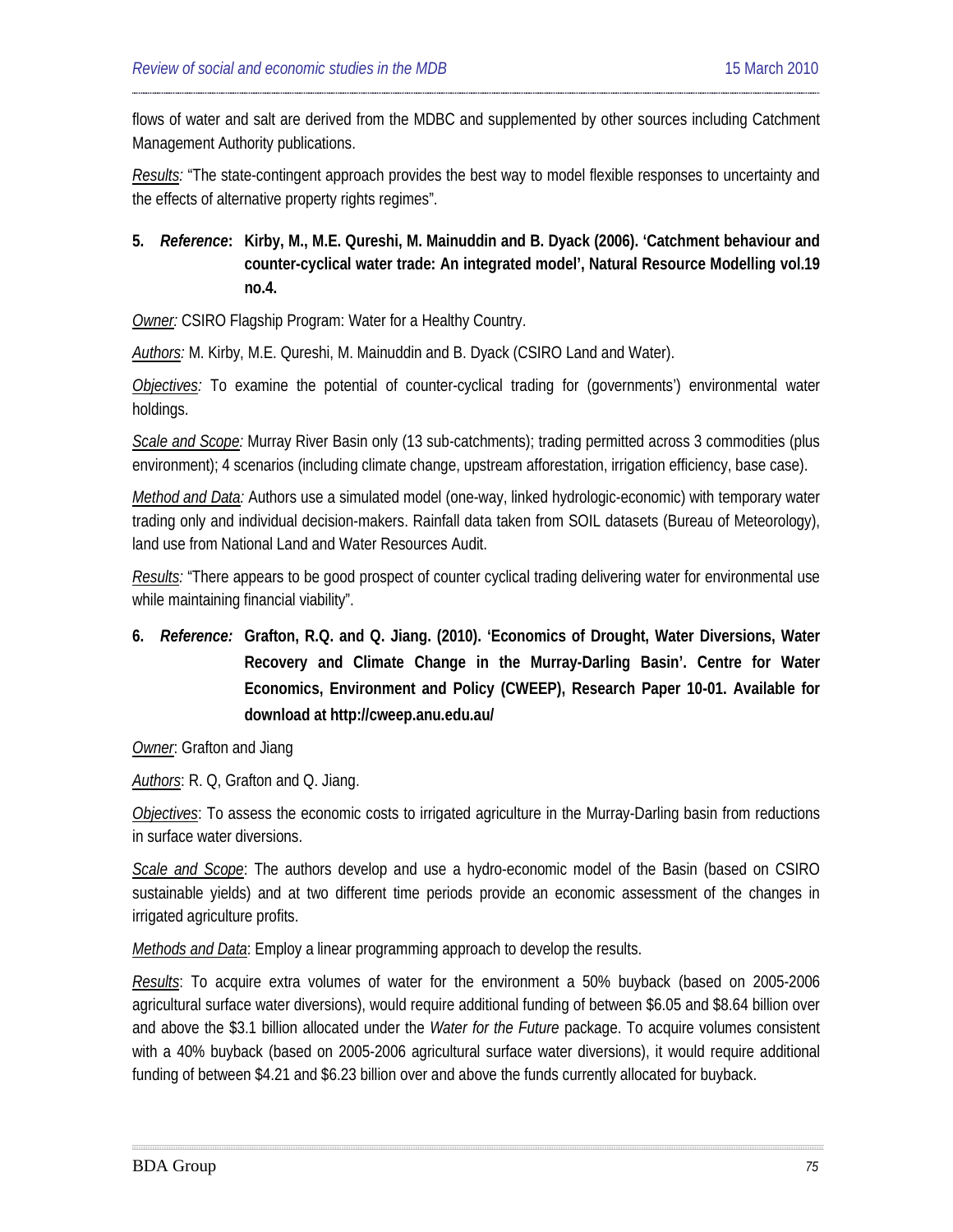### **7.** *Reference:* **[Goesch,](#page-19-2) T., A. Hafi, S. Thorpe, P. Gooday and O. Sanders (2009). 'Climate change, irrigation and risk management',** *ABARE Outlook 09: A changing climate for agriculture.*

*Owner:* Australian Bureau of Agricultural and Resource Economics.

*Authors:* T. Goesch, A. Hafi, S. Thorpe, P. Gooday and O. Sanders.

*Objectives:* To estimate the direct economic impacts of changes in irrigation water availability under the future climate/current development scenario compared with the historical climate/current development scenario.

*Scale and Scope:* Entire Murray-Darling Basin (22 catchments based on a slight reconfiguration of CSIRO's Sustainable Yields (2008) catchments); 14 commodities; assumes no interregional water trading or external impacts of upstream decisions;

*Method and Data:* The authors use ABARE's water trade model (one-way, linked hydrologic-economic) which optimises commodity production at a catchment level. Data on rainfall, surface water availability and surface water diversions are from CSIRO (2008).

*Results:* There is potential for the diversity of irrigated activities to mitigate the impact on incomes of reduced water availability. Intra-regional trade also cushions the impact of reduced water availability by reallocating water to higher value uses.

## **8.** *Reference:* **Goesch, T., S. Hone, A. Hafi, S. Thorpe, K. Lawson, S. Page, N. Hughes and P. Gooday (2008). 'Murray-Darling Basin: Economic implications of water scarcity',** *Australian Commodities, March quarter 2008, ABARE.*

*Owner:* Australian Bureau of Agricultural and Resource Economics.

*Authors:* T. Goesch, S. Hone, A. Hafi, S. Thorpe, K. Lawson, S. Page, N. Hughes and P. Gooday.

*Objectives:* To examine the direct and indirect economic impacts of a reduction in water availability for irrigated agricultural activities in the basin in the medium term (using median water availability scenario from CSIRO Sustainable Yields (2008)).

*Scale and Scope:* Entire Murray-Darling Basin (irrigated agriculture only); 18 commodities; assumes no interregional water trading or external impacts of upstream decisions; does not incorporate salinity effects of reduced water availability.

*Method and Data:* The authors use ABARE's water trade model (one-way, linked hydrologic-economic) which optimises commodity production at a catchment level. This information is then fed into ABARE's AusRegion model (general equilibrium) to examine indirect flow-on effects on regional economies.

*Results:* "The most vulnerable regional economies will tend to be those where the direct effects of reduced water availability are substantial, or where the agricultural and related processing industries comprise a relatively large proportion of economic activity."

## **9.** *Reference:* **[Connor,](#page-19-3) J., K. Schwabe, D. King, D. Kaczan and M. Kirby (2009). 'Impacts of climate change on lower Murray irrigation',** *Australian Journal of Agricultural and Resource Economics, vol.53, pp437-456***.**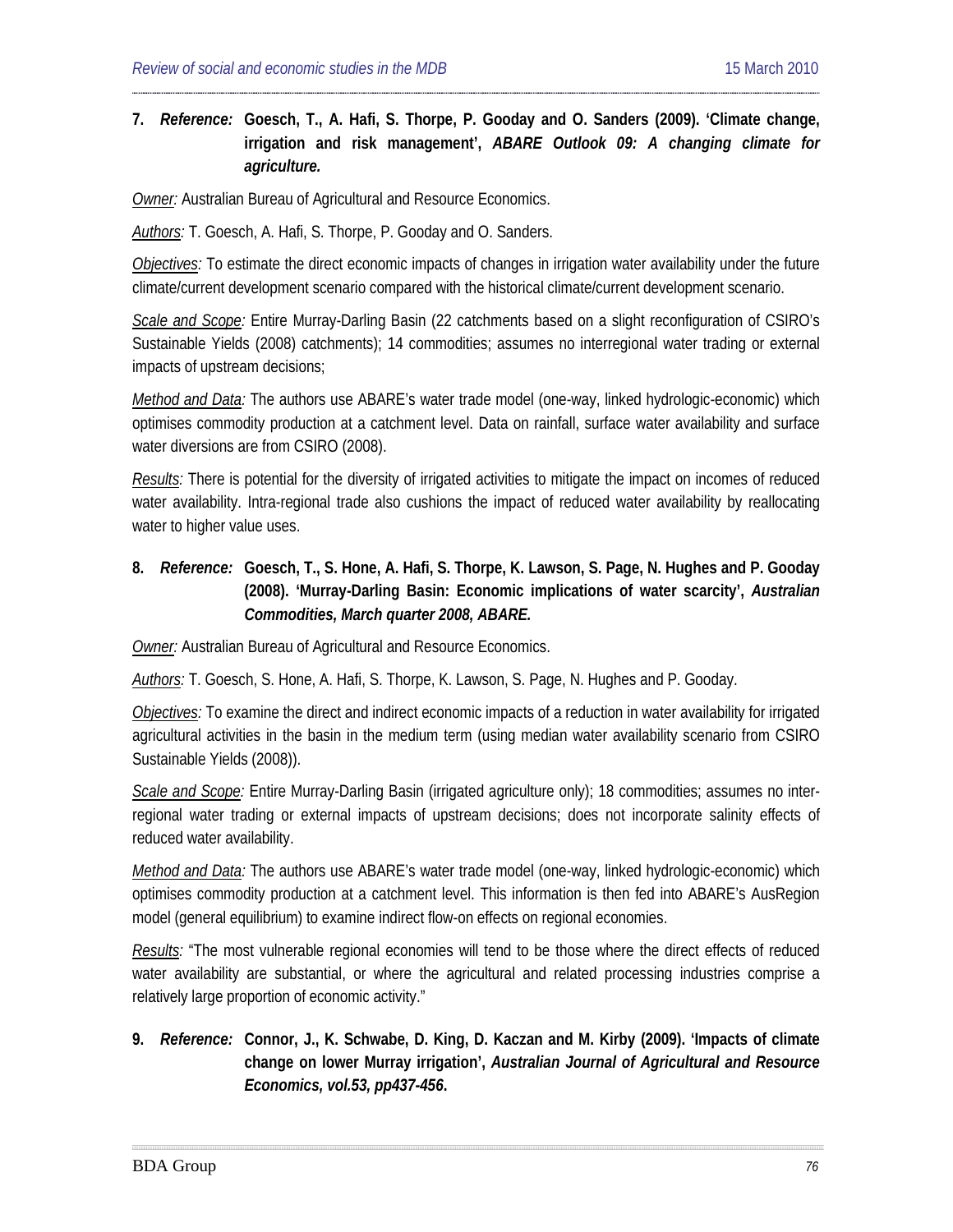*Owner:* CSIRO Flagship Program: Water for a Healthy Country, and Lower Murray Landscape Futures Program.

*Authors:* J. Connor, K. Schwabe, D. King, D. Kaczan and M. Kirby (CSIRO Water for a Healthy Country National Research Flagship, University of California, CSIRO Sustainable Ecosystems, CSIRO Land and Water).

*Objectives*: To evaluate irrigated agriculture sector responses and resultant economic impacts of climate change for a part of the Murray-Darling Basin in Australia.

*Scale and Scope:* Economic impacts of reduced irrigation water modelled for the Lower Murray Region only (although hydrological impact of climate change is modelled across the entire Murray-Darling Basin); 3 climate scenarios modelled (mild, moderate, severe); economic model accounts for a range of adaptive responses to reduced water availability (deficit irrigation, temporary fallow periods, reducing irrigation area, changing mix of crops).

*Method and Data:* A basin-wide water balance model is used to estimate changes in inflows to major dams in the entire Murray-Darling Basin under different climate change scenarios. A mathematical programming model is then used to estimate long run and short run adjustments in response to reduced irrigation water availability. Data on rainfall and runoff are from Pittock (2003) and Kirby et al. (2006). Water allocations are then modelled using MDBC's BigMod-MSM. Economic model for adaptive responses use data from, *inter alia*, Jayasuriya (2004) and Qureshi et al. (2007).

*Results:* "Relatively low-cost adaptation strategies are available for a moderate reduction in water availability and thus costs of such a reduction are likely to be relatively small. In more severe climate scenarios greater costs are estimated".

## **10.** *Reference:* **[Horridge,](#page-38-0) M., J. Madden and G. Wittwer (2005). 'The impact of the 2002-2003 drought on Australia',** *Journal of Policy Modelling vol.27 pp285-308***.**

*Owner:* Centre of Policy Studies, Monash University

*Authors:* M. Horridge, J. Madden and G. Wittwer

*Objectives:* To simulate the short run regional effects of the Australian drought in 2002-2003.

*Scale and Scope:* Australia wide (57 statistical regions); 144 sectors.

*Method and Data:* Authors use TERM (The Enormous Regional Model), a computable general equilibrium (CGE) model which treats each region as a separate economy. Data are drawn from various ABS publications.

*Results:* The effect of the drought varied widely between regions and in some cases was extreme. Despite the relatively small share of agriculture in Australian GDP, the drought reduces GDP by 1.6 per cent, contributes to a decline in unemployment and worsens the balance of trade.

**11.** *Reference:* **[Dixon,](#page-19-4) P., M.T. Rimmer and G. Wittwer (2009). 'Modelling the Australian Government's buyback scheme with a dynamic multi-regional CGE model',** *General Paper No.186***, April 2009,** *Centre of Policy Studies and the Impact Project, Monash University***.**

**Owner:** Centre of Policy Studies, Monash University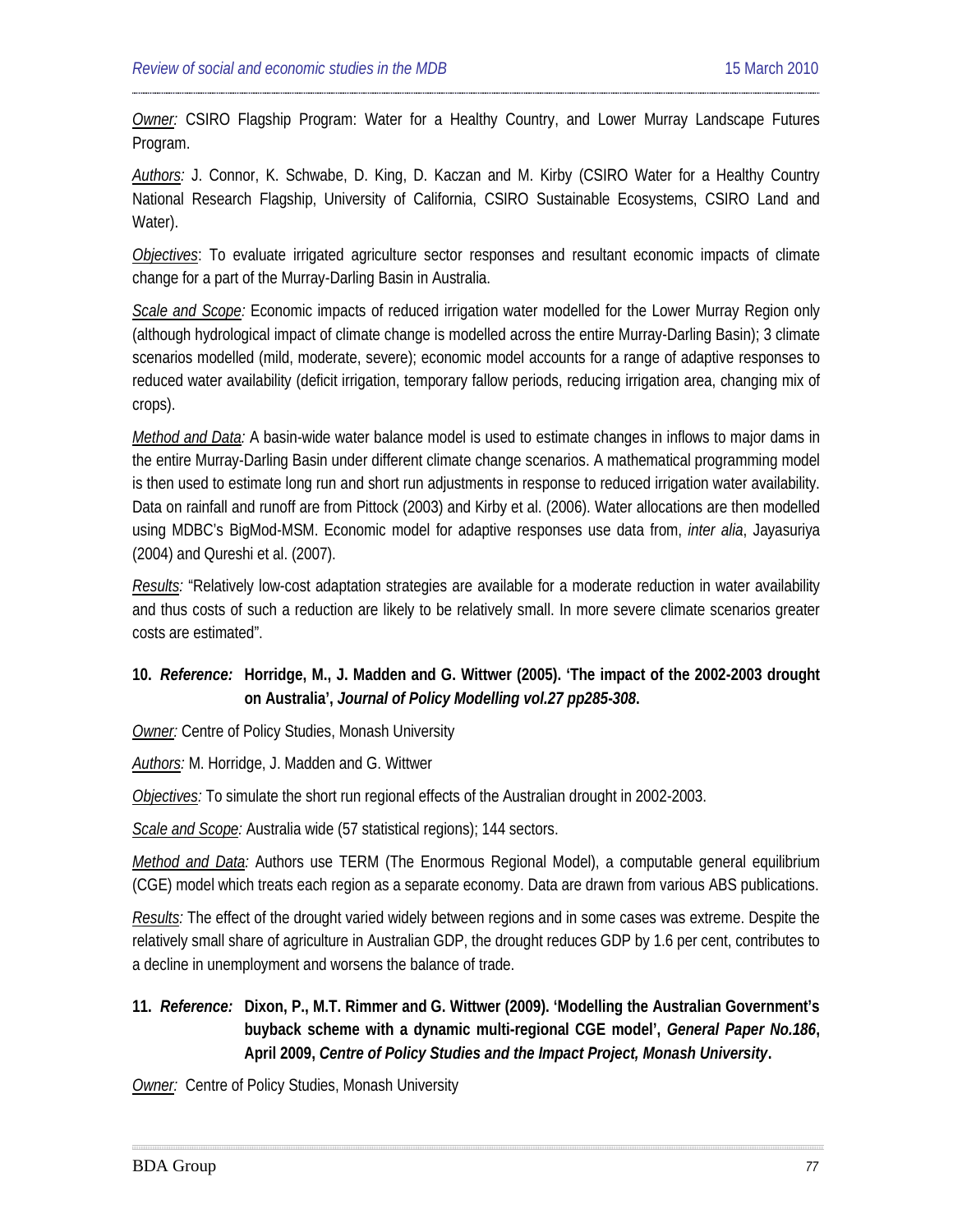#### *Authors:* P. Dixon, M.T. Rimmer and G. Wittwer

*Objectives:* To model the effects on regional economies of the Australian Government's environmental water acquisitions.

*Scale and Scope:* Southern Murray-Darling Basin (22 statistical regions); 28 commodities; 35 industries; includes water trading (with constraints) and technological investments.

*Method and Data:* Authors use TERM-H2O model (TERM adapted to include regional water accounts) to model the effects of government water acquisitions. Data are drawn from ABS publications (including water accounts).

*Results:* The impact of the buyback on regional economies is quite small. The buyback scheme provides a windfall gain for holders of water rights by raising the price of irrigation water. The scheme may provide a net benefit to irrigation regions while increasing environmental flows.

## **12.** *Reference:* **[Peterson,](#page-35-0) D., G. Dwyer, D. Appels and J. Fry (2004). 'Modelling water trade in the southern Murray-Darling Basin', Productivity Commission Staff Working Paper, Melbourne, November.**

**Owner:** Productivity Commission

*Authors:* D. Peterson, G. Dwyer, D. Appels and J.M. Fry

*Objectives:* To compare the effects of reductions in water availability of 10, 20 and 30 per cent across three trading scenarios (no trade, intra-regional trade only, both intra- and inter-regional trade).

*Scale and Scope:* Southern Murray-Darling Basin only (20 statistical regions); 48 sectors.

*Method and Data:* Authors use TERM-Water model (CGE, each region modelled as separate economy, includes representation of production and water use within irrigation sector, water is tradable, changing input and output mixes allowed) to compare the effects of reduced water availability across trading scenarios. Data are drawn from ABS publications (including water accounts).

*Results:* "The model estimates that moving from no trade to intra- and inter-regional trade together more than halves the impact of the reductions in water on the gross regional product (GRP) of the southern Murray-Darling Basin. Declines in output are also lower in most industries when intra- and inter-regional trades are allowed. A 20 per cent reduction in water availability has more than double the effect on GRP of a 10 per cent cut, while a 30 per cent cut has an almost fourfold effect".

### **13.** *Reference:* **D. [Peterson,](#page-19-5) G. Dwyer, D. Appels and J.M. Fry (2005). 'Water trade in the southern Murray-Darling Basin',** *Economic Record vol.81 no.255 pp115-127***.**

*Owner:* Productivity Commission

*Authors:* D. Peterson, G. Dwyer, D. Appels and J.M. Fry

*Objectives:* To examine the regional effects of expanding trade of irrigation water in the southern Murray– Darling Basin.

*Scale and Scope:* Southern Murray-Darling Basin only (20 statistical regions); 48 sectors;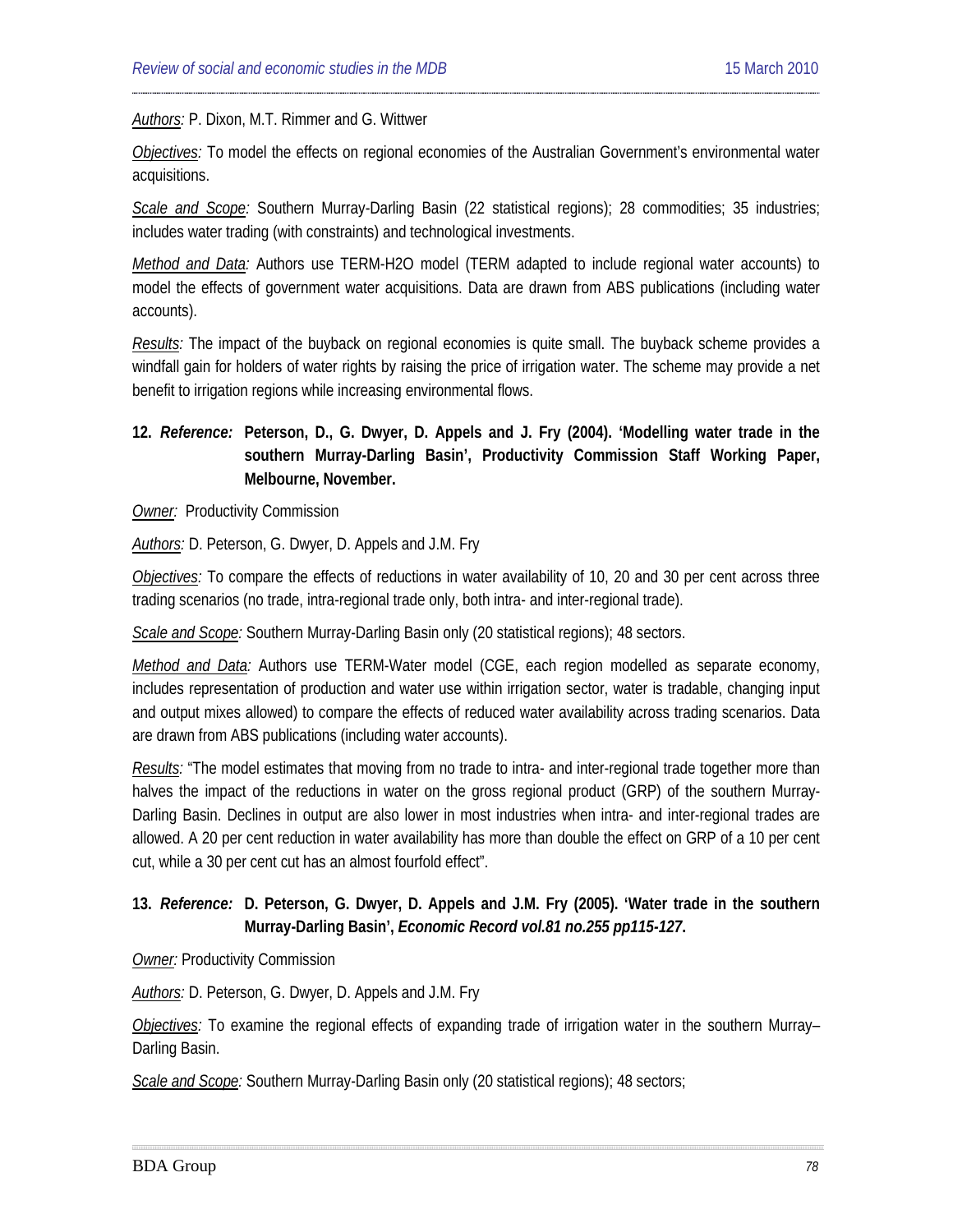*Method and Data:* Authors use TERM-Water (see \*11) to measure the magnitude and distribution of the effects of expanding water trade, as well as the impact on industries and regions as irrigation activities adjust. Data are drawn from ABS publications (including water accounts).

*Results:* "Water trading dampens the impact on gross regional product of water allocation cuts. The benefits of introducing trading within irrigation districts are greater than those of a further expansion of trade between regions".

## **14.** *Reference:* **Adams, P.D., M. Horridge, J. Madden and G. Wittwer (2002). 'Drought, regions and the Australian economy between 2001-02 and 2004-05',** *General Paper G-135, Monash University,* **December 2002.**

**Owner:** Centre of Policy Studies, Monash University.

*Authors:* P.D. Adams, M. Horridge, J. Madden and G. Wittwer

*Objectives:* To examine the prospects for the Australian economy between 2001-02 and 2004-05.

*Scale and Scope:* Australia wide (45 statistical regions); 38 industries.

*Method and Data:* Authors use the MONASH (macro level model) and TERM. Data used for TERM drawn from ABS agricultural output data.

*Results:* (Detailed simulations of regional effects of the drought are given).

**15.** *Reference:* **Quiggin, J., D. Adamson, P. Schrobback and S. Chambers (2008). '***Garnaut Climate Change Review***: The implications for irrigation in the Murray-Darling Basin', June 2008,** *prepared for the Garnaut Climate Change Review* **(2008).**

#### *Owner:* Australian Government

*Authors:* J. Quiggin, D. Adamson, P. Schrobback and S. Chambers (Risk and Sustainable Management Group, University of Queensland).

*Objectives:* To provide a consistent framework for analysing the responses of land and water use, and economic returns to agriculture, under a range of climate scenarios.

*Scale and Scope:* Irrigation in the Murray-Darling Basin (18 regions plus Adelaide); includes variables for severity of climate impacts, stabilisation levels of greenhouse gases, extent of adaptation to climate change.

*Method and Data:* Authors use a simulation model developed in Adamson et al. (2007), incorporating a statecontingent representation of uncertainty. Data calibrated to ABS agricultural production statistics (2001).

*Results:* "With the exception of one scenario, the changes in inflows observed as a result of climate change are well within the range of natural variation observed in the historical record. The Basin is already under considerable threat and with adverse climate change could deteriorate further. Care must be taken in interpreting this data due to the issues not included in the model".

**16.** *Reference:* **Hafi, A., S. Thorpe and A. Foster (2009). 'The impact of climate change on the irrigated agricultural industries in the Murray-Darling Basin', ABARE Conference Paper 09.3, February 2009,** *Australian Agricultural and Resource Economics Society***.**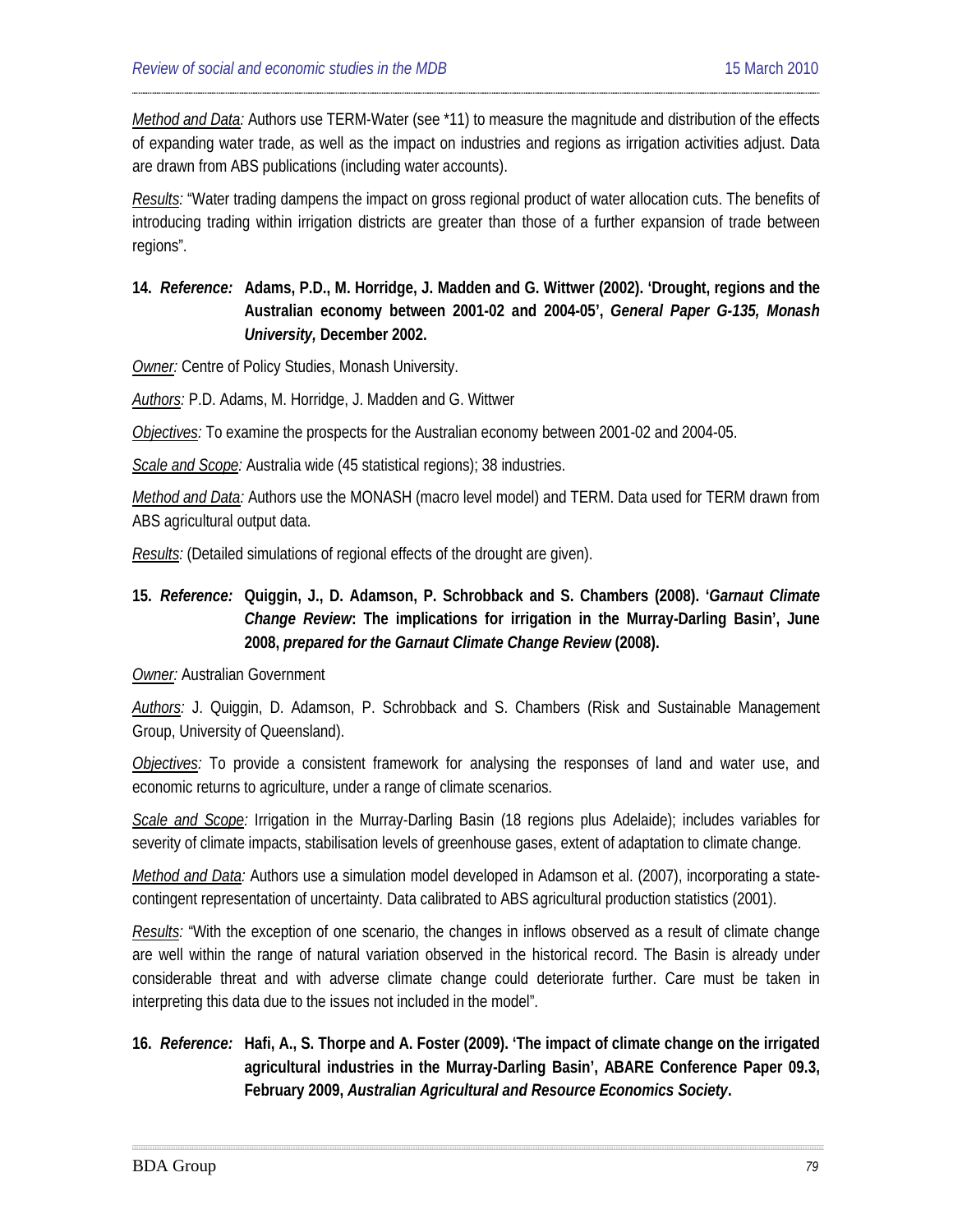**Owner:** Australian Bureau of Agricultural and Resource Economics

*Authors:* A. Hafi, S. Thorpe and A. Foster

*Objectives:* To model the effect of reduced water availability on irrigated agriculture in the Murray-Darling Basin.

*Scale and Scope:* Entire Murray-Darling Basin (22 regions based on CSIRO's (2008) regions); includes salinity externalities.

*Method and Data:* Authors use a comparative state partial equilibrium model (profit-optimising, one-way, linked hydrologic-economic, incorporates flexible production functions and institutional (trade restriction) configurations). Data are drawn from ABS agricultural censuses (2000-01 and 2005-06) and CSIRO sustainable yield reports, SILOS database.

*Results:* The results from a hypothetical reduction in water availability are consistent with economic theory and observed responses to changes in water availability. All industries responded to a hypothetical reduction in water availability, a result allowed for by flexible production technologies. It is likely that the crop yield response to irrigation water salinity will be as important to understand as the crop yield response to irrigation water, yet little information on this relationship is available at present.

**17.** *Reference:* **Mallawaarachchi, T., S. Hone, D. Adamson, A. Yainshet, M. Oliver, P. Kokic, J. Quiggin and P. Gooday (2008). 'Reduced water availability: Impact on agricultural activities and regional economies in the Murray-Darling Basin'. ABARE client report prepared for the MDBC.** 

#### *Owner:* MDBC

*Authors:* T. Mallawaarachchi, S. Hone, D. Adamson, A. Yainshet, M. Oliver, P. Kokic, J. Quiggin and P. Gooday (ABARE, Risk and Sustainable Management Group, University of Queensland).

*Objectives:* To gain a more comprehensive understanding of the potential economic impacts of six main risks to water resources identified.

*Scale and Scope:* Entire Murray-Darling Basin. 4 scenarios of reduced water availability; intra-regional (but not inter-regional) trade allowed; salinity impacts, conveyance losses and regional biophysical constraints included.

*Methods and Data:* Authors use a sequentially-solved set of three models (including direct and indirect economic impacts): RSMG, GRASP and AusRegion.

*Results:* "The modelling conducted in this report suggests that the economic impact of reduced water availability in the basin could be substantial. If water availability in the basin were to decline-irrigators would source additional water from the environment, subject to extraction policy. Thus, in all simulations, the proportional reduction in irrigation water usage is less than the proportional reduction in overall water availability. Furthermore, as the opportunity cost of water use increases, there are stronger incentives for irrigators to adopt more water efficient technologies or to shift to dryland farming. These adjustments could partially off-set the impact on farm profit.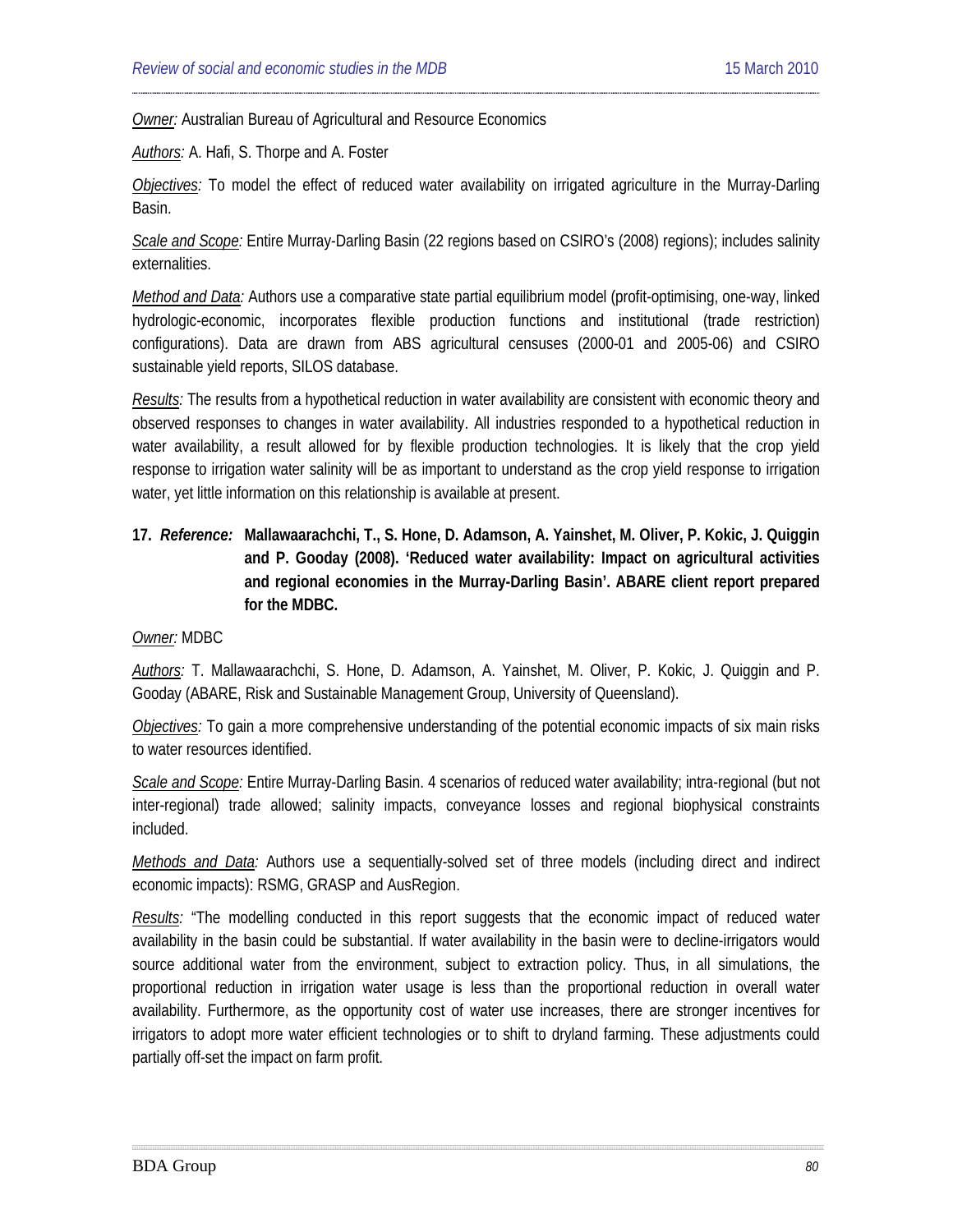When irrigation water availability in the basin declines by 30 per cent, farm profit from irrigated agriculture is estimated to fall by 25.6 per cent. The estimated impacts of reduced water availability tend to vary substantially across regions and southern regions are likely to be relatively more vulnerable. The total area of land used for irrigated cotton and rice-wheat production is estimated to fall more sharply than the area of land used for horticulture and dairy production under the reduced water availability scenarios. Actual changes will be influenced by costs and benefits of adaptation that will be determined by individual circumstances, market conditions and future government policy affecting irrigators and dryland farmers."

## **18.** *Reference:* **[Jayasuriya,](#page-36-0) R.T. (2004). 'Modelling the regional and farm-level economic impacts of environmental flows for regulated rivers in NSW, Australia',** *Agricultural Water Management vol.66 pp77-91***.**

#### *Owner:* NSW Agriculture

*Authors:* R.T. Jayasuriya

*Objectives:* To outline the different approaches taken by NSW Agriculture to quantify economic impacts on irrigators; to provide the results of case studies in two regulated river catchments heavily developed for irrigation.

*Scale and Scope:* NSW generally with case studies from the Murrumbidgee and Lachlan Catchments.

*Method and Data:* Author uses a combination of hydrologic and economic simulation modelling (linear programming), where impacts of environmental flows are determined relative to a base case of no environmental flows. Modelling system uses two-stage solution process whereby irrigators make decisions both before an irrigation season (on optimal levels and mixes of crops, pastures and livestock activities) and during it (tactical responses to rainfall scenarios). Hydrologic model is DLWC's Integrated Quality-Quantity Model

*Results:* "Both regional and farm-level modelling is important is assessing the impacts of water policies in large, regulated valleys. The re-allocation of water from agricultural to environment uses would have a larger net impact on farmers than on the regional economy. There are differences in terms of impacts between production zones (more active irrigation zones indicate higher impacts) as well as among individual representative farms (due to the diverse characteristics including the level of irrigation activity)."

**19***. Reference:* **Heaney, A., S. Thorpe, N. Klijn, S. Beare and S. Want (2004). 'Water charges and interregional trade in the southern Murray-Darling Basin', ABARE Conference Paper 04.14. Presented at the Establishing Australian Water Markets Symposium, Melbourne 9 August.**

*Owner:* ABARE

*Authors:* A. Heaney, S. Thorpe, N. Klijn, S. Beare and S. Want (ABARE).

*Objectives:* To indicate the effect of different water delivery charging regimes on the system-wide and regional impacts of trade.

*Scale and Scope:* Southern Murray-Darling Basin only (8 regions).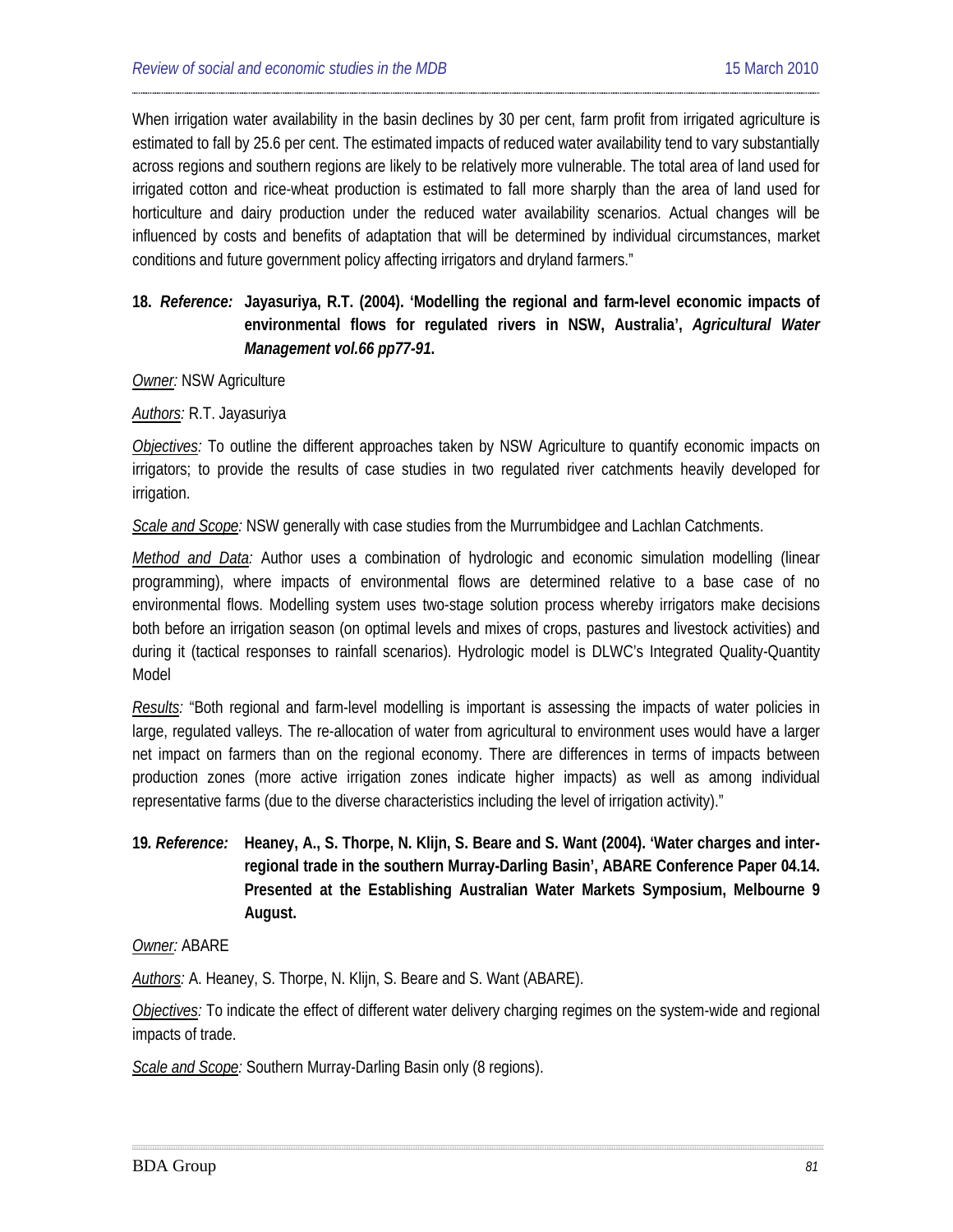*Methods and Data:* Authors use a simulation analysis (competitive partial equilibrium model) to indicate the effect of different charging regimes on the system-wide and regional impacts of trade in the southern Murray Darling Basin. Land values, water intensities and land use areas from ABARE's SALSA model.

*Results:* "The findings suggest that the removal of any impediments to trade will result in around 600 gigalitres of additional trade in permanent water entitlements, and an increase in net income of almost \$100 million in net present value terms. This reflects, in part, the large sunk investment in on- and off-farm infrastructure. As these assets reach the end of their economic life and environmental demands increase, so too will the value of trade. While changes in regional income as a result of inter-regional trade are small, importantly, the manner in which supply authorities recoup fixed costs from irrigators remaining in the system after trade has distributional effects on regional income and can distort trading patterns."

### **20.** *Reference:* **Chambers, A., J. Connor and D. King (2006). 'Modelling the cost of irrigator response to lower Murray River salinity'**

*Owner:*

*Authors:* A. Chambers, J. Connor and D. King (PIRSA, CSIRO).

*Objectives:* To report on an analysis of irrigator water demand and profit changes across varying annual water availability, crop water requirements and river salinity conditions.

*Scale and Scope:* South Australian lower Murray River.

*Methods and Data:* Authors use a non-linear mathematical program to model short-run irrigator responses to changes in agro-climatic variables (rainfall, salinity); includes temporary water prices

*Results:* "Results reported here would tend to suggest that the response to increasing salinity is to increase irrigation drainage leaching. Thus, the assumption implicit in the current MDBC net benefits formula used in assessing salinity-offset investments – that irrigators would simply accept yield losses – leads to overstatement of the benefits of actions to decrease salinity."

## **21.** *Reference:* **Lee, L., T. Ancev and W. Vervoort (2006). 'Weighing up the cost: Economic impact of water scarcity and environmental targets', Australian Agricultural and Resource Economics Society Conference Paper.**

*Owner:* University of Sydney

*Authors:* L. Lee, T. Ancev and W. Vervoort

*Objectives:* To determine the optimal allocation of water, irrigation system, source of water, and crop pattern, subject to various environmental and resource targets.

*Scale and Scope:* Mooki catchment, NSW, divided into 32 sub-basins; 7 activities (crops); water and deep drainage constraints considered.

*Methods and Data:* Integrated biophysical-economic model (one-way, profit maximisation at catchment scale) used to determine optimal water allocation. Data from Soil and Water Assessment Tool (SWAT) and agricultural management data (NSW Agriculture).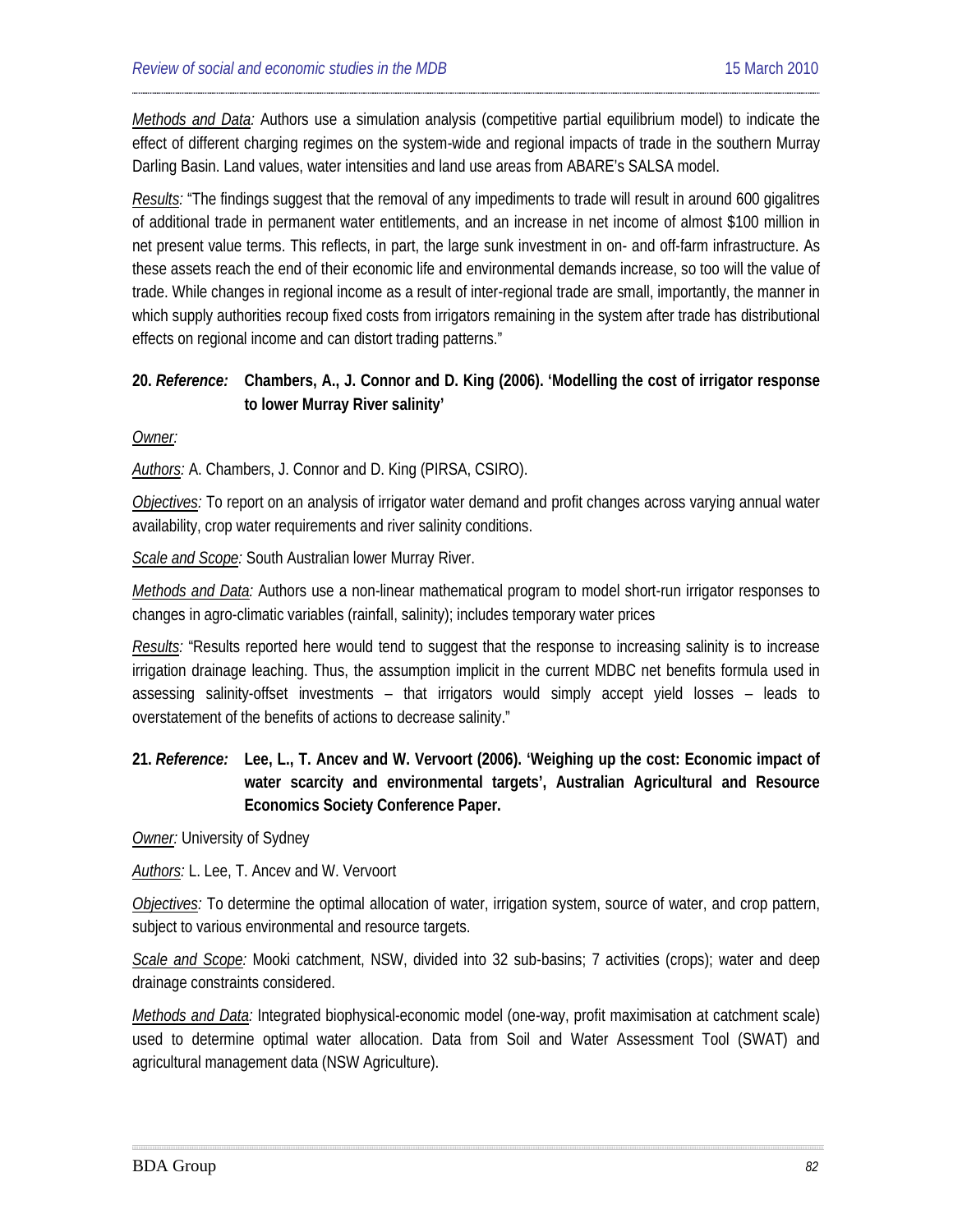*Results:* "When simultaneously setting deep drainage and water extraction rules, so long as basin water is not excessively binding, deep drainage constraints can be a cost-effective means of controlling salinity. However, if the water constraint is too tight then deep drainage targets becomes meaningless; if there is insufficient irrigation water to begin with, imposing deep drainage constraints would have no significant consequence on profit. Considering the value of water in trade, it appears that there is scope for water trading in unregulated systems."

## **22.** *Reference:* **Wittwer, G. (2006). 'Modelling future urban and rural water requirements in a CGE framework'. Paper presented at the 50th Annual Conference of the Australian Agricultural and Resource Economics Society, 8-10 February 2006, Sydney.**

#### **Owner:** Centre of Policy Studies, Monash University

#### *Authors:* G. Wittwer

*Objectives:* To model the impacts of water trading on the national and regional economies of Australia, taking account of estimated structural changes (*inter alia*, demand growth, technological change, water availability, water-efficiency changes) in the next few decades.

*Scale and Scope:* Regional economies of Australia. Considers structural changes as the first of multiple desirable extensions to TERM.

*Method and Data:* Author amends TERM model (multi-regional CGE, including water accounts linked to each economic activity) to consider a number of elements of structural adjustment over time

*Results:* General economic growth is likely to increase the share of water demanded by non-agricultural users at the expense of agriculture. The shadow price of water is estimated to rise with productivity growth in both agricultural and non-agricultural sectors, as well as reduced water availability. Productivity growth in agriculture will favour relatively less water-intensive users at the expense of more water-intensive users. Cotton and rice are therefore likely to be adversely affected, with water diverted to crops and livestock.

### **23.** *Reference:* **Goesch, T., A. Hafi, A. Heaney and S. Szakiel (2006). 'Exit fees and inter-regional trade', ABARE Research Report 06.5.**

*Owner:* ABARE

*Authors:* T. Goesch, A. Hafi, A. Heaney and S. Szakiel

*Objectives:* To consider the efficiency impacts of an 'ex post' imposition of exit fees on permanent out of scheme water trade.

*Scale and Scope:* Three irrigation regions; considers one water product (permanent entitlements); 3 scenarios (unrestricted trade, trade with equal exit fees by region, trade with differing exit fees by region).

*Methods and Data:* Authors use a (illustrative) modelling framework with emphasis on relative (rather than absolute) measures on losses imposed by exit fees.

*Results:* "The larger the exit fees as a proportion of the traded price of water, the larger would be the loss in economic gains until the point where water trade was no longer profitable. The distortionary effects of exit fees on trade would be greater as other impediments were removed, such as the 2–4 per cent quota on out of scheme trade. Unbundling water access rights from delivery access rights and attaching the access fee (either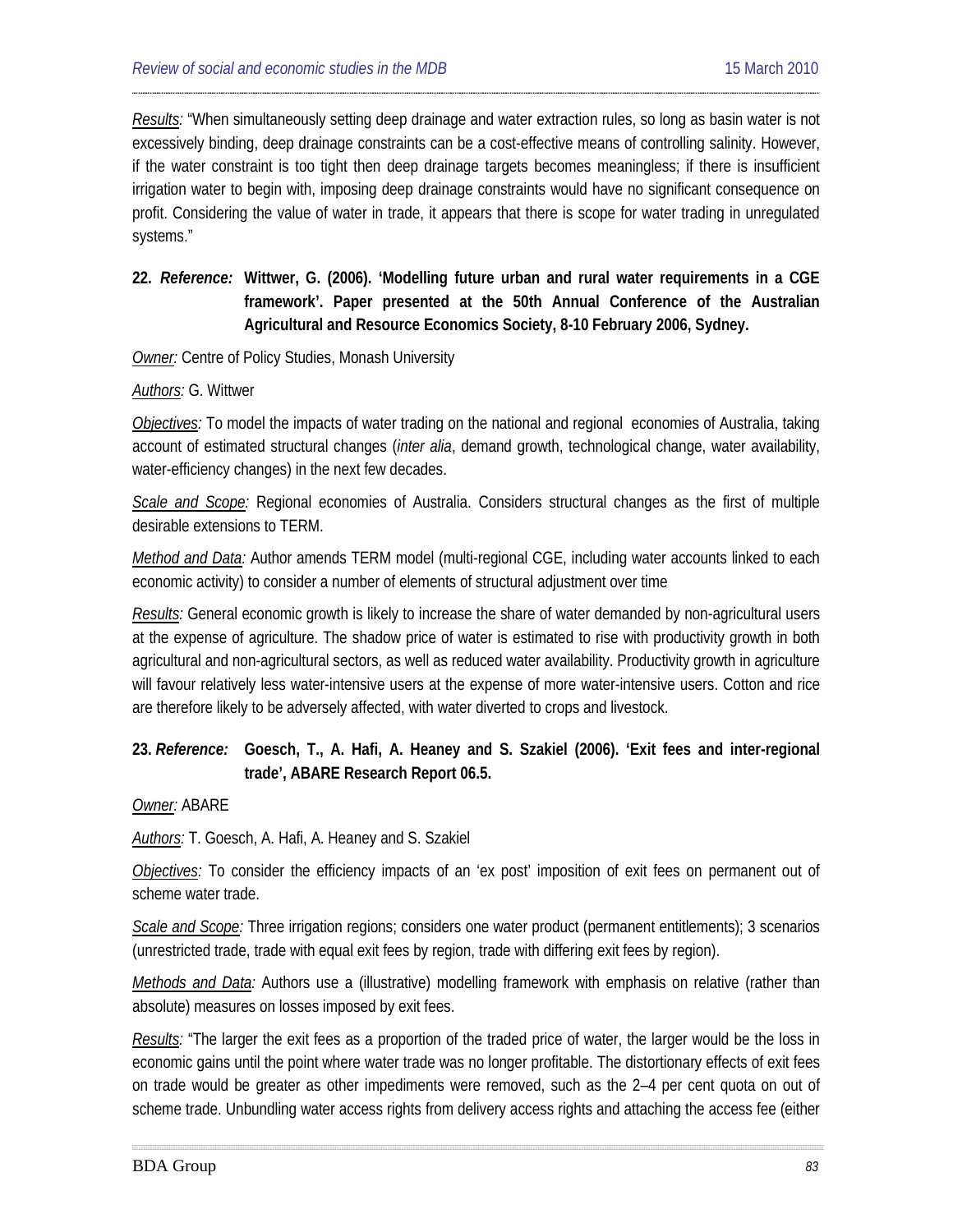annually or capitalised) to the delivery right would be a more efficient means of addressing the third party impacts of trade on delivery system costs. Exit fees would tend to concentrate any purchases of water entitlements for environmental purposes in regions with lower fixed infrastructure costs. This in turn would concentrate the flow-on effects of reduced water availability to specific regions."

### **24.** *Reference:* **[Hafi,](#page-21-0) A., N. Brownlowe and W. Walsh (2006). '***Groundwater and surface water use in the Dumaresq River Valley: A hydroeconomic model***', ABARE Research Report 06.17**

#### *Owner:* ABARE

*Authors:* A. Hafi, N. Brownlowe and W. Walsh

*Objectives:* To investigate the impact of an increase in demand for groundwater pumping on stream depletion.

*Scale and Scope:* Dumaresq River Valley, Border Rivers area of NSW and Queensland; 3 water trading scenarios considered.

*Methods and Data:* Authors use a hydro-economic model (profit maximising at sub-catchment level) with three linked components (economic, hydro-geological and institutional). Water availability predicted by MODFLOW. Data collected by an original survey of Dumaresq water users; crop data from NSW Agriculture.

*Results:* "The access to an alternative source of water supply in the form of groundwater would facilitate trade of surface water out of the valley as groundwater substitutes for surface water in irrigation. Consequently, a market for surface water downstream is expected to reduce surface water use and increase groundwater use in the valley. A market for surface water downstream creates new income opportunities for irrigators in the valley even though water trading could result in a reduction in net incomes generated from on-farm agricultural activities. Income earned from selling water is expected to more than offset any reduction in farm profits."

## **25.** *Reference:* **[Hafi,](#page-21-1) A. and T. Goesch (2006). 'Groundwater extraction: Economic impacts of stream flow depletion in the Murray-Darling Basin', ABARE Research Report 06.18.**

*Owner:* ABARE

*Authors:* A. Hafi and T. Goesch

*Objectives:* To investigate the economic impact of stream flow depletion from groundwater use in physically connected water systems.

*Scale and Scope:* Two case study areas (Dumaresq River Valley, Murrumbidgee Valley); two scenarios (low and high shared water use by upstream users); two groups of users (upstream: conjunctive, and downstream: surface water only).

*Methods and Data:* Authors use different nonlinear profit maximisation models for each region considered. Data on demand parameters for water derived from regional agricultural production functions, water demand elasticities drawn from ABARE's Murrumbidgee River Options Model (MROM).

*Results:* "The results for these two case studies indicate minimal efficiency losses in the absence of institutional arrangements that deal with the double allocation of shared water, although this may not be the case for other connected systems. Moreover, the results of these analyses do not take into account the cost of reduced reliability for surface water users, or the potential for the double allocation of shared water to impose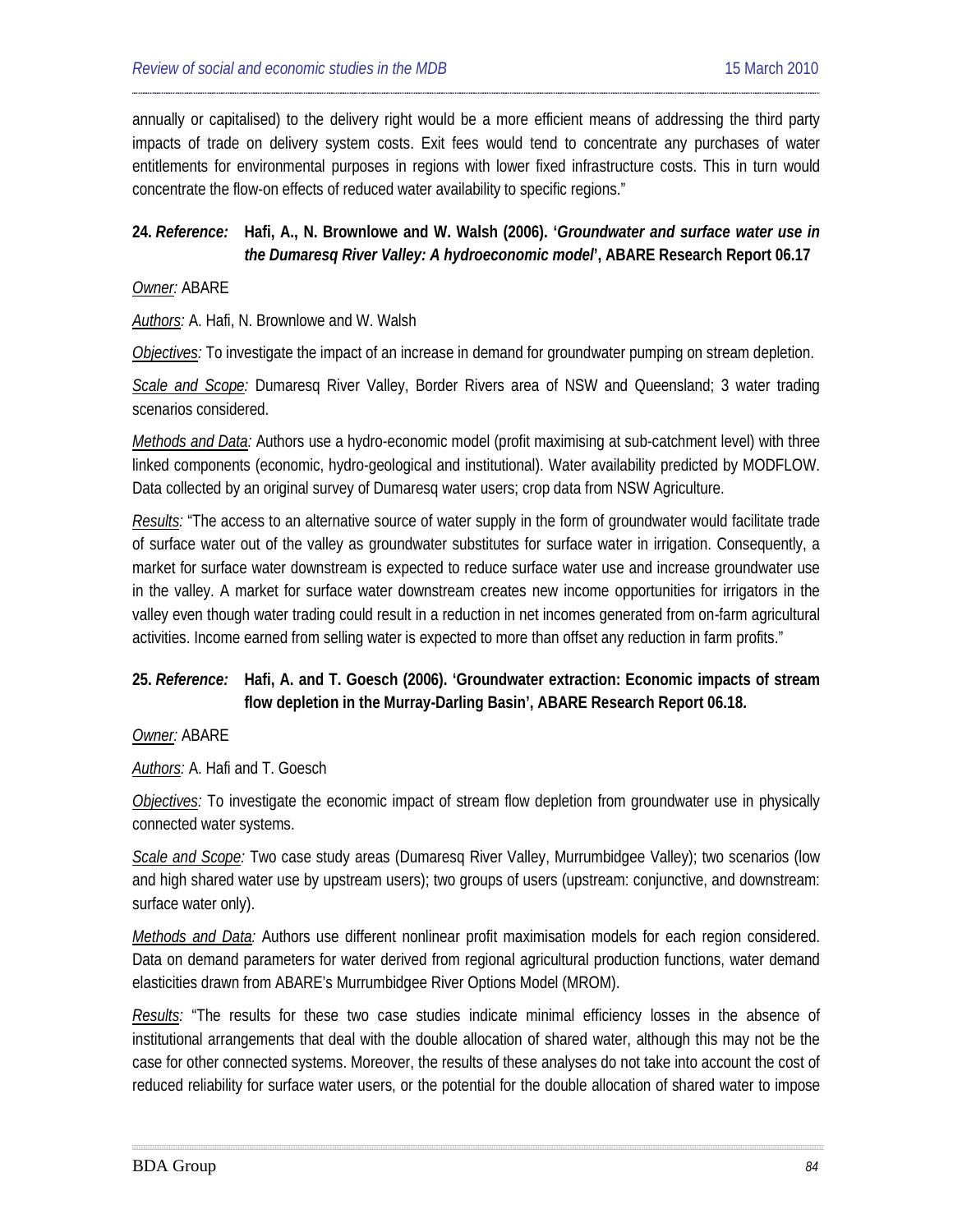costs on the environment. More research is needed in connected water systems to correctly identify the shared water component.

Where policy makers have a good understanding of the groundwater system and groundwater/surface water connectivity, the preferred option may be to allocate property rights to the consumptive component of shared water and allow trade in these rights once the overallocation issue has been resolved. The success of any management regime will, however, be highly dependent on being able to monitor groundwater irrigators' use of shared water, and enforcing any restrictions on their access to this water."

## **26.** *Reference:* **[Eigenraam,](#page-18-0) M., J. Crean, R. Wimalasuriya and R. Jayasuriya (2003). 'Economic analysis of environmental flow scenarios in the Murray River System'**

#### *Owner:* MDBC

*Authors:* M. Eigenraam, J. Crean, R. Wimalasuriya and R. Jayasuriya (Vic DPI and NSW Agriculture).

*Objectives:* To undertake a preliminary assessment of two mechanisms for water recovery (a Cap reduction and a market-based approach).

*Scale and Scope:* Major irrigation areas in NSW, Victoria and South Australia; assumes no restrictions on water trading, does not consider structural adjustment costs (ie. investigates short term response only).

*Methods and Data:* Authors use the Water Policy Model (spatially connected optimisation model incorporating regional irrigation demand functions), and the TERM model to investigate regional impacts.

*Results:* "There are significant costs to the agricultural sector (\$55 million to \$155 million depending on the scenario) from a reduction in the Cap. The costs highlight the importance of microeconomic reform in the area of water trade to minimise the economic impact of any proposed changes in water supply for environmental purposes. Undertaking economic analyses on a regional basis tends to hide the distributional aspects of reform. Such distributional information is important in the identification of particular groups which may be more adversely affected by the establishment of environmental flows."

## **27.** *Reference:* **[\[ref.18\],](#page-19-6)** Jones**, R., J. Crean, P. Aluwihare and R. Letcher (2007). 'Economic costs of environmental flows in an unregulated system',** *Australian Journal of Agriculture and Resource Economics, vol. 51 pp305-321.*

**Owner: NSW Department of Primary Industries** 

*Authors:* R. Jones, J. Crean, P. Aluwihare and R. Letcher

*Objectives:* To assess the economic costs to irrigated agriculture of environmental flows in an unregulated river system in the Namoi River Valley, NSW.

*Scale and Scope:* Namoi River Valley, NSW; considers base case scenario and introduction of new Water Sharing Plan (WSP).

*Method and Data:* Authors develop a stochastic dynamic programming model that interacts with a catchment hydrology model and models of on farm storage dynamics, irrigation scheduling and crop response to soil moisture deficits. Integrated Quantity-Quality Model used to estimate hydrology data.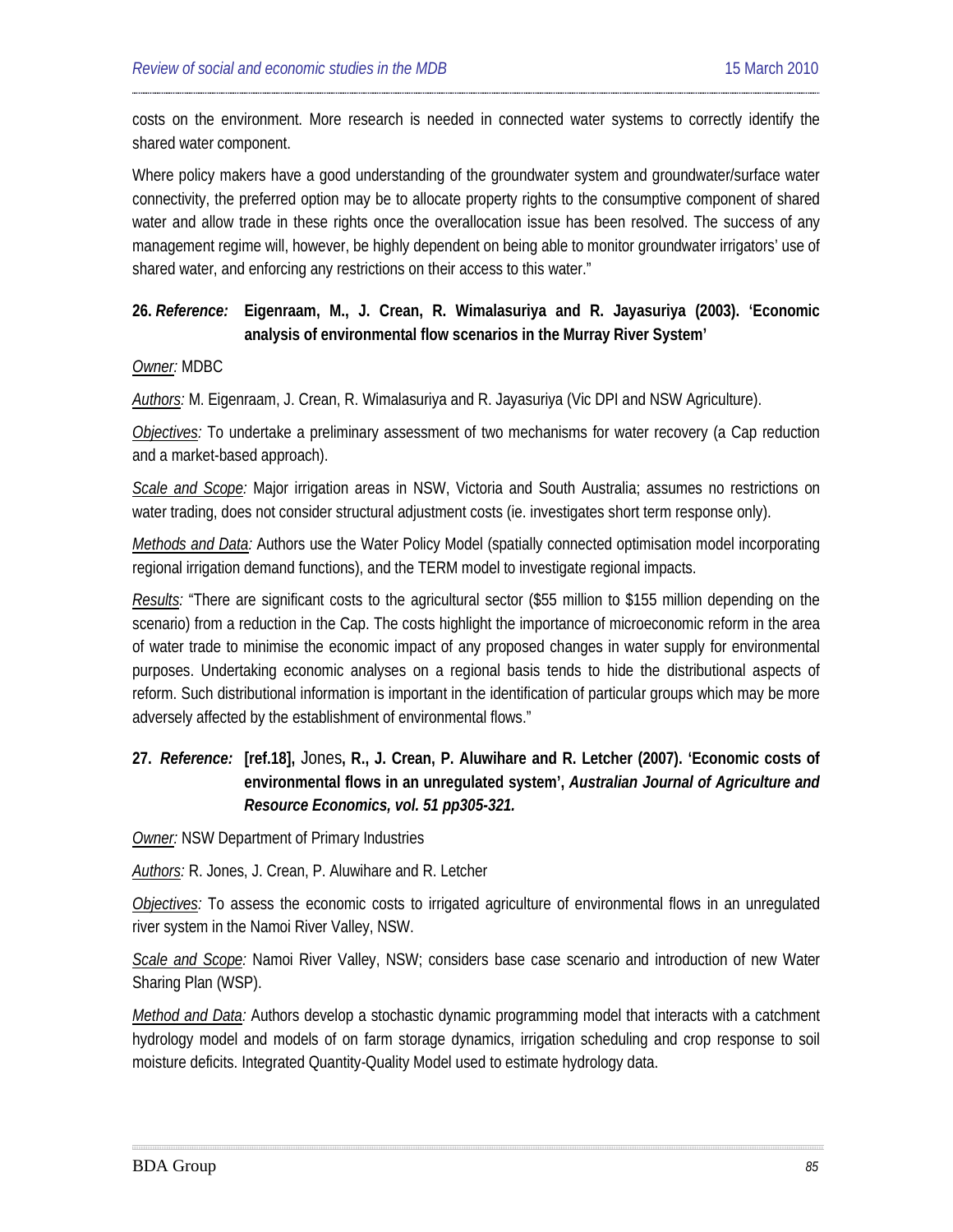*Results:* "Introduction of the WSP would have a negligible impact upon agricultural returns at the catchment level, particularly when compared to other sources of income variability such as crop prices. The economic costs (in percentage terms) are considerably less than the reduction in water availability. There were only small differences in the optimal investment decisions between the base case and the WSP case."

## **28***. Reference:* **Connor, J., M. Kirby, K. Schwabe, A. Lukasiewicz and D. Kaczan (2007). 'Estimating**  impacts of climate change on Lower Murray irrigation'. Paper presented to the 52<sup>th</sup> **Annual Conference of the Australian Agricultural and Resource Economics Society.**

*Owner: CSIRO*

*Authors: J. Connor, M. Kirby, K. Schwabe, A. Lukasiewicz and D. Kaczan*

*Objectives: To evaluate the irrigated agriculture sector response and resultant economic impacts of climate change using a water balance model.*

*Scale and Scope: Lower Murray main stem only (below Swan Hill in Victoria and in South Australia); variety of adaptive responses permissible (deficit irrigation, temporary fallowing, permanently reducing irrigation area, changing crop mixes); 4 water availability scenarios.*

*Methods and Data: Authors use a two-stage mathematical programming model (profit maximising) which estimates short and long-run adjustments. Estimates of the impacts of climate change on water availability provided by MDBC's BIGMOD MSN.*

*Results: "The results suggest that relatively low cost adaptation strategies are available for moderate reduction in water availability and thus costs of such reduction are likely to be relatively small. In more severe climate change scenarios greater costs are estimated, adaptations predicted include a reduction in total area irrigated, investments in efficient irrigation, and a shift away from perennial to annual crops as the latter can be managed more profitably when water allocations in some years are very low."*

## **29.** *Reference:* **Adamson, D., J. Quiggin and T. Mallawaarachchi (2005). 'Modelling basin-level allocation of water in the Murray-Darling Basin in a world of uncertainty',** *Australian Agricultural and Resource Economics Society***.**

*Owner:* University of Queensland

*Authors:* D. Adamson, J. Quiggin and T. Mallawaarachchi

*Objectives:* To use and compare GAMS and Excel-based modelling approaches to ask where water should be allocated, amongst what commodities and how this will affect both the quantity and quality of water along the Murray-Darling River system; to incorporate a state-contingent representation of uncertainty.

*Scale and Scope:* Murray-Darling Basin; emphasis on incorporating uncertainty.

*Method and Data:* Authors use an extension and generalisation of the model presented by Quiggin (1988, 1991) with a more detailed representation of the river system and a larger set of commodities. The intention of using this model is provide insights into behavioural responses to changes in policy and climate, rather than forecasting per se.

*Results:* With simulated reductions in water availability, reductions in water use and regional value added also reduced (the former by more than the latter). With a reduced availability of water, land use switches over to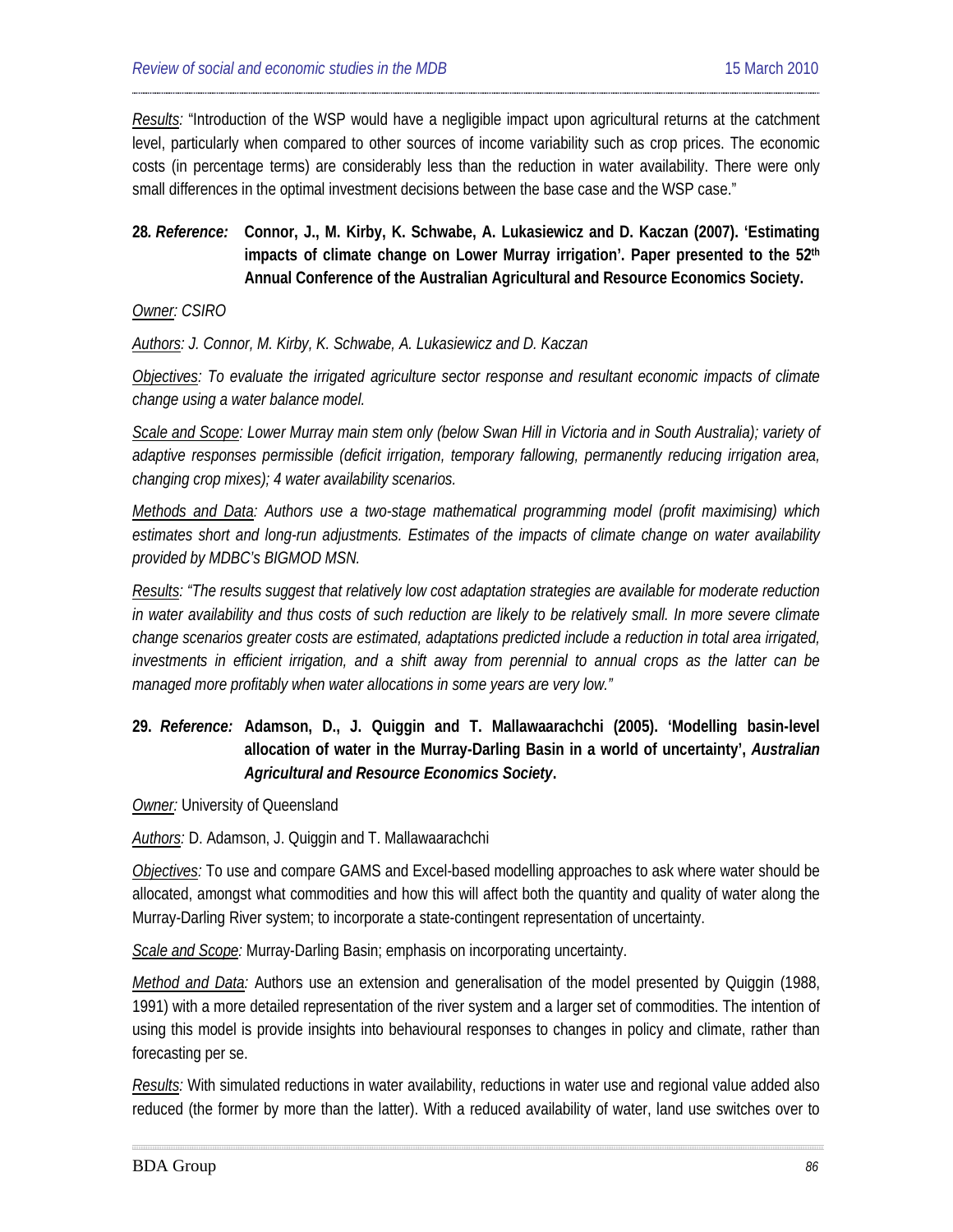more water efficient and high value activities. In simulations that include dryland activity, for some regions reduced water supplies could increase the gross value of production. This is due to both increases in the area under dryland activity and the increasing feasibility of low water-use technologies,

**30.** *Reference:* **[Aluwihare,](#page-19-7) P., R. Jones and R. Letcher (2005). 'The farm level impacts of Water Sharing Plans in the Namoi Valley: A stochastic dynamic programming analysis'. Paper presented to the 49th Annual Conference of the Australian Agricultural and Resource Economics Society.**

*Owner:*

*Authors:* P. Aluwihare, R. Jones and R. Letcher (DPI NSW, Australian National University).

*Objectives:* To present a bio-economic modelling framework to assess the farm-level impacts of different water sharing plans in a sub-catchment of the Namoi Valley.

*Scale and Scope:* Mooki sub-catchment, Namoi Valley (northern NSW); 4 water-sharing scenarios (including 3 proposed by Namoi Unregulated River Management Committee).

*Methods and Data:* Authors use a bio-economic modelling framework based on stochastic dynamic programming linked to hydrological and biophysical models. Data used for representative farm derived from irrigation surveys and advice from local (Mooki) irrigators.

*Results:* "The opportunity costs of changed water sharing plans are relatively small in the Mooki. The relatively low impact of the water sharing plan rules can be attributed to the assumed availability of groundwater to most farms in the Mooki. However, any reduction to groundwater entitlements as part of the water reform policy agenda would likely have greater economic impacts."

## **31.** *Reference:* **Coram, A. (2006). 'The optimal allocation of water along a system of rivers: A continuous model with sequential bidding',** *Australian Journal of Agricultural and Resource Economics, vol.50 pp313-326***.\***

*Owner:* University of Western Australia

*Authors:* A. Coram

*Objectives:* To use a control theory approach to analyse the collectively optimal rate of extraction along a river system.

*Scale and Scope:* Generalised theoretical discussion of a river system.

*Methods and Data:* Author considers a sequential bidding mechanism for both a discrete and continuous river system.

*Results:* "The use of a continuous flow approach to an entire river system also revealed some interesting features of the optimisation problem. Perhaps the most important of these was that this problem may not have a solution if a value is placed on water at more than one terminal point. It was also shown that auctions cannot give the optimal allocation of water.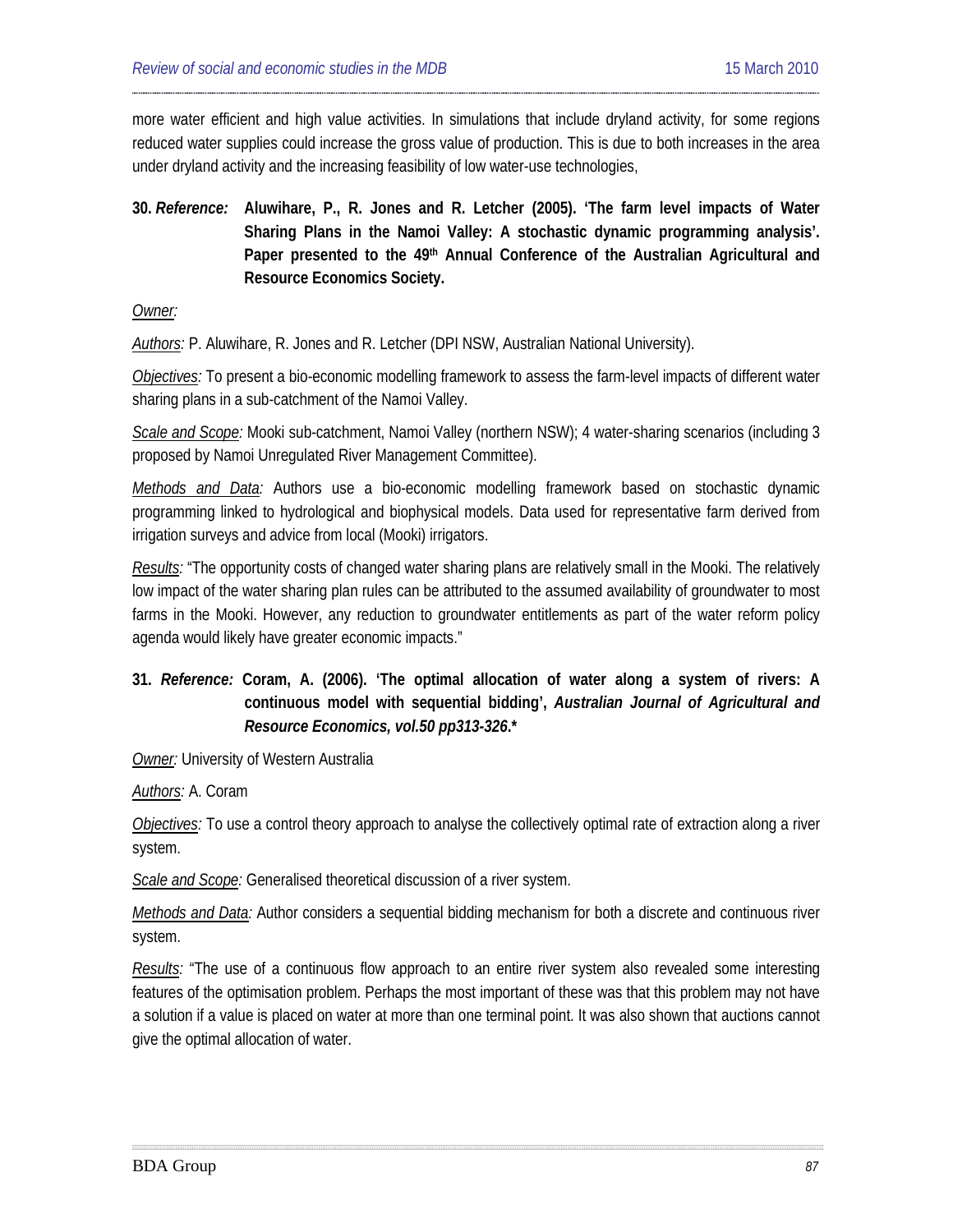The analysis in this paper has been extended in Coram, A. and Noakes, L. (2009), The optimal extraction of water along an arbitrarily configured river system, *Australian Journal of Agricultural and Resource Economics, vol.53 pp251 - 264.*

*Abstract:* "The fundamental problem for any scheme of water management that tries to maximise welfare across a river system is that of determining the optimal allocation at every point. The problem cannot, in general, be avoided by trading water rights because the price will not account for the effect of extraction at any point on all other points. This article interprets the problem in terms of the indeterminacy that results from missing information on the value of water at internal junctions between rivers. It is then solved in an optimal control theory framework."

**32.** *Reference:* **Dwyer, G., P. Loke, D. Appels, S. Stone and D. Peterson (2005). 'Integrating rural and urban water markets in south east Australia: A preliminary analysis'. Paper presented to the OECD workshop on Agriculture and Water: Sustainability, Markets and Policies, Adelaide 14-18 November.**

#### **Owner: Productivity Commission**

*Authors:* G. Dwyer, P. Loke, D. Appels, S. Stone and D. Peterson

*Objectives:* To undertake a preliminary analysis (using the TERM model) of the effects of expanding the trade of water in south east Australia to include both irrigators and urban users.

*Scale and Scope:* Focus on urban centres of Adelaide, Canberra and Melbourne, and the major irrigation districts in the southern Murray-Darling Basin; 35 water user groups (including households), 18 regions; 4 water trading scenarios.

*Methods and Data:* Authors use a regional general equilibrium model of the Australian economy (TERM-Water). Data on industry and regional water use from ABS water accounts.

*Results:* "Losses from a hypothetical reduction in water availability to gross regional product and household demand are reduced when water trade is allowed. The extent to which these losses are reduced depends on the extent to which trade is allowed and the differing water uses in each trading region. The results of this preliminary modelling show that net gains are greatest, and the costs to industries and regions are generally more dissipated, when trade is unconstrained. When regions with relatively low levels of water consumption (such as Adelaide and Canberra) face shortfalls in water availability and trade with regions that use large volumes of water (such as irrigators in the southern Murray-Darling Basin), they have little effect on traded prices and quantities."

### **33.** *Reference:* **Qureshi, M., K. Schwabe, J. Connor and M. Kirby (forthcoming). 'Environmental water incentive policy and return flows', Water Resources Research.**

*Owner:* CSIRO

*Authors:* M. E. Qureshi, K. Schwabe, J. Connor and M. Kirby

*Objectives:* To provide an empirical comparison of two incentive policies to acquire water for environmental flows for a part of the Murray-Darling Basin (paying irrigators and water delivery firms to make capital and management investments; buying water from irrigators on the active MDB water market).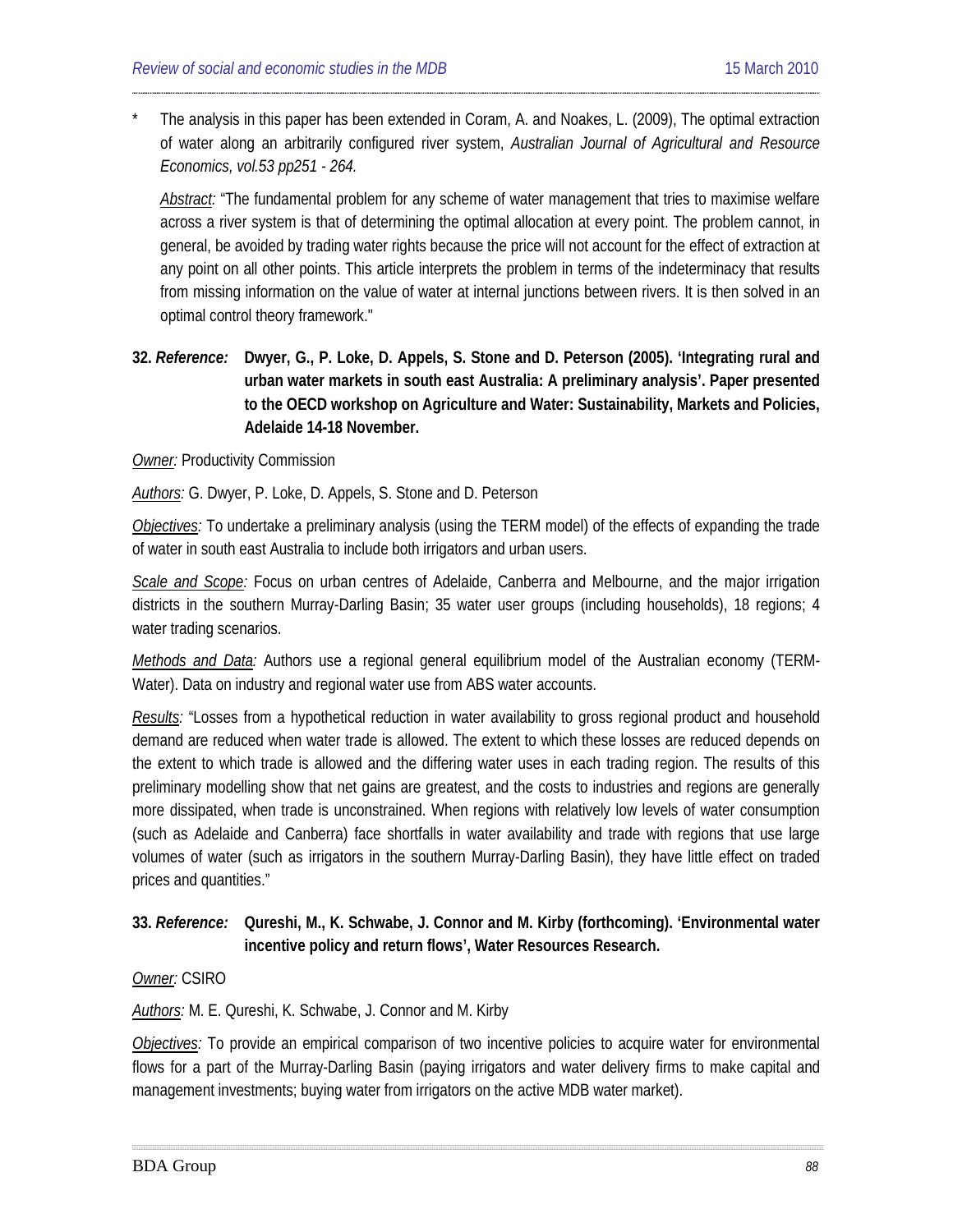*Scale and Scope:* Murrumbidgee catchment.

*Methods and Data:* Mathematical programming model (catchment basis, profit-maximising, solved with and without restrictions on water saving activities, five states of nature). Data for on-farm and off-farm drawn from existing data and discussions with irrigation scientists, crop water use and yield response from Bryan and Marvanek (2004).

*Results:* "The two scenarios are similar in their ability to generate the first 50 GL of water savings, but further savings under the efficiency improvement scheme are limited and quite expensive relative to the market scheme. The first option results in relatively larger reduction in return flows, while the latter option tends to induce significant irrigated land retirement with relatively large reductions in consumptive use and small reductions in return flow."

## **34.** *Reference:* **Griffith, M., Codner, G., Weinmann, E. and Schreider, S. (2009). 'Modelling hydroclimatic uncertainty and short-run irrigator decision making',** *Australian Journal of Agricultural and Resource Economics, vol.53 pp565-584***.**

*Owner:* Monash University

*Authors:* Griffith, M., Codner, G., Weinmann, E. and Schreider, S.

*Objectives:* Explores the impact of seasonal hydroclimatic uncertainty on irrigator decision making and temporary water markets.

*Scale and Scope:* Goulburn irrigation system comprising the Goulburn, Campaspe and Loddon.

*Methods and Data:* States of nature are based on hydroclimatic data taken from model runs of PRIDE (Program for Regional Irrigation Demand Estimation) and GSM (Goulburn Simulation Model - a linear programming model of water allocation). A discrete stochastic programming model is used to choose optimal crop areas to irrigate where uncertain variables are characterised into discrete states of nature.

*Results:* "The estimated costs of hydrocliamtic uncertainty in the Goulburn system are uniformly low for horticulture, but range between 5-7% for dairy, and between 1-9% for mixed farming, equivalent to between \$1-4 million per annum.

"The results of this study .. indicate that .. water allocation studies with models that do not account for this uncertainty may produce significantly biased results and conclusions (for example, they may overstate the benefits of a policy change because they assume water will be allocated efficiently)."

**35.** *Reference:* **CRC for Catchment Hydrology (1999-2006). Led by G. Codner (Monash University) 'Sustainable Water Allocation. Project 3.1: Integration of Water Balance, Climate and Economic Model (unpublished/under development) '**

Copy not readily available

**36.** *Reference:* **Grffith University and the National Water Commission (led by P. Tan) 'The Water Planning Tool (unpublished/under development) '**

Copy not readily available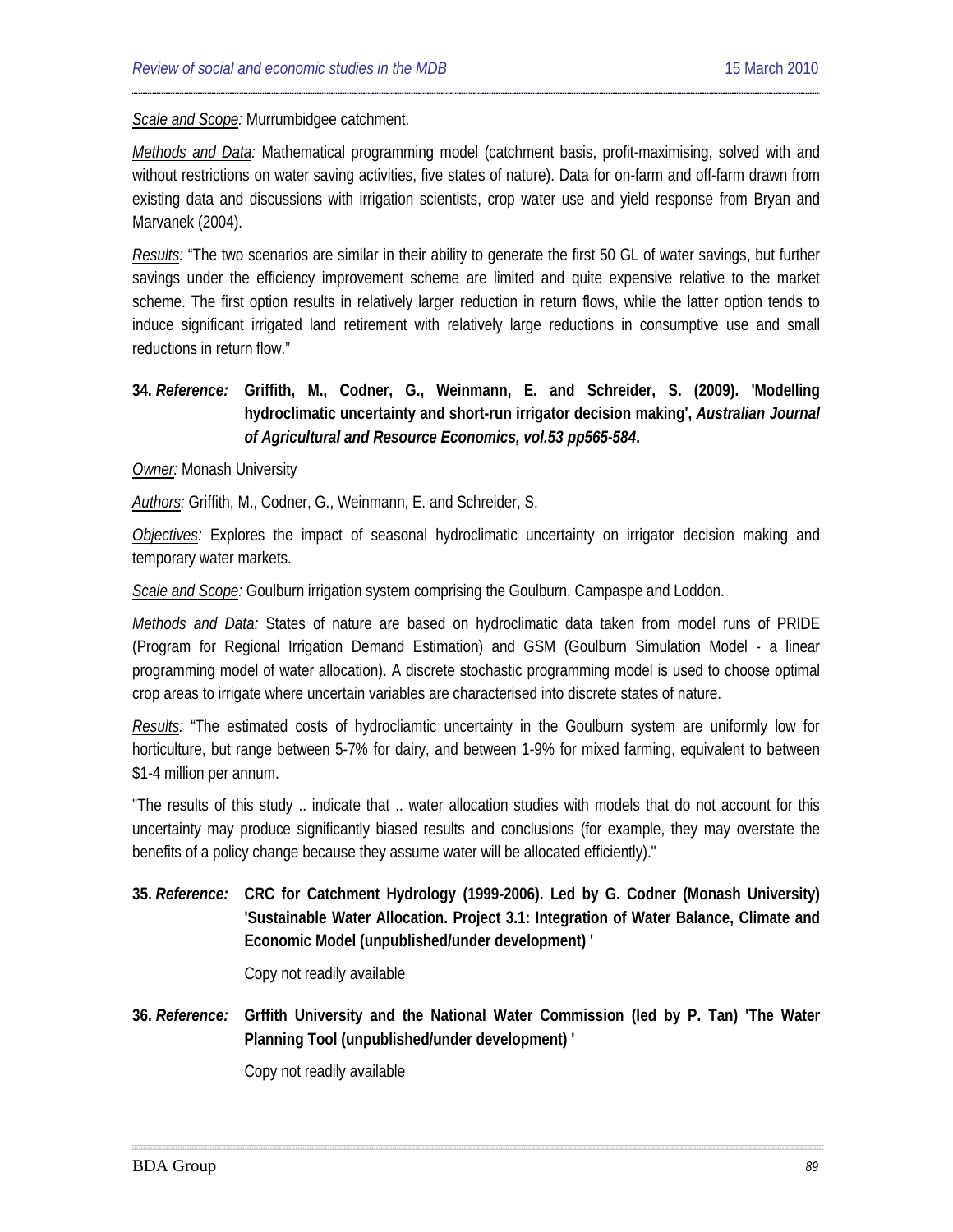## **37.** *Reference:* **Access Economics (2009). 'Broad interim assessment of the socio-economic impact of water recovery in the Living Murray', report prepared for the Murray-Darling Basin Authority, May 2009.**

*Owner:* Murray-Darling Basin Authority.

*Authors:* Access Economics in association with Hyder Consulting.

*Objectives:* To provide a framework for assessing the socio-economic impacts of water recovery in the Living Murray Initiative.

*Scale and Scope:* Living Murray environmental water purchases only (in Murray Basin); framework includes quantitative assessment of cost effectiveness of the Living Murray program, quantitative and qualitative evaluation of economic impacts of the program, and qualitative social impact assessment of the program.

*Method and Data:* Desktop studies and development of a framework conducted with reference to some existing publications on economic and social impacts of water trading. Authors also use MSM-BIGMOD (MDBA) for modeling purposes.

*Results:* "The social impact of the Living Murray varies greatly across the projects. All water recovery measures cause some social impact. The majority of identified social impacts associated with water recovery measures are likely to be short term as communities are constantly adapting to change. The cost effectiveness of water recovery measures declines as the volume of water to be recovered increases."

### **38.** *Reference:* **[Frontier](#page-20-0) Economics (2007). 'The economic and social impacts of water trading: Case studies in the Victorian Murray Valley',** *report for the RIRDC, NWC and MDBC*

*Owner:* Rural Industries Research and Development Corporation, National Water Commission and the Murray-Darling Basin Commission.

*Authors:* Frontier Economics in association with Tim Cummins and Associates, Dr Alistair Watson, and Dr Elaine Barclay and Dr Ian Reeve of the Institute for Rural Futures (University of New England).

*Objectives:* "To quantify and report on the actual impacts of water trading on individual water entitlement holders, industries and communities in the Murray Valley, in order to test the assumed benefits and perceived concerns arising from the trade."

*Scale and Scope:* Victorian Murray Valley only; changes that can be attributed to water trading only;

*Method and Data:* Descriptive.

## **39.** *Reference***: [Singh,](#page-19-8) I., N. Flavel and M. Bari (2009). 'Coopers Creek water sharing plan: Socioeconomic impact assessment of changes to the flow rules'. NSW Department of Water and Energy, Sydney**

**Owner: NSW Department of Water and Energy.** 

*Authors*: I. Singh, N. Flavel and M. Bari (NSW Department of Water and Energy).

*Objectives*: To provide socio-economic impacts of recommended changes to the flow rules for the Coopers Creek Water Sharing Plan.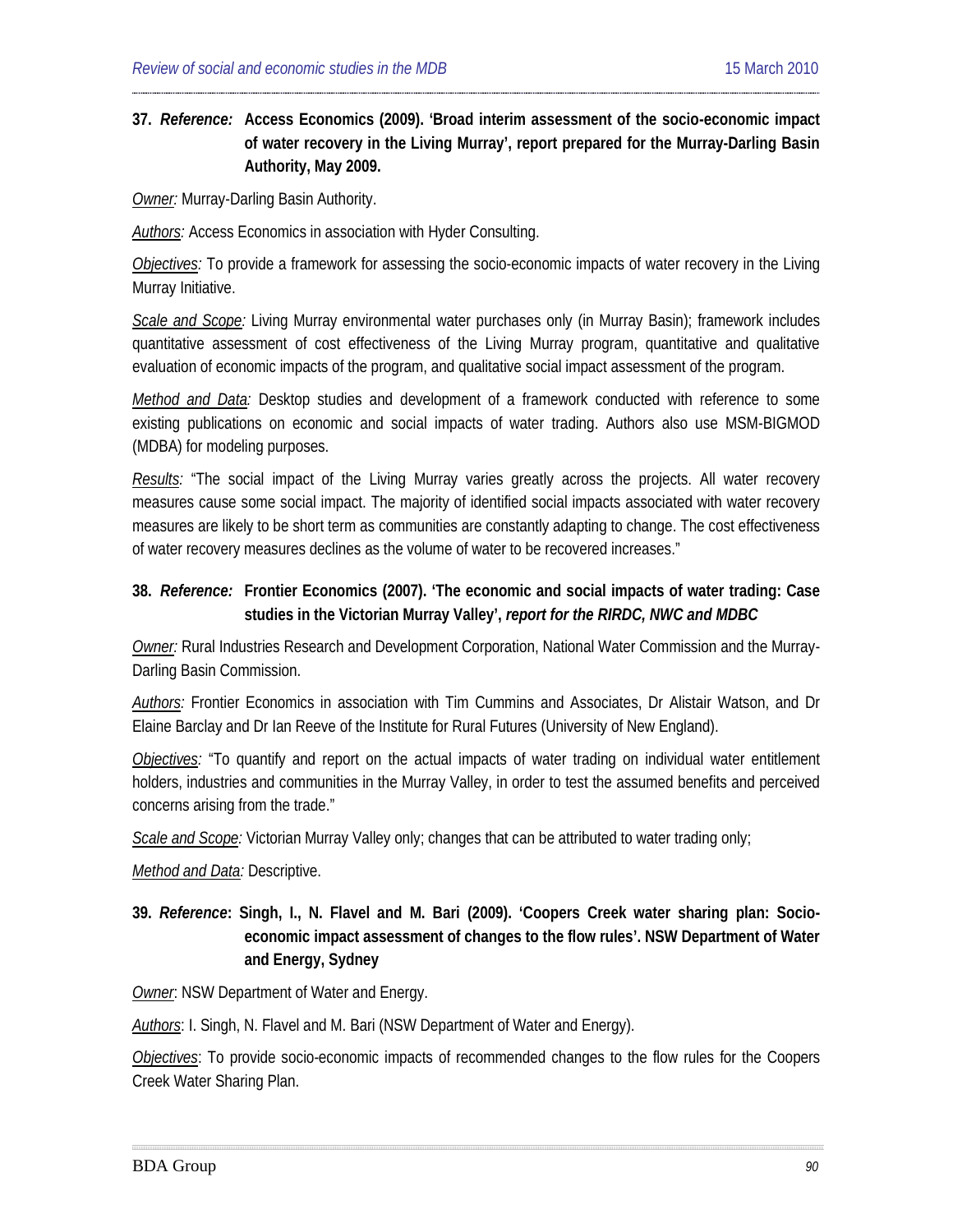*Scale and Scope*: Coopers Creek catchment, NSW.

*Method and Data*: Authors estimate impacts using the IQQM model, and data from a Survey of Irrigation Licences in Coopers Creek and the ABS.

*Results*: "Average annual impacts are estimated at \$62,000 representing 5.1 per cent of gross value of irrigated production in the region. The major impacts would be borne by the winter pasture growers (11.2 per cent) followed by summer pasture growers (7.9 per cent). These crops are predominantly used for dairy industry in this region. The dairy industry will therefore carry a large portion of these impacts. Based on the multipliers used by ACIL (ACIL Consulting 2002), the potential regional impacts resulting from changing the very low flows are estimated at an average annual loss of \$124,000 and one job per year from the Coopers Creek economy.

**40.** *Reference***: Judith Stubbs and Associates, in conjunction with R. [Powell](#page-19-9) and L. Chalmers (2009). 'Community wellbeing in 'cotton communities': The socio-economic impact of the Australian cotton industry on regional communities in New South Wales and Queensland'.** 

*Owner*: Cotton Catchment Communities CRC.

*Authors*: Judith Stubbs and Associates, in conjunction with R. Powell and L. Chalmers (Centre for Agricultural and Regional Economics).

*Objectives*: To better understand the contribution of cotton to the social and economic wellbeing of regional communities, and conversely, to understanding what the impact on community wellbeing may be if the relative contribution of cotton were to increase or reduce.

*Scale and Scope*: Cotton-growing areas in New South Wales and Queensland (5 catchments).

*Method and Data*: Authors draw on previous work done by R. Powell and L. Chalmers, conduct original surveys and interviews, and draw on ABS publications and NSW state departments for statistics.

*Results*: "The key predictor of socio-economic impact on the case study regions would appear to be the index of specialisation (degree of economic diversity) rather than the relative contributions of different agricultural output, including cotton, to agricultural GRP. Some evidence of a younger, more vibrant and potentially more educated workforce both in the industry and in economic activities associated with cotton (e.g. services, research, etc) may be evident, and would be of benefit to the local community. Interestingly, the cotton communities also seem to be associated with higher levels of "social capital" by some measures such as positive perceptions of the community and volunteering. Where qualitative trends related to 'cotton' per se were evident, they were as likely to be associated with agriculture in general."

## **41.** *Reference***: Baldwin, C., V. O'Keefe and M. Hamstead (2009). 'Reclaiming the balance: Social and economic assessment – lessons learned after ten years of water reforms in Australia',**  *Australasian Journal of Environmental Management, vol.16 no.2 pp70-83*

*Owner*: University of the Sunshine Coast and Hamstead Consulting

*Authors*: C. Baldwin, V. O'Keefe and M. Hamstead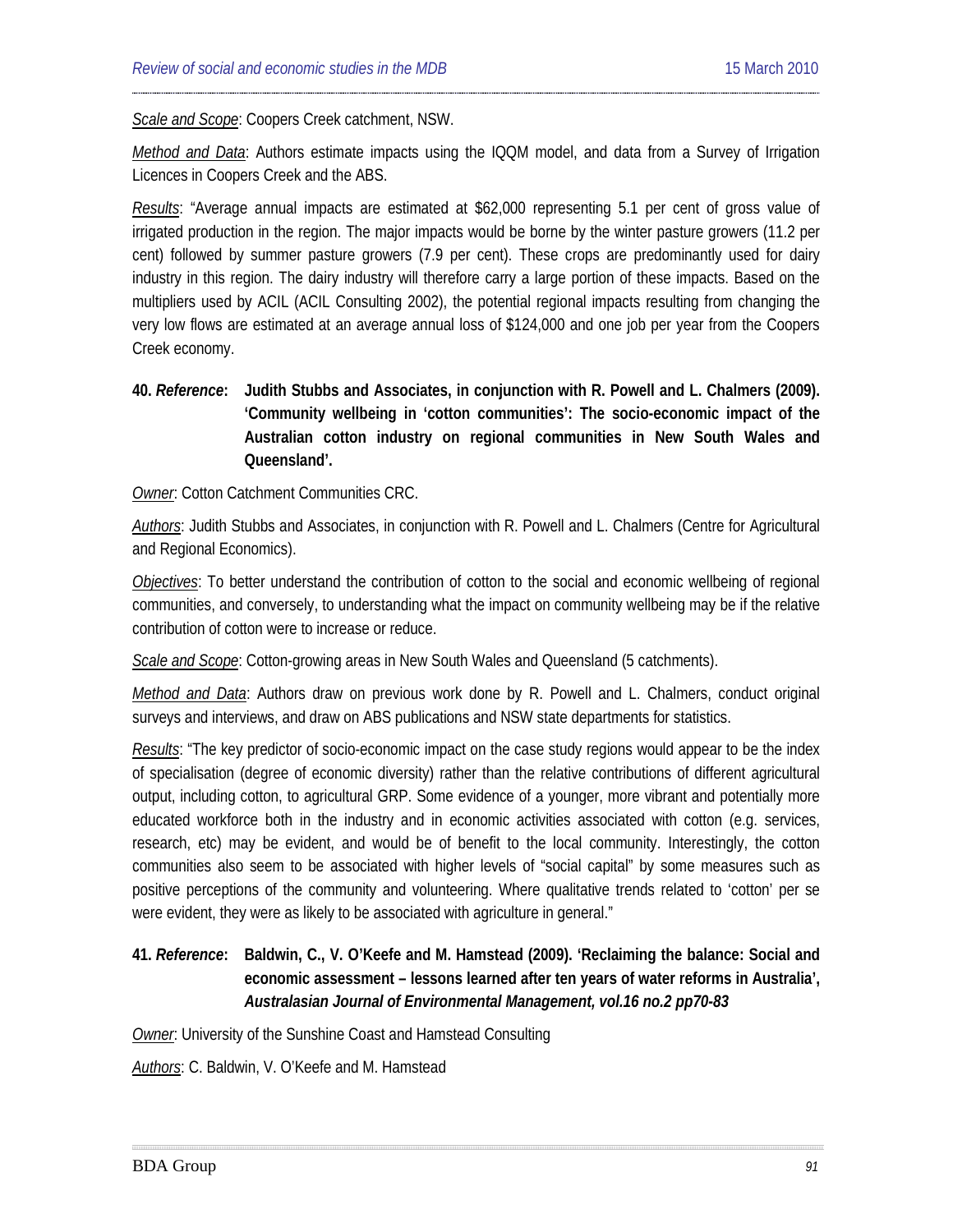*Objectives*: To review the lessons learned about water sharing planning by water planners and stakeholders around Australia.

*Scale and Scope*: Australia-wide (11 case studies, including 3 within the MDB).

*Method and Data*: Authors consider the role of social and economic assessments in water planning for the 11 case study areas.

*Results*: "It is surprising, given the economic origins of the National Water Initiative, that there has been such little use of economics in water planning, such that socio-economic impact assessment is usually done at the last minute as a compliance activity. It may be that water planners do not understand the rationale and utility of [social and ethical] assessments, or if they do, they are not sure how to progress them effectively. This paper provides an overview of the benefits as well as ways to improve current practice."

### **42.** *Reference***: Frontier Economics (2008). 'The diversity of the north: Socio-economic profiles of the river basins in the northern Murray-Darling Basin'.**

*Owner*: Murray-Darling Basin Commission (now Authority)

*Authors*: Frontier Economics in association with Tim Cummins and Associates, Dr Alistair Watson, and Dr Richard Stayner of the Institute for Rural Futures (University of New England).

*Objectives*: To construct socio-economic profiles to provide a better understanding of the linkages between water use and socio-economic outcomes.

*Scale and Scope*: Twelve major river basins in the northern Murray-Darling Basin.

*Method and Data*: Authors draw on population and agricultural data from the ABS.

*Results*: (Authors present an account of water use in the northern Basin, including the north's separate water history, water resources and water management, economic profile and community profile).

## **43.** *Reference***: McColl, J. and M. Young (2005). 'Managing change: Australian structural lessons for water'. CSIRO Land and Water Technical report no. 16/05.**

*Owner*: CSIRO

*Authors*: J. McColl and M. Young

*Objectives*: To highlight opportunities to facilitate and expedite structural adjustment, including securing water for the environment through the market place.

*Scale and Scope*: Australia-wide; general discussion.

*Methods and Data*: Authors draw on existing literature.

*Results*: "In the long run, economic experience suggests that the nation, regions and communities will be better off if governments: remove impediments to adjustment; facilitate and expedite rather than impede such adjustment; and separately manage the consequences including any adverse effects on third parties and/or the environment, rather than trying to buffer or even counter change. When adjustment is impeded, the most significant adverse impacts are often on the capacity of the most talented in a district or an industry to innovate."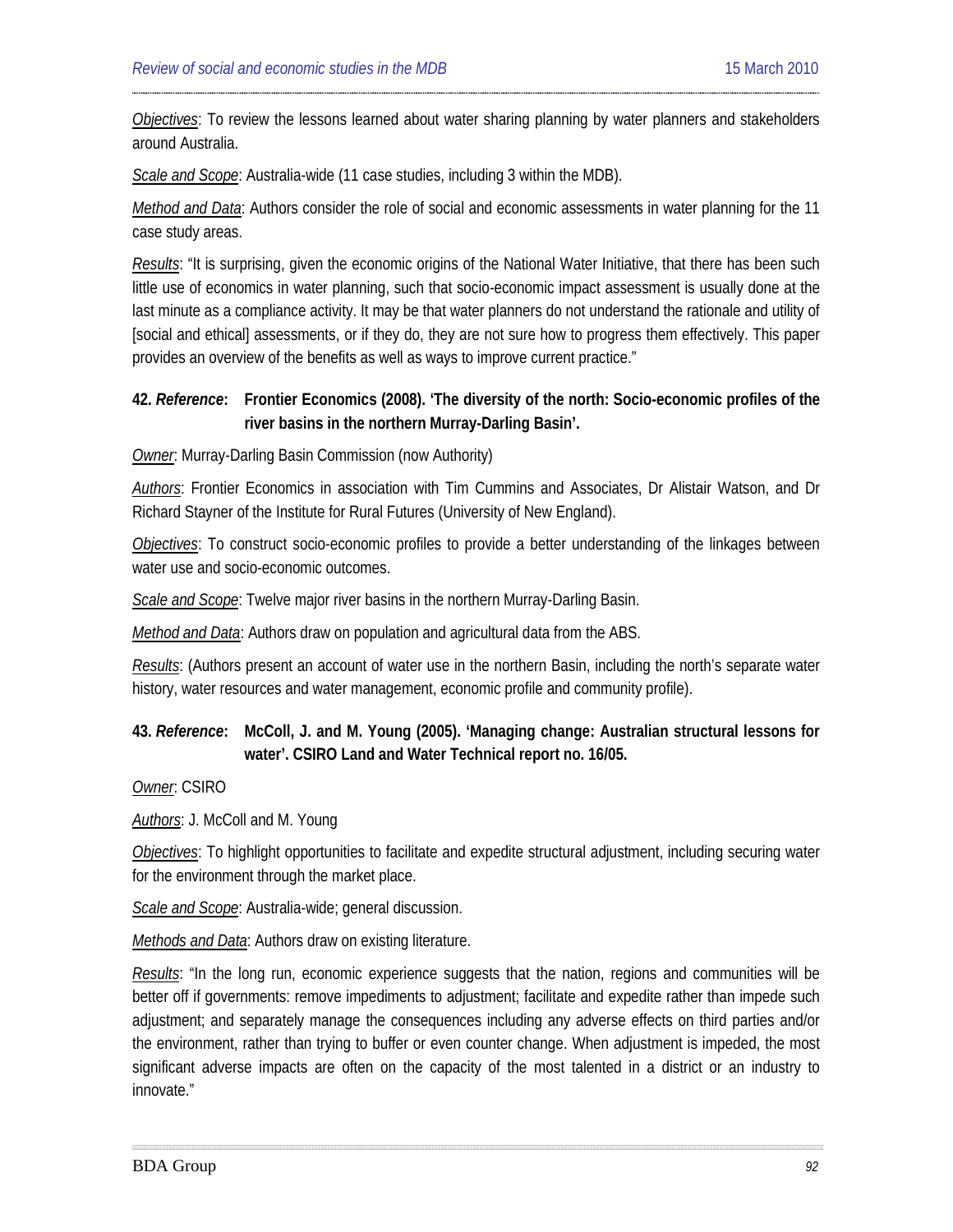## **44.** *Reference***: [Spanswick,](#page-19-10) S., G. Roth, T. Drew and P. Jones (2007). 'The impact of drought on small business – A pilot study on Wee Waa'.**

*Owner*: Cotton Catchment Communities CRC

*Authors*: S. Spanswick, G. Roth, T. Drew and P. Jones ().

*Objectives*: To quantify the impact of the drought on Wee Waa's small businesses and capture additional information on its impact on rural community issues such as health and education.

*Scale and Scope*: Wee Waa, New South Wales.

*Method and Data:* Authors undertake business and community surveys and interviews.

*Results*: The study of the drought on small business in Wee Waa found: gross turnover of the combined businesses surveyed (25 respondents) fell by 52 per cent from 2001 levels of \$116 million to \$56 million; permanent staff numbers fell 60 per cent between 2004 and 2007 and casual employment fell 40 per cent; he main type of staff positions terminated were Professionals, however positions have been cut across all jobs; of the terminated employees, 2/3 have left the region and the remaining 1/3 are either working locally or are unknown; 95 per cent of businesses had a 60 per cent or greater reliance on a healthy agricultural and cotton industry; reduced access to surface and groundwater for irrigation was the biggest factor other than drought impacting on business; there is less capacity for the community and business to donate time, resources and funding essential to the viability of schools; and there has been a doubling in the number of people accessing health support/counselling due to the drought.

## **45.** *Reference***: [RMCG](#page-19-11) Consultants (2009). 'Socio-economic impacts: Closure of Wakool irrigation districts (or parts thereof)'.**

*Owner*: Wakool Shire.

*Authors*: RMCG Consultants.

*Objectives*: To undertake a desktop evaluation of the socio-economic impacts on the community should part or all of the irrigation network be permanently decommissioned.

*Scale and Scope*: Wakool Shire, NSW; authors consider multiple water loss and climate change scenarios.

Method and Data: Authors draw on existing data and studies and use a simple multiplier to calculate regional effects.

*Results*: "The impact on the Wakool region will vary with the volume of water that may be lost, how that water will be lost (i.e. in parcels or scattered through out the region) and the speed at which the loss will occur. Farm businesses that sell the water receive an injection of funds to help adjust to the changed circumstances. However, the flow-on impacts of a significant drop in the rural economy due to the loss of water will be pronounced but there is no adjustment support for those remaining in the region. It is estimated that for every 1000 ML of water that is lost from the region will result in: \$300,000 loss of agricultural production within the shire; up to \$900,000 loss from the regional economy; \$3,500 in direct rate revenue loss; loss of one agricultural job; and loss of one regional job. Irrespective of how the water is lost, there will be regional impacts through the loss of agricultural production and flow on losses to the regional economy."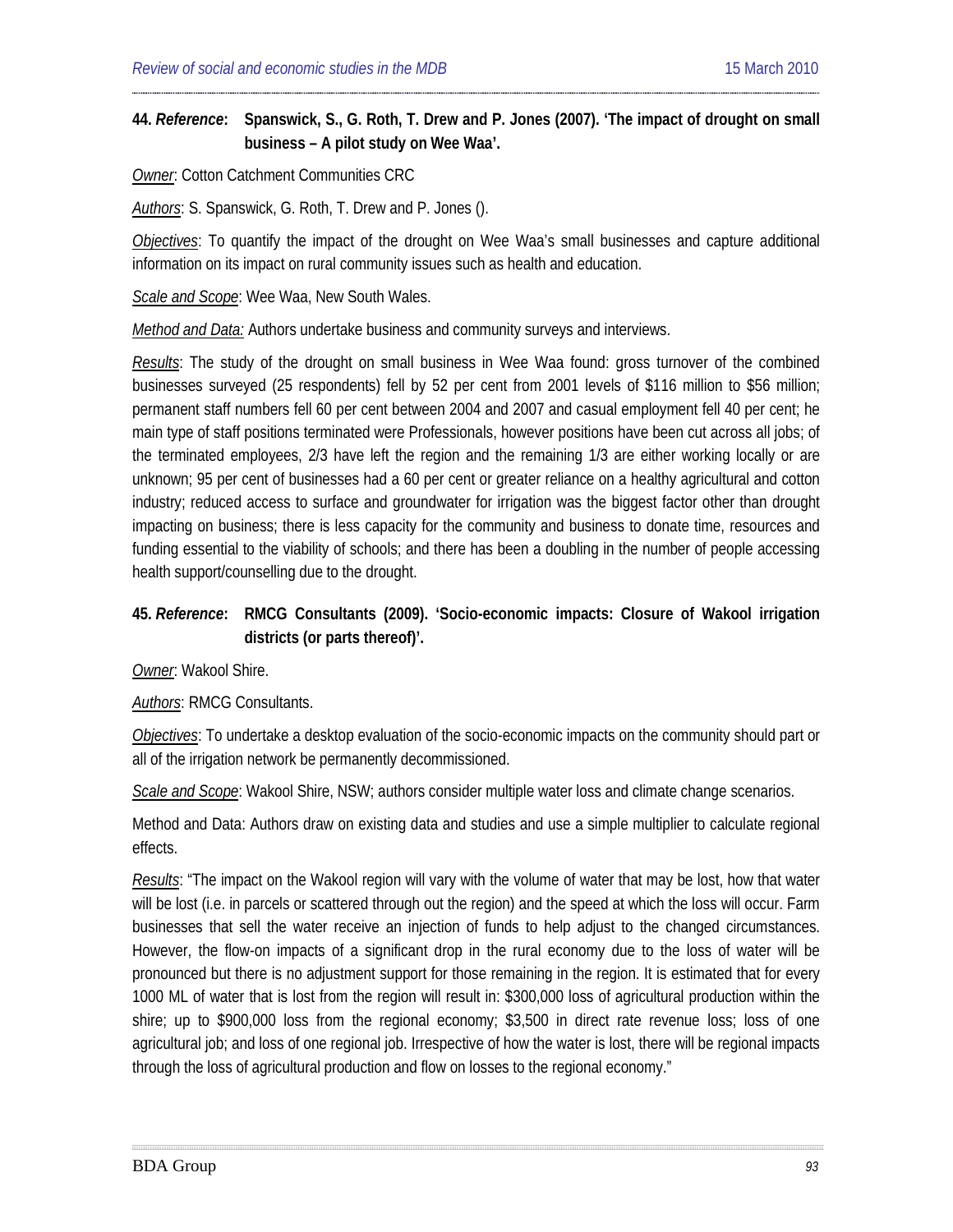### **46.** *Reference***: NSW Department of Water and Energy (2007). 'Monitoring economic and social changes in NSW water sharing plan areas: Irrigators' survey 2005-06'.**

*Owner*: NSW Department of Water and Energy

*Authors*: NSW Department of Water and Energy.

*Objectives*: To collect primary quantitative social and economic data that will enable future monitoring of water sharing plans.

*Scale and Scope*: New South Wales (following state-wide introduction of water sharing plans).

*Methods and Data*: Author uses questionnaire to acquire appropriate information.

*Results*: "59 percent of irrigators believed they could improve the efficiency of water use on their farms and 75 per cent of irrigators also believed that more could be done to improve the efficiency of water use on farms.

Only 3 per cent of irrigators were found to have sold water on the permanent water market and only 4 per cent of irrigators were found to have purchased water on the permanent water market. 20 percent of irrigators had sold water and 20 per cent of irrigators had purchased water on the temporary water market. As with permanent water trading, the highest volume of water traded on the temporary water market occurred in the Lower Murray Darling and Murray CMAs and amongst those irrigators with large (>973MLs) water entitlements.

In an evaluation of irrigators' attitudes towards permanent water trading, 28 per cent of irrigators believed permanent water trading was 'good for their area'; 25 per cent believed it to be 'bad for their area'; while 48 per cent believed it to be 'both good and bad'."

## **47. Reference: Bari, M., I. Singh and N. Flavey (2008). 'Monitoring economic and social changes within NSW Water Sharing Plan areas: A participatory approach'. Paper presented at the 52nd Annual Conference of the Australian Agricultural and Resource Economics Society.**

*Owner*: NSW Department of Water and Energy

*Authors*: M. Bari, I. Singh and N. Flavey

*Objectives*: To present a methodology as applied to monitor the changes in economic and social indicators within the irrigation industry in the Water Sharing Plan (WSP) areas in NSW.

*Scale and Scope*: New South Wales.

*Methods and Data*: Authors conduct scoping interviews and undertake literature reviews. Authors also draw on ABS statistics.

*Results*: "The participatory approach has been successfully used in the first stage of a long term project to monitor economic and social changes in NSW WSP areas and the estimates developed on the basis of the information collected through this monitoring program are expected to be robust and acceptable to the stakeholders."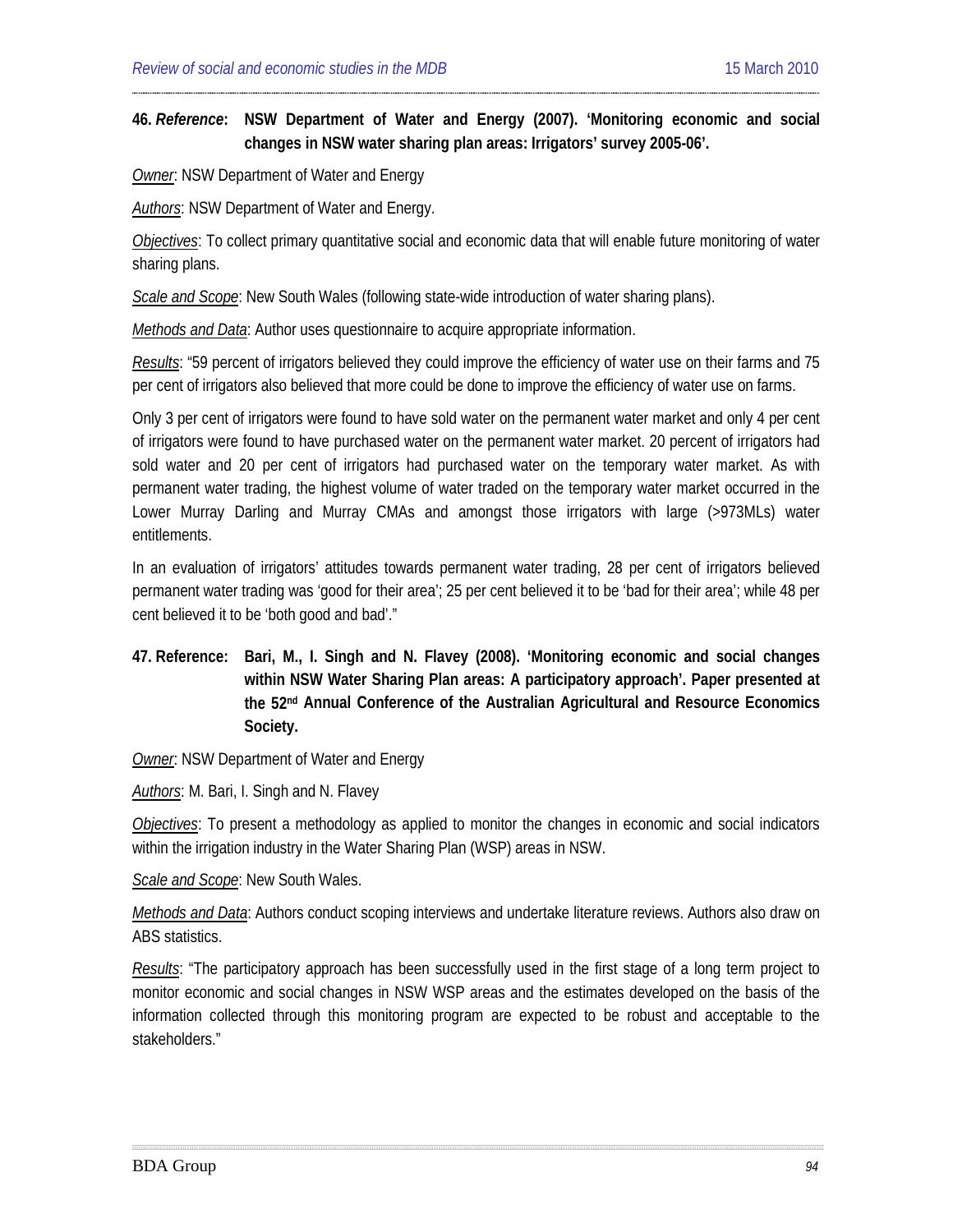**48.** *Reference***: Crean, J., A. Shaw, R.P. Singh and J.D. Mullen (2004). 'An assessment of the economic, environmental and social impacts of NSW Agriculture's advisory programs in water-use efficiency'.** 

*Owner*: NSW Department of Primary Industries

*Authors*: J. Crean, A. Shaw, R.P. Singh and J.D. Mullen

*Objectives*: To report an assessment of the economic, environmental and social impacts of extension activities by NSW Agriculture related to water use efficiency.

*Scale and Scope*: Case studies from four industry/regional complexes in New South Wales.

*Methods and Data:* Authors estimate benefits from water use efficiency extension programs using conventional farm budgets. Data drawn predominantly from interviews.

*Results*: "In the four evaluations, we have characterised the impact of WaterWise on the Farm (WWF) as bringing forward the adoption of either new technology or best management practices by a certain number of years rather than influencing the maximum level of adoption, except in the case of lucerne. The lucerne industry case study was the only exception, where the lack of industry structures suggested that WWF would actually increase the maximum level of adoption as well as influencing its rate.

A mixture of technologies and best management practices were evaluated across the case studies. In the case of lucerne and cotton, the WWF Initiative promoted better scheduling of irrigation applications involving more frequent but lower volumes of water which had the effect of reducing groundwater accessions and evaporation whilst reducing yield losses associated with both under and over watering. Better irrigation scheduling is principally a management change although normally some relatively minor infrastructure changes (reducing the length of runs, increasing the size of outlets etc) are also required. In the case of viticulture, the principal change promoted by WWF involved the conversion from furrow or spray based systems to drip irrigation systems. Changing to more efficient drip irrigation systems reduced crop water use and groundwater accessions whilst also providing yield and quality gains. More efficient water use in the cherry industry involved increasing the number of drippers per tree to allow faster and more targeted irrigation reducing watertable accessions and increasing fruit size."

### **49.** *Reference***: Khorshed, A., J. Rolfe and P. Donaghy (2006). 'Economic and social impact assessment of water quality improvement',** *Australian Journal of Regional Studies, vol.12 no.1***.**

#### *Owner*:

Authors: A. Khorshed, J. Rolfe and P. Donaghy (University of Southern Queensland, Central Queensland University and QLD Department of Primary Industries and Fisheries).

*Objectives*: To demonstrate how setting more stringent water quality objectives can enhance and protect environmental assets of water resources.

*Scale and Scope*: Queensland (including but not limited to the northern Darling Basin).

*Methods and Data*: Authors use a study area located outside the MDB (Douglas Shire) and model pollutant loads under a range of scenarios. Social and economic impacts calculated using input-output models.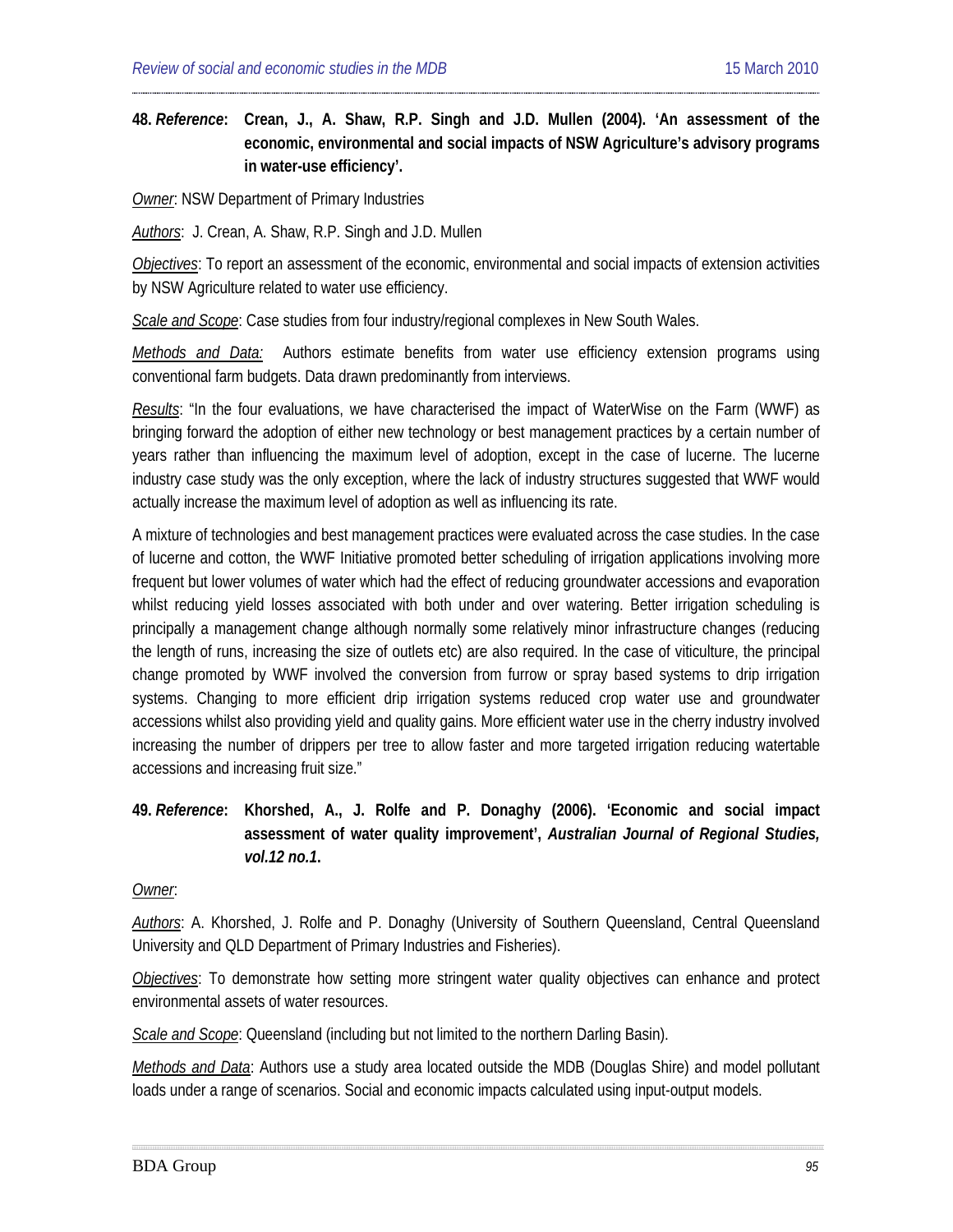*Results*: "There are very large and damaging economic and social impacts associated with further declines in water quality in some specific Queensland water systems. Therefore, the case for averting these impacts by at least maintaining current water quality levels is very strong, justifying a range of current government initiatives to minimise further damages. There is also a strong case for undertaking improved water quality objectives above the current standards through best practice management intervention strategies."

## **50.** *Reference***: [ABARE/](#page-29-0)ABS/BRS (2009). 'Socio-economic context for the Murray-Darling Basin'. Technical report under the Basin Plan.**

*Owner*: Murray-Darling Basin Authority.

#### *Authors*: ABARE/ABS/BRS.

*Objectives*: To describe the context within which Basin water resources are used.

*Scale and Scope*: Entire Murray-Darling Basin.

*Methods and Data*: Authors draw extensively on various ABS, BRS publications.

*Results*: (Report provides a description of the socio-economic context within which the Basin's water is used, covering *inter alia* industry profiles (including agriculture), economic wellbeing and community wellbeing).

## **51. Reference: Price Waterhouse Coopers (2000). 'Socio-economic impact assessment: Condamine-Balonne WAMP'. Report prepared for the Balonne Community Advancement Committee.**

*Owner*: Balonne Community Advancement Committee.

*Authors*: Price Waterhouse Coopers.

*Objectives*: To assess the impacts of the Condamine-Balonne water allocation management plan (WAMP).

*Scale and Scope*: Condamine-Balonne WAMP (NSW, Queensland) only.

Methods and Data: Author uses the IQQM model and undertakes financial valuation modelling. Data drawn from original surveys and available statistics.

*Results*: "The productive capacity, earnings potential and expenditure patterns of irrigated farms are directly related to the water supplies available to them. A sharp, unplanned reduction in irrigated agriculture would have an immediate and substantial impact on general economic activity within the Balonne region, and on its capacity to maintain associated social and community institutions.

For many irrigated farms and related businesses in the region, expansions have been funded by relatively high levels of debt. For on-farm businesses, this high level of indebtedness has been supported by "bankable" water harvesting licenses, issued over the past decade. A high proportion of debt is tied up in fixed or specific assets – such as large off-stream ring tanks, irrigation channels or laser-leveled fields. Under changes in water availability, as proposed in the draft WAMP, these assets will never be fully utilised (unless additional allocations are purchased).

Lower water harvesting entitlements will substantially reduce the level of irrigated agriculture in the region and result in significant declines in the productive earning capacity of irrigated farms. Small and newly expanded businesses are expected to face more severe impacts.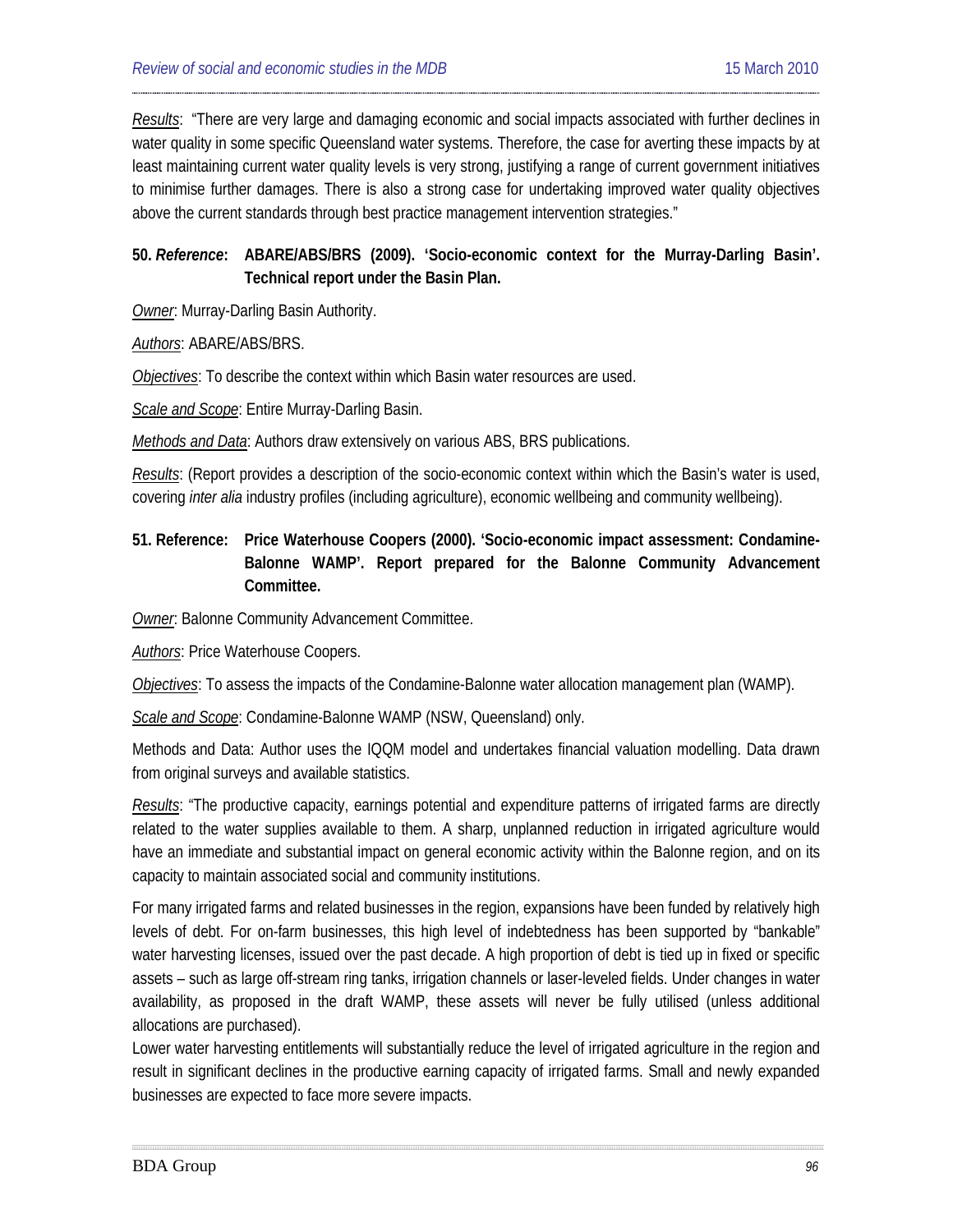Achieving a critical mass in size and economic activity has been a significant achievement for the townships of St George and Dirranbandi. Development of irrigated agriculture (particularly in the past five years) has resulted in increases in population, skills, income, infrastructure and services. This has provided substantial qualitative social benefits for the local community. Socio-economic surveys undertaken as part of this assessment identified limited alternative employment opportunities in the region if there was a downturn in irrigated agriculture."

**52.** *Reference***: Western Research Institute (Charles Sturt University). 'The impact of the current drought on Bourke economy and community'. Report prepared for the Department of State and Regional Department (copied not readily available)'**

Copy not readily available

**53.** *Reference***: Gale, R. and N. Miham (2009). 'The role of monitoring, evaluation, reporting and improvement (MER) as an integrated assessment tool: Improving socio-economic and biophysical outcomes from investment decisions in natural resource management.'**

Copy not readily available

**54.** *Reference***: Gale, R., R. Thomason and N. Miham (2009). 'Catchment Action NSW 2008/09, Mid-Term Project Report, Socio-Economic Monitoring, Evaluation and Reporting: Beyond the Biophysical'.**

Copy not readily available

**55.** *Reference***: Report prepared by the Centre of Agricultural and Regional Economic Pty Ltd (2003). 'A socio-economic analysis of the impact of the reduction in groundwater allocations in the Namoi Valley. The impact of the Namoi Groundwater Sharing Plan'.**

Copy not readily available

**56.** *Reference***: [Cordina,](#page-21-2) D., J. Crean and R. Young (2001). 'Short term impacts of resource reallocation in the lower Macquarie groundwater management area 2008'.**

Copy not readily available

**57.** *Reference***:** [Jayasuriya](#page-21-3)**, R. (2000). 'The on-farm impacts of groundwater management scenarios in the lower Murrumbidgee'. Prepared for the Murrumbidgee Groundwater Management Committee.** 

Copy not readily available

**58.** *Reference***: Jayasuriya, R., J. Crean and R. Jones (2001). 'Evaluation of environmental flow rules in the Murrumbidgee Valley'. Prepared for the AARES conference 2001.**  Copy not readily available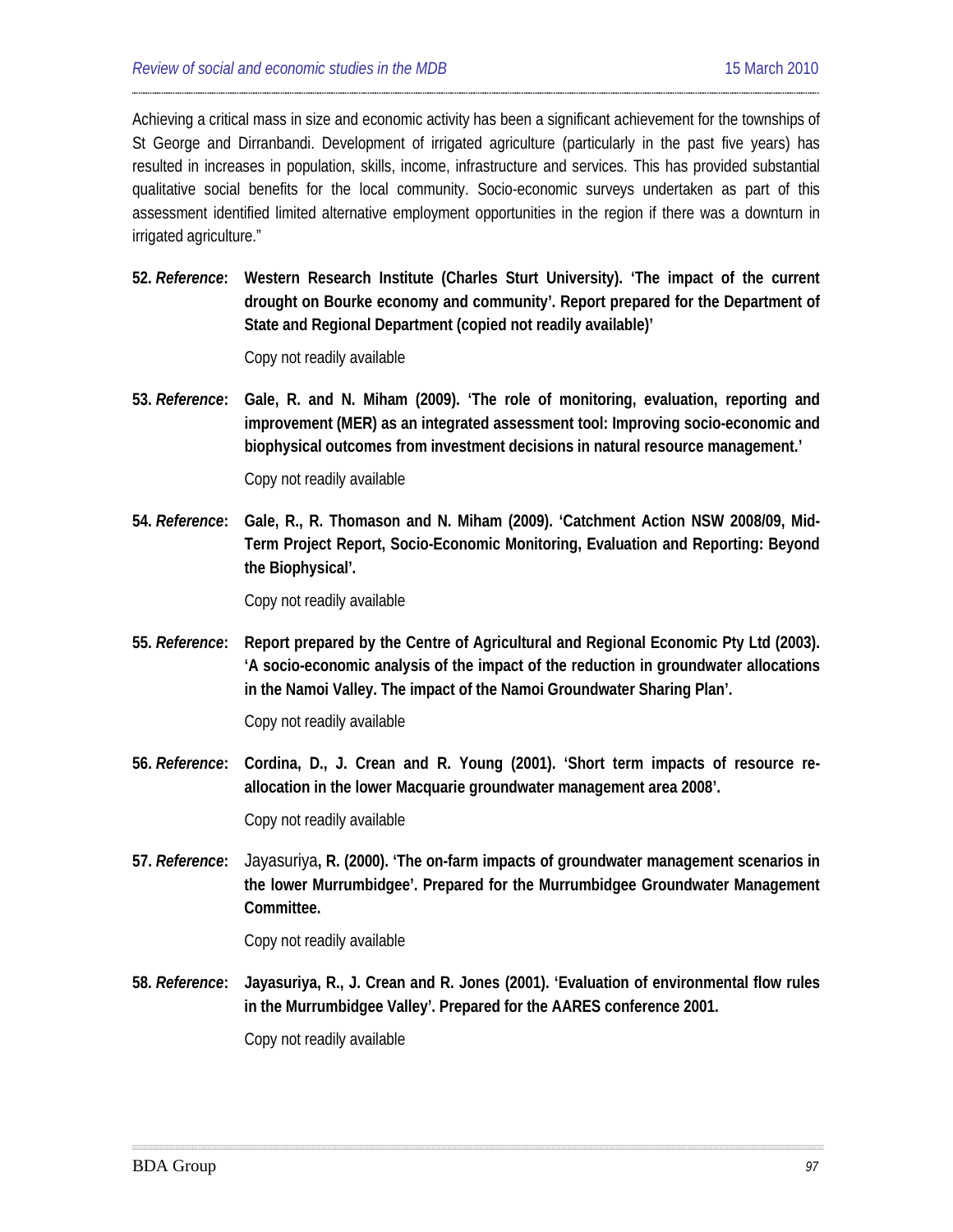**59.** *Reference***: Jayasuriya, R., and J. Crean (2001). 'The on-farm impacts of environmental flow rules in the Murrumbidgee Valley'. Prepared for the Murrumbidgee River Management Committee.** 

Copy not readily available

**60.** *Reference***: Aluwihare, P. and J. Crean (2002). 'Impact of variable ctp on stream flow extractions in the Coopers Creek Catchment' Prepared for the Northern Rivers Water Management Committee.** 

Copy not readily available

**61. Reference: Hyder Consulting and Access Economics (2008). 'Review of the 2007-08 water entitlement purchases', Final Report, September 2008.**

*Owner*: Department of the Environment, Heritage and the Arts.

*Authors*: Hyder Consulting in consultation with Access Economics.

*Objectives*: To review the Australian Government's 2007-08 water entitlement purchases.

*Scale and Scope*: Review of the first round of the water entitlement purchase strategy (2007-08), including the economic impact of the strategy.

*Method and Data*: Survey of 20 irrigators who have sold water to the Australian Government as part of the strategy.

*Results*: The first round of the water entitlement purchase strategy has had only a small effect on the prices and allocations of the overall water market (and therefore levels of agricultural production) due to current low levels of allocations. The economic impacts of the strategy depend on how the proceeds of water sales are used. Most sellers surveyed have used their proceeds to retire debt and re-invest on-farm.

### **62. Reference: Page, S., T. Goesch, B. Dyack, S. Hone and N. Hughes (2007). 'Purchasing water in the Murray-Darling Basin', ABARE report, October 2007.**

*Owner*: Department of the Environment, Heritage and the Arts.

*Authors*: S. Page, T. Goesch, B. Dyack, S. Hone and N. Hughes (ABARE).

*Objectives*: To identify and assess the main mechanisms for buying back water entitlements, including the impact these mechanisms may have on water prices.

*Scale and Scope*: Examines a range of purchase mechanisms (including open market purchase, auction/tender and others).

*Method and Data*: Demand elasticities for water taken from a variety of publications.

*Results*: "In the presence of a market, open market purchases are likely to be the most cost effective mechanism for purchasing water. Where environmental benefits are no independent of where water is purchased, an environmental index will be needed to compare benefits within a physically connected system."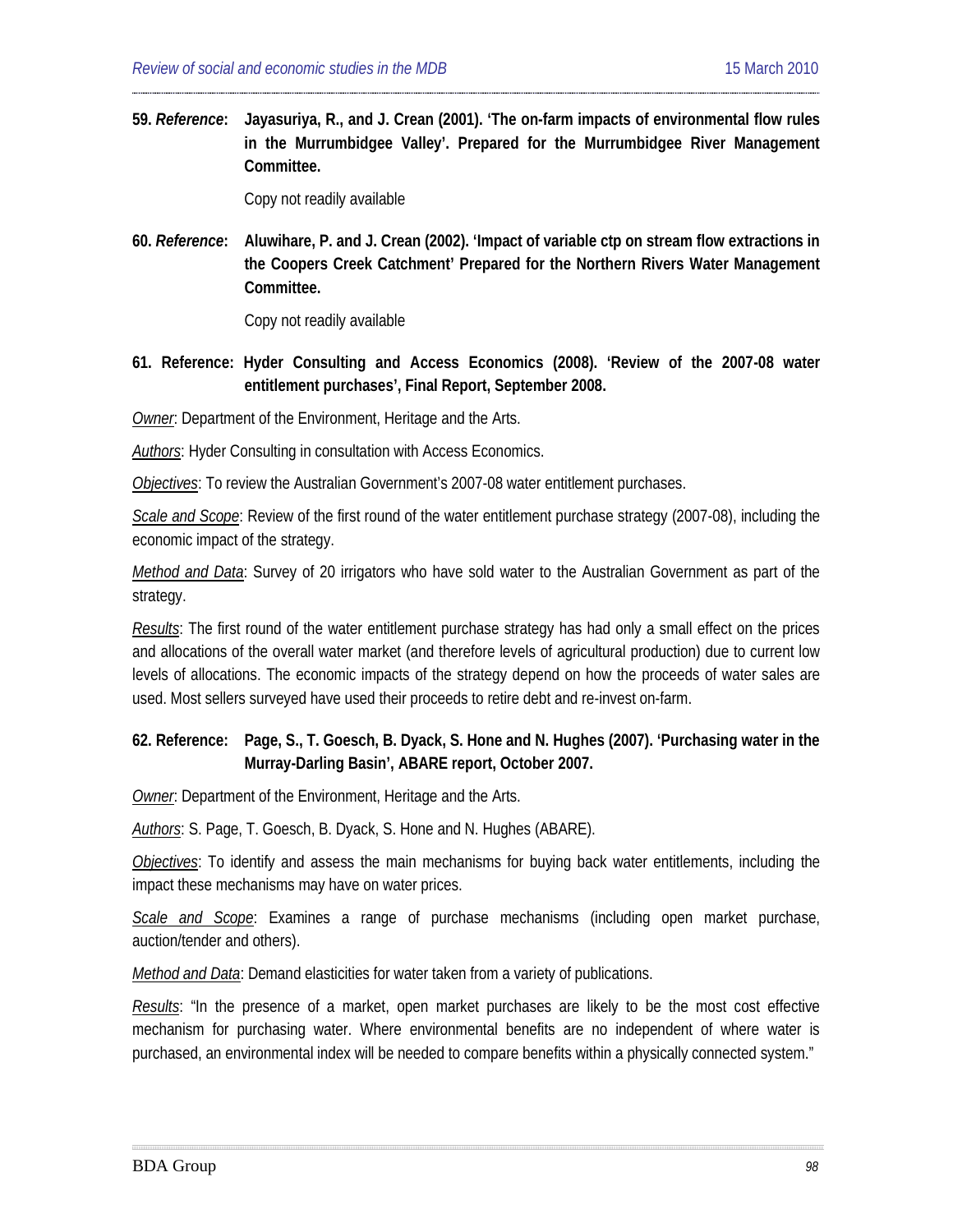#### **63. Reference: SERP (2004). 'Scoping of the economic issues in the Living Murray, with an emphasis on the irrigation sector'. Report prepared for the Murray Darling Basin Commission.**

*Owner*: Murray Darling Basin Commission (now Authority).

*Authors*: Social and Economic Reference Panel (MDBC).

*Objectives*: To outline the economic costs and benefits of the Living Murray program and the scale of key impacts associated with sourcing environmental water.

*Scale and Scope*: Living Murray program (Murray Basin).

*Methods and Data*: Authors assess agricultural sector impacts using several models and draw on existing literature on social impacts.

*Results*: "Based on the water sourcing assumptions underpinning the analysis, the increased scarcity of irrigation water is predicted to lead to some irrigated annual pastures and wheat production in NSW to switch to dryland production, along with a reduction in the area planted to rice. The production that is predicted to be most affected in Victoria is mixed livestock and cropping, with a reduction in irrigated pastures.

For the First Step proposal, the estimated agricultural impacts from the model are based on net income changes, which are likely to indicate higher impacts than would eventuate because some savings in capital costs are likely to arise over time as farm capital adjustments are made, and these have not been included in the indicative assessment. Further, greater water trading through more open markets would act to reallocate water to high value irrigation enterprises, further reducing the opportunity costs to agricultural production overall by as much as a third.

There is an increasing demand in the community for environmental health and amenity. There is increasing (but not unanimous) concern about the health of the River Murray. The Scientific Reference Panel advise that the decline in river health at a system scale is continuing (although this will not be universal for all years or all parts of the river), and that sourcing and actively managing water will be important in improving the health of the River Murray in addition to other measures (including works).

Community engagement and social impact assessment (perhaps at a regional scale) will be important in designing direct adjustment mechanisms to address any significant negative spillovers from water sourcing."

**64. Reference: Brennan, D. (2004). 'Review of 'Scoping of the economic issues in the Living Murray, with an emphasis on the irrigation sector''. Report prepared for the Murray-Darling Basin Commission.**

*Owner*: Murray-Darling Basin Commission (now Authority).

*Authors*: D. Brennan (REAP Research).

*Objectives*: To provide an independent peer review of the original 'Scoping of economic issues' study.

*Scale and Scope*: N/A.

Methods and Data: Author discusses economic scoping report and relevant literature.

*Results*: "It is more likely that the economic scoping report overstates the costs and understates the benefits of changes of the recovery of water from the environment than the alternative.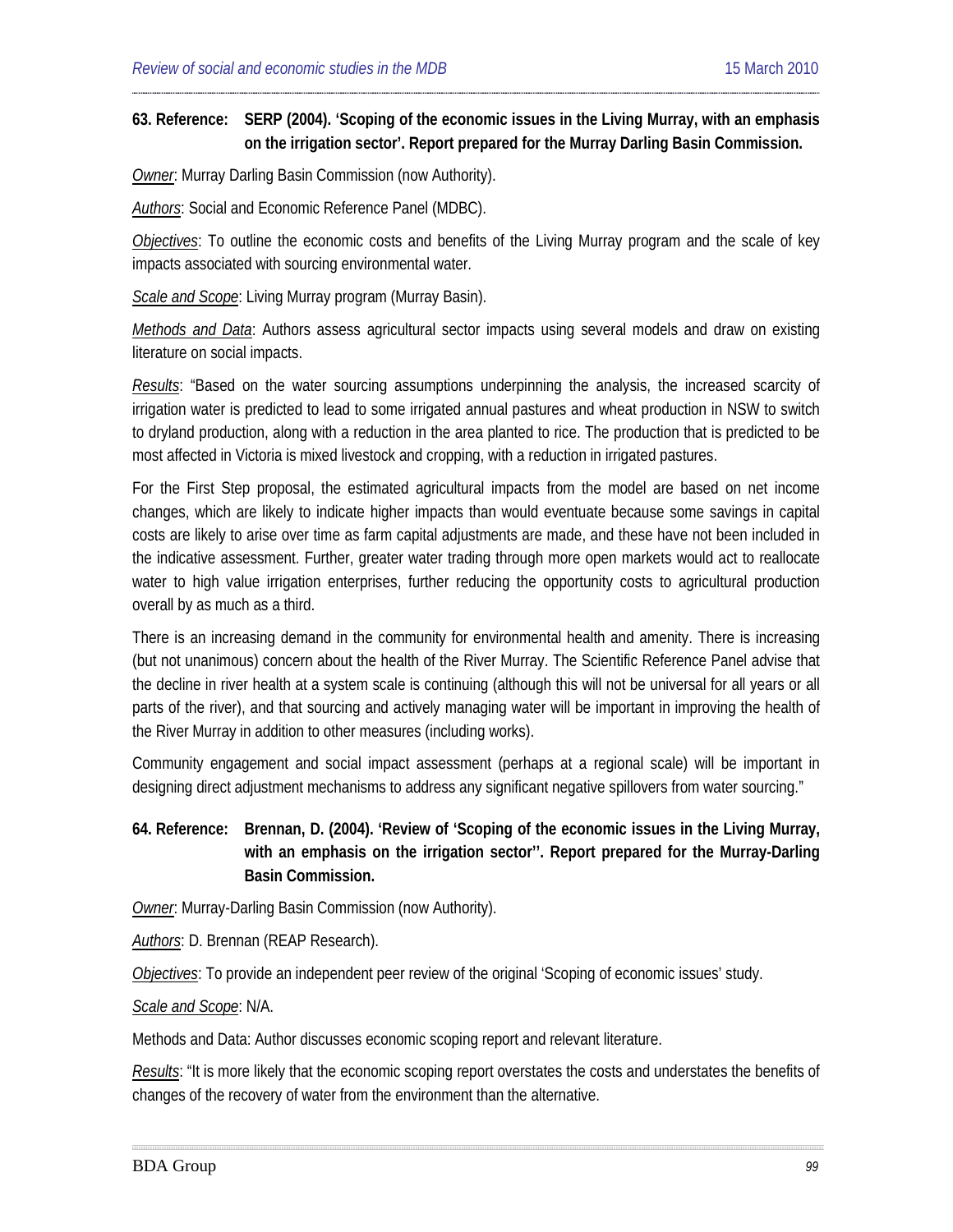It is the opinion of the reviewer that there has been too much attention paid to the longer term policy issues in the economic scoping report and supporting policy papers, which has occurred at the expense of more pragmatic advice. Design of policy instruments to acquire water is probably much simpler than design of allencompassing market-based instruments for ecological outcomes, which may not even be theoretically justified once all the transactions costs are accounted for.

The design of institutional arrangements governing the operation of an environmental flow regime will require consideration of all of the above-mentioned third party impacts, while at the same time considering the potential environmental impacts of alternative flow regimes and their relative social value.

### **65. Reference: [BDA](#page-37-0) Group (2006). 'Issues and options in applying market based measures in the Living Murray first step'. Report prepared for the Murray-Darling Basin Commission.**

*Owner*: Murray-Darling Basin Commission (now Authority).

*Authors*: BDA Group.

*Objectives*: To explore the use of market based measures in achieving water recovery targets. Scale and Scope: General discussion.

*Methods and Data*: Authors discuss market-based options for achieving the Living Murray water recovery targets.

*Results*: "With the cost of purchasing the most common water entitlements currently in the range of \$750 to \$1,050/ML (Long Term Cap Equivalent), this approach to water recovery would be cost-effective, subject to the payment of any 'exit fees' or price effects on water entitlement markets arising from the scale of purchases.

In relation to price effects, the scale of recoveries will be important. The purchase of 200 GL would represent some 2.3 per cent of the long term diversion Cap for the potential Living Murray water recovery districts in the southern Murray-Darling Basin. This compares with the current level of entitlement trading of 1-2 per cent (some 90 to 180 GL) annually across these districts.

Investigations of likely price impacts from the trading of environmental water on markets for allocations indicates that price effects would generally not exceed 10 per cent, even if trading involved 200 GL annually. From an irrigation perspective, such trading would provide greater volumes of water to irrigators in dry years when it would be of greatest value. In this way, the modest impact of transferring water from irrigation for environmental purposes, estimated at less than 0.5 per cent of agricultural net income, could be even further reduced."

## **66. Reference: MDBC (2008). 'Brief assessment of the merits of purchasing water entitlements during a time of low water availability', Social and Economic Reference Panel for the MDBC, April**

*Owner*: Murray-Darling Basin Commission.

*Authors*: Social and Economic Reference Panel (MDBC).

*Objectives*: To investigate the merits of market-based purchases of water during a time of low-water availability.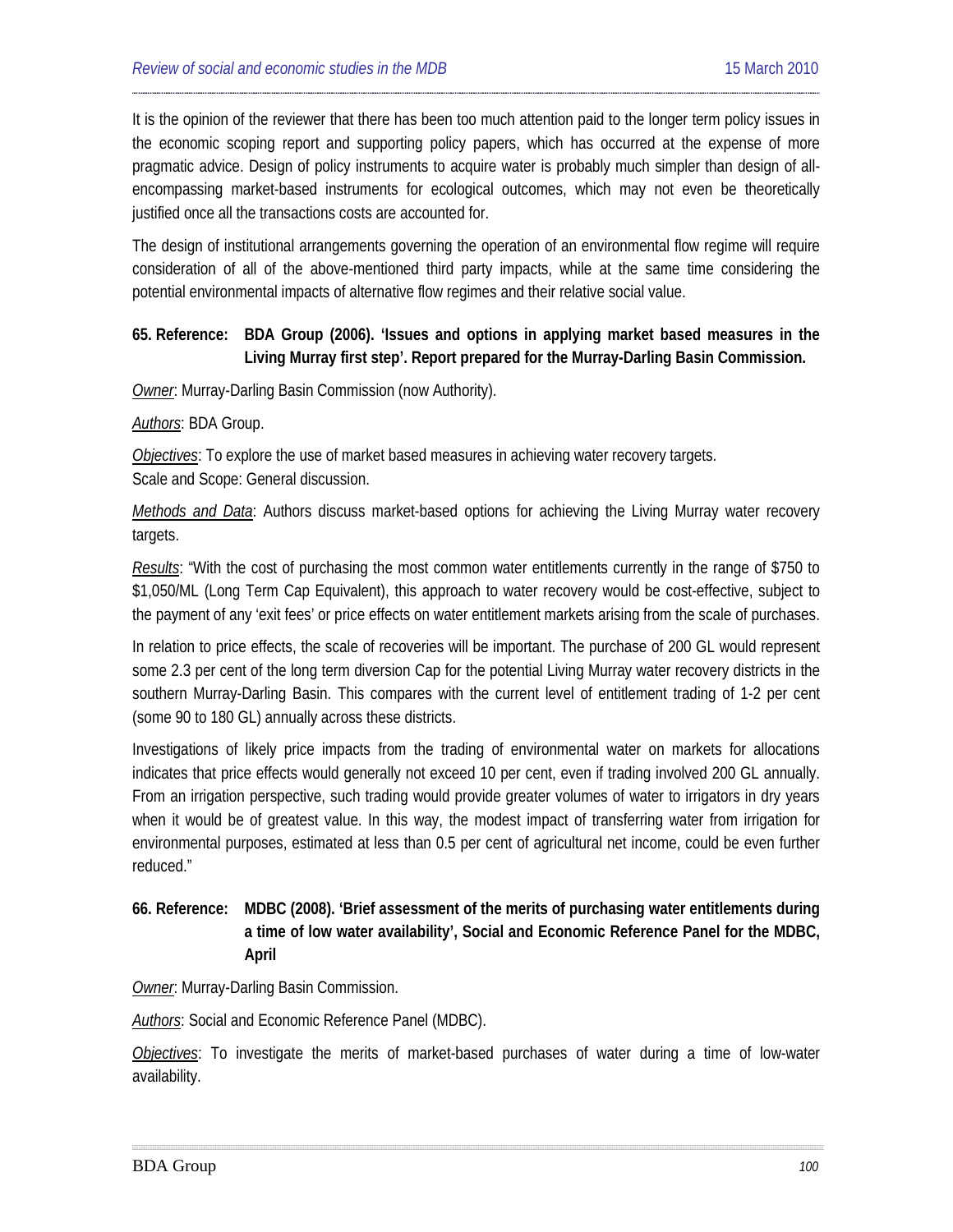*Scale and Scope*: Living Murray environmental water purchases only (in Murray Basin); examines only those issues that are pertinent or relevant to times of low-water availability, including adverse economic impacts.

*Method and Data*: Economic analysis of a variety of issues. No primary data used.

*Results*: "After reviewing the evidence the Social and Economic Reference Panel finds no reason to discontinue or delay the purchase the water entitlements for environmental purposes in periods of low-water availability."

## **67. Reference: Productivity Commission (2006). 'Rural water use and the environment: The role of market mechanisms'. Productivity Commission Research Report.**

*Owner*: Productivity Commission

*Authors*: Productivity Commission.

*Objectives*: To examine the feasibility of establishing market mechanisms to encourage economic efficiency of rural water use, including managing environmental externalities.

*Scale and Scope*: Australia-wide.

*Methods and Data*: General discussion of the merits of market-based mechanisms.

*Results*: "Markets are already making a significant contribution to increasing rural water-use efficiency. But further reform is needed to ensure that water continually moves to its highest value uses (including environmental uses). Market mechanisms to address environmental externalities need to be targeted to location and scale — no 'one size' fits all.

Appropriate arrangements for environmental managers should be established as soon as is practical based on a comprehensive review of different institutional structures. They need to enter markets to source water and to access the full range of water and water-related products on the same terms and conditions as other market participants.

'Saving' water via major infrastructure works is often costly compared with other options and may reduce water available for other uses. Subsidies that seek to improve the uptake of particular technologies or practices solely to increase the productivity of water use are likely to be inefficient."

### **68.** *Reference:* **Beare, S., R. Hinde, A. Heaney, N. Che and T. Hillman (2006). 'Meeting environmental water demands under uncertainty',** *ABARE Conference Paper 06.09***.**

*Owner:* Australian Bureau of Agricultural and Resource Economics.

*Authors:* S. Beare, R. Hinde, A. Heaney, N. Che and T. Hillman (ABARE, LaTrobe University).

*Objectives:* To develop a planning framework, based on a quantitative assessment of river flows and environmental objectives, to examine the costs of creating or augmenting high flow events under a number of scenarios.

*Scale and Scope:* General planning framework for environmental flow regimes, with Murrumbidgee River case study.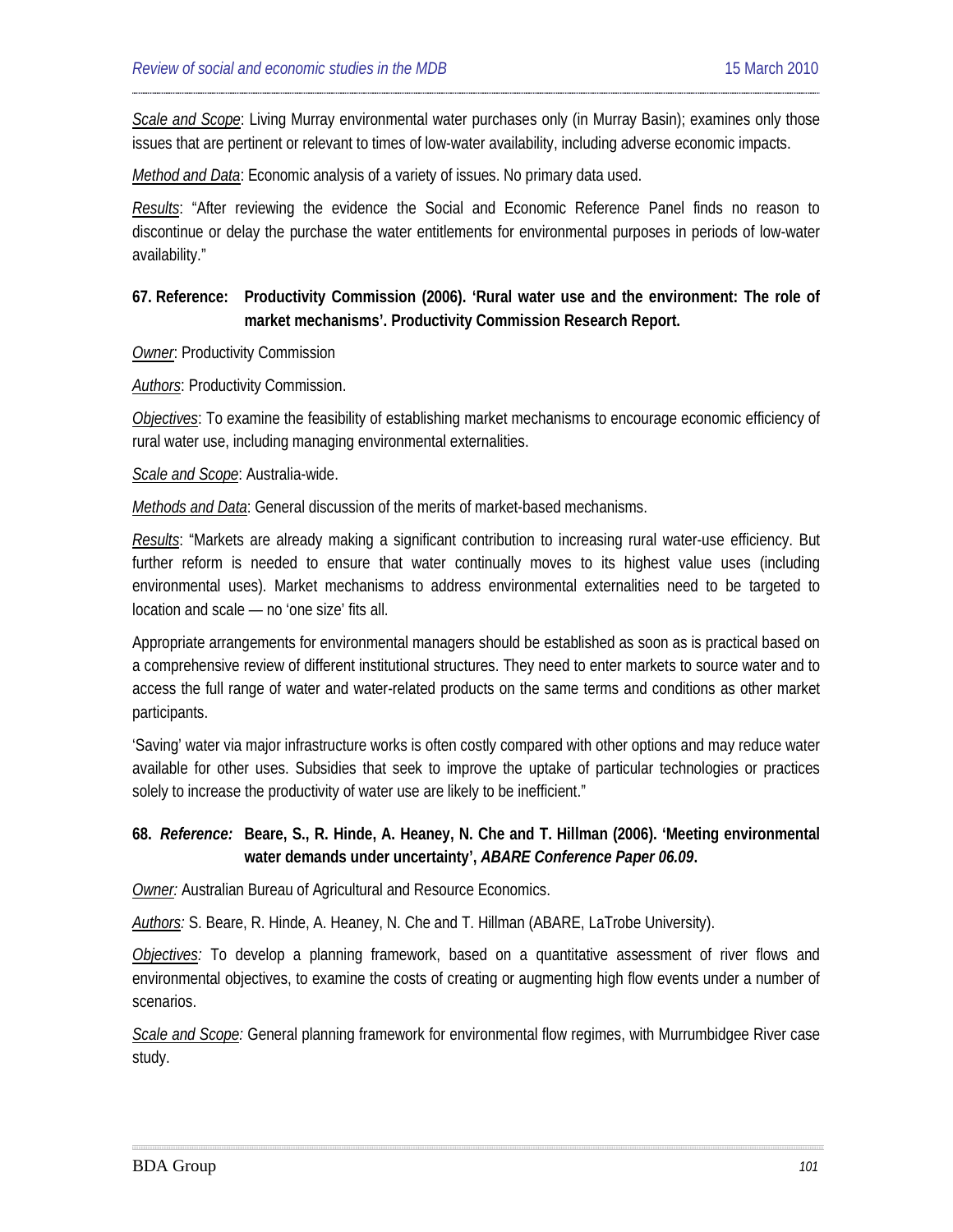*Method and Data:* An environmental realisation strategy framework is proposed and formalised as a cost minimisation problem. Both environmental costs/benefits and opportunity costs/benefits are incorporated. Constraints include flow objectives of the release strategy, existing flow conditions and volume of water held by environmental manager. Murrumbidgee Integrated Quantity-Quality Model was used to solve the problem.

*Results:* "General security entitlements can be used to provide a reliable release strategy at a lower cost than high security entitlements. There are two related reasons for this. One, the cost of holding general security entitlement is lower than high security entitlement. Two, while general security entitlements have a lower yield than high security entitlements, the release rules are generally triggered in seasons of relatively high water availability.

The cost of the release scenarios evaluated here are large when compared with current government commitment to increase environmental flows. This is, in part, a reflection of the strict definition of the success or failure of an overbank flow. The high cost does reflect the need for the environment to have a large volume of water on call to meet release requirements, although average annual use is considerably smaller. This suggests it is possible to reduce the costs of holding water rights for the environment by selling water back to consumptive users in years it is not required for release. There are a number of mechanisms that could be used to facilitate this transfer, including options contracts, leaseback arrangements and the seasonal allocation market."

## **69. Reference: Young, M., D. Young, A. Hamilton and M. Bright (2002). 'A preliminary assessment of the economic and social implications of environmental flow scenarios for the Murray River Systems'. Report prepared for the Murray-Darling Basin Commission.**

*Owner*: Murray-Darling Basin Commission (now Authority).

*Authors*: M. Young, D. Young, A. Hamilton and M. Bright (CSIRO and PIRSA Rural Solutions).

*Objectives*: To provide a preliminary assessment of the economic, financial and social implications of environmental flow enhancement.

*Scale and Scope*: Murray-Darling Basin; economic (and brief social) impact assessment framework.

*Methods and Data*: Authors use SALSA model (ABARE) and the Water Policy Model (MDBA).

*Results*: "Methods for securing water range from the simple reduction of all licences – with no, partial or full compensation – to a variety of market-like processes. If the benefits of securing water for the environment are not to be undone significantly, either the rules and conditions by which water allocations are defined and traded will need to be improved or significant restrictions on both temporary and permanent trades will need to be introduced. Any action that secures large volumes of water for the environment will dramatically increase the value of existing water holdings.

From an irrigation community perspective, the perceived major negative impacts of allocating water to the environment will be related to financial and welfare considerations. Management of this issue will largely depend on how the equity and fairness issues are handled. There is also a need to understand individual and community aspirations, values, and notions of fairness to be able to interpret a social impact."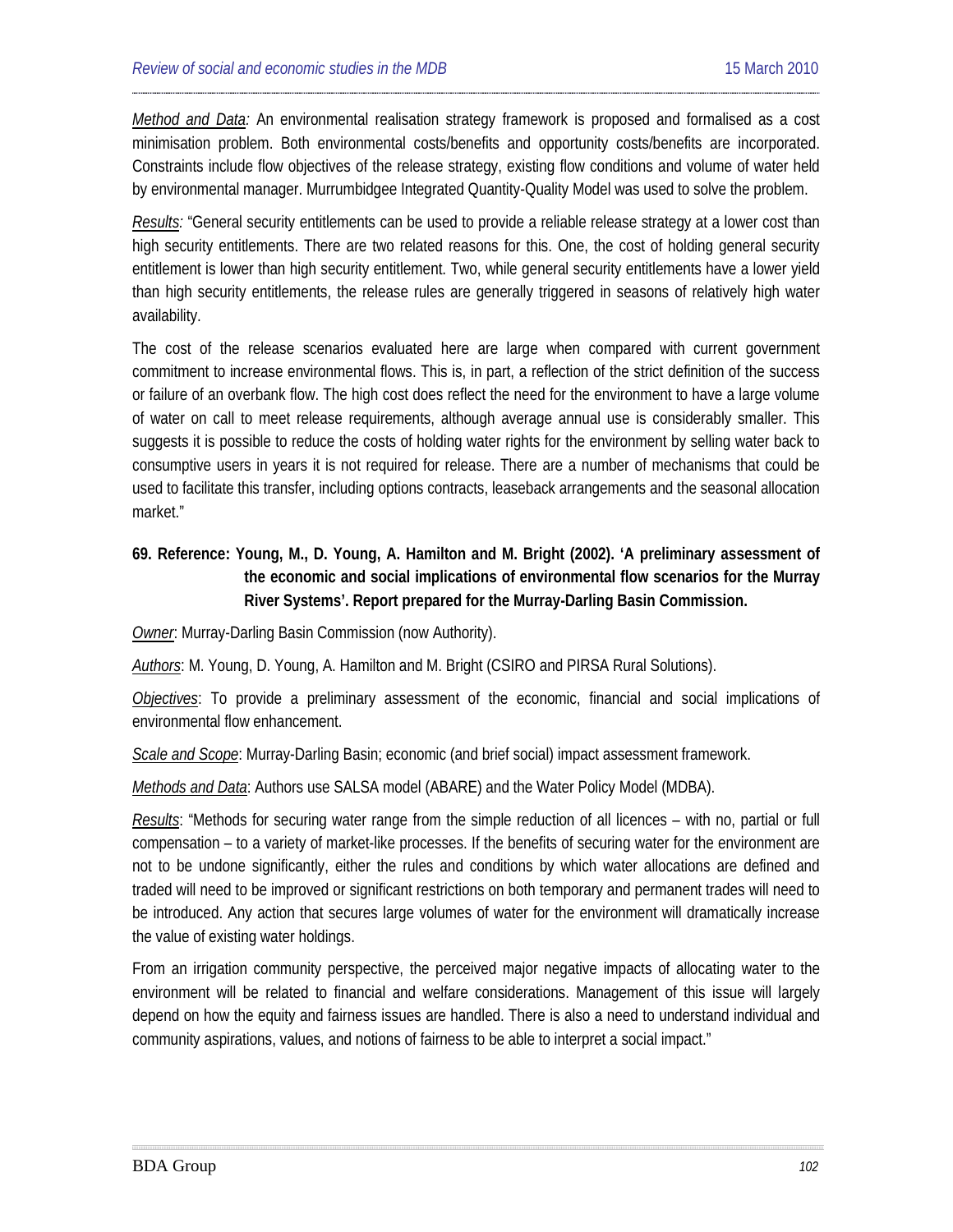#### **70.** *Reference***: Hafi, A., S. Beare, A. Heaney and S. Page (2005). 'Water options for environmental flows'. ABARE eReport 05.12.**

*Owner*: ABARE

*Authors*: A. Hafi, S. Beare, A. Heaney and S. Page

*Objectives*: To explore options contracts as a method for securing water for environmental releases.

*Scale and Scope*: Murrumbidgee River case study.

*Method and Data*: Authors use the crop allocation module of the Murrumbidgee River Options Model (ABARE) simulation tool to estimate the expected yield and the opportunity cost of writing the option for a range of thresholds.

*Results*: "Trade results in the provision of environmental services at lower costs, and to irrigators through the option premium. The gains to both irrigators and the environment from trade is the economic surplus or value of holding an options contract over the alternative of holding a permanent water entitlement, on a per megalitre basis. For each combination of option exercise price and permanent water price, ten year contracts are more valuable than five year contracts because of the longer stream of benefits. However, from an irrigator's perspective, there are risks involved in committing to a longer term contract. For a given contract, the value of the option decreases with the exercise price, while it increases with the price of permanent water. The option value will also be sensitive to changes in the interest rate and the rate at which permanent water entitlements appreciate." (further quantitative results presented).

#### **71.** *Reference***: Siebert, E., D. Young and M. Young (2000). 'Market-based opportunities to improve environmental flows: A scoping paper'. Report prepared for Environment Australia**

*Owner*: Environment Australia.

*Authors*: E. Siebert, D. Young and M. Young (CSIRO).

*Objectives*: To promote discussion relating to the trading and banking of environmental water allocations.

*Scale and Scope*: General discussion.

*Method and Data*: General discussion.

*Results*: "Ultimately, there is an opportunity emerging to enhance the management of environmental flows using the principles of market based mechanisms such as trading and banking to achieve more active and adaptive management. Any system developed to enable trade in and banking of environmental flows would need to demonstrate the following characteristics: flexibility, transferability, integration."

**72.** *Reference***: Dyack, B., J. Connor and D. MacDonald (2005). 'Screening options and setting priorities for River Murray floodplains'. Paper prepared for the 49th Annual Conference of the Australian Agricultural and Resource Economics Society, Coffs Harbour, 9-11 February**

*Owner*: CSIRO

*Authors*: B. Dyack, J. Connor and D. MacDonald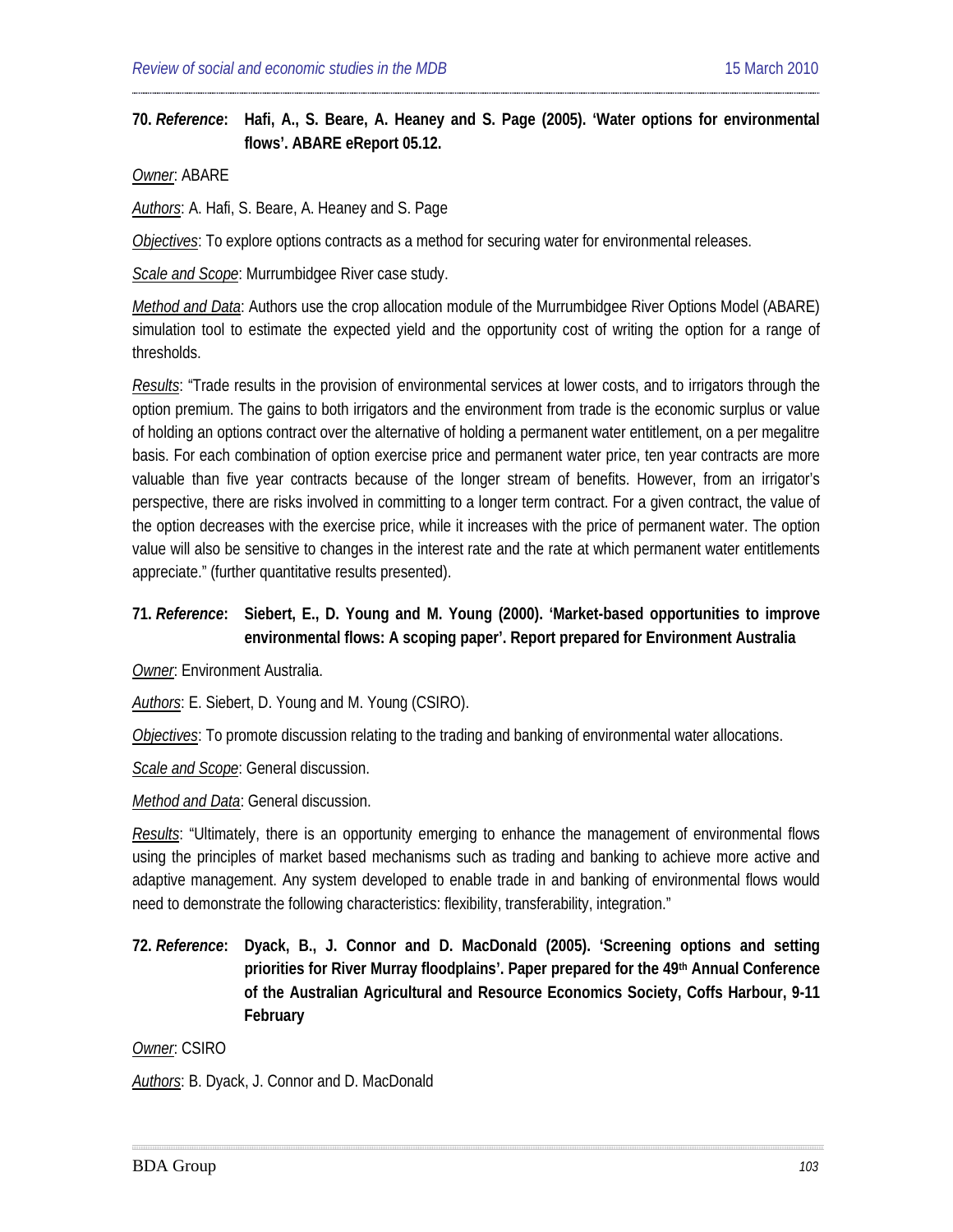*Objectives*: To describe how economic analysis can contribute to a screening process for seeking a balance for the overall environmental integrity of the Murray River basin, incorporating biophysical information as well as market and non-market benefits for a range of possible investments in floodplain health.

*Scale and Scope*: Murray River basin (focus on Living Murray icon sites).

*Method and Data*: General discussion.

*Results*: "The recommended approach for assessing floodplain options includes the following sequential steps as part of a screening process: Biophysical screening (identify the options that are feasible, have the greatest possibilities of success and achieve the most desirable outcomes from a biophysical perspective); Economic screening (including financial screening, threshold gap analysis, full cost-benefit analysis with non-market valuations); and Social Screening for Consensus (assess options as socially acceptable). The resulting recommendations are distinctly different than the standard cost-benefit approach that economists might have been inclined to offer without an understanding of the complexity of setting priorities in the floodplain context."

## **73.** *Reference***: Scoccimarro, M. and D. Collins (2006). 'Natural resource 'buybacks' and their use to secure environmental flows'.**

*Owner*: Land and Water Australia.

*Authors*: M. Scoccimarro and D. Collins (BDA Group).

*Objectives*: To demonstrate the range of available buyback instruments, including irrigators' attitudes to them, in order to stimulate policy debate surrounding their potential use.

*Scale and Scope*: General discussion. Gunbower-Koondrook-Perricoota Forests used as a case study, with six buyback scenarios considered. Includes discussion of irrigators' attitudes to buyback instruments.

*Method and Data*: Use an empirical model that represents the spatial-temporal pattern of irrigation water demand in the Murray River basin and decisions regarding diversions for environmental watering.

*Results*: "No single instrument is likely to be effective in meeting the diversity of environmental watering demands faced under the Living Murray and more broadly across Australia. A key factor underlying this conclusion is the significant variability in watering demands over time within and between different sites. In many instances the purchase of existing irrigation entitlements will be inefficient in meeting variable watering demands. In some instances environmental watering needs and irrigation water demands will exhibit a counter-cyclical pattern, offering opportunities for mutually advantageous trading.

Further challenges will be faced where environmental watering demands are both variable and 'peaky', such as those explored in our case study, where new environmental water is required to top-up natural flooding events to breach levees and supply water to riparian wetlands and forest communities. The potential volumes of water to achieve this can be many times nominal entitlement holdings, raising difficulties in sourcing large volumes of water, quickly and often early in irrigation seasons when announced allocations are typically low.

The research has demonstrated the importance of tailoring market instruments to suit the characteristics of individual environmental demands and prevailing water markets. The challenges will be compounded where environmental managers will have to build water portfolios to meet a suite of environmental watering demands with varying levels of complementarity and connectivity."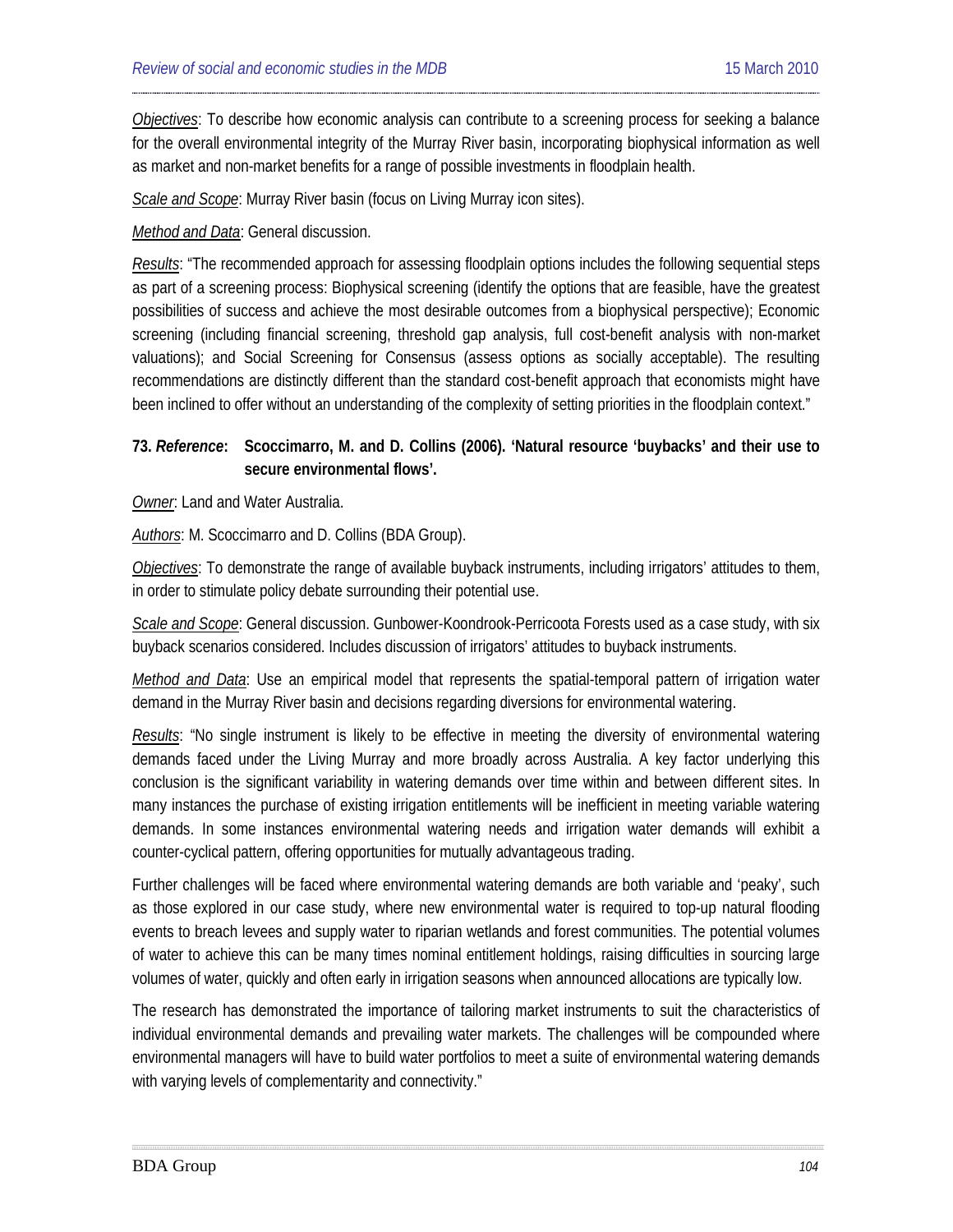## **74.** *Reference***: [Heaney,](#page-19-12) A., G. Dwyer, S. Beare, D. Peterson and L. Pechey (2006). 'Third-party effects of water trading and potential policy responses'. Australian Journal of Agricultural and Resource Economics, 50 (3) pp 277- 293.**

#### *Owner*: Commonwealth of Australia

*Authors*: A. Heaney, G. Dwyer, S. Beare, D. Peterson and L. Pechey (ABARE. Productivity Commission).

*Objectives*: To identify key potential third-party effects of water trade under existing property rights structures in Australia, and to examine policy responses to address these effects.

*Scale and Scope*: Examines issues relevant to third party effects of water trading (reliability of supply, reliability of delivery, storage and delivery charges, water quality).

#### *Methods and Data*: General discussion.

*Results*: "The separation of water entitlements from land failed to account for the spatial characteristics of water supply, demand and use that were implicit in the joint right. Trade in water entitlements and allocations have therefore given rise to third-party effects. Third-party effects on delivery reliability are likely to be relatively localised and small in terms of scale and cost, but nonetheless amenable to property right solutions. Other effects have the potential to be more substantial, such as some of the effects on the security of supply.

While for the most part, these third-party effects can be addressed through the introduction of more completely specified water rights, the creation, implementation and enforcement of property rights regimes is not costless. In some instances, the costs of property right solutions may be higher than the benefits they generate. It is likely that many of the third-party effects of trade discussed in this paper do not warrant policy intervention at the national or state level. In some instances, effects are likely to be relatively minor although some may be significant at the local level.

Where there are significant gains from trade, the existence of these third-party effects should not been seen as a reason to impede trade. There are first-best policy instruments to address these effects at an appropriate scale."

## **75.** *Reference:* **[Access](#page-19-13) Economics (2008). 'Economic impacts of the 4 per cent interim threshold limit'. Report prepared for the Department of the Environment, Water, Heritage and the Arts.**

*Owner:* Department of the Environment, Water, Heritage and the Arts.

*Authors:* Access Economics.

*Objectives:* To determine the economic impacts of the 4 per cent interim threshold limit on water trade. *Scale and Scope:* Victoria only.

*Method and Data:* Authors analyse unit trade data and develop a regional matrix of entitlement applications that were explicitly refused because of the limit. From this, changes in water use by region were inferred, with resulting impacts upon the mix and value of agricultural production across Victoria. These impacts are then used as inputs into a CGE model, with resulting flow on economic impacts. Data provided by the Department of Sustainability and Environment for the 2007-08 irrigation season.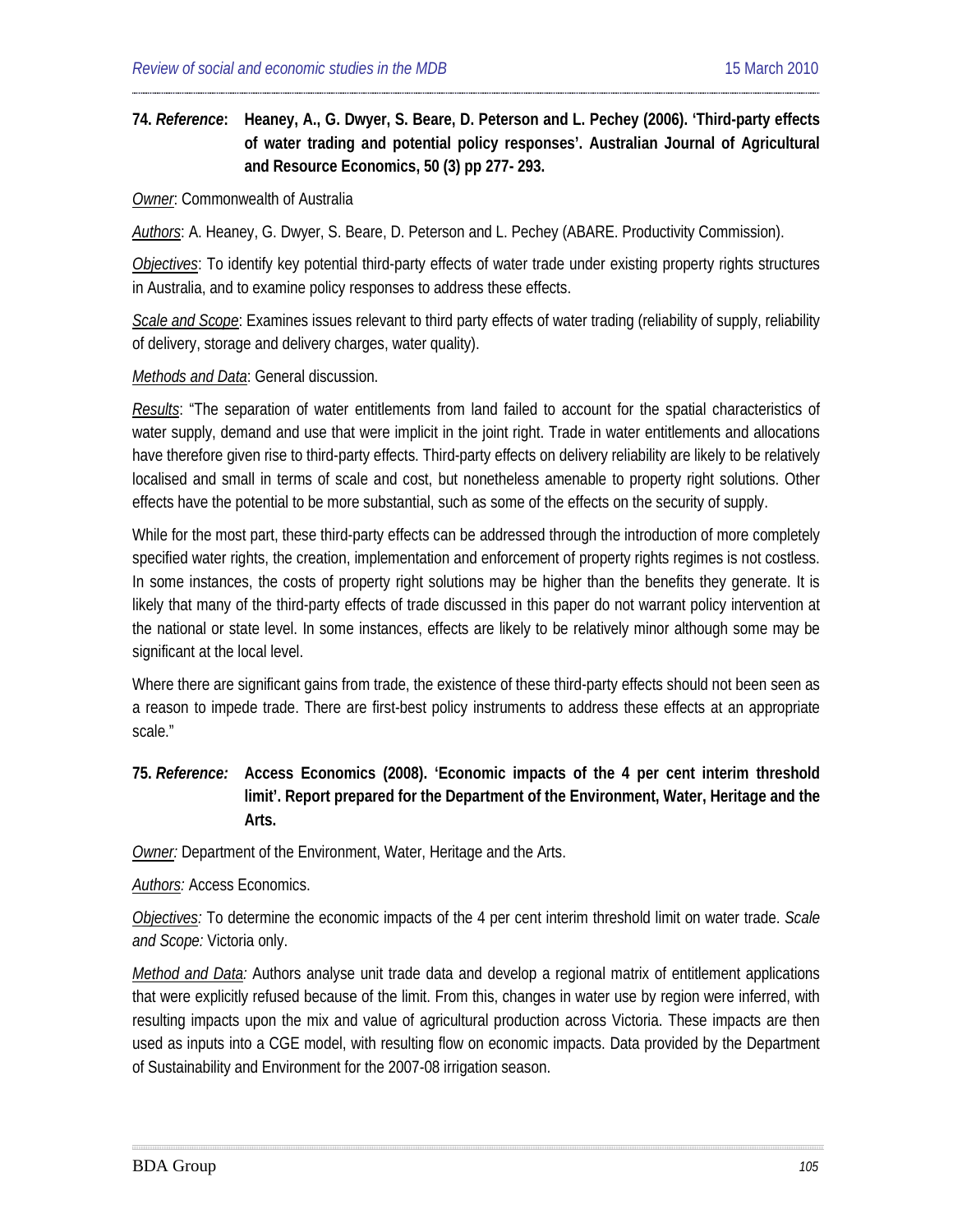*Results:* The total volume of trades refused in 2007-08 (7,378 ML) because of the limit is approximately 5.1 per cent of all annual trade in Victorian water entitlements. The figure becomes 8 per cent if we also include those applications for a disassociation from the land that were also refused as a trade. At a regional level, the ITL largely acted to prevent an overall trade of water entitlements from the Goulburn and Loddon Valleys to the Sunraysia region of the lower Murray. Overall agricultural production would be \$5.1 million higher without the limit. Based on CGE modelling, it is estimated that the net incremental output associated with the trades would have generated an additional \$5.92 million in Gross State Product for the irrigation year 2007-08."

## **76.** *Reference***: Brennan, D. (2008). 'Missing markets for storage and the potential economic cost of expanding the spatial scope of water trade', Australian Journal of Agricultural and Resource Economics, vol. 52 pp471-485**

#### *Owner*:

*Authors*: D. Brennan (University of Western Australia).

*Objectives*: To evaluate the economic costs of missing markets for water storage in the context of broadening trade.

#### *Scale and Scope*: Victoria.

*Methods and Data*: Author uses an empirical model that represents the spatial-temporal pattern of irrigation water demand in the Goulburn Valley and decisions regarding inter-year storage of water in Lake Eildon.

*Results*: "Because irrigators have no incentive to trade-off the benefit of current use (or sale) with the value of water storage, there is an erosion of reliability when opportunities for trade are broadened. The empirical results demonstrate that the loss in economic value associated with reduced reliability are as large as the gains from trade, so there is no net benefit from trade."

## **77.** *Reference:* **[Frontier](#page-19-14) Economics (2009). 'Volumetric restrictions on water entitlement trade'. Report prepared for the ACCC**

*Owner:* Australian Competition and Consumer Commission (ACCC).

*Authors:* Frontier Economics.

*Objectives:* To undertake an economic assessment of the effect of volumetric restrictions on water trade.

*Scale and Scope:* Murray-Darling Basin; authors consider impacts on economic efficiency, transactions costs and social and distributional impacts.

*Methods and Data:* Authors propose a conceptual framework and provide an empirical assessment of volumetric restrictions, drawing on data from state water registers.

*Results:* "We find that restricting water entitlement trade reduces economic efficiency, and the related costs are both short-run and long-run. To the degree that water entitlement trade facilitates flexibility in the short-run, restrictions to water entitlement trade can affect allocative and productive efficiency and the welfare losses can be observed as foregone high-value agricultural crop production. Restrictions to water entitlement trade also affect dynamic efficiency by distorting long-run decisions. This is because water entitlements confer perpetual rights to access water and are the foundation of water-related investment decisions and water-related risk management.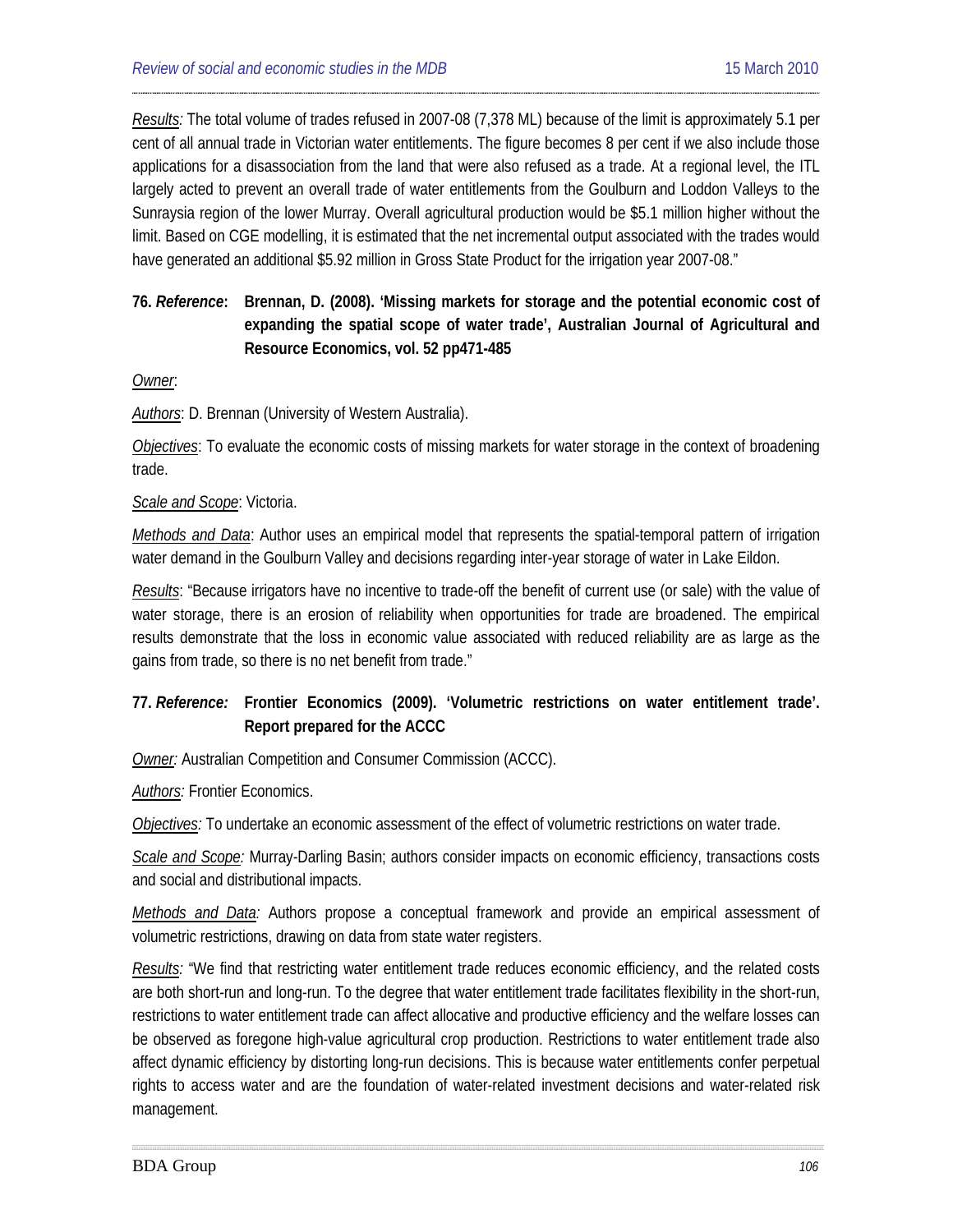Restrictions on trade can constrain farm business decision-making such as cash-flow management and ultimately decisions to sell assets and exit from irrigated production. This is because water entitlements are a significant proportion of the value of assets of many farming businesses.

In assessing the efficiency impacts of these restrictions, it is important to take account of interactions between the entitlements market and the allocations market. This may mean that efficiency losses are not so much to do with the inability to move water to higher-valued uses in response to seasonal conditions (as this can still be done via allocations trading), but may relate more to longer-term considerations.

In addition to efficiency costs, implementation of volumetric constraints imposes transactions costs for government administrators and to water users, including in relation to conducting ballots for trading applications and in strategies made to avoid the effects of the volumetric constraint.

While ostensibly designed to manage the distributional impacts of adjustment processes, volumetric constraints can also result in a number of other unintended and detrimental distributional or equity impacts."

## **78.** *Reference:* **[Hyder](#page-19-15) Consulting (unpublished). 'Review of interim threshold limit on permanent water trade'. Report prepared for the Department of the Environment, Water, Heritage and the Arts, September 2008.**

*Owner:* Department of the Environment, Water, Heritage and the Arts.

*Authors:* Hyder Consulting.

*Objectives:* To assess the application, operation and impacts (economic, environmental, social) of the (4 %) interim threshold limit on permanent water trade.

*Scale and Scope:* Water trades in Victoria, NSW and SA.

*Methods and Data:* Authors draw on CGE modelling conducted by Access Economics to determine economic impacts of the limit. Authors draw on existing literature for social and environmental impacts of the limit. Water trade data drawn from state water registers.

*Results:* "The study has found that during the 2007-08 irrigation season, the limit has operated and has been applied differently across the three jurisdictions. There were also differences between individual water service providers in New South Wales and South Australia.

The economic, environmental, and social impacts of the interim threshold limit were investigated. This review has found that: overall agricultural production in Victoria would be \$5.1 million higher without the limit; the net incremental output associated with the trades would have generated an additional \$5.92 million in Gross State Product for the irrigation year 2007-08; an additional 40 full time equivalent jobs would have been associated with the water trades across Victoria in the same year.

This review has also found that some environmental purchases have been affected by the limit in the past and future purchasing for the environment could be severely constrained by the limit. Previous studies have noted both potential negative and positive impacts associated with entitlement trade. The limit would be dampening any positive and negative social impacts."

## **79.** *Reference***: [Bjornlund,](#page-19-16) H. (2002). 'The socio-economic structure of irrigation communities: Water markets and the structural adjustment process', Rural Society vol.12 no.2 pp123-147.**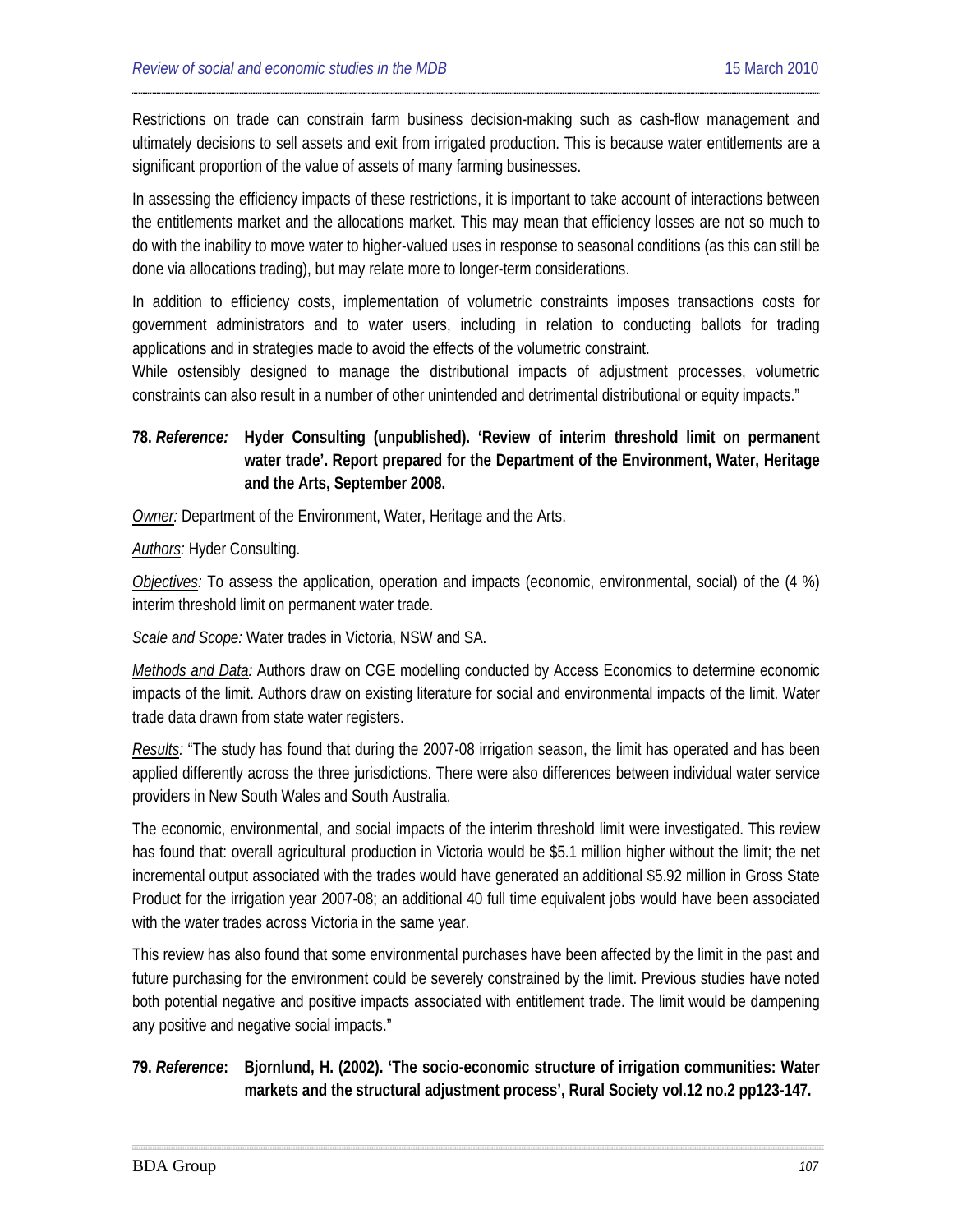*Owner*: University of South Australia

*Authors*: H. Bjornlund

*Objectives*: To investigate the structural adjustment impact of temporary water markets.

*Scale and Scope*: Pyramid-Boort and Torrumbarry districts, northern Victoria.

*Methods and Data*: Author uses descriptive statistics, factor analysis and cluster analysis. Data drawn from interviews with buyers and sellers in the temporary market during 1998-99.

*Results*: "These analyses suggest that all sectors of the farming community use water markets to cope with the adjustment pressures. One group uses the markets to retain their farming lifestyle, another group uses it as part of the adjustment process to become larges and more viable, while a third group uses it opportunistically. The irrigators who are not using markets are significantly smaller and use all their water. The research outcome strongly supports that structural adjustment schemes should concentrate on assisting adjusting farmers to become economically viable and to adopt best practice natural resource management."

**80.** *Reference***: [Bjornlund,](#page-19-16) H. (2008). 'water markets and their environmental, social and economic impacts in Australia', …**

*Owner*: University of South Australia

*Authors*: H. Bjornlund

*Objectives*: To analyse water markets and their environmental, social and economic impacts in Australia.

*Scale and Scope*: Goulburn-Murray Irrigation District (and general Murray-Darling Basin).

*Methods and Data*: Review of relevant literature, including economic and social impact analyses.

*Results*: "There is evidence that both entitlement and allocation markets have facilitated the anticipated reallocation of water with associated socio-economic benefits. There is however also evidence of declining rural communities as a result of drought and policy induced scarcity or, as some argue, as a result of the operations of water markets. There is however no real evidence whether this decline has been caused by scarcity or markets; or whether, in fact, markets have reduced the socio-economic and community impact of scarcity.

Social and community impacts have, together with environmental impacts, been the most important factors causing community concerns over the impact of water markets and especially the markets in water entitlements. These concerns were associated with the impact on the individual farmer's welfare and on the welfare of the wider rural community depending on irrigation as the engine of economic activity."

### **81.** *Reference***: Mallawaarachchi, T. and A. Foster (2009). 'Dealing with irrigation drought: The role of water trading in adapting to water shortages in 2007-08 in the southern Murray-Darling Basin'.**

*Owner*: Department of the Environment, Water, Heritage and the Arts.

*Authors*: T. Mallawaarachchi and A. Foster (ABARE).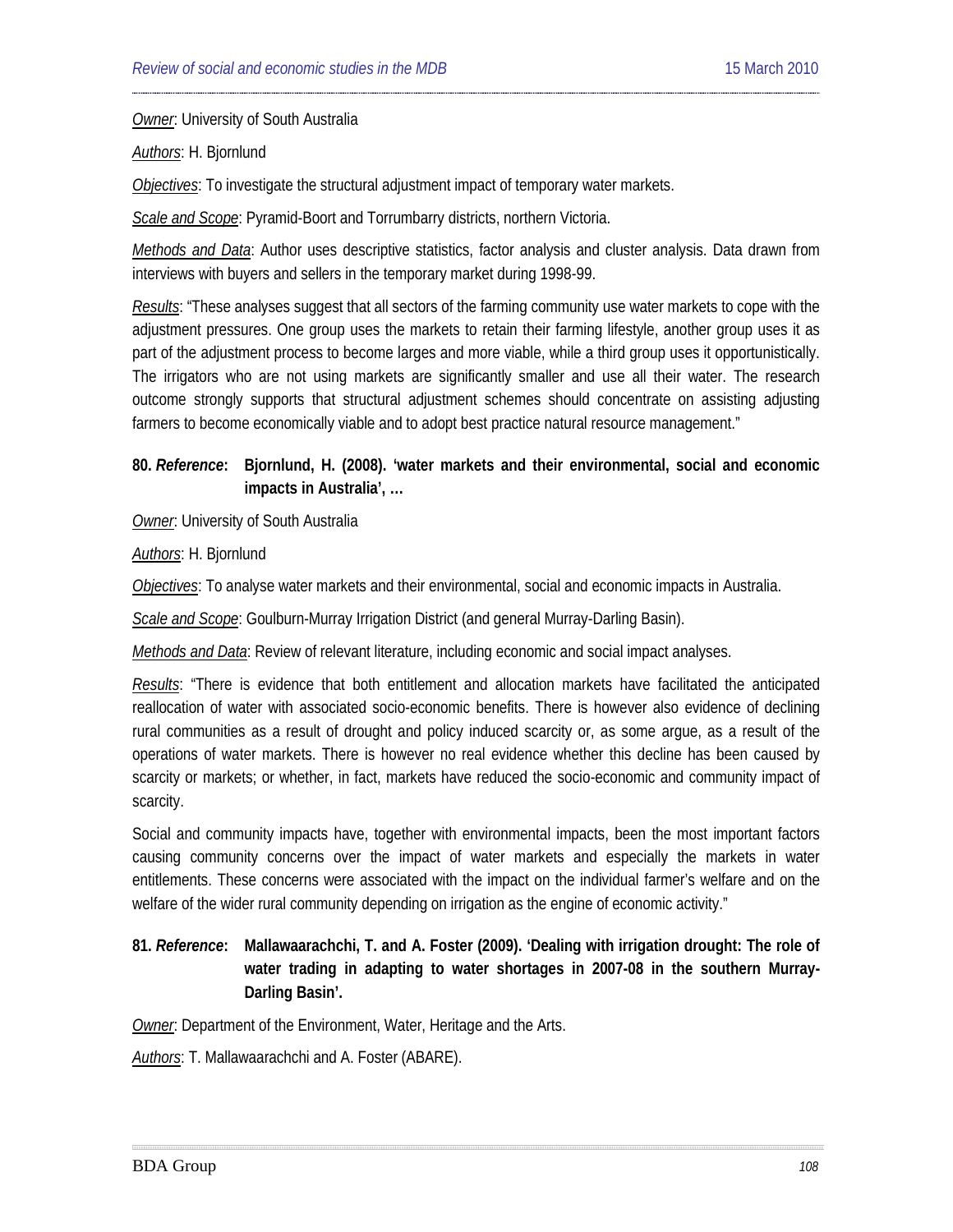*Objectives*: To capture insights on the nature of water transactions, including the volume and price of trades and the direction of these trades in the 2007-08 irrigation season.

*Scale and Scope*: New South Wales, Victoria and South Australia, with case studies in latter two states; authors consider volume, price and direction of trades.

*Methods and Data*: Authors review existing literature and draw on water trade data from ABARE's farm survey.

*Results*: "The study concludes that irrigators have demonstrated an ability and willingness to engage in trade as a means of achieving greater benefits from limited water supplies. In particular, the active market for water allocations provides irrigators with increased flexibility for coping with water scarcity. The analysis shows the bulk of water movements occur via the sale of temporary water allocations. The number of permanent water trades remains relatively low. Water markets, based on voluntary exchange, have allowed buyers to reduce the impact of drought on farm production through the purchase of additional water. South Australia was the major importing state, while New South Wales was the largest exporter of water in 2007-08. The price of temporary water was highly variable in 2007-08, both within and between trading zones, ranging from around \$200 to \$1200 per megalitre."

# **82.** *Reference***: Oliver, M., B. Dyack and D. Ashton (2009). 'Irrigation in the Murray-Darling Basin: Farms trading temporary water in 2006-07'.**

*Owner*: Department of Forestry, Fisheries and Agriculture.

*Authors*: M. Oliver, B. Dyack and D. Ashton (ABARE).

*Objectives*: To undertake a detailed analysis of irrigation farms involved in temporary water trading in 2006-07.

*Scale and Scope*: Murray-Darling Basin (10 regions).

*Methods and Data*: Authors undertake widespread surveys.

*Results*: "Water trading is one of the ways irrigators have responded to increased water scarcity. Results suggest water trading was effective in reallocating water among users in 2006-07. The ability to trade water appears to have assisted some irrigators in avoiding substantial financial losses in 2006-07, either by obtaining income from water sales or by purchasing water to maintain production.

An estimated 31 per cent of dairy farms, 20 per cent of broadacre farms and 23 per cent of horticulture farms participated in temporary water trading in 2006-07. By region, the proportion of farms participating in trading was between 40 and 50 per cent in the Murrumbidgee, Murray, Goulburn-Broken and Loddon-Avoca regions. The main buyers and sellers varied by industry. Overall, dairy farmers were prominent buyers of temporary water in 2006-07, as they sought to offset relatively low seasonal allocations. Conversely, horticulture farms, with generally more reliable irrigation water entitlements, tended to be prominent sellers in most regions."

### **83.** *Reference***: [Singh,](#page-19-0)I., M. Bari and N. Flavel (2008). 'Water trading within NSW irrigation industry: An empirical evaluation of scale, reasons and attitudes'.**

*Owner*: NSW Department of Water and Energy.

*Authors*: I. Singh, M. Bari and N. Flavel.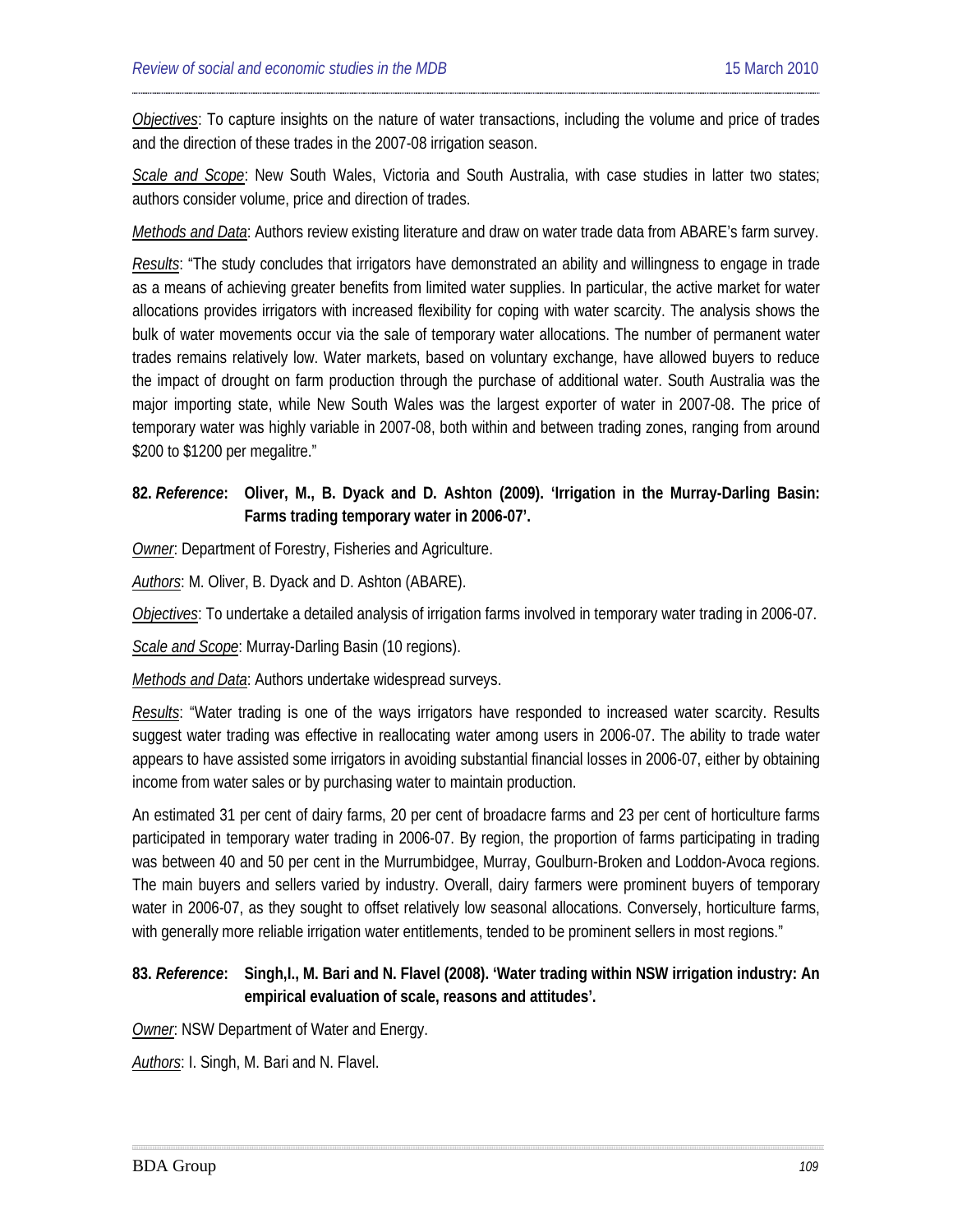*Objectives*: To discuss the level of water trading within the NSW Irrigation Industry along with water prices, reasons, attitudes and knowledge of both permanent and temporary water trading.

#### *Scale and Scope*: NSW.

Methods and Data: Authors undertake an original survey of over 1000 irrigation water users in NSW and draw on relevant secondary sources.

*Results*: "Nearly 7 per cent and 40 per cent of the irrigators surveyed participated in the permanent and temporary water markets respectively. Fifty six per cent of the irrigators believed that temporary trading was good for their area, whereas only 28 per cent had similar views regarding permanent trading."

**84.** *Reference***: Edwards, J., H. Bjornlund and B. Cheers (2007). 'Revisiting the Goldshmidt hypothesis: Community members' beliefs about water trading and the future of rural communities'. Conference paper prepared for The Australian Sociological Association, 4-7 December, Auckland.**

*Owner*:

*Authors*: J. Edwards, H. Bjornlund and B. Cheers (University of South Australia).

*Objectives*: To report on the attitudes and beliefs of the residents of community concerning the impact of water trading on the long-term viability of their community.

*Scale and Scope*: Undisclosed town of 4000 inhabitants.

*Method and Data*: Authors conduct interviews in an undisclosed town within the Murray-Darling Basin.

*Results*: Authors find that rural communities "contend that water trading will lead to fewer farms in their district. This will, they suggest, accelerate population decline, which will, in turn, lead to fewer local employment opportunities and a contracting local economy, through reduced spending. Interviewees also suggest that water trading is redirecting water from family-owned farms to corporately-owned enterprises. This change, too, will also have detrimental effects on the sustainability of rural communities."

#### **85.** *Reference***: Young, M., D. MacDonald, R. Stringer and H. Bjornlund (2000). 'Inter-state water trading: A two year review'.**

*Owner*: CSIRO Land and Water

*Authors*: M. Young, D. MacDonald, R. Stringer and H. Bjornlund (CSIRO and University of South Australia).

*Objectives*: To investigate the economic, social and environmental impacts of inter-state water trading.

*Scale and Scope*: Murray-Darling Basin.

*Method and Data*: Authors review the pilot water trading project within NSW, Victoria and SA. Authors draw on water trade data from various sources.

*Results*: "Inter-state trading is increasing the value of water use within the Murray-Darling Basin. Virtually all (99 per cent) of the water sold was not being used by the sellers. During the first two years, virtually all water sold has gone to high value uses. From a social impact perspective, inter-state trading during the first two years has had no measurable adverse social implications for the districts that have sold water inter-state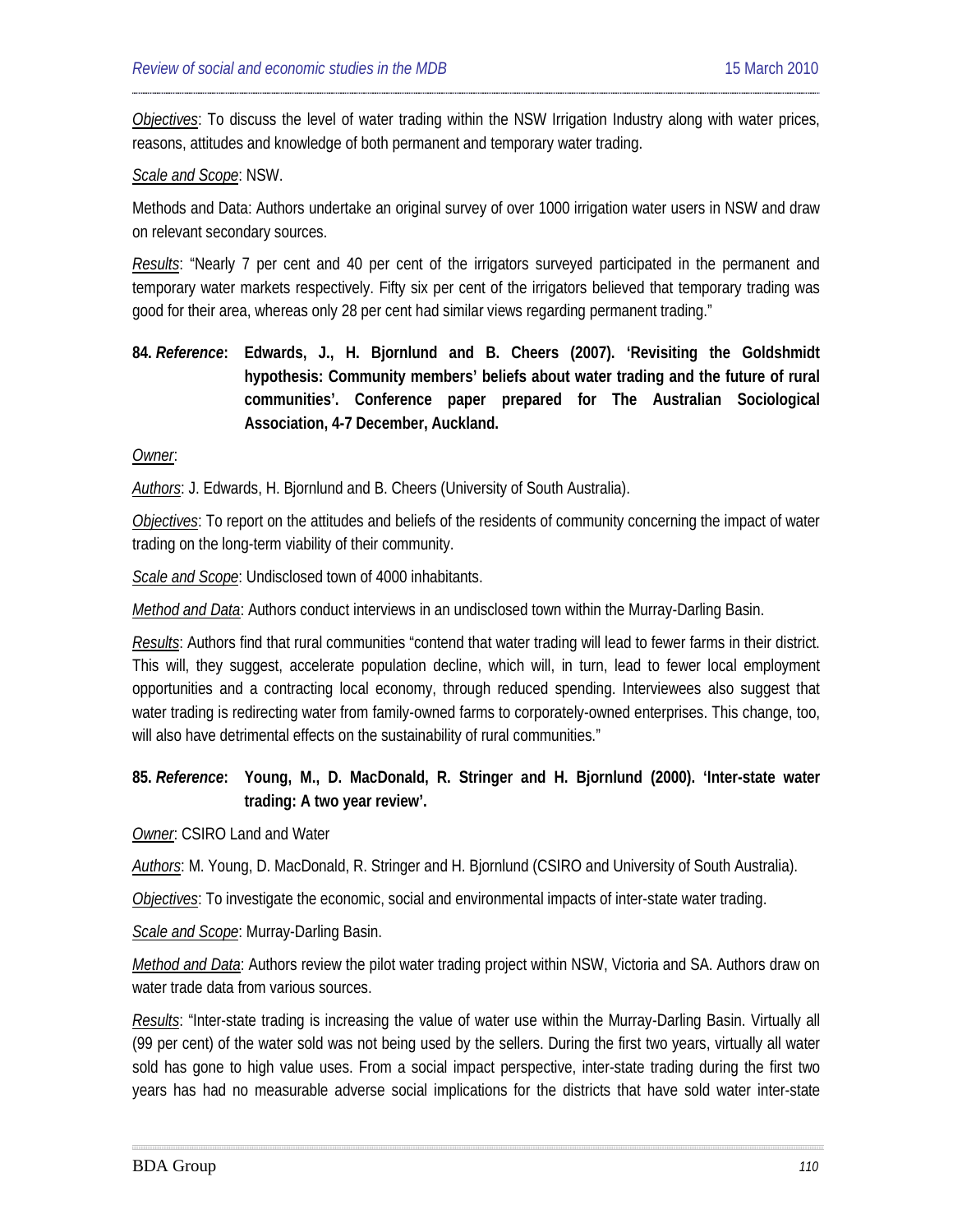(predominantly because the water was not being used by the sellers). From a salinity perspective and in the long-run, inter-state trading can be expected to have a negative impact on river salinity. Most water is being transferred to South Australian land that has not previously been irrigated

**86. Reference: Brennan, D. (2004). 'Price formation on the Northern Victoria water exchange'. Paper presented at the Conference of the Australian Agricultural and Resource Economics Society, 11-13 Feb.**

*Owner*:

*Authors*: D. Brennan (REAP Research).

*Objectives*: To present a preliminary analysis of market data on the last 5 years of trade on the Victorian water exchange, including the impacts of water allocations and seasonal conditions.

Scale and Scope: Northern Victoria (Goulburn Murray).

*Methods and Data*: Econometric analysis is undertaken of the impact of seasonal conditions on water. Data drawn from Northern Victoria water exchange (five years).

*Results*: "The data highlight the importance of physical bottlenecks on spatial price relationships, and indicate that analyses of the benefits of "free trade" should account for these constraints; otherwise benefits from trade will be overstated. The data show a persistent pricing premium in the Goulburn valley over the entire 5 year period, indicating that sourcing more water from this region for environmental flows will be a costly policy. Regression analysis of average seasonal prices from the water exchange has indicated that allocations and rainfall explain most of the variation in the price of water traded on the seasonal market. It is essential that future analyses of environmental flows consider the impact of flow regimes on the reliability of allocations."

# **87***. Reference:* **Bjornlund, H. and P. Rossini (2005). 'Fundamentals determining prices and activities in the market for water allocations',** *International Journal of Water Resources Development, vol.21 no.2 pp355-369***.**

**Owner:** University of South Australia

*Authors:* H. Bjornlund and P. Rossini

*Objectives:* To analyse prices paid and volumes traded in the market for water allocations to provide insight into which factors drive activities in that market.

*Scale and Scope:* Goulburn-Murray Irrigation District, Victoria.

*Methods and Data:* Authors undertake correlation analysis, regression analysis and time series decomposition. Data drawn from Goulburn-Murray Water for years 1993-94 to 2002-03.

*Results:* "While factors such as commodity prices, supply and demand as well as macroeconomic indicators have had an influence on price and volume traded, the main determinants during the study period have been the level of seasonal allocation, rainfall and evaporation. During this period of relative water scarcity, irrigators with water-dependent capital assets such as dairy and horticultural farmers have been willing to pay increasing water prices relative to commodity prices in order to protect these long-term investments and stay in business."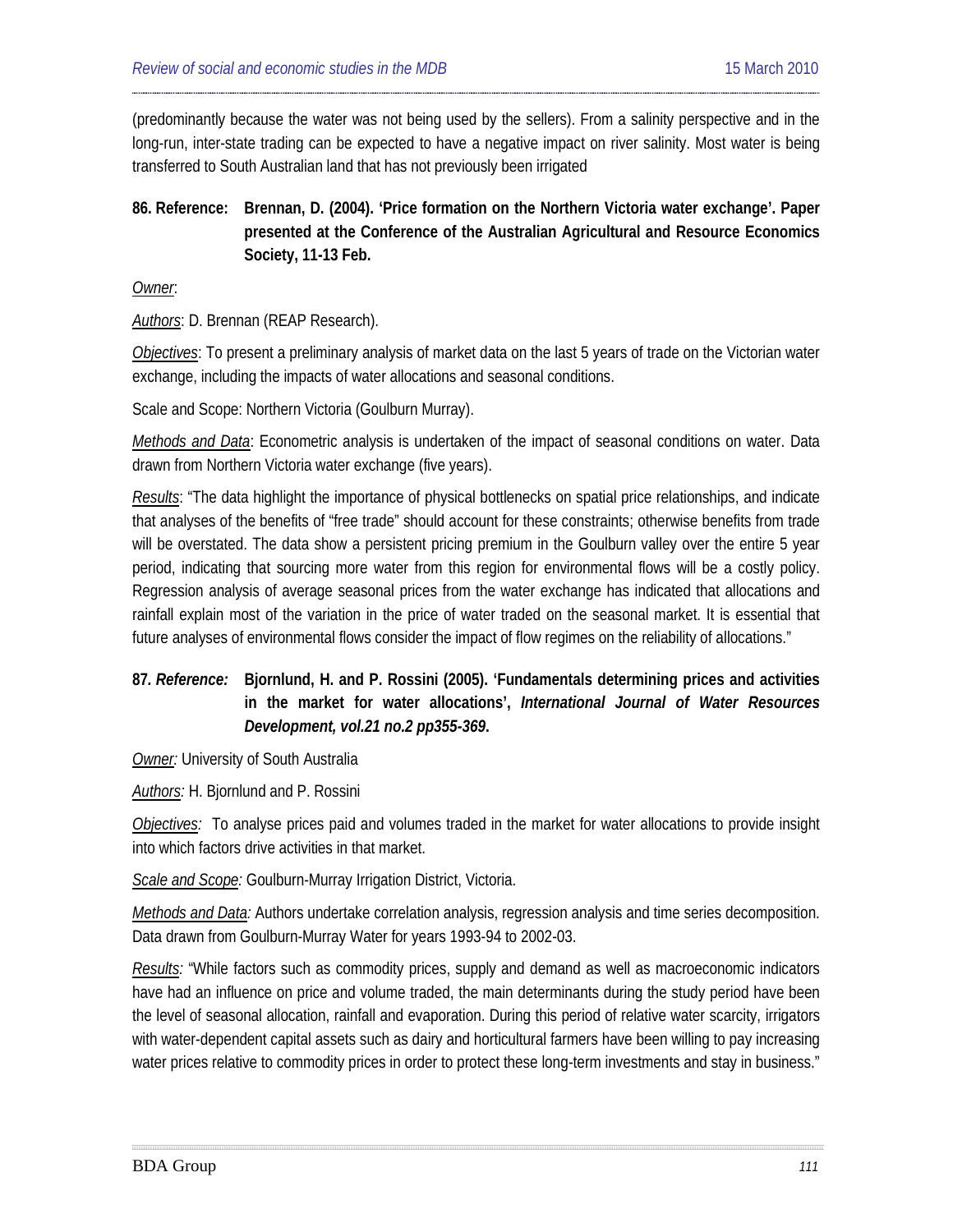## **88***. Reference:* **[Wheeler,](#page-33-0) S., H. Bjornlund, M. Shanahan and A. Zuo (2008). 'Price elasticity of water allocations demand in the Goulburn-Murray Irrigation District',** *Australian Journal of Agricultural and Resource Economics, vol.52 no.1 pp37-55***.**

*Owner:* University of South Australia

*Authors:* S. Wheeler, H. Bjornlund, M. Shanahan and A. Zuo

*Objectives:* To estimate price elasticities for demand and supply of water in Goulburn-Murray Irrigation District.

*Scale and Scope:* Goulburn-Murray Irrigation District.

*Methods and Data:* Bid price data drawn from Goulburn-Murray Water for years 2001 to 2007; average monthly prices drawn for years 1997-2007.

*Results:* "Based on bid prices, the price elasticity of demand for water allocations appears highly elastic, with elasticities strongly influenced by the season and drought. The price elasticity of supply for water allocations is also elastic, albeit less elastic than demand. Using actual prices paid, water demand is negatively related to price and is inelastic, and appears to be most influenced by demand the previous month, drought and seasonality factors."

**89***. Reference:* **Bell, R., J. Gali, P. Gretton and I. Redmond (2007). 'The responsiveness of Australian farm performance to changes in irrigation water use and trade'. Paper presented to the 51st Annual Conference of the Australian Agricultural and Resource Economics Society, 14th -16th February.**

**Owner: Productivity Commission** 

*Authors:* R. Bell, J. Gali, P. Gretton and I. Redmond

*Objectives:* To assess the links between farm performance and water use practices, involvement in water trading and other farm characteristics.

*Scale and Scope:* Murray-Darling Basin.

*Methods and Data:* Authors use a comprehensive farm–level panel data set (Agricultural Statistics Unit Record Data File – joint ABS-Productivity Commission project) and a profit maximising model to estimate elasticities.

*Results:* "The use of irrigation water by farms is more responsive to a change in water prices, after controlling for all other factors, in the broadacre cropping industry groups (grains, sugar and cotton) than in the fruit, vegetables or nurseries industry groups. The more elastic estimates indicate the ability of some irrigated production activities to flexibly adjust their input use with a change in the price of water. Therefore, despite the significance of irrigation water use in many industries and regions, increases in water prices would lead to lower on-farm irrigation water use in some irrigated activities, all other things being equal. A greater likelihood of temporary water trade is, on average, associated with higher farm profits in each industry group."

### **90***. Reference:* **Appels, D., R. Douglas and G. Dwyer (2004). 'Responsiveness of demand for irrigation water: A focus on the southern Murray-Darling Basin'. Productivity Commission Staff Working Paper.**

**Owner: Productivity Commission**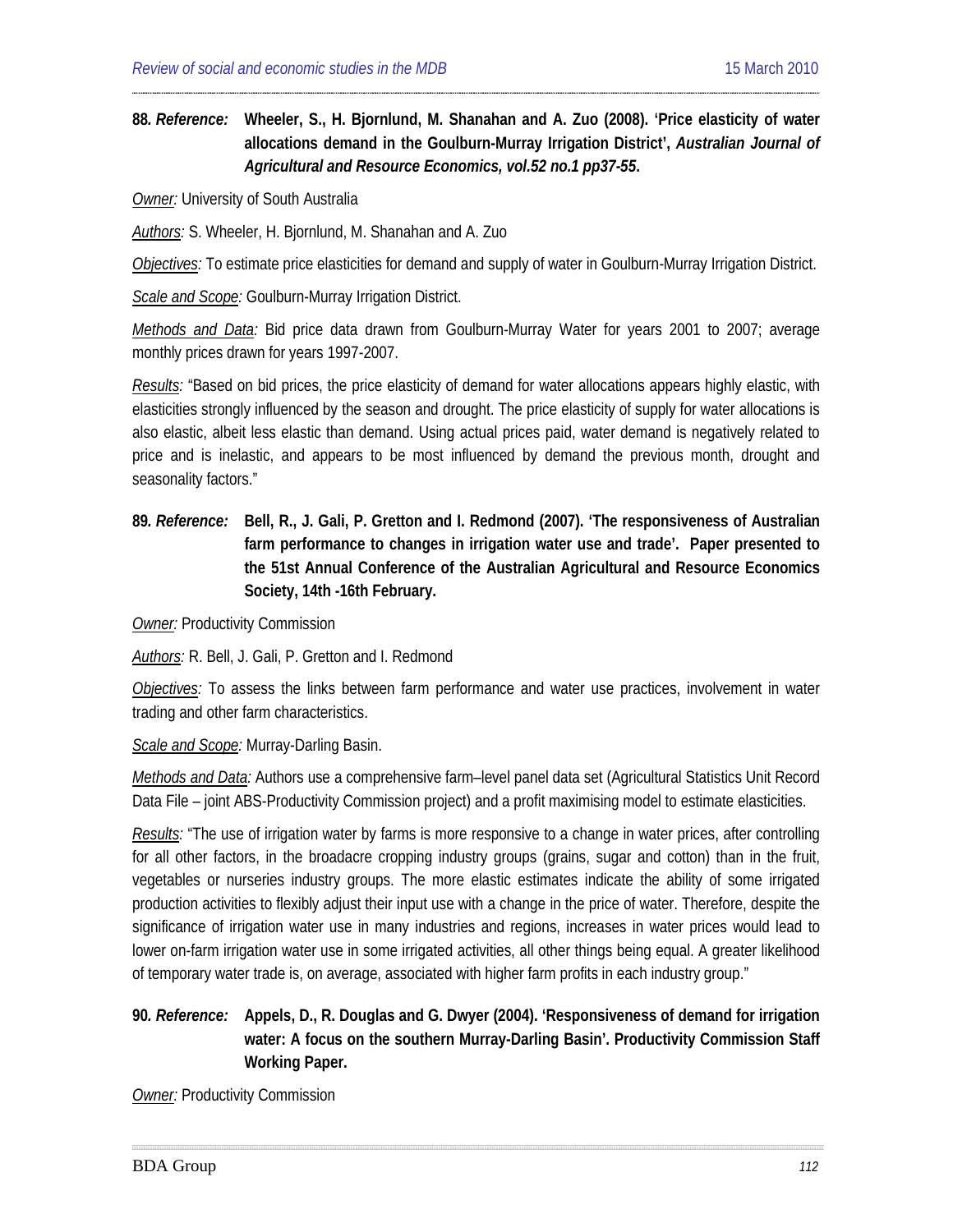#### *Authors:* D. Appels, R. Douglas and G. Dwyer

*Objectives:* To explore the determinants of the elasticity of demand for irrigation water (in rice, dairy and horticulture).

*Scale and Scope:* Southern Murray-Darling Basin; authors consider both short-run and long-run responses.

*Methods and Data:* Authors present a conceptual framework drawing on economic theory, before turning to an analysis of demand elasticity for each of the above crops.

*Results:* "Demand for irrigation water is relatively unresponsive to changes in the price of water at relatively lower prices in the short run, but becomes more responsive at higher prices, and in the long run. Irrigator responsiveness depends on the total water needs of an irrigator's crop. These needs are first satisfied from rainfall, then from seasonal allocations, and finally by purchases of traded water. Irrigators' responses to changing water prices will vary because of past investment decisions and available substitution choices."

## **91***. Reference***: [Brennan,](#page-33-1) D. (2006). 'Water policy reform in Australia: Lessons from the Victorian seasonal water market',** *Australian Journal of Agricultural and Resource Economics, vol.50 no.3 pp403-423***.**

*Owner:* CSIRO

*Authors*: D. Brennan

*Objectives*: To present a discussion on the nature of temporary water markets from a conceptual viewpoint and by examining evidence from the market.

#### *Scale and Scope*: Goulburn-Murray region, Victoria.

*Methods and Data*: Author presents a conceptual framework that highlights the relationship between the shortrun opportunity cost of water and longer-term investment decisions. Data drawn from the public water exchange in the Goulburn-Murray region.

*Results*: "Evidence from the market suggests that transactions costs are low and most of the existing constraints to trade in seasonal allocations are the result of hydrological conditions. Analysis of market data suggests that the price response of the market to water availability is much more pronounced in years of low rainfall. The implications of the paper for wider policy reform are that attention should be paid to improving property rights for the management of inter-temporal risk before other reforms, such as broadening of permanent water markets and institutionalising environmental flows, are implemented. This is because these other reforms will change the spatial and temporal pattern of water use and thus affect reliability, which underpins the value of water in irrigated agriculture."

# **92.** *Reference:* **[Bjornland,](#page-33-2) H. and P. Rossini (2006). 'An empirical analysis of factors driving outcomes in markets for permanent water – An Australian case study'. Paper presented to the**

*Owner:* University of South Australia

*Authors:* H. Bjornlund and P. Rossini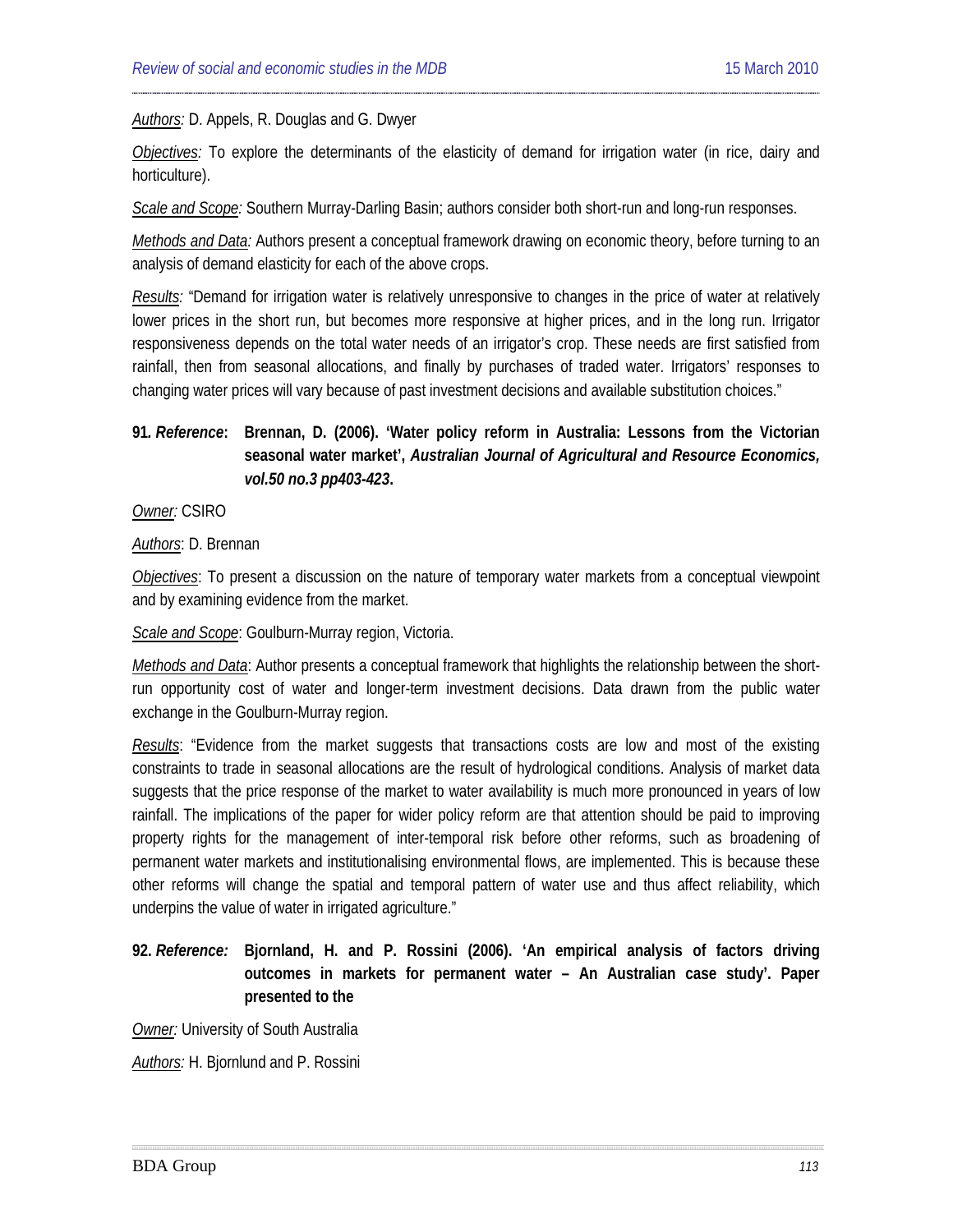*Objectives:* To explore the existence of empirical evidence of factors influencing farmers' willingness to pay for water entitlements and the factors driving the level of activity in the market.

*Scale and Scope:* Goulburn-Murray region, Victoria.

*Methods and Data:* Authors undertake correlation analysis, regression analysis and time series decomposition. Data drawn from Goulburn-Murray Water for years 1993-94 to 2002-03.

*Results:* "It was found that commodity prices have had very little influence on the price of water in the permanent market (as was found with the prices in the temporary market) during the ten-year period, with the exception of wine grape prices. The other main factors influencing price are interest rate, the level of seasonal allocation, and the price of temporary water.

Comparing the cycle ratios of the prices in the two markets suggests that prices of temporary water fluctuate much more widely than prices of permanent water. While it seems that generally increases in the price level of temporary water is capitalized into the price of permanent water, this is not the case during seasons where the price of temporary water is unusually low due to high levels of supply, or when it is unusually high due to extremely low supply.

Analysis of the volume of water traded in the market for permanent water shows that the volume of water traded has been steady over the seven-year period studied. It was found that demand in the market for permanent water seems to stagnate when supply is very low and irrigators therefore struggle to cover their short term needs."

## **93***. Reference:* **Bjornlund, H. and M. Shanahan (2007). 'Comparing implicit and explicit water prices in three Australian states'. Paper presented at the PRRES Conference.**

*Owner:* University of South Australia

*Authors:* H. Bjornlund and M. Shanahan

*Objectives:* To examine changes to water prices following the introduction of water markets along the River Murray, by tracing prices through the transition from an 'immature water market' to an early maturing stage.

*Scale and Scope:* Water prices in Central Goulburn (Victoria), Murray Irrigation (NSW) and Riverland (SA) regions.

*Methods and Data:* Authors use hedonic pricing functions to determine the implicit price of water, and compare with price data drawn from state water registers.

*Results:* "There is evidence that in the early years of water markets along the River Murray, the price for water entitlement and the implicit price of water estimated from land sales were tending to converge. The evidence also suggests that in line with expectations, prices for entitlement and implicit water differ between states. On the entitlement market prices were generally highest in South Australia and lowest in New South Wales, while a similar although more complex trend by state is observable in the implicit water markets."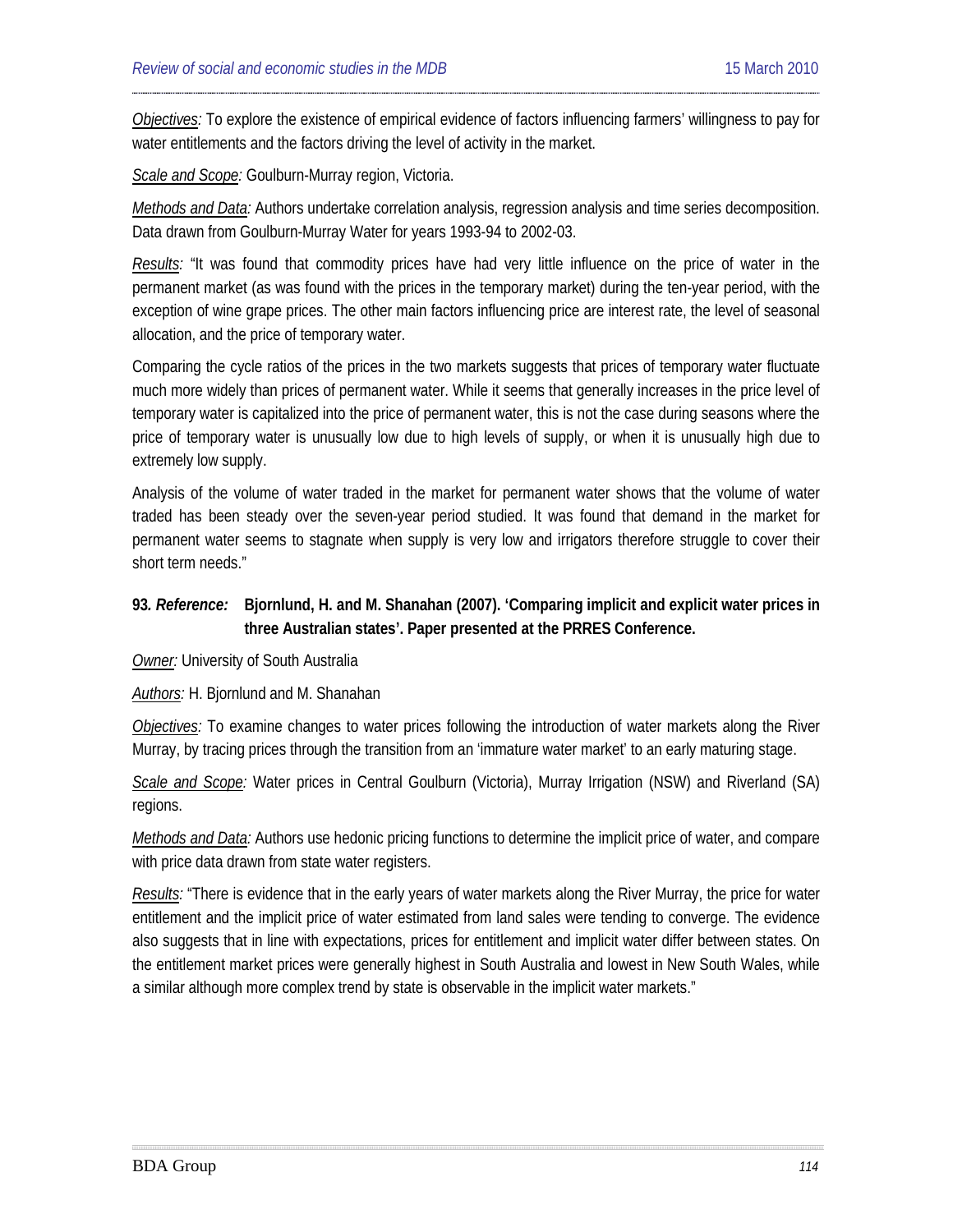**94***. Reference:* **Ho, C., D. Armstrong, P. Doyle and B. Malcolm (2004). 'Impacts of changing water price and availability on irrigated dairy farms in northern Victoria'. Paper presented at the 51st Annual Conference of the Australian Agricultural and Resource Economics Society.**

*Owner:* 

*Authors:* C. Ho, D. Armstrong, P. Doyle and B. Malcolm (DPI Vic, University of Melbourne).

*Objectives:* To evaluate how changes in irrigation water price, availability and policy will impact on the viability of dairy farming in the region.

*Scale and Scope:* Northern Victoria; dairy industry only. Authors consider multiple water price, availability and reliability scenarios.

*Methods and Data:* Authors use two case study farms (one 'water reliant' and the other 'fodder reliant') and a spreadsheet modelling approach.

*Results:* "Small increases in irrigation water price and small reductions in the long-term irrigation water allocation will not have a substantial impact on the viability of well-managed, efficient dairy farms. However, large increases in water price and/or reductions in long-term allocation will have a substantial impact, in particular on the water reliant and less efficient farms. Some farms may have the potential to improve pasture and feeding management, which could counteract the impact of increasing water price or decreasing water availability."

## **95.** *Reference***: ACIL Consulting (2002). 'Economic impacts of the draft water sharing plans: An independent assessment'. Report prepared for the NSW Department of Land and Water Conservation.**

*Owner*: NSW Department of Land and Water Conservation.

#### *Authors*: ACIL Consulting.

Objectives: To assess the state-wide economic impacts of the draft NSW water sharing plans (DWSPs).

*Scale and Scope*: Eight surface water and five groundwater sources in NSW.

*Methods and Data*: Authors use the IQQM to examine the effects of the DWSPs on water availability in lowflow years. A simple multiplier is used to infer regional economic losses. Data drawn from a range of sources.

*Results*: "Relative to an current (or average recent) use baseline, none of the five DWSPs for groundwater sources imply a reduction in extraction availability. In all cases, under DWSP rules, irrigators would have access to more water than they have used in recent years. Of the eight DWSPs for surface water, four (Hunter, Macquarie, Murray-Darling) imply no reduction on average in allowed diversions relative to current levels. The other four (Gwydir, Lachlan, Namoi, Murrumbidgee) do imply reductions on average, and to varying degrees.

In terms of economic impact, in a 'normal' year the economic consequences of adoption of the DWSP proposals would be small in regional and state-wide economic terms. Adoption of the surface water DWSPs would result in aggregate economic losses for valleys proportionate to the reduced access to water in those cases. In a normal year, they would not be great – some \$5 million in annual gross agricultural income, or half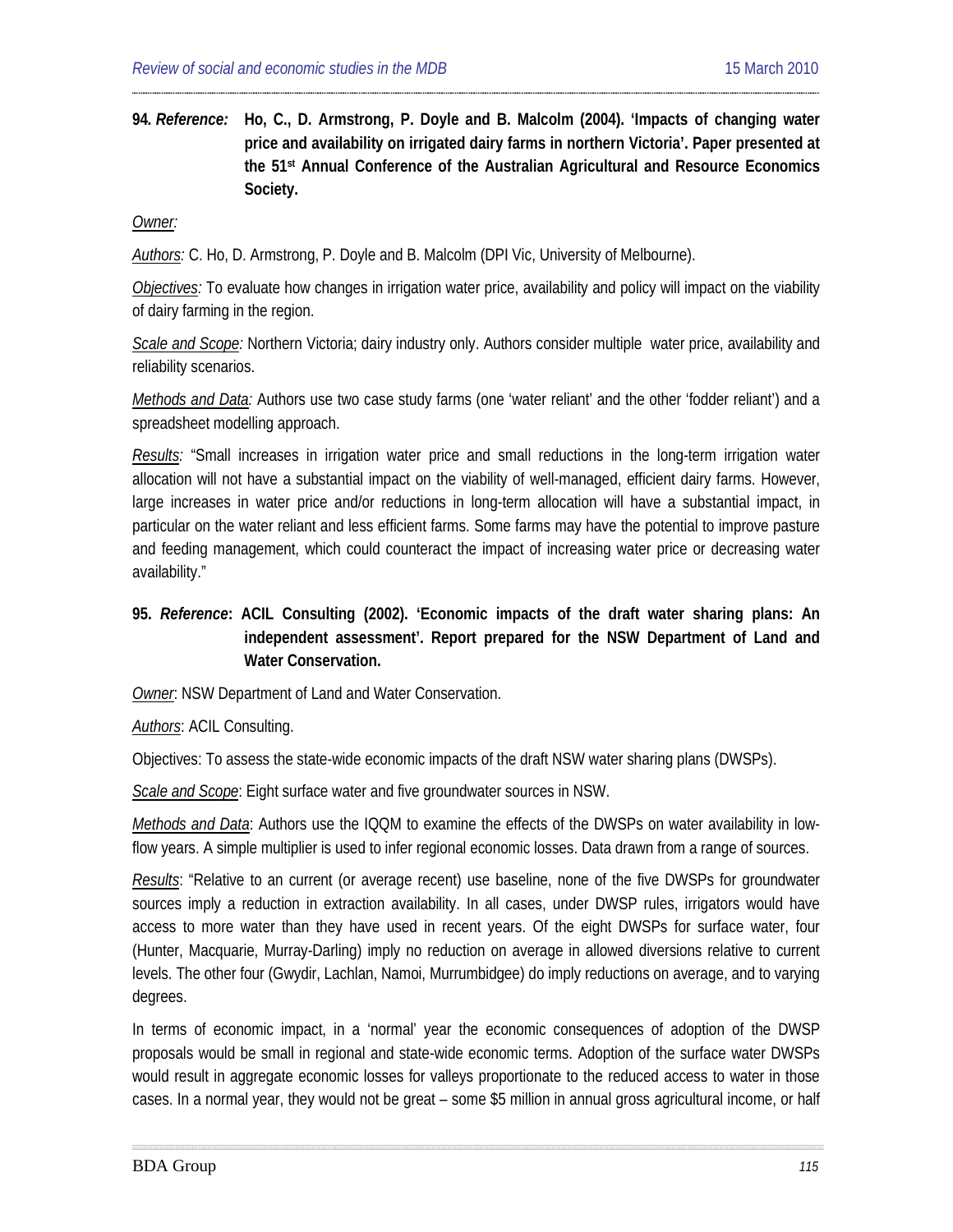the value added terms across the eight valleys examined. On a state-wide basis, these are very small numbers. Locally, however, the losses would not be insignificant."

### **96.** *Reference***: Nelson, R. and P. Kokic (2004). 'Forecasting the regional impact of climate variability on Australian crop farm incomes', ABARE eReport 04.23.**

*Owner*: ABARE

*Authors*: R. Nelson and P. Kokic

*Objectives*: To simulate the regional impact of climate variability on farm incomes.

*Scale and Scope*: Australia-wide.

*Methods and Data*: Authors use AgFIRM (Agricultural Farm Income Risk Model; a simulation model) which combines biophysical models of crop and pasture yield with ABARE's econometric model of farm incomes. Data drawn from ABARE's farm survey database.

*Results*: "The sensitivity of farm incomes to climate variability across Australia's cropping regions is strongly related to the diversity of both on-farm and off-farm income sources. With Australian drought policy focused on self reliance, enhancing the diversity of farm income sources could be one of the most effective policy strategies for reducing the sensitivity of farm incomes in regions with high sensitivity to climate variability.

Average crop farm incomes are much more sensitive to climate variability in years with negative or falling SOI (Southern Oscillation Index) phases at the end of May and June, than in years when the SOI is positive or rising. Crop farm incomes are highly sensitive to climate variability across the central western slopes and plains of New South Wales, and in the Mallee region.

Using seasonal climate forecasts to forecast income variability could enhance the development and implementation of drought resilience policy in Australian agriculture. Seasonal forecasting of income variability could improve the timing of, and better target the duration of, assistance."

# **97.** *Reference***: [Flavel,](#page-21-0) N. and M. Bari (2009). 'Economic assessment relating to the draft water sharing plan for the Peel Valley: Changes to the alluvial groundwater access rules for Cockburn River and Goonoo Goonoo Creek'.**

*Owner*: NSW Office of Water, Sydney.

*Authors*: N. Flavel and M. Bari (NSW Office of Water).

*Objectives*: To estimate the economic impact of lost pumping opportunities in the Cockburn River and Goonoo Goonoo Creek alluvial management zones of the Peel Alluvium water source.

*Scale and Scope*: Cockburn River and Goonoo Goonoo Creek in the Peel Valley, northern NSW; modelling includes sensitivity analsyis.

*Methods and Data*: Authors use estimates of the effects of reduced water use in the study area, and calculate regional effects using a simple multiplier. Data drawn primarily from the ABS.

*Results*: "Estimated modelled economic impacts [ from changes to cease to pump limits] detailed in this report include: a 3.0 per cent (\$8,100) annual increase the gross value of irrigated agriculture around Cockburn River; a 6.6 per cent (\$9,100) annual decrease in the gross value of irrigated agriculture around Goonoo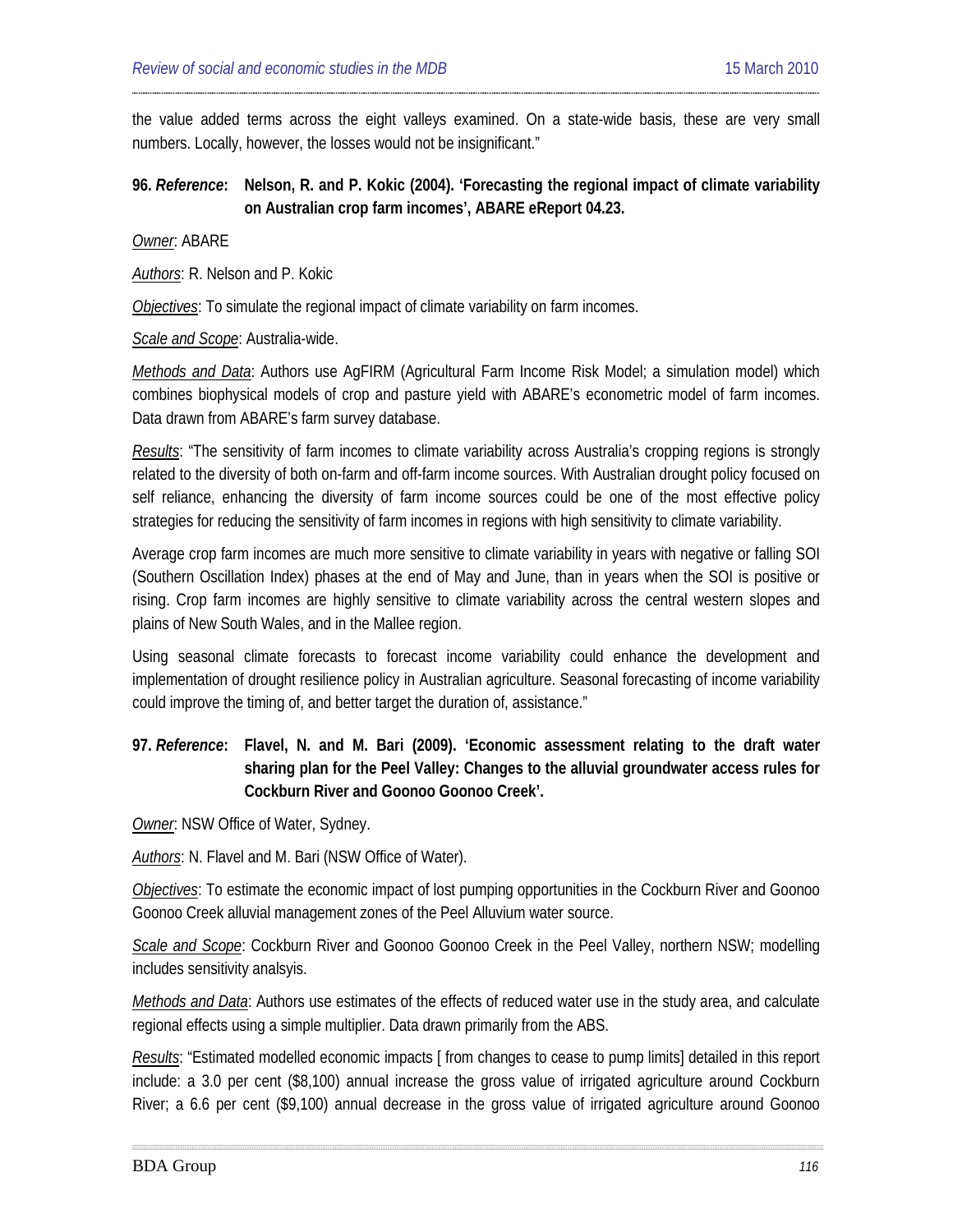Goonoo Creek. These impacts are likely to be borne by irrigated pasture and irrigated fodder crop producers, who mostly use these crops for hay production and grazing of beef and dairy cattle. Based on these estimates it is unlikely that there will be a significant net impact of the proposed rule changes on the Peel Valley."

### **98.** *Reference***: Dwyer, G., R. Douglas, D. Peterson, J. Chong and K. Madden (2006). 'Irrigation externalities: Pricing and charges'. Productivity Commission Staff Working Paper**

#### **Owner: Productivity Commission**

*Authors*: G. Dwyer, R. Douglas, D. Peterson, J. Chong and K. Madden

*Objectives*: To examine the extent to which charges imposed by irrigation water utilities can address externalities from irrigation water supply and use.

*Scale and Scope*: Authors consider multiple aspects of externalities in irrigation (environmental change, potential responses, externality charges).

*Methods and Data*: General discussion drawing on economic theory.

*Results*: "Many of the externalities associated with irrigation water supply and use are complex and the links between sources and effects of environmental change are not always well understood. At times, it is difficult to identify, observe and measure effects from individual sources, and resulting changes in environmental conditions. Further, the effects can be geographically dispersed or located far from the source. In some situations, a time lag may exist between an activity and its effects.

There is no justification on efficiency grounds for imposing the full external costs of an externality on the party designated as the polluter. If private action through the market fails to address the externality, there may be a role for government intervention. The presence of an externality does not necessarily imply market failure, however, and government intervention may not improve the allocation and use of resources. Further, the benefits of any proposed government intervention may be less than the costs.

A tax could be an appropriate policy tool for some, but not all, externalities. In general, such a tax will be most appropriate where the marginal cost of an externality is directly related to the use of irrigation water, and nothing else. An externalities tax will be less appropriate where there is little link between the externality and the use of irrigation water."

# **99.** *Reference***: Roper, H., C. Sayers and A. Smith (2006). 'Stranded Irrigation Assets'. Productivity Commission Staff Working Paper.**

**Owner:** Productivity Commission

*Authors*: H. Roper, C. Sayers and A. Smith

*Objectives*: To present options to address the perceived adverse financial consequences of stranded irrigation assets.

*Scale and Scope*: General discussion.

*Methods and Data*: General discussion. Authors consider stranded assets and trade, pricing and exit fees.

*Results*: "Despite significant concern, it is not certain that proposals under the National Water Initiative (NWI) to relax restrictions on permanent water trading will necessarily result in widespread stranded (under-utilised)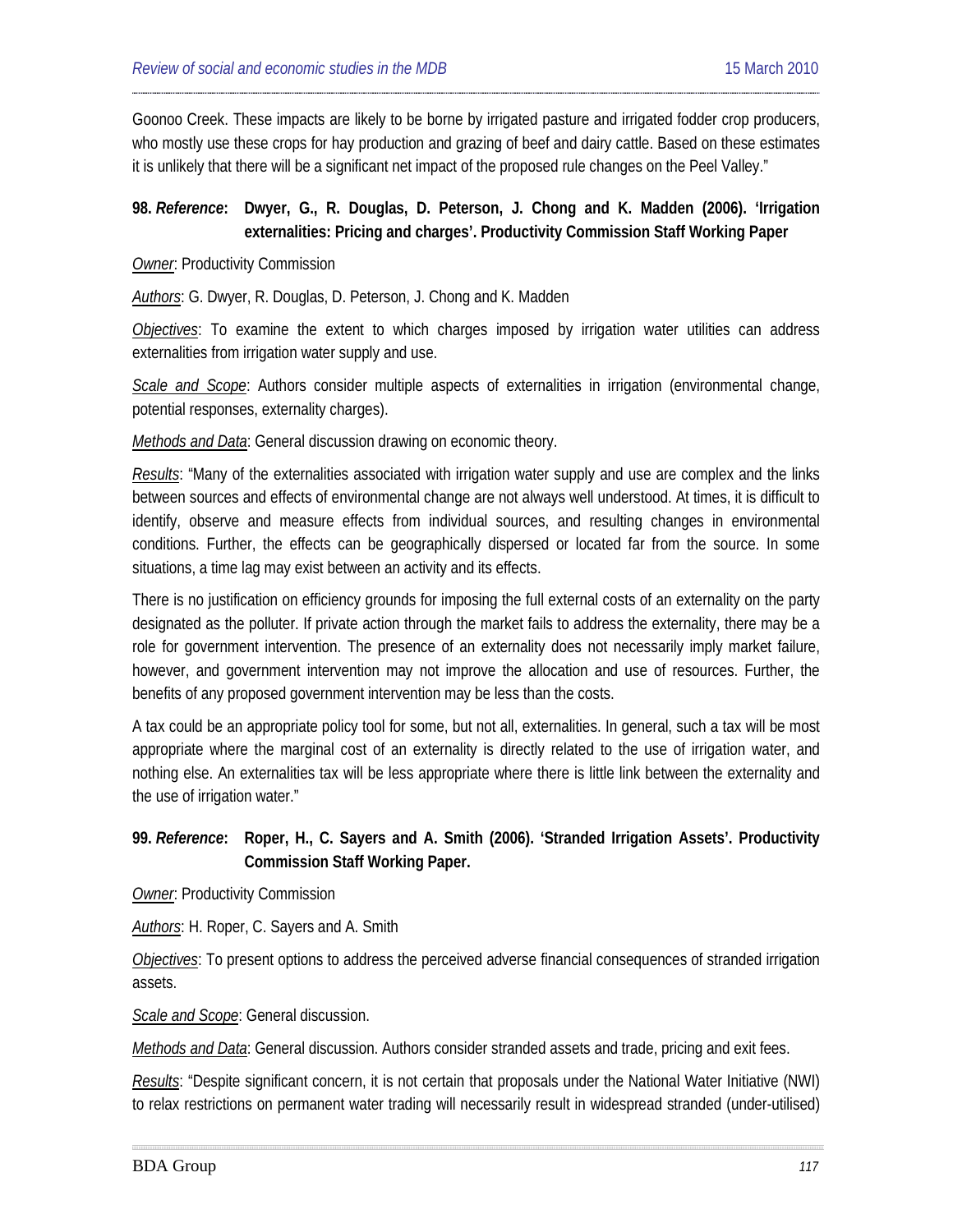irrigation assets. Prior to the NWI, sales did not always reach restriction levels, suggesting that there are other factors influencing the volume of permanent trade. Stranded assets do not necessarily represent an impediment to the efficient use of infrastructure, the allocation of entitlements, or the use of water. Current proposals to manage the adverse financial impact of stranded assets — such as the ongoing payment of annual access fees, 'tagging' and 'exit' fees — will reduce the economic gains potentially available from entitlement trading. A more efficient approach would be the introduction of full cost recovery infrastructure pricing."

# **100.** *Reference***: Nordblom, T., I. Hume, A. Bathgate and M. Reynolds (2006). 'Mathematical optimisation of drainage and economic land use for target water and salt yields',**  *Australian Journal of Agricultural and Resource Economics, vol.50 pp381-402***.**

#### *Owner*: DPI NSW

*Authors*: T. Nordblom, I. Hume, A. Bathgate and M. Reynolds

*Objectives*: To present a method for calculating technically feasible options for changes from current to future mean water yields and salt loads from upstream catchments, and the land-use changes to attain each of these options at minimum cost.

*Scale and Scope*: Study area is Little River sub-catchment, Macquarie River, NSW.

*Methods and Data*: Authors integrate farm-level and catchment-level economic optimisation models.

*Results*: "The framework presented here will hold for upstream catchments with local, responsive groundwater flow systems, but not for slower-responding intermediate or regional groundwater flow systems. It presents decision-makers with a full set of trade-offs on the supply side with respect to land-use change options."

## **101.** *Reference***: Murray Darling Basin Commission (2000). 'Economic and Environmental Impacts of Development on the Condamine, Moonie and Border Rivers in Queensland on the Murray and Lower Darling Rivers.**

*Owner*: Murray Darling Basin Authority

*Authors*: A. Prasad and A. Close

*Objectives*: To evaluate the effects of additional developments on the Condamine, Moonie and Border rivers in Queensland on water availability and its economic and environmental interests downstream in the River Murray and the Lower Darling.

*Scale and Scope*: Condamine, Moonie, Border Rivers in Queensland and Murray and Darling Rivers.

*Methods and Data*: Uses existing models including Integrated Quantity Quality Models (IQQM) for Queensland and NSW catchments to simulate daily flows which were then used in the MDBC BIGMOD and MURKEY models to determine economic and environmental impacts in the Lower Darling and Murray Rivers.

*Results*: Seven scenarios were considered with different levels of development in the Condamine-Balonne and Moonie catchments and implications for flows, diversions, losses, economic impacts on irrigators in NSW and Victoria and key environmental indicators along the River Murray were reported.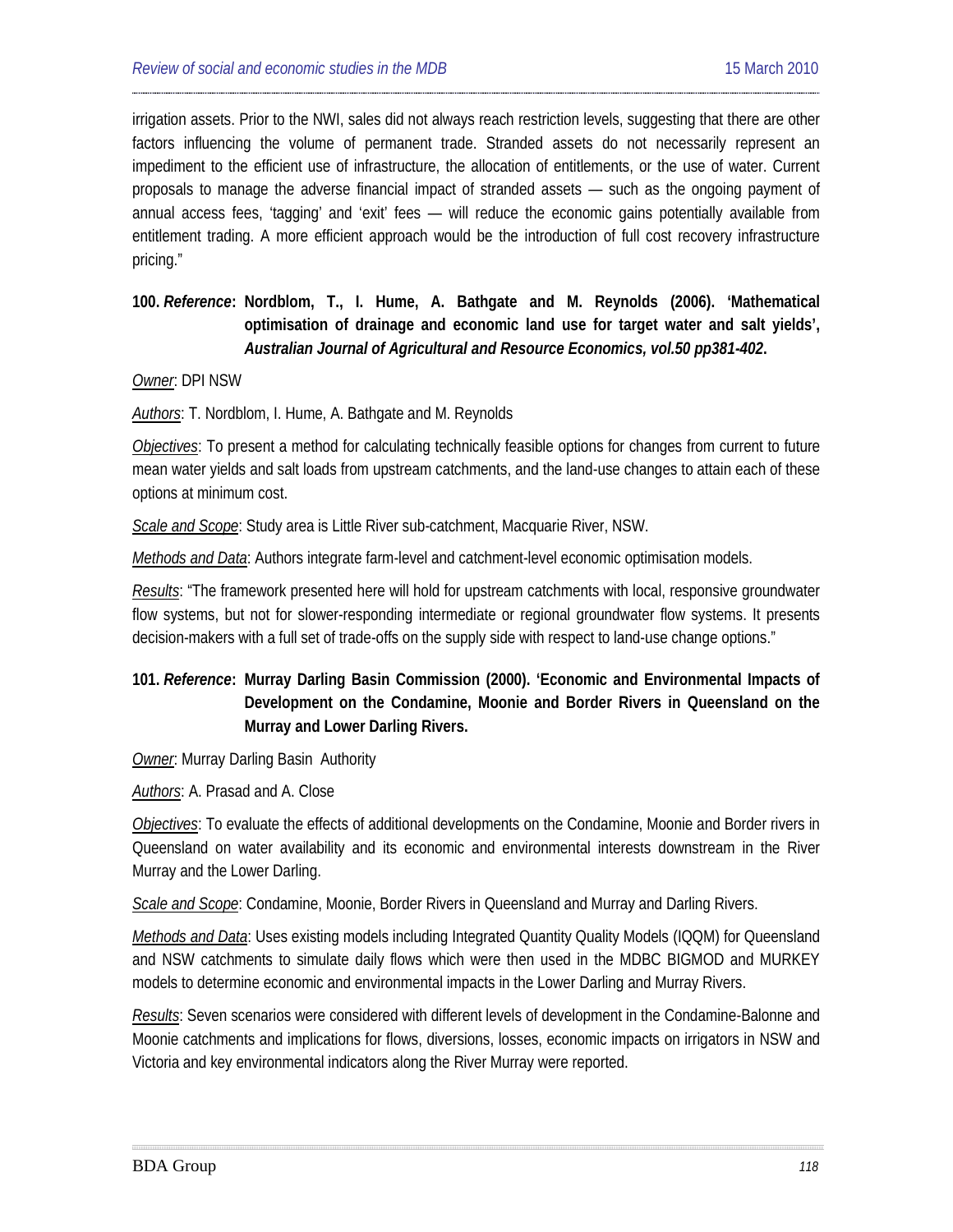**102.** *Reference***: Crean, J., F. Scott, and A. Carter (2000). 'Economic assessment of water charges in the Peel Valley'. DLWC.** 

Copy not readily available

**103.** *Reference:* **Howard, J.L. (2008). 'The future of the Murray River: Amenity reconsidered?',**  *Geographical Research vol.46 no.3 pp291-302***.**

*Owner:* Charles Sturt University

*Authors:* J. L. Howard

*Objectives:* To review studies showing the importance of amenity (tourism, recreation and lifestyle) values of the Murray River.

*Scale and Scope:* Amenity values only; Murray River only.

*Methods and Data:* Draws on existing literature.

*Results:* "The debate about water use in the Murray is not simply one between environment and production but also one involving lifestyles. The importance of amenity (tourism, recreation and lifestyle) is of similar scale (has significant economic value and community support) to productive values. Community concerns about loss of amenity values have impeded restoration programs despite evidence that existing practices are causing environmental damage."

### **104.** *Reference:* **Bennett, J. (2005). 'Realising environmental demands in water markets', in** *The Evolution of Markets for Water: Theory and Practice***, edited by J. Bennett. Edward Elgar: Cheltenham, UK.**

#### *Owner: Australian National University*

*Authors:* J. Bennett

*Objectives:* To address whether governments are setting environmental flows at economically efficient levels and the role of markets in determining environmental allocations of water.

*Scale and Scope:* General discussion.

*Methods and Data:* General discussion.

*Results:* A staged process could be pursued to secure environmental flows, with governments ensuring minimum standards and allowing any additional water for environmental flows to be purchased through water markets.

**105.** *Reference:* **[Bennett,](#page-20-0) J., R. Dumsday, C. Lloyd and M. Kragt (2007). 'Non-use values of Victorian public land: Case studies of river red gums and East Gippsland forests'. Report prepared in conjunction with URS Australia for the Victorian Environmental Assessment Council.**

*Owner:* Victorian Environmental Assessment Council.

*Authors:* J. Bennett, R. Dumsday, C. Lloyd, M. Kragt, in conjunction with URS Australia.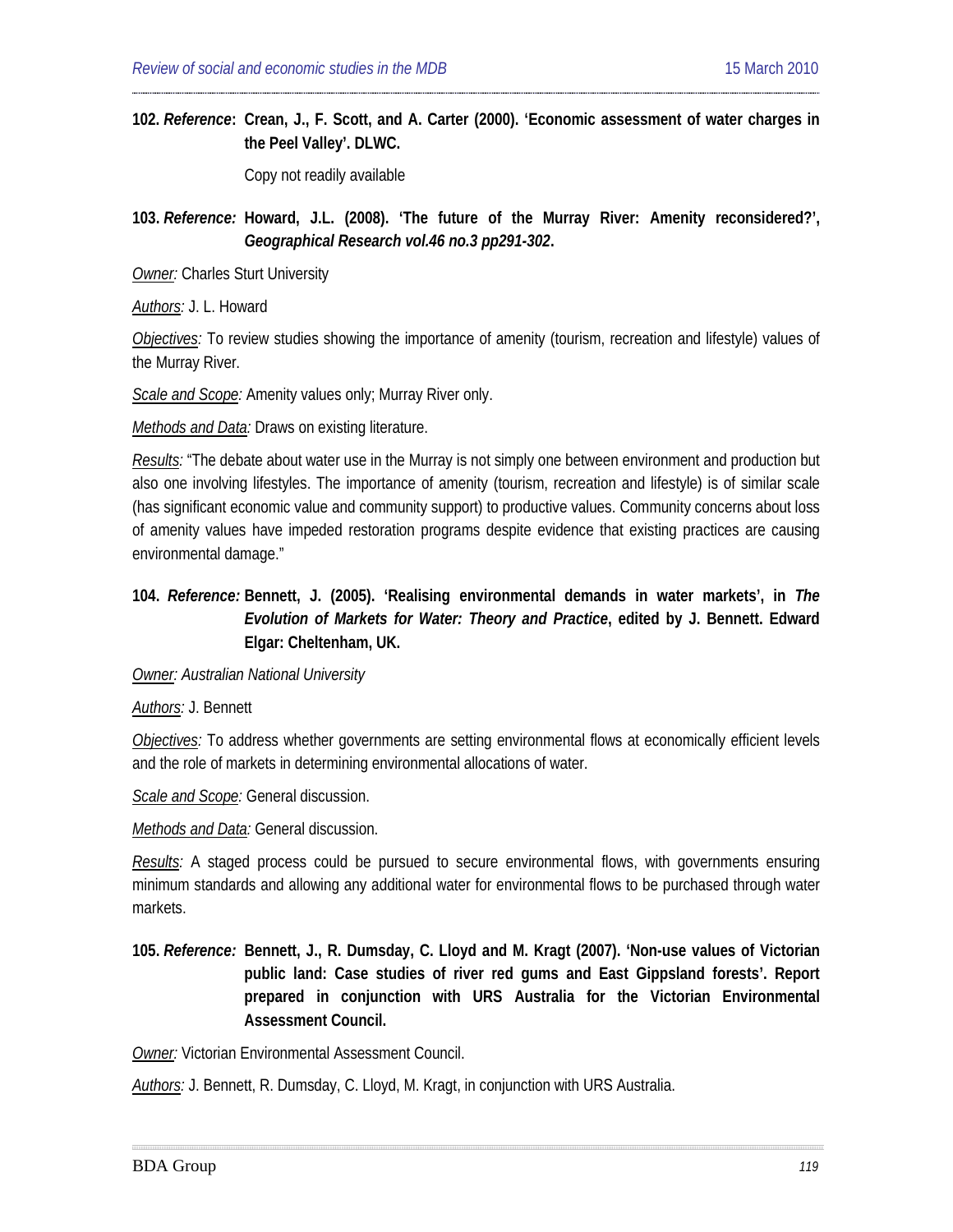*Objectives:* To apply choice modelling to river red gum forests (and East Gippsland forests).

*Scale and Scope:* River red gum forests and East Gippsland forests.

*Methods and Data:* Original choice modelling surveys undertaken both inside and outside regions under investigation, regressions run on results.

*Results:* "The flexibility characteristic of choice modelling affords makes it especially suited to the VEAC application outlined in this paper. Choice modelling results of the type presented here allow decision makers to explore the benefits of multiple alternatives through a single study."

# **106.** *Reference:* **[Bennett,](#page-44-0) J., M. van Bueren and S. Whitten (2004). 'Estimating society's willingness to pay to maintain viable rural communities',** *Australian Journal of Agricultural and Resource Economics vol.48 no.3 pp487-512***.**

*Owner:* ANU, Centre for International Economics, CSIRO?

*Authors:* J. Bennett, M. van Bueren and S. Whitten

*Objectives:* To use choice modelling to estimate society's willingness to pay to maintain viable rural communities.

*Scale and Scope:* Community and environmental values for Murrumbidgee River floodplain, NSW.

*Methods and Data:* Choice modelling surveys developed, regressions run on results.

*Results:* "Even given the caveats associated with sampling in both studies, the evidence shows that a significant proportion of Australian households are willing to pay to see rural population levels maintained. A caveat to this conclusion is that the results do not necessarily justify the provision of support to rural areas in the absence of any environmental stewardship obligations."

# **107.** *Reference:* **[Gillespie](#page-33-3) Economics, DCA Economics and Environmental & Resource Economics (2008). 'River red gum forests investigation – Socio-economic assessment'. Report prepared for the Victorian Environmental Assessment Council**

*Owner:* Victorian Environmental Assessment Council.

*Authors:* Gillespie Economics, DCA Economics and Environmental & Resource Economics.

*Objectives:* To outline a social and economic assessment of VEAC's recommendations for the river red gums investigation.

*Scale and Scope:* Victoria (study area does not align exactly with VEAC's river red gums investigation area). Includes cost benefit analysis (market and non-market valuation) and regional impact analysis with a focus on Victoria's timber industry. Does not include costs of procuring water for environmental purposes.

*Methods and Data:* Authors draw on existing literature for non-market values of forests.

*Results:* "The BCA reveals an estimated net benefit to the Victorian economy [from preserving river red gum forests] of approximately \$107 million per year on average for 20 years, excluding the cost of the environmental water which is essential to realising this net benefit. The costs of allocating 'adequate' environmental water are likely to be substantial."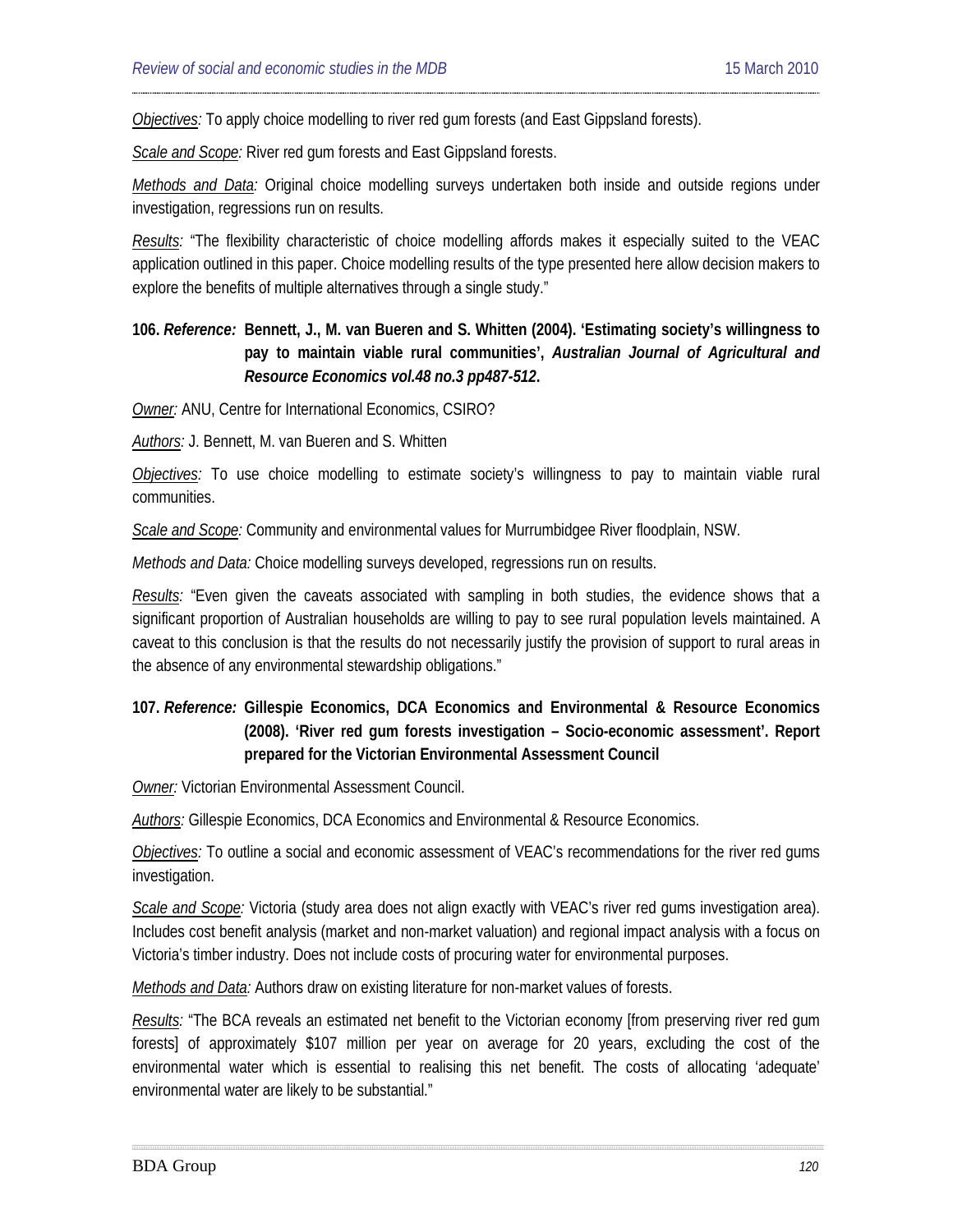### **108.** *Reference:* **[Morrison,](#page-20-1) M. and J. Bennett (2004). 'Valuing NSW rivers for use in benefits transfer',**  *Australian Journal of Agricultural and Resource Economics vol.48 no.4 pp592-611***.**

*Owner: NSW Department of Environment, Climate Change and Water*

*Authors:* M. Morrison and J. Bennett (Charles Sturt University, ANU).

*Objectives:* To use choice modelling techniques to value improved river health in NSW.

*Scale and Scope:* Five NSW catchments (Gwydir, Georges, Murrumbidgee, Clarence, Bega); four environmental attributes (recreational uses, fish species, health vegetation and wetlands, and waterbirds and other fauna).

*Methods and Data:* Choice modelling surveys developed, nested logit model regressions run on results.

*Results:* "Both use and non-use values were found to exist for all catchments. In addition, value estimates were found to differ across catchments when populations resident within catchments were sampled, showing the importance of valuing improved river health by sampling populations within catchments."

### **109.** *Reference:* **[van Burean,](#page-20-2) M. and J. Bennett (2000). 'Estimating community values for land and water degradation impacts'. Report prepared for the NLWRA.**

*Owner:* National Land and Water Resources Audit.

*Authors:* M. van Bueren and J. Bennett (ANU).

*Objectives:* To use choice modelling to estimate the non-market environmental and social impacts of land and water degradation.

*Scale and Scope:* Australia-wide.

*Methods and Data:* Choice modelling surveys conducted.

*Results:* "Across both regional and national samples, respondents hold positive values for environmental attributes, whilst negative implicit prices are estimated for losses of people from country communities. This result implies that respondents perceive depopulation as a cost and are willing to trade-off income to prevent a loss in community viability."

**110.** *Reference:* **Whitten, S. and J. Bennett (2001). 'A travel cost study of duck hunting in the upper southeast of South Australia', Research Report no.7, Private and Social Values of Wetlands Research Reports.**

#### *Owner: Australian National University*

*Authors:* S. Whitten and J. Bennett (UNSW, ANU).

*Objectives:* To estimate the consumer benefits of duck hunting as one component of wetland values.

*Scale and Scope:* Duck hunting event in upper southeast South Australia.

*Methods and Data:* Travel cost surveys undertaken.

*Results:* The total surpluses generated by hunting in upper southeast South Australian wetlands are likely to exceed one million dollars. However, a benefit-cost analysis of duck hunting in the USE is far from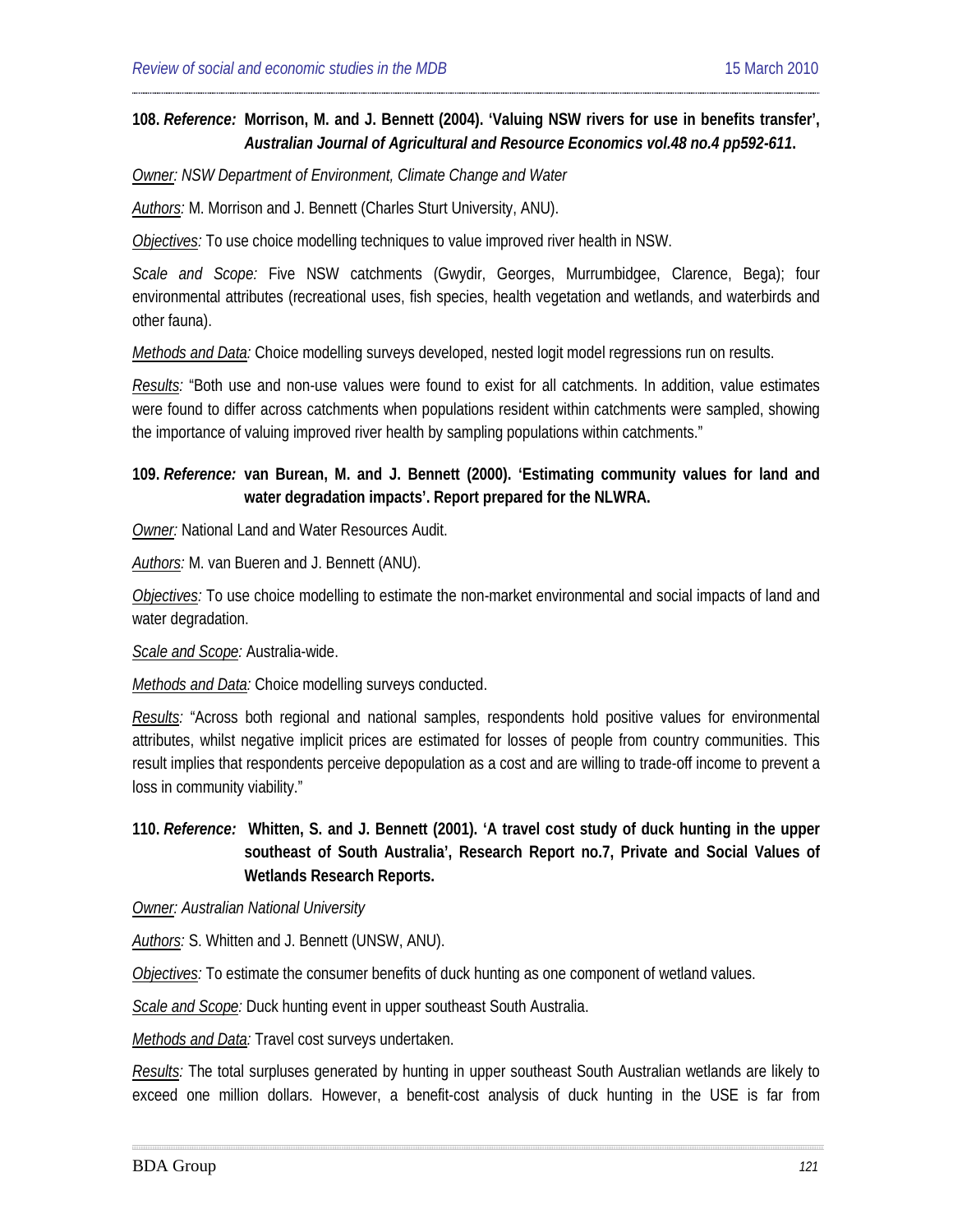straightforward because it involves a three-way trade-off (community distress over duck hunting, costs of maintaining wetlands, additional socio-economic benefits from healthy wetlands).

### **111.** *Reference***: Bennett J. and Morrison M. (2001). 'Valuing the environmental attributes of NSW rivers'. Report prepared for the NSW Environmental Protection Agency.**

*Owner*: NSW Environmental Protection Agency.

*Authors*: J. Bennett and M. Morrison (Environment and Resource Economics).

*Objectives*: To use choice modelling techniques to provide information on the values of NSW rivers.

*Scale and Scope*: Five NSW rivers (Gwydir, Georges, Clarence, Bega, Murrumbidgee).

Methods and Data: Choice modelling surveys undertaken with options described in terms of a number of environmental attributes (water quality, riverside vegetation and wetland health, number of bird, fish and fauna species present).

*Results*: "Value estimate differences were found across rivers and between "within" and "outside" catchment respondents. For an improvement in water quality that would allow fishing (rather than just boating), respondents were willing to pay \$50 on average, and for additional improvements that would allow swimming respondents were willing to pay an additional \$35 on average."

# **112.** *Reference:* **[Bennett,](#page-20-0) J., R. Dumsday, G. Howell, C. Lloyd, N. Sturgess and L. van Raalte (2008). 'The economic value of improved environmental health in Victorian rivers',**  *Australasian Journal of Environmental Management, vol.15***.**

#### *Owner:*

*Authors:* J. Bennett, R. Dumsday, G. Howell, C. Lloyd, N. Sturgess and L. van Raalte (ANU, DCA, DSE, University of Melbourne, URS Australia).

*Objectives:* To use choice modelling techniques to generate benefit estimates for a selection of Victorian rivers.

*Scale and Scope:* Three Victorian rivers (Goulburn, Moorabool, Gellibrand); four environmental attributes (native fish, healthy riverside vegetation, native waterbird and animals species, water quality/recreation).

*Methods and Data:* Choice modelling surveys undertaken across six sub-samples (Melbourne, Gellibrand, Moorabool).

*Results:* "In all cases, the cost, fish, vegetation, and bird attributes are significant in explaining respondents' choice behaviour and have the a priori expected signs. The water quality attribute was significant only for the Goulburn River in-catchment and Melbourne subsamples. In three of the six models, respondent income is a significant variable and is positively signed. In other words, for these samples, river health is confirmed as a 'normal good' in so far as income and value are positively correlated."

# **113.** *Reference:* **Midas Consulting (2001). 'Potential social and economic effects of recommendations for Victoria's box-ironbark forests and woodlands area'. Report prepared for the Environmental Conservation Council.**

*Owner:* Environmental Conservation Council (now the Victorian Environmental Assessment Council).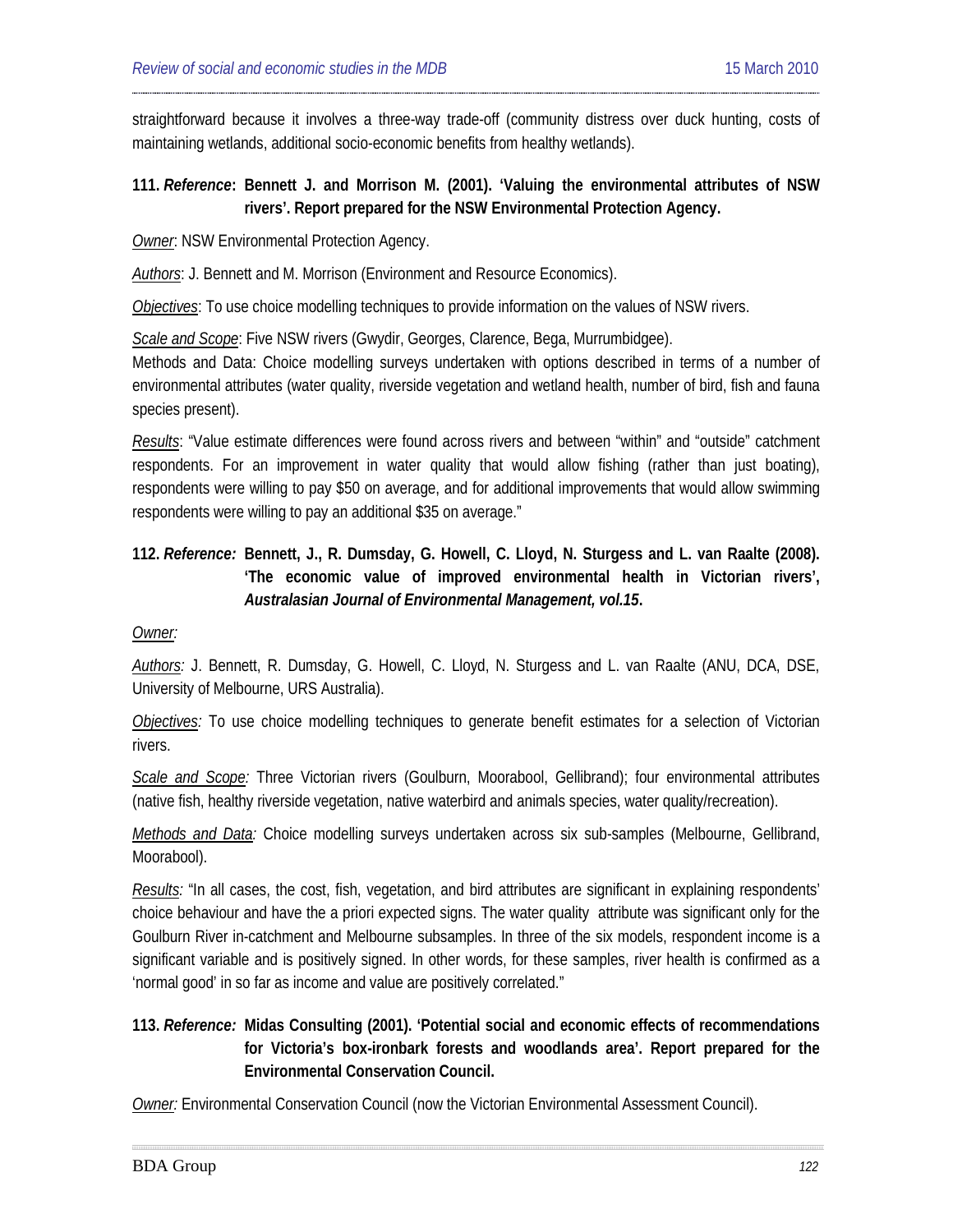#### *Authors:* Midas Consulting.

*Objectives:* To identify and assess the potential social and economic effects of the ECC's final recommendations on Victoria's box-ironbark forests and woodlands area.

*Scale and Scope:* Victorian box-ironbark forests and woodlands area only; cost benefit analysis and regional impact analysis (includes socio-economic survey and employment survey).

*Methods and Data:* Authors aggregate market and non-market (biodiversity, recreation, tourism) values for box-ironwood forests, drawing on existing literature.

*Results:* "The bulk of the net benefits identified in the cost benefits analysis arise from the benefits attributed to conservation of biodiversity. As these benefits are population-related, approximately 93 per cent of the benefits accrue to Victorians living outside the study area. The regional effects become more serious when the impact of the ECC's recommendations on employment are considered.

#### **114.** *Reference:* **Morrison, M., Bennett J. and Blamey R. (1999). 'Valuing improved wetland quality using choice modelling',** *Water Resources Research vol.35, no.9, pp2805-2814***.**

#### *Owner:*

*Authors:* M. Morrison, J. Bennett and R. Blamey (Charles Sturt University, UNSW).

*Objectives:* To investigate the non-use environmental values of the Macquarie Marshes, NSW.

*Scale and Scope:* Macquarie Marshes, NSW; includes environmental values and community values on preventing job losses.

*Methods and Data:* Choice modelling surveys undertaken in Sydney.

*Results:* "The importance of including employment effects when calculating willingness to pay for an environmental improvement is evident. While the existence values for improved environmental quality outweigh the existence values for rural employment, the inclusion of employment effects has reduced willingness to pay by 20-30 per cent."

### **115.** *Reference:* **Morrison, M. (2002). 'Understanding local community preferences for wetland quality',**  *Ecological Management and Restoration vol.3 no.3***.**

**Owner:** Charles Sturt University

*Authors:* M. Morrison

*Objectives:* To investigate the nonuse environmental values of the Macquarie Marshes, NSW.

*Scale and Scope:* Macquarie Marshes, NSW; includes environmental values and community values on preventing job losses.

*Methods and Data:* Choice modelling surveys undertaken in the Macquarie Valley, closely modelled on Morrison et al (1999).

*Results:* "While the community has different priorities for wetland improvement, overall per household willingness to pay was greater in the Macquarie Marshes than for households in Sydney. Households in the Macquarie Valley were willing to pay more for the protection of endangered and protected waterbird species,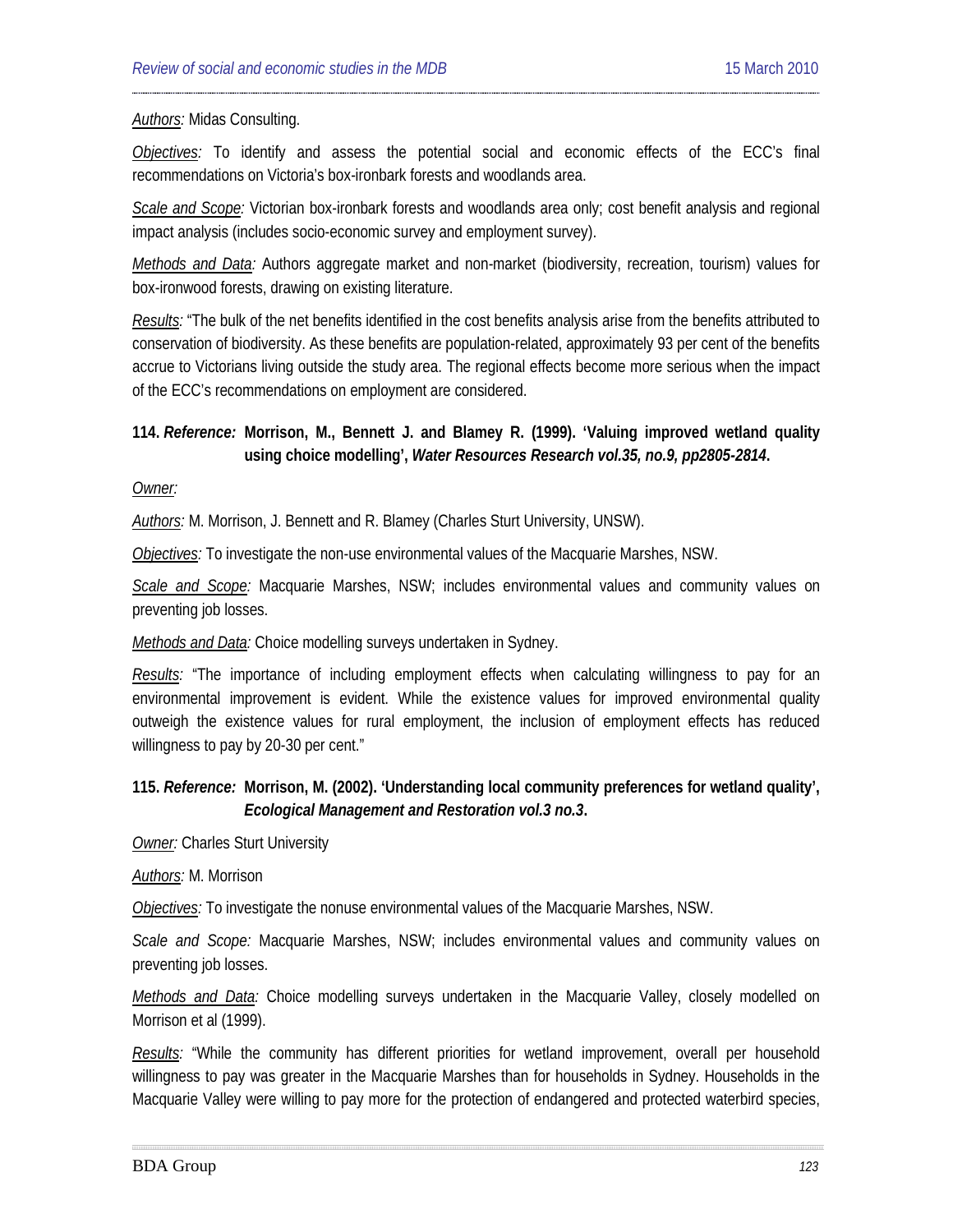more to preserve irrigation-related employment, about the same for increased wetland area, but less for frequency of waterbird breeding events."

# **116.** *Reference:* **[Whitten,](#page-20-3) S. and J. Bennett (2001). 'Non-market values of wetlands: A choice modelling study of wetlands in the upper southeast of South Australia and the Murrumbidgee floodplain in New South Wales', Research Report No.8, Private and Social Values of Wetlands Research Reports**

*Owner:* CSIRO

*Authors:* S. Whitten and J. Bennett (UNSW, ANU).

*Objectives:* To estimate the non-monetary values of wetlands in two case study areas: Upper southeast South Australia and the Murrumbidgee floodplain, NSW.

*Scale and Scope:* Upper southeast SA, Murrumbidgee floodplain, NSW.

*Methods and Data:* Choice modelling surveys undertaken.

*Results:* "In both areas, respondents held significant values for non-monetary benefits of wetlands outputs. The size of the values was affected by income, age, intention to visit the wetlands and to a lesser extent location."

# **117.** *Reference***: [Dyack,](#page-20-4) B., Rolfe, J., Harvey, J., O'Connell, D., Abel N. and Ryan S. (2007). 'Valuing recreation in the Murray: An assessment of the non-market recreational values at Barmah Forest and the Coorong'. CSIRO.**

*Owner*: CSIRO Flagships Program: Water for a Healthy Country.

*Authors*: B. Dyack, J. Rolfe, J. Harvey, D. O'Connell, N. Abel and S. Ryan

*Objectives*: To estimate the value of recreation and identify how recreational values might vary with changes in management.

*Scale and Scope*: Barmah Forest and the Coorong (Murray River).

*Methods and Data*: Authors undertake surveys in case study areas, incorporating questions to determine revealed and stated preference values.

*Results*: "Using the travel cost method results, the total non-market recreational trip value of \$529 per adult visitor for Barmah Forest implies an estimate of the total value of recreation at Barmah

Forest of \$13 million. The corresponding estimate for the Coorong is \$57 million. The estimated non-market recreational trip values per adult visitor are \$593 at Barmah and \$740 at the Coorong."

# **118.** *Reference***: Atech Group (2000). 'Cost of algal blooms'. Report prepared for the Land and Water Resources Research and Development Corporation and the Murray-Darling Basin Commission.**

*Owner*: Land and Water Resources Research and Development Corporation and the Murray-Darling Basin Commission.

*Authors*: Atech Group.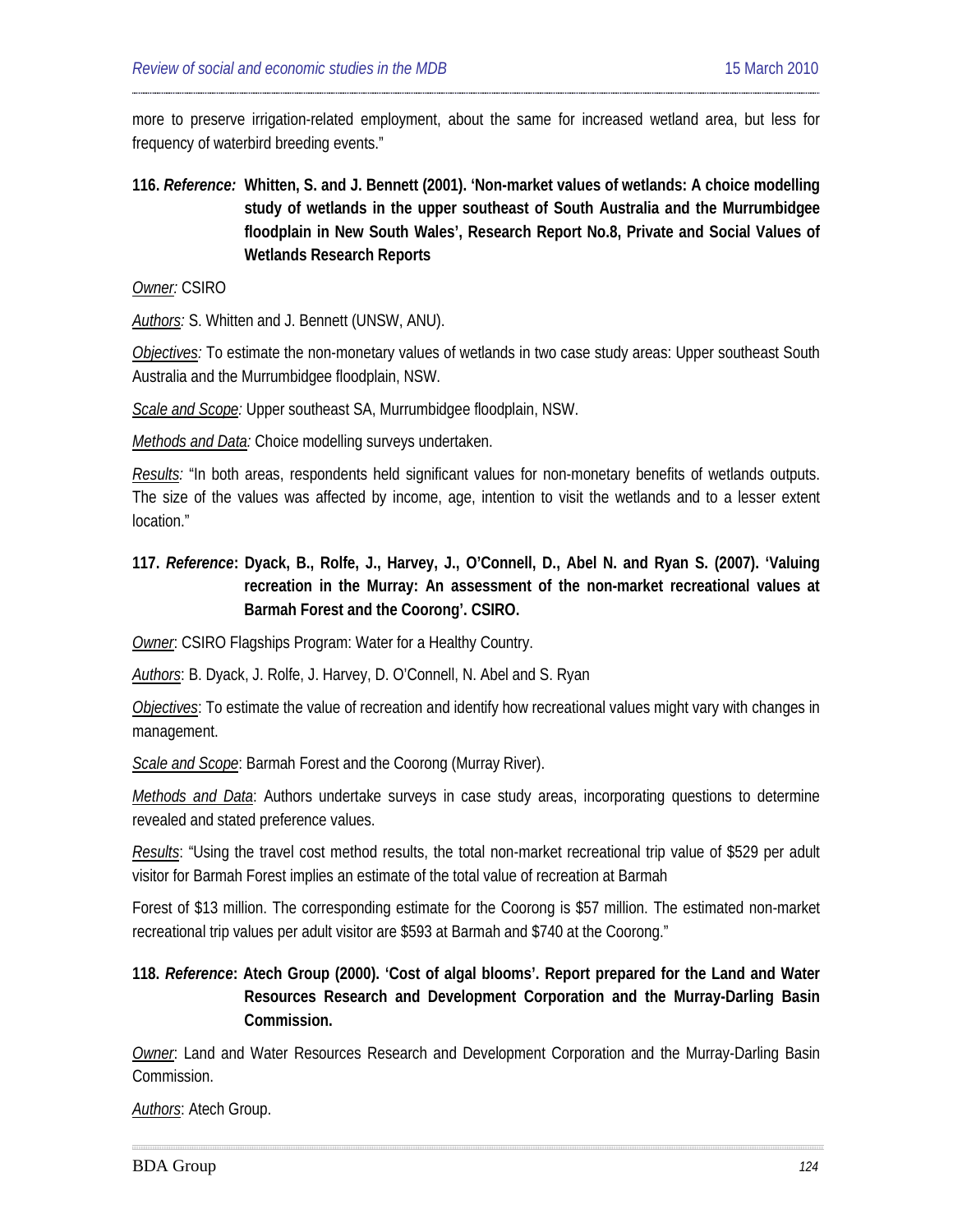*Objectives*: To identify the principal water groups affected by freshwater algal blooms and quantify the direct and indirect costs of these algal blooms.

*Scale and Scope*: Australia-wide (excluding Northern Territory and Tasmania).

*Methods and Data*: Author collects data from State of the Environment reports and conversations with relevant state agencies. Author estimates total costs by amalgamating information on the amount that is due to be spent in preventative measures.

*Results*: "If the Australian community is eventually to spend approximately \$120 million per year on environment protection activities that can be attributed to algal blooms, the current cost of algal blooms must be at least \$120 million. In fact the current cost will be considerably larger than

\$120 million per year, for two reasons. First, the anticipated investments in environment protection will generate net benefits in the form of reduced incidence and cost of algal blooms. Those future gains are the partial reversal of costs currently incurred, such as: increased cost of water treatment; reduced agricultural productivity; and loss of non-use values. Second, whatever environment protection activities are actually undertaken, they will not totally eliminate algal blooms. Both extractive and non-extractive users will continue to bear costs that cannot be fully reversed."

# **119.** *Reference***: [Brouwer](#page-43-0) R. (2009). 'Multi-attribute choice modelling of Australia's rivers and wetlands: A meta-analysis of ten years of research. CSIRO Working Paper Series 2009-05**

*Owner*: CSIRO.

*Authors*: R. Brouwer

*Objectives*: To investigate the suitability of using existing willingness to pay values derived from estimated choice models for the purpose of benefits transfer.

*Scale and Scope*: Australia-wide (including MDB).

*Methods and Data*: A meta-analysis of the empirical findings of 10 years of choice experiment applications to water and wetland management issues in Australia. A random effects Tobit model and fixed effects model are employed.

*Results*: ""The use of different attributes, measurement units and levels of choice experiments makes it hard to compare willingness to pay (WTP) values for environmental attributes from different studies. Nevertheless WTP values were found 'more or less' transferable across catchments.

"The random effects model model outperforms the fixed effects model in terms of predictive power. Nevertheless the prediction error of the estimated model is never lower than 40%. The question whether or not this is considered an acceptable transfer erro is subjective and depends on policy and decision-maker demand for accurate and reliable non-market valuation estimates in water and wetlands policy appraisal."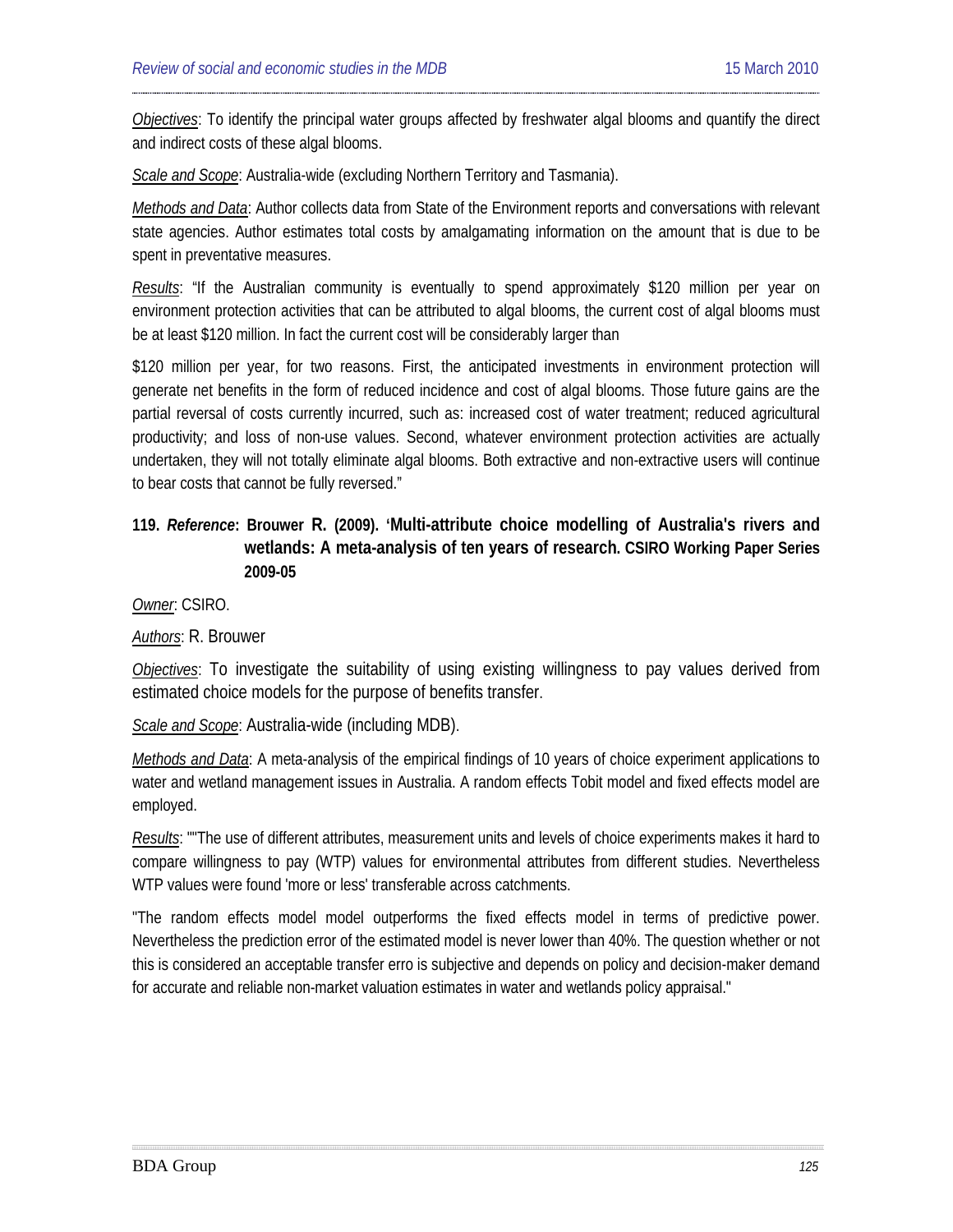#### **120.** *Reference***: [Morrison,](#page-32-0) M., D. Hatton MacDonald, J. Rose and K. Boyle. (2010). Ecological Values for a major River System at Risk: Australia's Murray-Darling Basin River System**

*Owner*: CSIRO.

*Authors*: M. Morrison et al.

*Objectives*: The focus of the study is key environmental quality indicators along the length of the River Murray. Sub-samples were collected in the Murray-Darling Basin and across the rest of Australia, and the data were analysed using random parameter error components logit models.

*Scale and Scope*: River Murray.

*Methods and Data*: To support decision making, a sample of 6000 Australians was asked to evaluate a set of choice experiments regarding the value of improvements in environmental quality.

*Results*: Willingness to pay to improve the quality o the Coorong from poor to good quality alone is about \$1.2 billion per year for ten years. Total willingness to pay to improve the quality of the Coorong, to increase the frequency of waterbird breeding from every 10 years to every 7 years, to increase native fish populations from 30% to 40% of original levels and increase the area of healthy native vegetation from 50% to 60% is equal to \$1.6 billion per year for 10 years.

### **121.** *Reference***: Hassall and Associates (2004). 'Quantifying the economic value of river dependent industries in the southern Murray-Darling Basin'**

Copy not readily available

**122.** *Reference***: Bennett, J. (2002). 'Non-market valuation scoping study' Report prepared for the Murray-Darling Basin Commission.**

Copy not readily available

**123.** *Reference***: Crase, Lin and Gillespie, Rob (2008). 'The impact of water quality and water level on the recreational values of Lake Hume'.** *Australian Journal of Environmental Management* **15: 21-29.** 

Copy not readily available

**124.** *Reference***: [Hatton](#page-43-1) MacDonald et al., (2009). Review of the Social-Economic Values associated with the River Murray, floodplains and wetlands. Milestone Report. CSIRO: Water for a Healthy Country National Research Flagship**

*Owner*: CSIRO.

*Authors*: D. Hatton MacDonald, S. Tapsuwan, S. Albouy and A. Rimbaud

*Objectives*: To review the techniques used and values derived for environmental, recreational and cultural benefits associated with the River Murray.

*Scale and Scope*: River Murray.

*Methods and Data*: Authors review 24 studies either completed or in progress.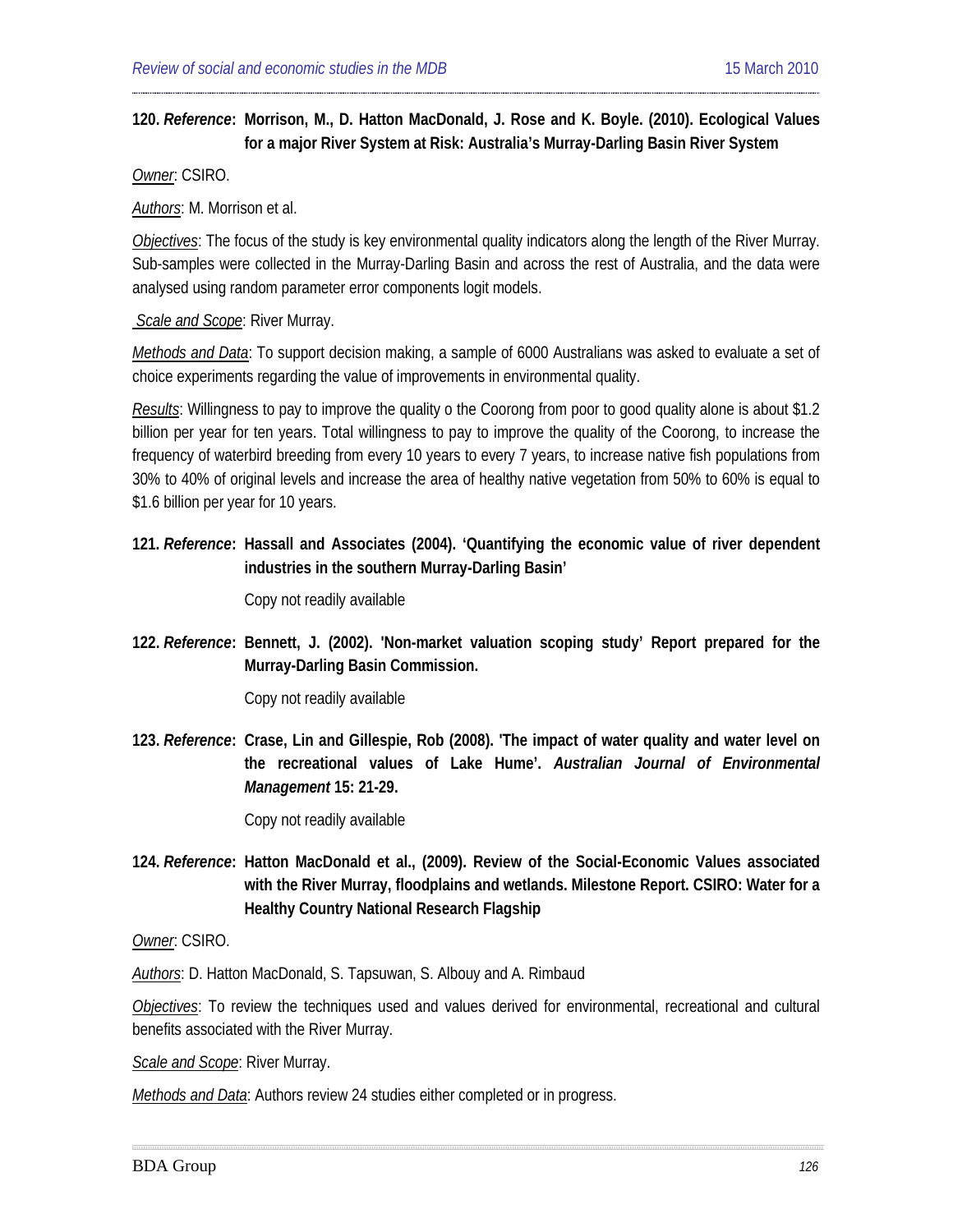*Results*: "There are gaps in the research with respect to understanding the nature of the trade-offs between the major environmental quality indicators such as a healthy Coorong and upstream amenity and recreational activities. An Appendix provides tables summarising identified studies and values reported.

A research project by Hatton MacDonald at al (in prep) is cited which indicates that Australians are willing to pay substantial amounts to improve the quality of the River Murray and Coorong, much more than had been found in previous studies.

# **125.** *Reference***: [Mazur](#page-44-1) K. and Bennett J. (2009). Choice modelling in the development of natural resource management strategies in NSW, Environmental Economics Research Hub Research Report No 1**

*Owner*: ANU

#### *Authors*: Kasia Mazur and Jeff Bennett

*Objectives*: The objective of this study is to explore the application of choice modelling (a non-market valuation technique) to estimate population wide values including use and non-use values for increased provision of environmental benefits in NSW.

#### *Scale and Scope*: NSW.

*Methods and Data*: Theoretical review.

*Results*: "CM is increasingly being used in environmental valuation studies around the world. It has the capacity to avoid many of the biases faced by other SP techniques such as the CVM and the ability to assess a number of policy options in one exercise. In addition, it has advantages for benefit transfer application.

'The integration of CM-derived value estimates into policy decision support tools used by NSW CMAs would provide more accurate information and improved resource allocation. NRM actions could be better targeted to generate greater net social well-being This would also help to reduce the uncertainty associated with different policy actions and increase the likelihood of the success of these policies.'

## **126.** *Reference***: Environment and Behaviour Consultants (2003). 'Development of a framework for social impact assessment in the Living Murray: Water recovery in the Murray Irrigation Area of NSW'. Report prepared for the Murray-Darling Basin Commission**

*Owner*: Murray-Darling Basin Commission.

*Authors*: Environment and Behaviour Consultants (M. Fenton).

*Objectives*: To develop a conceptual framework for undertaking social impact assessment of water recovery in the context of the Living Murray program.

*Scale and Scope*: Murray Irrigation Area, NSW.

*Methods and Data*: Authors draw on data from interviews in the MIA and appropriate secondary sources.

*Results*: "Even with uncertainty in relation to the type of water recovery mechanisms that may be implemented, the community within the MIL area was found to be concerned about potential social impacts. The uncertainty itself is an important issue in the identification and prediction of impacts as it was clear that several of the key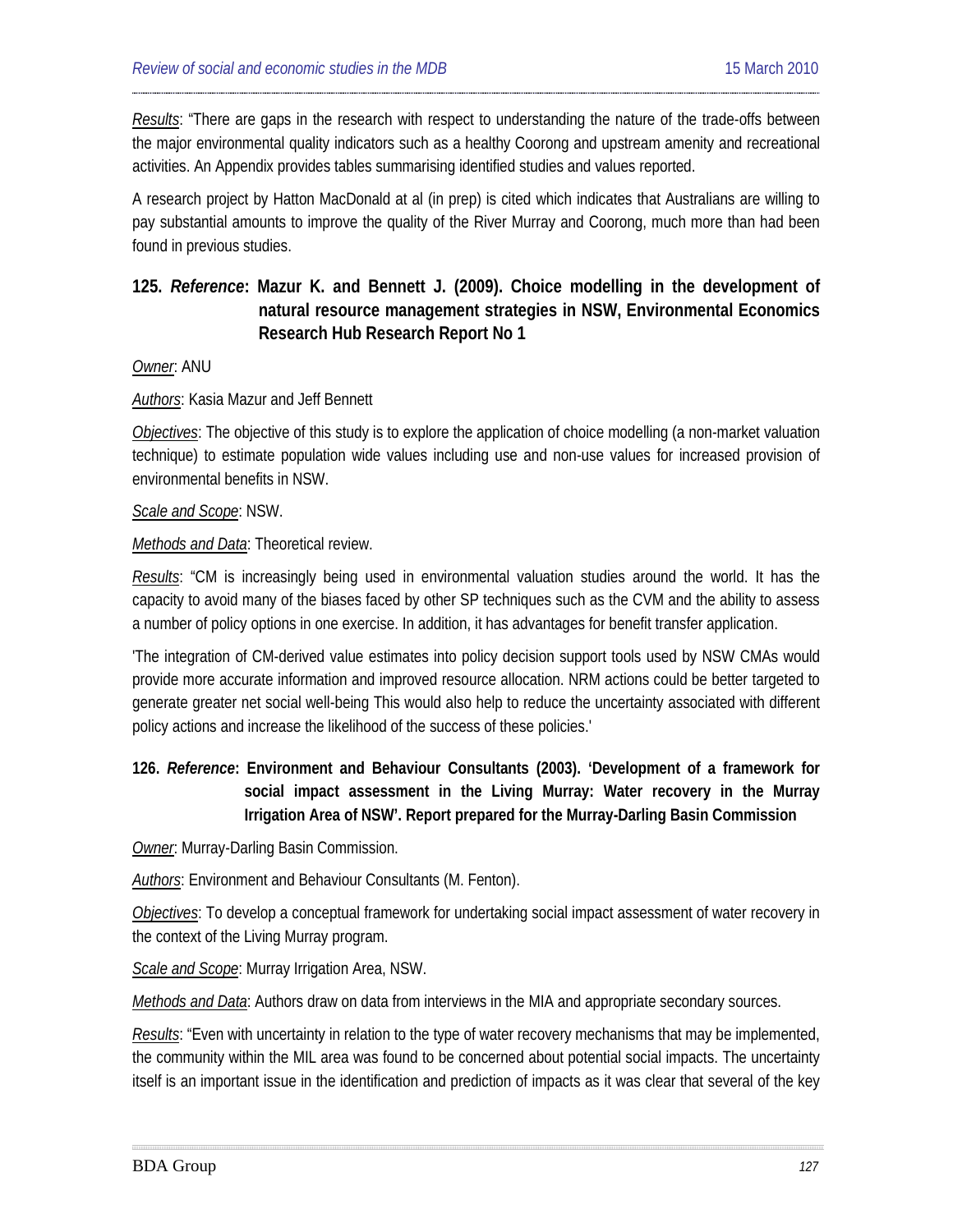informants, given the uncertainty that existed, expected the worst in relation to both the type and magnitude of impacts.

Precursor impacts (which are identified through community experience with past events such as the withdrawal of government services and the recent drought), create a "risk shadow" and are used by the community as a basis for identifying potential social impacts that may occur as a consequence of the introduction of different water recovery mechanisms.

It was also apparent from the key informant interviews that procedural issues play a significant role in community assessment of potential social impacts. In contrast to the 'risk shadow' associated with identification of potential impacts, procedural issues created a similar 'process shadow'."

## **127.** *Reference***: Hassall and Associates (2003). 'Scoping study: social impact assessment of possible increased environmental flow allocations to the River Murray'. Report prepared for the Murray-Darling Basin Commission.**

*Owner*: Murray-Darling Basin Commission.

*Authors*: Hassall and Associates, Professor Helen Ross and Mary Maher and Associates (University of Queensland).

*Objectives*: To profile the social and economic context of communities that may be affected by possible increased environmental flows, and scope the possible impacts from changed flow regimes.

*Scale and Scope*: River Murray and lower Darling (8 catchments).

*Methods and Data*: Desktop study and literature review. Authors draw on relevant statistics from the ABS.

*Results*: "The issues highlighted as most relevant for further study are: employment levels (for those engaged in primary and secondary industries in which water is an input, and in towns whose economies are highly dependent on irrigated produce); farm and business viability; maintaining adequate population in small, declining towns (since this affects the viability of small businesses, services and organised recreation opportunities); cultural impacts for Indigenous people and possibly other ethnic and social groups; psychological impacts and impacts of further change on individual and community coping abilities; and other quality of life issues (for instance in lifestyle opportunities, scenic amenity and environmental improvements).

### **128.** *Reference***: [Hassall](#page-19-1) and Associates (2003). 'Profiling social and economic context: Social impact assessment of possible increased environmental flow allocations to the Murray River System'. Report prepared for the Murray-Darling Basin Commission.**

*Owner*: Murray-Darling Basin Commission.

*Authors*: Hassall and Associates, Professor Helen Ross and Mary Maher and Associates (University of Queensland).

*Objectives*: To present a social and economic profile of each of the catchments within the study area.

*Scale and Scope*: River Murray and lower Darling (8 catchments).

*Methods and Data*: Authors draw on published and unpublished products from the ABS.

*Results*: (Detailed social and economic profile presented for each catchment).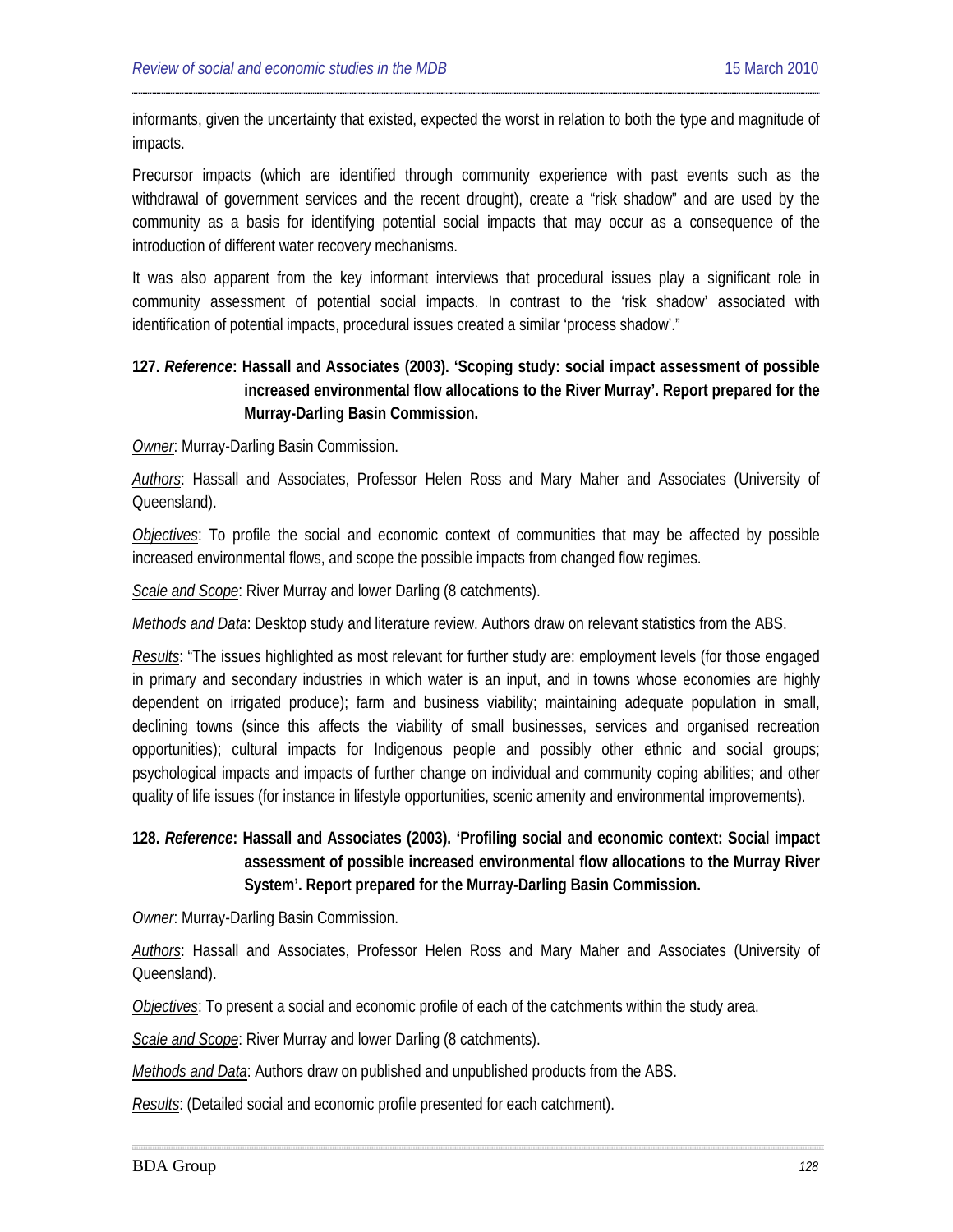### **129.** *Reference***: National Academies Forum (2005). 'Social impact of changing water regimes: Framework and Echuca case study'.**

*Owner*:

*Authors*: National Academies Forum.

*Objectives*: To examine the impact of changed water management regimes on a community highly dependent on irrigation.

*Scale and Scope*: Echuca (Murray River).

*Methods and Data*: Author presents a conceptual framework to examine the social impacts on community in the region

*Results*: "The practitioners who live on and make their livelihoods from the land and depend on water will have different perspectives on water allocation and usage from those of the professional specialists and experts who provide advice and make policy about water allocation and regimes. The different perspectives in turn have an impact on the morale, optimism, acceptance of new water regimes by practitioners and perhaps even the willingness to participate in or resign from community debate and consensus on the issues."

## **130.** *Reference***: Rea, N. and the Anmatyerr project team (2008). 'Provision for cultural values in water management: The Anmatyerr story'. Land and Water Australia research project.**

*Owner*: Land and Water Australia.

*Authors*: N. Rea and the Anmatyerr project team (Land and Water Australia).

*Objectives*: To demonstrate a methodology for the documentation and recognition of cultural values of water and their translation into meaningful outcomes through cultural water provisions.

*Scale and Scope*: Northern Territory (but with general application).

*Methods and Data*: Authors canvass cultural water values for the Anmatyerr indigenous people, including volumetric and non-volumetric values, and discuss threats to these values.

*Results*: (Authors make recommendations to various territory organisations).

**131.** *Reference***: Cast, A. et al. (2008),** South Australian Murray-Darling Basin Environmental Values Report, CSIRO: Water for a Healthy Country National Research Flagship

*Owner*: CSIRO.

*Authors*: A. Cast, D. Hatton MacDonald, A. Grandgirard, T. Kalivas, S. Strathearn, M. Sanderson, B. Bryan and D. Frahm.

*Objectives*: To elicit environmental, economic and social values held by regional community policy advisors for inclusion in determining NRM investment priorities.

*Scale and Scope*: South Australian Murray-Darling Basin.

*Methods and Data*: Findings from 56 two hour semi-structured interviews.